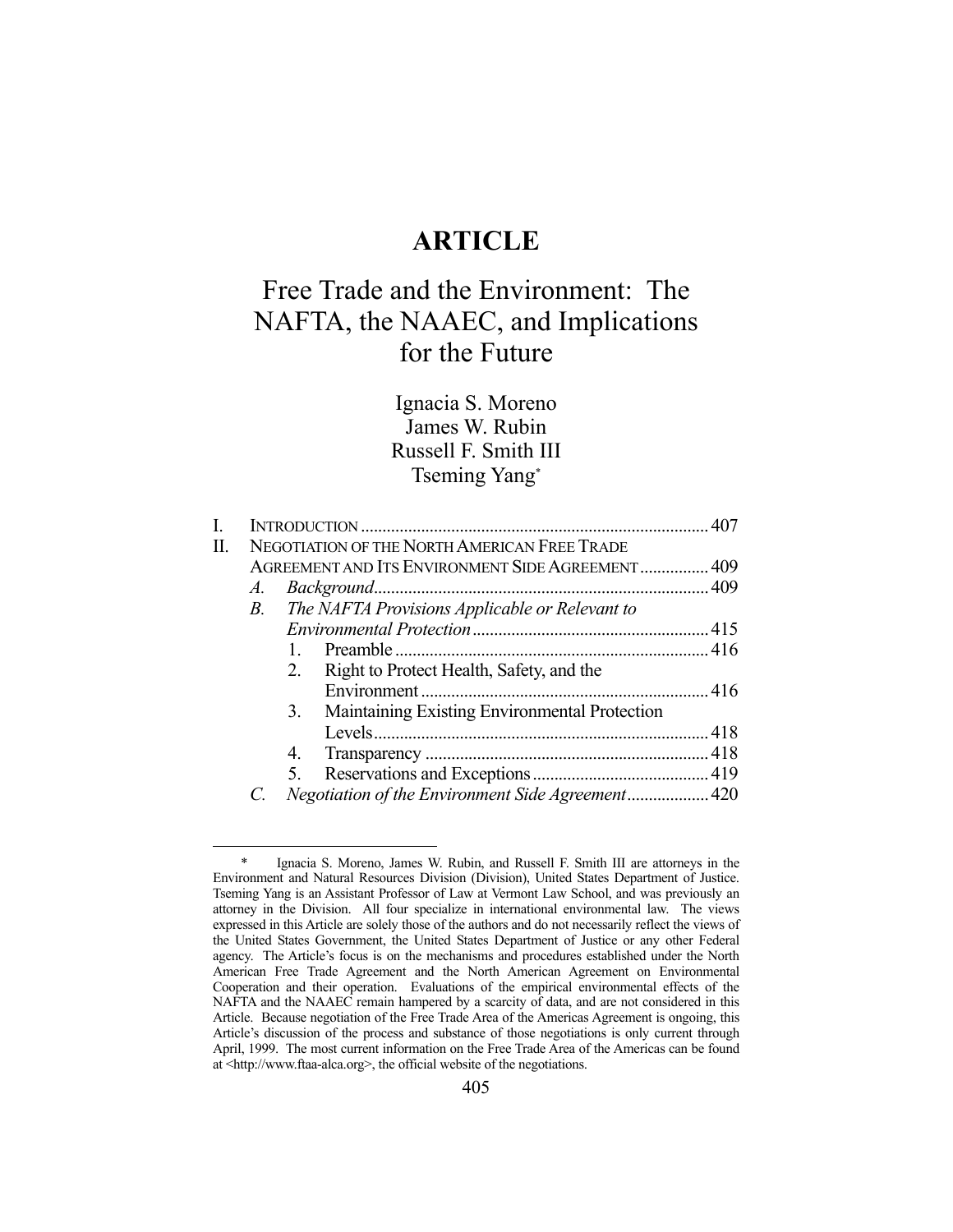| Ш.  |             | THE GENERAL FRAMEWORK AND IMPLEMENTATION OF THE         |  |  |  |  |  |
|-----|-------------|---------------------------------------------------------|--|--|--|--|--|
|     |             | NORTH AMERICAN AGREEMENT ON ENVIRONMENTAL               |  |  |  |  |  |
|     |             | COOPERATION AND RELATED ENVIRONMENTAL ACTIVITIES  422   |  |  |  |  |  |
|     | $A$ .       | The North American Commission for Environmental         |  |  |  |  |  |
|     |             |                                                         |  |  |  |  |  |
|     |             | 1.                                                      |  |  |  |  |  |
|     |             | 2.                                                      |  |  |  |  |  |
|     |             | The Joint Public Advisory Committee  425<br>3.          |  |  |  |  |  |
|     | $B_{\cdot}$ | Trilateral Enforcement Cooperation to Protect Human     |  |  |  |  |  |
|     |             |                                                         |  |  |  |  |  |
|     |             | 1.                                                      |  |  |  |  |  |
|     |             | Transboundary Environmental Impact<br>2.                |  |  |  |  |  |
|     |             |                                                         |  |  |  |  |  |
|     |             | 3.                                                      |  |  |  |  |  |
|     |             | Activities Undertaken by the Secretariat 430<br>4.      |  |  |  |  |  |
|     | C.          | Domestic Efforts to Maintain High Levels of             |  |  |  |  |  |
|     |             |                                                         |  |  |  |  |  |
|     |             | 1.                                                      |  |  |  |  |  |
|     |             | $\overline{2}$ .                                        |  |  |  |  |  |
|     |             | 3.                                                      |  |  |  |  |  |
|     | $D_{\cdot}$ |                                                         |  |  |  |  |  |
|     |             | Outreach, Access to Information, and Public<br>1.       |  |  |  |  |  |
|     |             |                                                         |  |  |  |  |  |
|     |             | Citizen Submissions on Allegations of Failures to<br>2. |  |  |  |  |  |
|     |             | Enforce Environmental Laws Effectively 443              |  |  |  |  |  |
|     | E.          | Promoting High Levels of Environmental Protection       |  |  |  |  |  |
|     |             |                                                         |  |  |  |  |  |
| IV. |             | THE PROPOSED FREE TRADE AREA OF THE AMERICAS            |  |  |  |  |  |
|     |             |                                                         |  |  |  |  |  |
|     | A.          |                                                         |  |  |  |  |  |
|     |             | $1_{-}$                                                 |  |  |  |  |  |
|     |             | Pre-Negotiation and Negotiation Phases 453<br>2.        |  |  |  |  |  |
|     | $B_{\cdot}$ |                                                         |  |  |  |  |  |
|     | C.          | Other Contemporary Developments Relating to Trade       |  |  |  |  |  |
|     |             |                                                         |  |  |  |  |  |
|     |             | World Trade Organization and Committee on<br>1.         |  |  |  |  |  |
|     |             |                                                         |  |  |  |  |  |
|     |             | Principles Derived from Other Fora 459<br>2.            |  |  |  |  |  |
|     | D.          |                                                         |  |  |  |  |  |
|     | Е.          | President Clinton's Statement Before the WTO  467       |  |  |  |  |  |
| V.  |             | THEMES AND PRINCIPLES FROM THE NAFTA AND THE            |  |  |  |  |  |
|     |             | NAAEC THAT MAY BE RELEVANT TO THE FTAA PROCESS  468     |  |  |  |  |  |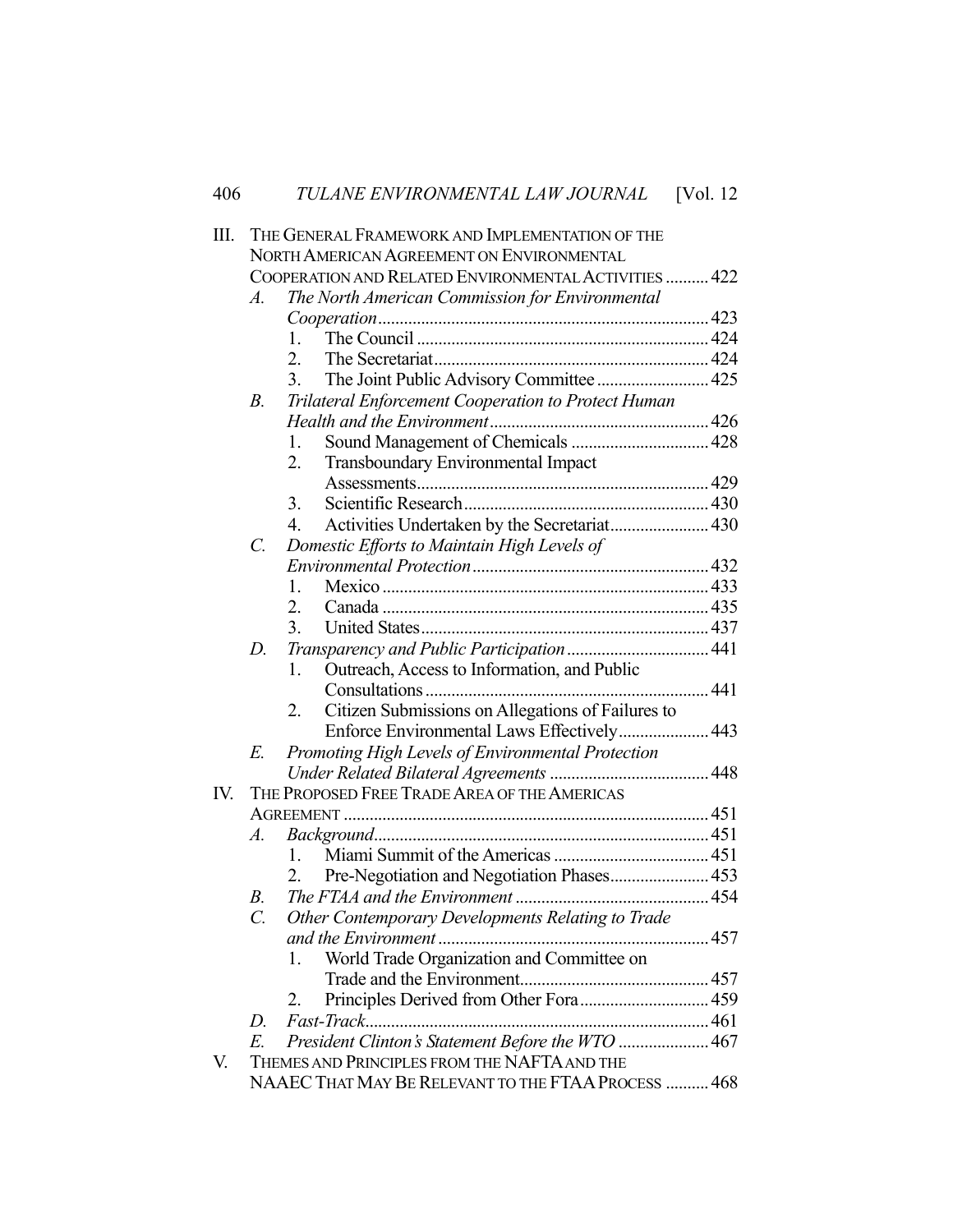# 1999] *FREE TRADE AND THE ENVIRONMENT* 407

| A. |    | Principles Derived from the NAFTA, the NAAEC and        |  |
|----|----|---------------------------------------------------------|--|
|    |    |                                                         |  |
| B. |    | Lessons From the NAFTA and the NAAEC and their          |  |
|    |    |                                                         |  |
|    |    | 1. Addressing Environmental Protection in the           |  |
|    |    |                                                         |  |
|    | 2. | Ensuring the Ability to Regulate Domestically and       |  |
|    |    | the Viability of International Agreements  473          |  |
|    | 3. | Establishing Contemporaneous Agreements and             |  |
|    |    | <b>Institutions to Promote Environmental Protection</b> |  |
|    |    |                                                         |  |
|    | 4. |                                                         |  |
|    | 5. | Dispute Resolution and Consequences of Non-             |  |
|    |    |                                                         |  |
|    | 6. |                                                         |  |
|    |    |                                                         |  |
|    |    |                                                         |  |

## I. INTRODUCTION

1

 Rapid industrialization by developed and developing countries has increased the interdependence and globalization of national economies. Recent history has witnessed increased efforts to spur economic development and to liberalize world trade by breaking down barriers to the free flow of goods, services and investments. At the same time, heightened awareness of the environmentally harmful effects of industrialization and other human activities has led to greater efforts to protect the global environment and to use natural resources in a sustainable manner. Economic integration through trade and investment liberalization and the protection of the environment, including natural resources conservation, have been considered independent goals that appear to be in conflict. Both are, however, important United States policy objectives that must be integrated and made mutually supportive. In the United States and abroad, democratically-elected governments have recognized sustainable development as the operating paradigm for the integration of economic, environmental and social policy objectives.<sup>1</sup> In practice, however, that integration has not always been easy to achieve.

 <sup>1. &</sup>quot;Sustainable Development" is a principle that recognizes the vital importance of both economic development, environmental protection and social development, as well as the need for their balance and mutual reinforcement. "Sustainable Development" has been defined as development which "meets the needs of the present without compromising the ability of future generations to meet their own needs." THE WORLD COMMISSION ON ENVIRONMENT AND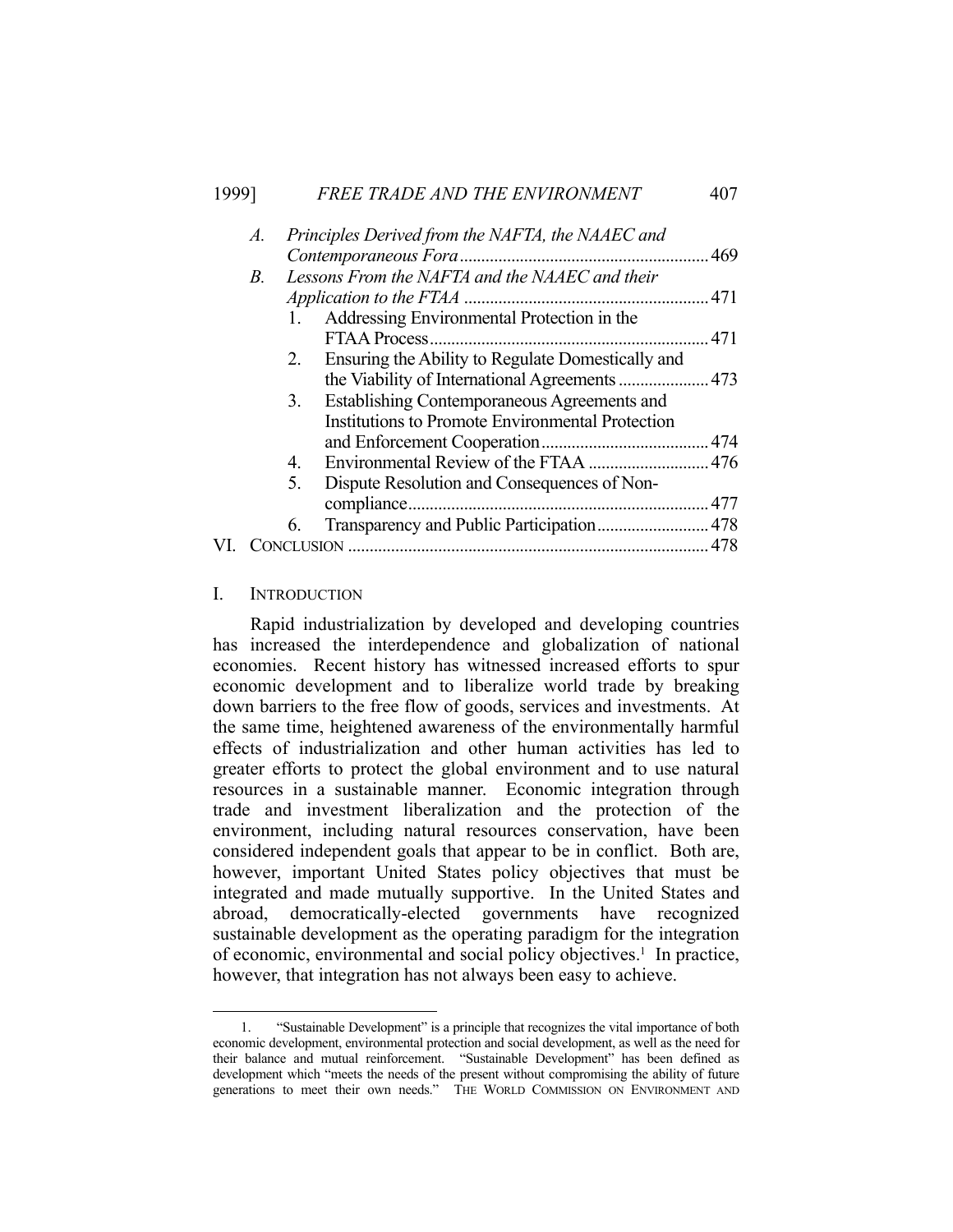Efforts to spur economic development through international trade liberalization have not always been balanced with equal efforts to protect the environment from the potential adverse effects of such development.<sup>2</sup> However, public and congressional concerns regarding the potential environmental effects of the North American Free Trade Agreement  $(NAFTA)^3$  had a significant impact on the negotiations, and resulted in the adoption of the North American Agreement on Environmental Cooperation  $(NAAEC)$ ,<sup>4</sup> also known as "the environment side agreement." These agreements among the United States, Mexico and Canada arose from a desire to promote free markets on the North American continent, while simultaneously ensuring that necessary environmental protection measures were not ignored in the push toward further trade liberalization.<sup>5</sup>

 In 1994, the continuing pursuit of trade liberalization resulted in discussions among the leaders of the 34 democratically-elected governments in the Western Hemisphere at the Miami Summit of the Americas.<sup>6</sup> As a result of these discussions the leaders resolved to expand free trade and investment across the hemisphere through the establishment of a Free Trade Area of the Americas (FTAA).<sup>7</sup> The leaders launched formal FTAA negotiations at the Second Summit of

DEVELOPMENT, OUR COMMON FUTURE (Oxford Univ. Press 1987); *see also Report of the United Nations Conference on Environment and Development*, Principle 3, U.N. Doc. A/CONF. 151/26/rev. (1992) [hereinafter RIO DECLARATION] (declaring that development must consider the needs of both present and future generations). The principle of sustainable development was also elaborated at the World Summit for Social Development held in Copenhagen in March, 1995. *See Report of the World Summit for Social Development*, Annex 1, at 5, U.N. Doc. A/CONF. 166/9 (1995).

 <sup>2.</sup> *See, e.g.*, General Agreement on Tariffs and Trade, Oct. 30, 1947, 55 U.N.T.S. 194 [hereinafter GATT]. The GATT is fundamentally a trade agreement, despite language in its Preamble which states that the Parties agree to conduct their trade and economic relations in a manner that "allows the optimal use of the world's resources in accordance with the objective of sustainable development[.]" *Id*., at Preamble. It was not until 1994 that the Committee on Trade and the Environment was established by the World Trade Organization to examine the relationship between trade and the environment in order to promote sustainable development, and make recommendations on whether modifications to the multilateral trading system to accomplish that end were necessary. *See infra* Part IV.C.1 and notes 332-343 and accompanying text.

 <sup>3.</sup> The North American Free Trade Agreement between the Government of the United States, the Government of Canada, and the Government of the United Mexican States, Dec. 17, 1992, 32 I.L.M. 296 (1993) [hereinafter NAFTA].

 <sup>4.</sup> North American Agreement on Environmental Cooperation, Sept. 14, 1993, 32 I.L.M. 1480 (1993) [hereinafter NAAEC].

 <sup>5.</sup> *See* NAFTA, *supra* note 3, at 297; NAAEC, *supra* note 4, at Preamble.

 <sup>6.</sup> *See* SUMMIT OF THE AMERICAS, DECLARATION OF PRINCIPLES AND PLAN OF ACTION,

Dec. 11, 1994, 34 I.L.M. 808 (1995) [hereinafter SUMMIT OF THE AMERICAS].

 <sup>7.</sup> *See id.* at 811.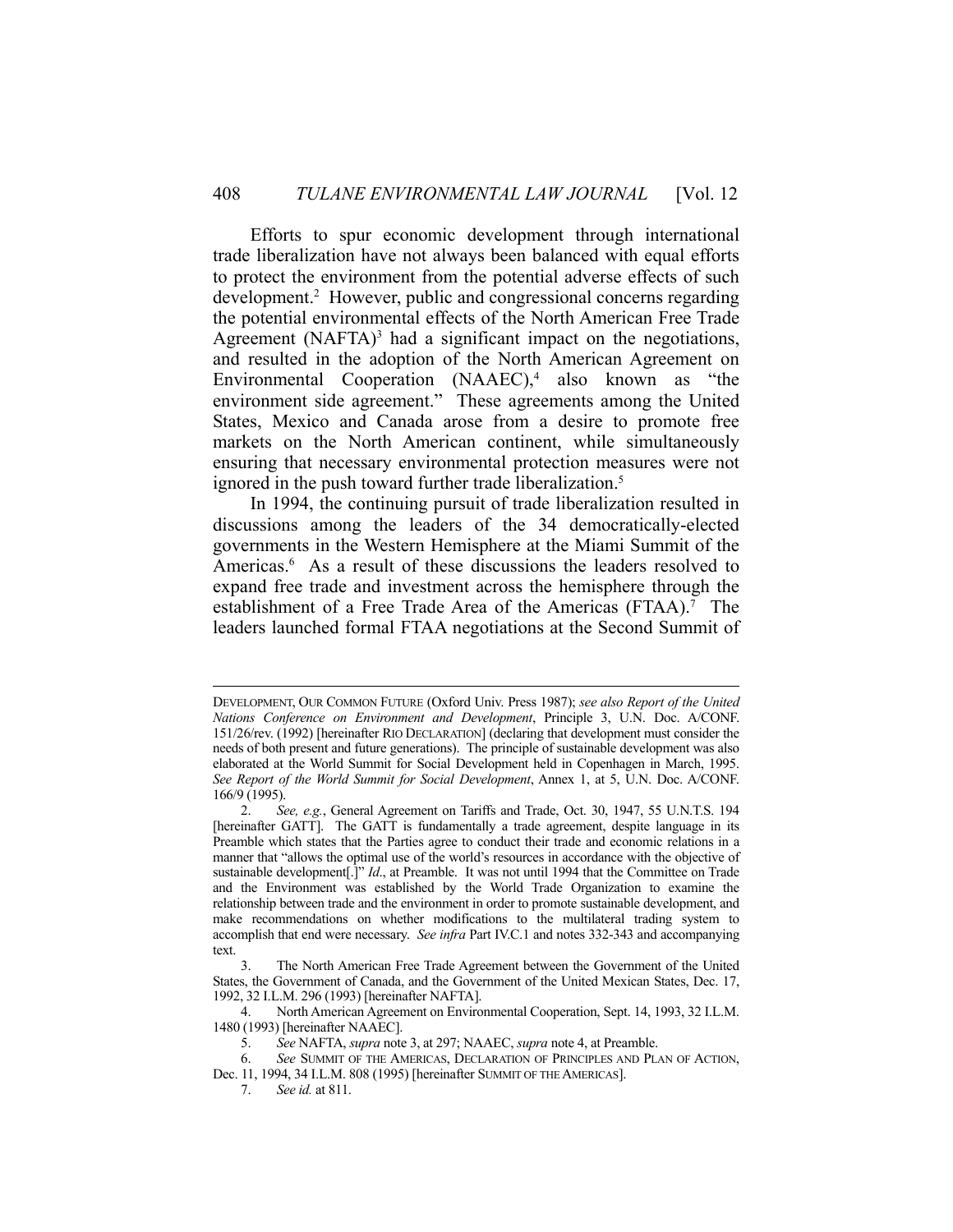the Americas in Santiago, Chile in April, 1998.<sup>8</sup> The FTAA negotiations are scheduled to conclude by the year 2005.<sup>9</sup> At this time, it is unclear how such a broad-based free trade agreement will ultimately address or affect environmental protection.

 This Article identifies free trade and environmental protection principles found in the NAFTA and the NAAEC, and examines how such principles may be applied to the FTAA Agreement under negotiation. Part II sets the stage for the discussion by examining the background of the NAFTA and the NAAEC, and focuses on those provisions applicable to environmental protection. Part III examines the NAAEC's framework, objectives and programs implemented under the Agreement, including the unique provisions for ensuring high levels of environmental protection, public participation, and trilateral cooperation on environmental enforcement. Part III also considers the implementation of the NAAEC and related institutions and initiatives concerning the environment in the United States-Mexico border region. Part IV introduces the FTAA process and explores contemporary developments in the interplay between trade expansion and environmental protection. Part V identifies a number of themes and principles that emerge from the NAFTA and the NAAEC, and considers lessons learned from the NAFTA and the NAAEC that maybe applicable to the FTAA. The Article concludes by discussing the possible relevance of these themes and principles to the FTAA, and identifying matters that may need to be considered during the FTAA negotiations.

## II. NEGOTIATION OF THE NORTH AMERICAN FREE TRADE AGREEMENT AND ITS ENVIRONMENT SIDE AGREEMENT

#### *A. Background*

1

An understanding of the historical background of the NAFT $A^{10}$ and the NAAEC, is necessary to appreciate the structure and

 <sup>8.</sup> *See* SECOND SUMMIT OF THE AMERICAS, DECLARATION OF PRINCIPLES AND PLAN OF ACTION, Apr. 19, 1998, 37 I.L.M. 947 (1998) [hereinafter SECOND SUMMIT OF THE AMERICAS, SANTIAGO MINISTERIAL DECLARATION AND SANTIAGO PLAN OF ACTION].

 <sup>9.</sup> *See* SUMMIT OF THE AMERICAS, *supra* note 6; *see also* SECOND SUMMIT OF THE AMERICAS, *supra* note 8.

 <sup>10.</sup> The NAFTA is supplemented by three other agreements: the NAAEC; the Agreement Between the Government of the United States of America and the Government of the United Mexican States Concerning the Establishment of a Border Environment Cooperation Commission and a North American Development Bank [hereinafter the BECC-NADBank Agreement]; and the North American Agreement on Labor Cooperation [hereinafter the NAALC]. *See* NAAEC, *supra* note 4; BECC-NADBank Agreement, Nov. 16 and 18, 1993, 32 I.L.M. 1545 (1993); and the NAALC, Sept. 14, 1993, 32 I.L.M. 1502 (1993), respectively. The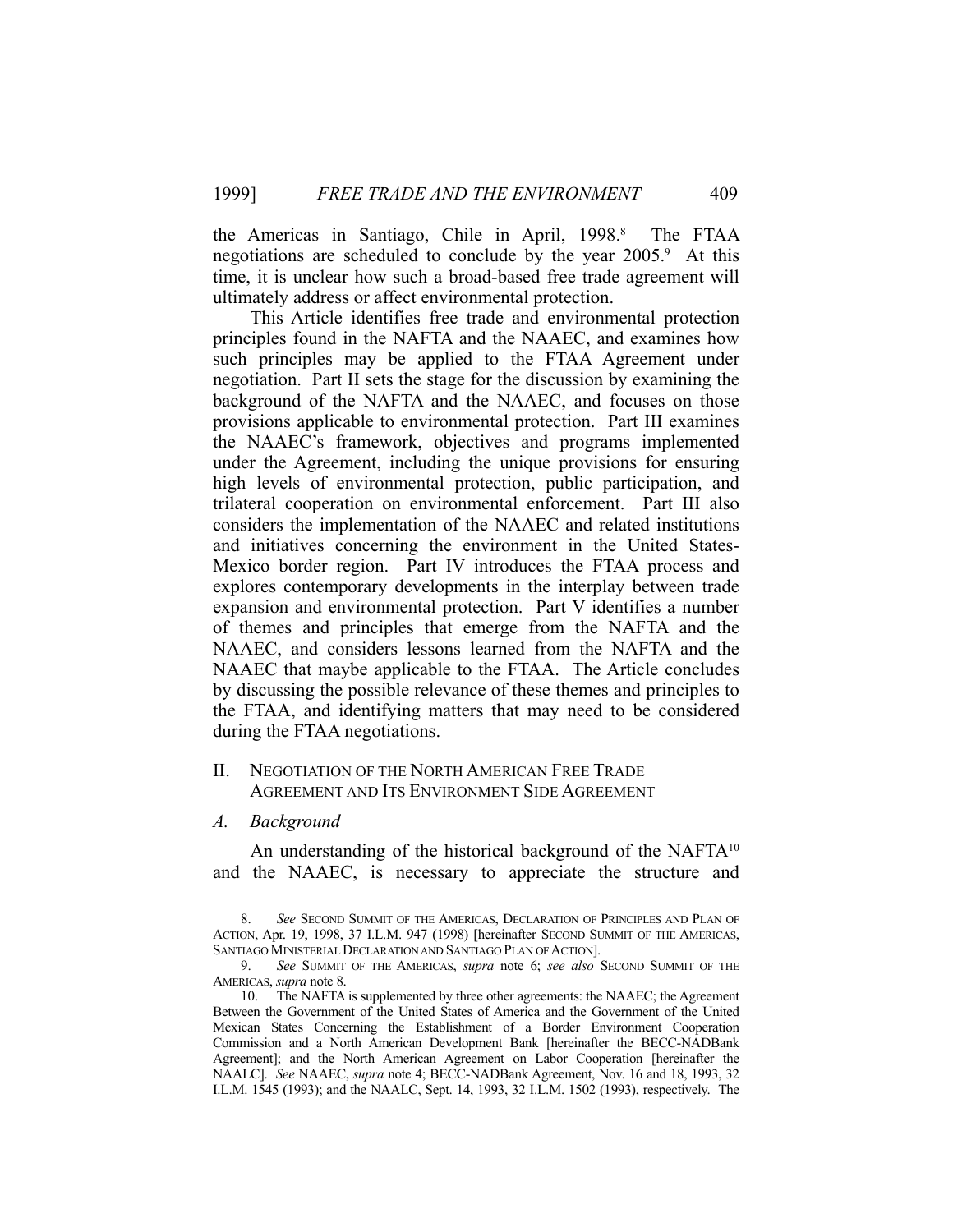implementation of these agreements and their possible application to the FTAA. In the mid-1980s, Canadian Prime Minister Brian Mulroney's government began pursuing bilateral negotiations with the United States for an agreement that would ensure the economic benefits of free trade.<sup>11</sup> It was estimated that in Canada alone, such an agreement would create at least  $200,000$  jobs by  $1995<sup>12</sup>$  In addition, the value of exports from the United States to Canada were expected to increase by twenty-five billion dollars over a five-year period.13 In December, 1987, United States President Ronald Reagan and Prime Minister Mulroney signed the Canada-United States Free Trade Agreement, which became the basis for many aspects of the NAFTA.14

 At about the same time, Mexico expressed its interest in expanding free trade with the United States as part of its ongoing program of trade liberalization and economic development.15 Trade liberalization with Mexico was expected to yield benefits for the United States' economy.16 In June, 1990, Mexico and the United States agreed to work towards the negotiation of a comprehensive bilateral free trade agreement.<sup>17</sup>

 While the effects of free trade on the environment had not been a major concern during the negotiation of the United States-Canada Free Trade Agreement, such concerns surfaced almost immediately after the announcement that the United States would officially consider free trade talks with Mexico.<sup>18</sup> Public concern arose over the

BECC-NADBank Agreement and its implementation is discussed in Part III.E *infra* at notes 270- 288 and accompany text. Discussion of the NAALC is beyond the scope of this Article.

 <sup>11.</sup> *See U.S.-Canada Free Trade Pact Would Benefit Economies of Both Countries, Study Finds*, 4 Int'l Trade Rep. (BNA) 344 (Mar. 11, 1987).

 <sup>12.</sup> *See Free Trade Agreement with United States Would Create Canadian Jobs, Report Says*, 3 Int'l Trade Rep. (BNA) 1288 (Oct. 22, 1986).

 <sup>13.</sup> *See U.S.-Canada FTA Could Result in 'Significant' Economic Gains for Both Countries, Katz Says*, 4 Int'l Trade Rep. (BNA) 1440 (Nov. 18, 1987).

 <sup>14.</sup> *See* Canada-United States: Free-Trade Agreement, Dec. 22, 1987 and Jan. 2, 1988, 27 I.L.M. 281 (1988).

 <sup>15.</sup> *See President-Elect Salinas, Despite Pressures, Can Be Expected to Keep Trade Reform Course*, 5 Int'l Trade Rep. (BNA) 1577 (Nov. 30, 1988); *see also Mosbacher Says Mexico FTA Will Improve Both Economies and Create More U.S. Jobs*, 8 Int'l Trade Rep. (BNA) 249 (Feb. 13, 1991) [hereinafter *Mosbacher*].

 <sup>16.</sup> *See Mosbacher*, *supra* note 15.

 <sup>17.</sup> *See Bush and Mexican President Salinas Agree to Move Toward Free Trade Agreement*, 7 Int'l Trade Rep. (BNA) 834 (June 13, 1990). Actual negotiations did not commence until October, 1990. *See President Sends Formal Request to Congress to Begin Free Trade Negotiations with Mexico*, 7 Int'l Trade Rep.(BNA) 1499 (Oct. 3, 1990).

 <sup>18.</sup> *See Canada Will Make Decision by Fall on Role in U.S.-Mexico Free Trade Talks*, *Crosbie Says*, 7 Int'l Trade Rep. (BNA) 971, 972 (June 27, 1990); *AFL-CIO Tells House Panel*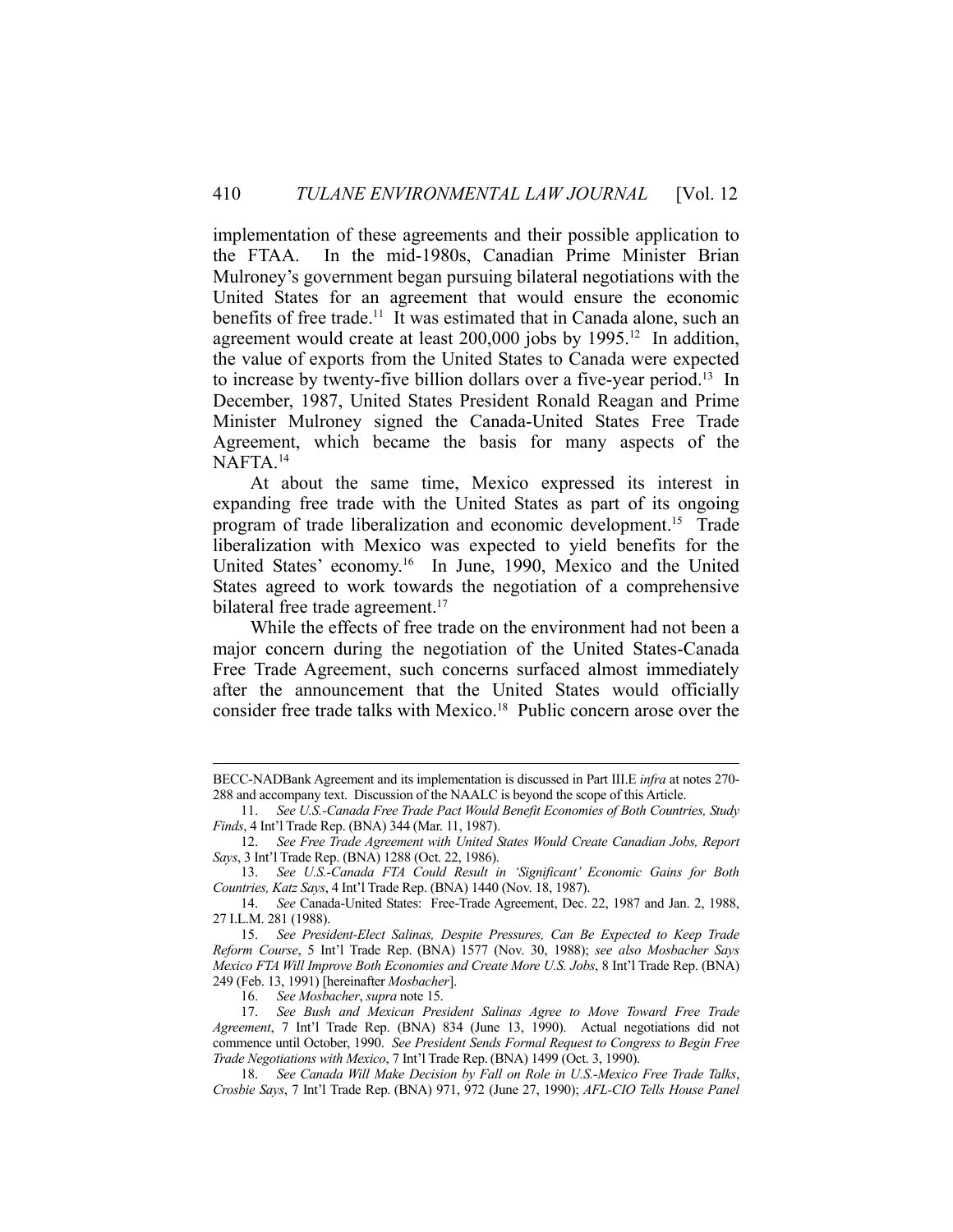potential environmental impacts of a free trade agreement with Mexico, and the ability of the United States to protect public health and the environment under such a pact.<sup>19</sup> Although Canada had been expected to participate in the bilateral discussions,<sup>20</sup> it did not join the trade talks until February, 1991, because of concerns over the potential impacts of free trade with Mexico on public health, safety, and the environment.<sup>21</sup>

 In the United States, environmental groups and members of Congress believed that Mexico's environmental laws and their enforcement were less stringent than in the United States.<sup>22</sup> They feared that free trade would exacerbate a preexisting "pollution haven" in Mexico by encouraging relocation of United States industry.23 Environmentalists feared that the relocation of American industry to Mexico would also create pressure to downgrade environmental norms in the United States.<sup>24</sup> Critics of free trade generally argued that such downward pressure would occur, in part, because investors would seek to reduce the costs of environmental compliance by relocating industry to Mexico.<sup>25</sup> They posited that countries seeking investment would have a disincentive to raise environmental standards above those of countries with which they

*that New FTA Between U.S.-Mexico Would Harm U.S. Workers*, 7 Int'l Trade Rep. (BNA) 1001 (July 4, 1990).

 <sup>19.</sup> *See* Anne Rowley, *Mexico's Legal System of Environmental Protection*, 24 Envtl. L. Rep. 10, 431 at n.1 (Aug. 1994) [hereinafter Rowley]. Some also expressed concern that Mexico's environment would erode under the NAFTA. *See Operating Standard for Maquiladoras Sought in U.S.-Mexico FTA Legislation*, 8 Int'l Trade Rep. (BNA) 279 (Feb. 20, 1991).

 <sup>20.</sup> *See Canada Will Make Decision by Fall on Role in U.S.-Mexico Free Trade Talks, Crosbie Says*, supra, note 18; *Canada Will Join United States and Mexico in Negotiation for Free Trade Agreement*, 8 Int'l Trade Rep. (BNA) 184 (Feb. 6, 1991). Concern that the United States might gain dominance over the North American market through exclusive bilateral agreements, and, thus, become the only country with free trade access to all of North America contributed to Canada's request to participate in the trade talks. *See Canada Must Join Talks on U.S.- Mexico FTA to Prevent U.S. Trade Domination, Study Says*, 7 Int'l Trade Rep. (BNA) 1480 (Sept. 26, 1990). However, as late as March, 1990, Canada had ruled out a bilateral or trilateral free trade agreement with Mexico. *See Canada, Mexico Sign Trade Agreement, But Canada Rules Out Free Trade Zones*, 7 Int'l Trade Rep.(BNA) 409 (Mar. 21, 1990).

 <sup>21.</sup> *See, e.g.*, *Canada Will Make Decision by Fall on Role in U.S.-Mexico Free Trade Talks, Crosbie Says*, *supra*, note 18.

 <sup>22.</sup> *See, e.g., NAFTA: Environmental Issues: Hearings Before the Subcomm. on Rules of the House of Comm. on Rules, House of Representatives*, 102d Cong., 1st. Sess. (1991) [hereinafter NAFTA Environmental Hearings]. A report prepared by the Environmental Protection Agency (EPA) suggests that the perception that Mexico's environmental laws are less stringent may be correct. *See* Rowley, *supra* note 19, at n.258 and accompanying text.

 <sup>23.</sup> *See, e.g.*, NAFTA Environmental Hearings, *supra* note 22, at 77 (statement of Dr. Brent Blackwelder, President, Friends of the Earth, USA).

 <sup>24.</sup> *See* NAFTA Environmental Hearings, *supra* note 22, at 52-53.

 <sup>25.</sup> *See id.* at 53.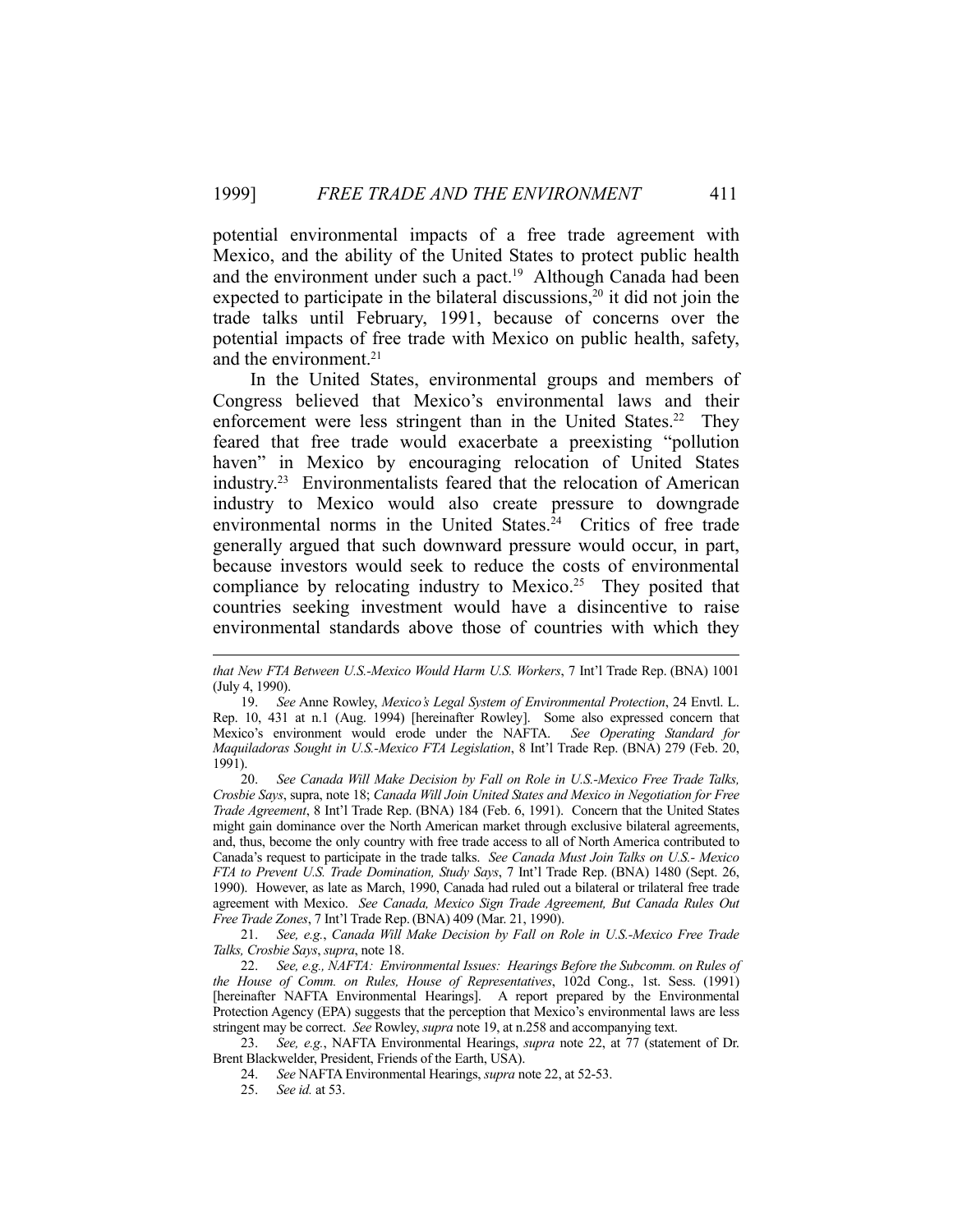competed for investment dollars if their environmental standards were lower.<sup>26</sup> Opponents also charged that Mexico might use claims of protectionism under the trade agreement to challenge and dismantle the United States' environmental and health and safety standards, because such standards would allegedly make it more difficult for Mexico to export its goods to the United States.<sup>27</sup>

 Fears that increased economic development would lead to increased pollution were not without a historical basis. Since 1963, a number of United States-owned companies, primarily manufacturing and assembly plants, relocated to Mexico under a Mexican government sponsored plan.28 Through this relocation, such companies, called "maquiladoras," took advantage of preferential tariff and tax treatment and Mexico's lower labor costs, while remaining in close proximity to the United States' market.<sup>29</sup> Maquiladoras were believed to generate hazardous wastes and to contribute significantly to air and water pollution that affected not only the Mexican side of the border, but also the environment of the United States.<sup>30</sup> Mexico's environmental protection laws appeared to be neither complied with by the maquiladoras nor enforced by Mexican authorities.<sup>31</sup>

 Concerns that United States environmental standards could be jeopardized by free trade requirements crystallized when Mexico challenged a United States embargo on Mexican tuna under the

 <sup>26.</sup> *See id.* at 52-53.

 <sup>27.</sup> *See Fast-Track Process for Trade Agreement Threatens Environmental Laws, Groups Warn*, 8 Int'l Trade Rep.(BNA) 698 (May 8, 1991).

 <sup>28.</sup> *See, e.g.*, NAFTA Environmental Hearings, *supra* note 22; *Environmental Assessment of Trade Agreement Urged by 17 Lawmakers in Letter to President*, 21 Env't Rep. (BNA) 1996 (Mar. 8, 1991); *Trade Talks Should Include Environment, Citizen Groups Tell House Rules Subcommittee*, 22 Env't Rep. (BNA) 1560 (Oct. 18, 1991).

 <sup>29.</sup> *See Operating Standards for Maquiladoras Sought in U.S.-Mexico FTA Legislation*, *supra*, note 19. In 1987, there were an estimated 1000 maquiladora plants, employing approximately 300,000 Mexican workers, and providing Mexico with \$1.6 billion in foreign exchange. *See Commerce Supports Maquiladora Programs to Preserve Jobs, Promote Competition*, 4 Int'l Trade Rep.(BNA) 790 (June 17, 1987).

 <sup>30.</sup> *See Water Pollution Called Biggest Problem in Region of United States/Mexico Border*, 24 Env't Rep. (BNA) 1080 (Oct. 8, 1993). In addition to direct discharges to the environment by maquiladoras, there were a number of indirect impacts from the pressures placed by population growth on existing wastewater treatment infrastructure, as workers migrated to the border to work at maquiladoras.

 <sup>31.</sup> *See Lack of Environmental Protection Provision May Lead to Trade Pact Rejection, Baucus Warns*, 22 Env't Rep. (BNA) 2378 (Feb. 14, 1992); *Six U.S.-Owned Maquiladoras Did Not Comply With Mexican Environmental Laws*, *GAO Reports*, 23 Env't Rep. (BNA) 1206 (Aug. 14, 1992).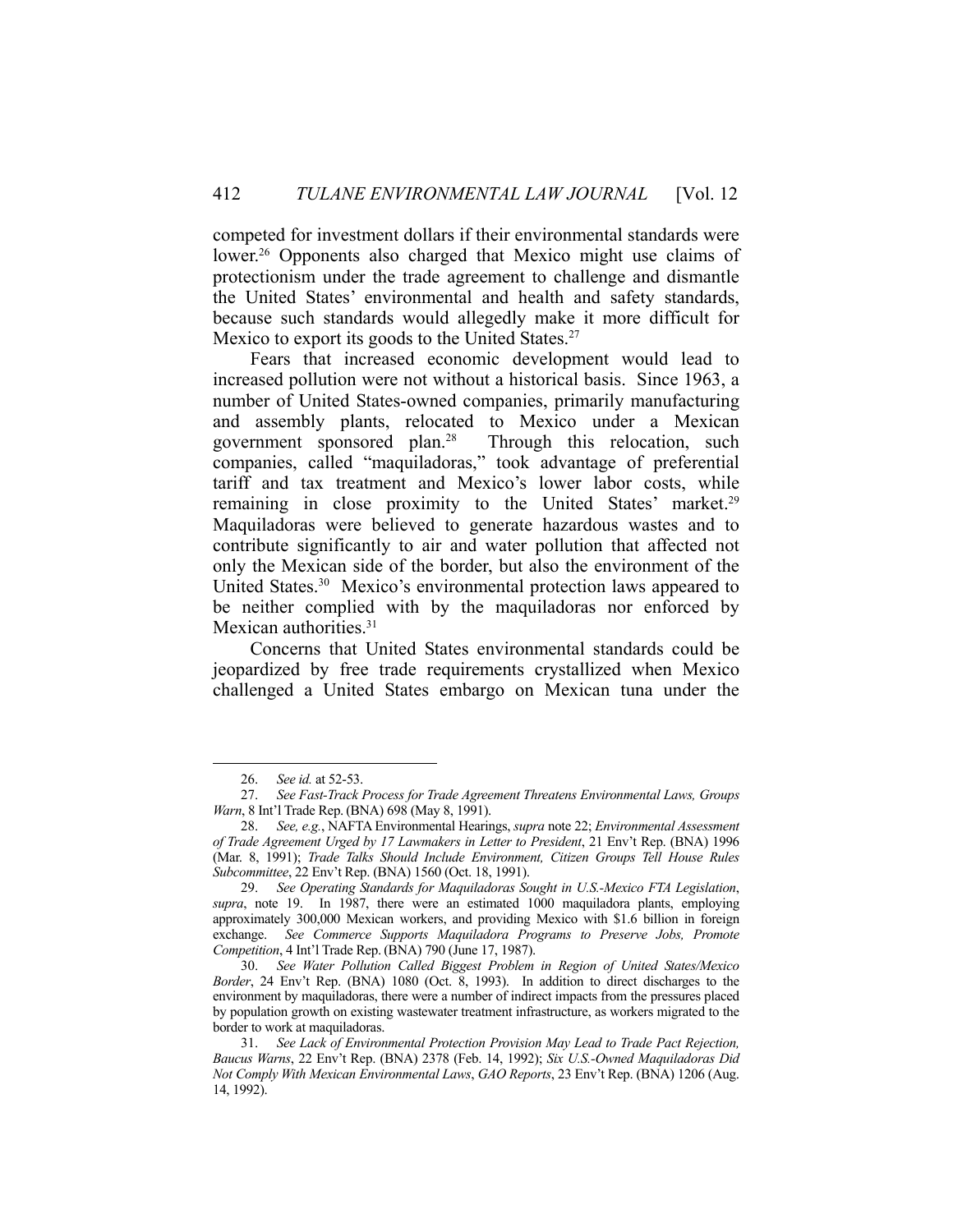General Agreement on Tariffs and Trade (GATT).<sup>32</sup> The Marine Mammal Protection Act prohibited the importation of tuna caught with purse-seine nets, because of the harm that practice caused to porpoises.33 In August, 1991, a GATT dispute panel found that the United States' embargo violated the Agreement, because it constituted a discriminatory nontariff trade barrier that did not fall within the GATT's Article XX exceptions.<sup>34</sup> Under the GATT rules applicable at the time, the United States voted against acceptance of the final report, and consequently was not subject to sanctions or penalties.<sup>35</sup> Thus, despite the exceptions under the GATT for environmental protection measures, a GATT panel had found that a United States environmental law violated the trade rules.<sup>36</sup>

 The panel's findings raised questions about the adequacy and scope of the GATT's environmental exceptions and the overall effect on U.S. environmental laws of a trade agreement with Mexico. Doubts also arose concerning the ability of the U.S. to implement trade restrictive components of international environmental agreements,<sup>37</sup> such as the Convention on International Trade in

 <sup>32.</sup> *See* General Agreement of Tariffs and Trade: Dispute Settlement Panel Report on United States Restrictions on Imports of Tuna, 30 I.L.M. 1594 (1991) [hereinafter Tuna-Dolphin I]; *see also U.S. Embargo on Mexican Tuna Violates GATT Rules, Panel Finds*, 8 Int'l Trade Rep. (BNA) 1288 (Aug. 28, 1991); Earth Island Institute v. Mosbacher, 746 F. Supp. 964 (N.D. Cal. 1990), *aff'd*, 929 F.2d 1449 (9th Cir. 1991).

 <sup>33.</sup> *See* Marine Mammal Protection Act, 16 U.S.C. § 1371(a)(2)(B) (1997).

 <sup>34.</sup> *See* Tuna-Dolphin I, *supra* note 32 at 1623. Article XX (General Exceptions) of the GATT provides, in part:

Subject to the requirement that such measures are not applied in a manner which would constitute a means of arbitrary or unjustifiable discrimination between countries where the same conditions prevail, or a disguised restriction on international trade, nothing in this Agreement shall be construed to prevent the adoption or enforcement by any contracting party of measures: . . . .

<sup>(</sup>b) necessary to protect human, animal or plant life or health;

 <sup>. . . .</sup>  (g) relating to the conservation of exhaustible natural resources if such measures are made effective in conjunction with restrictions on domestic production or consumption.

GATT, *supra* note 2.

 <sup>35.</sup> *See* Tuna-Dolphin I, *supra*, note 32 at 1594.

 <sup>36.</sup> In 1994, a second GATT panel reached the same conclusion reached by the panel in the first Tuna Dolphin matter in a challenge by the European Union to the United States' restrictions on the importation of certain tuna. *See* General Agreement on Tariffs and Trade: Dispute Settlement Panel Report on United States Restrictions on Imports of Tuna, 33 I.L.M. 839, 895 (1994) [hereinafter Tuna-Dolphin II].

 <sup>37.</sup> *See*, Donald M. Goldberg, *GATT Tuna-Dolphin II: Environmental Protection Continues to Clash with Free Trade—Part II*, 2 Center for International Environmental Law (June 1994) <http://www:econet.upc.org/ciel/issue2b.html>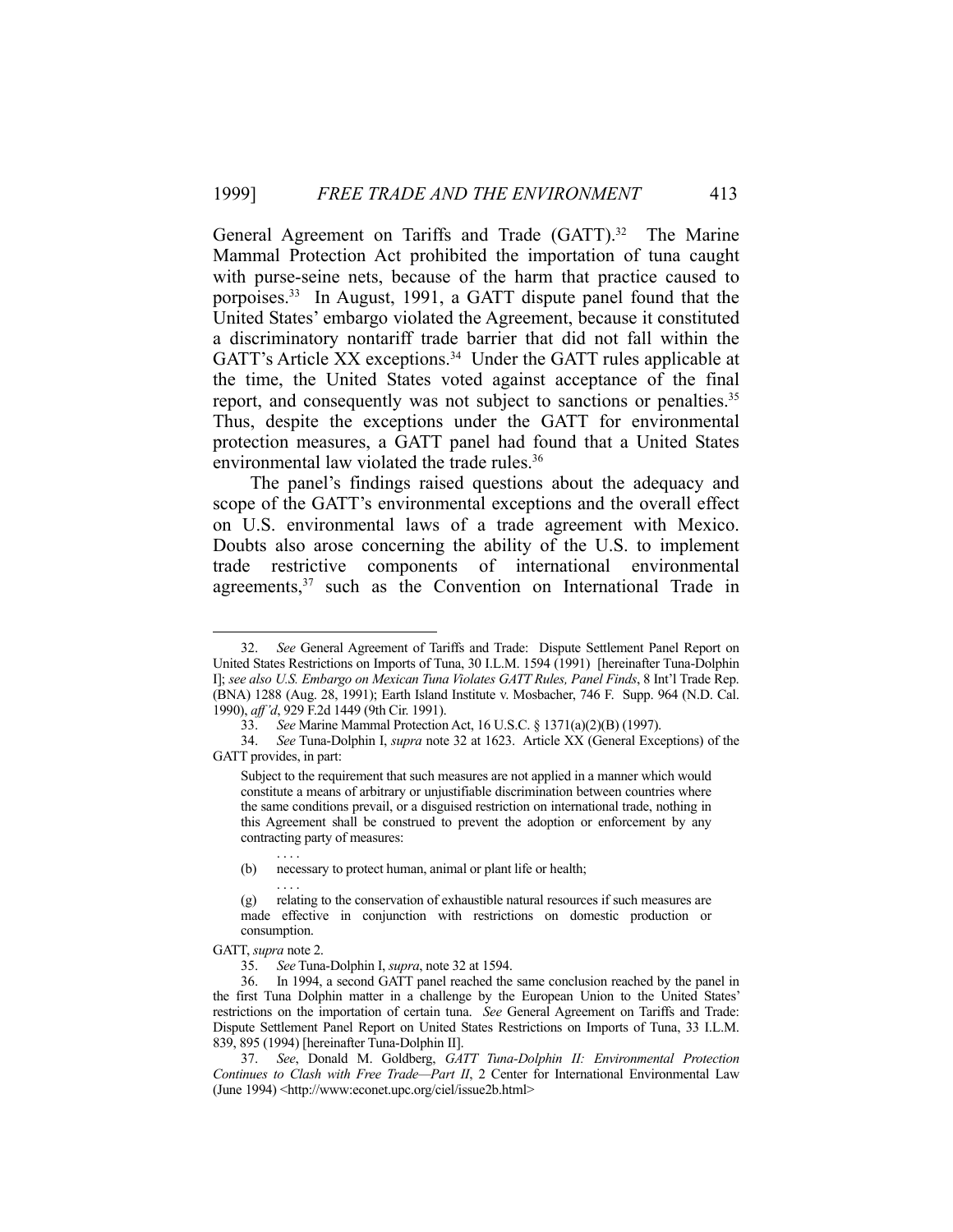Endangered Species of Wild Fauna and Flora (CITES)<sup>38</sup> and the Montreal Protocol of Substances that Deplete the Ozone Layer (Montreal Protocol).39

 In May, 1991, as part of an effort to persuade Congress to renew fast-track authority for the United States-Mexico trade agreement, the Administration of President George Bush issued a formal response to the environmental concerns that had been raised by the House of Representatives.40 The Bush Administration pledged to step up cooperative efforts with Mexico to address environmental trade issues in the free trade negotiations and to launch a number of joint environmental initiatives.<sup>41</sup> President Bush committed to a final trade agreement that would address environmental issues by including measures that would permit the United States to: (1) exclude products that did not meet its environmental standards; (2) implement environmental standards that were stricter than those of the exporting country; and (3) comply with international environmental agreements, such as CITES and the Montreal Protocol, regardless of potential inconsistencies between those agreements and the trade and investment rules and disciplines in the NAFTA.<sup>42</sup> In addition, the President promised to complete a long-term border plan to address pollution and enforcement issues.43 President Bush also announced that the Administration would engage in a review of United States-Mexico environmental issues, including a study of the environmental effects of a free trade agreement.<sup>44</sup> These efforts led to the release of a 231-page review of U.S.-Mexico environmental issues in February, 1992.45

 <sup>38.</sup> Convention on International Trade in Endangered Species of Wild Fauna and Flora, Mar. 3, 1973, 27 U.S.T. 1087, T.I.A.S. No. 8249, 993 U.N.T.S. 243 [hereinafter CITES].

 <sup>39.</sup> Montreal Protocol on Substances That Deplete the Ozone Layer, Sept. 16, 1987, 26 I.L.M. 1541 (1987) [hereinafter Montreal Protocol].

 <sup>40.</sup> *See Response of the Administration to Issues Raised in Connection With the Negotiation of a North American Free Trade Agreement*, 1991 WL 434200 (May 1, 1991) [hereinafter *Response of the Administration*].

 <sup>41.</sup> *See id.* at \*1.

 <sup>42.</sup> *See id.* at \*6. The major NAFTA provisions addressing environmental matters are discussed *infra* in Part II.B.

 <sup>43.</sup> *See Response of the Administration*, *supra* note 40, at \*7-8. The promise eventually resulted in the February, 1992, Integrated Environmental Plan for the Mexican United States Border Area. *See infra* note 83.

 <sup>44.</sup> *See Response of the Administration*, *supra* note 40, at \*5-\*6.

 <sup>45.</sup> *See* United States Trade Representative, Review of U.S.-Mexico Environmental Issues (1992) [hereinafter Environmental Review]. *See also President Announces Three-Year Program to Clean up, Prevent Pollution at Mexican Border*, 22 Env't Rep. (BNA) 2427 (Feb. 28, 1992). A draft of the report was made available to Congress and the public for comment on October 17, 1991.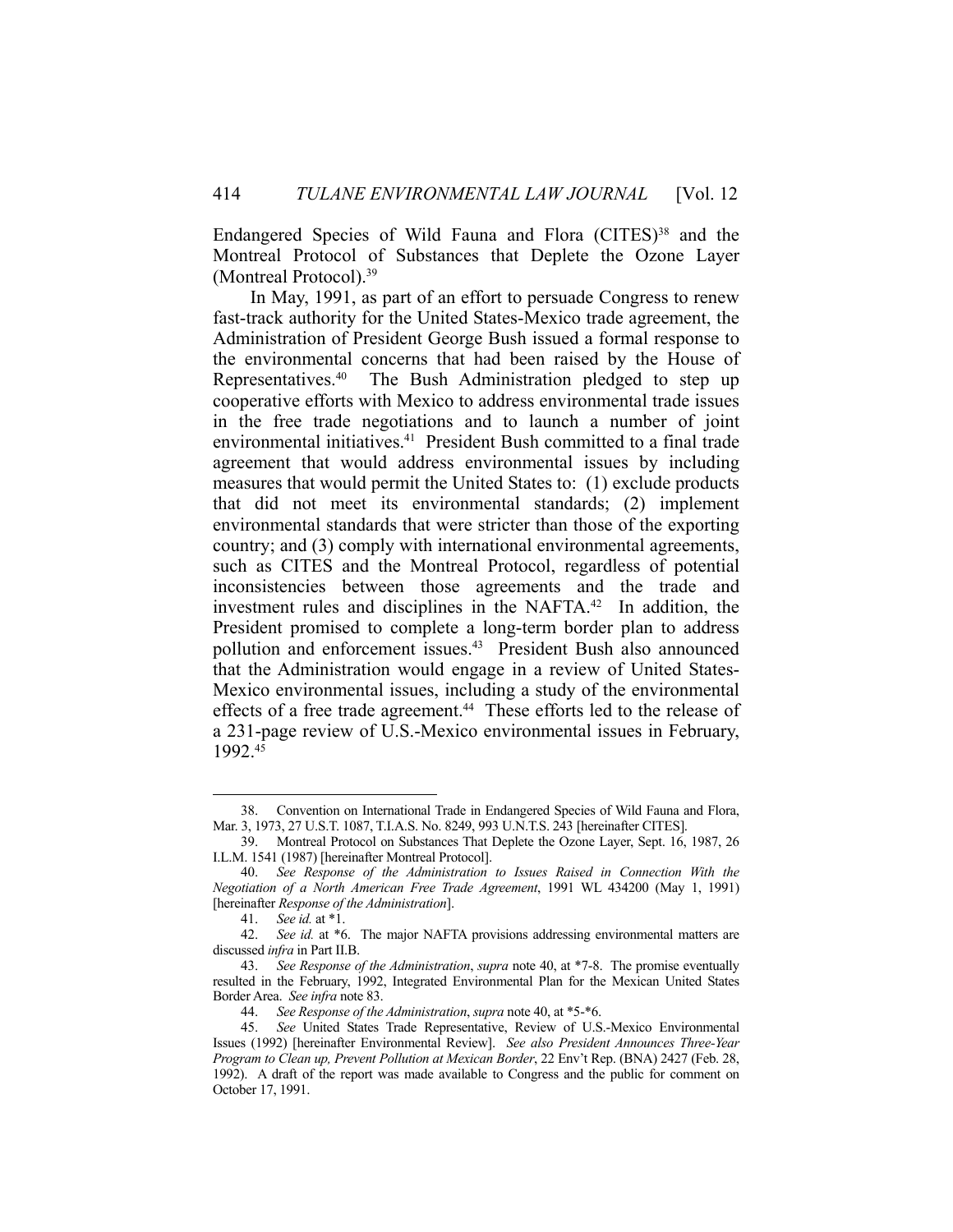Despite these efforts the public remained skeptical toward a United States free trade agreement with Mexico. Environmental groups criticized the Environmental Review as being too narrow in scope, too optimistic with respect to the potential benefits of a free trade agreement, and too pessimistic about the environmental benefit from not enacting a free trade agreement.<sup>46</sup> Specifically, skepticism was directed at the Environmental Review's conclusion that a free trade agreement would have positive environmental effects, because economic development would occur in the border area.<sup>47</sup>

 Environmentalists demanded that a formal environmental impact statement (EIS) be prepared under the National Environmental Policy Act (NEPA).<sup>48</sup> In August, 1991, before the public release of the draft version of the Environmental Review, Public Citizen, a nongovernmental organization, and others filed suit against the Office of the United States Trade Representative (USTR).<sup>49</sup> Public Citizen's challenge failed when the Court of Appeals for the District of Columbia affirmed the dismissal of its claims on jurisdictional grounds.50 Because the NAFTA was still under negotiation, there was no final agency action reviewable under the Administrative Procedures Act.<sup>51</sup>

 Congress approved the NAFTA by enacting the NAFTA Implementation Act in November, 1993.<sup>52</sup> The Act was signed into law by President William Clinton in December, 1993.<sup>53</sup>

# *B. The NAFTA Provisions Applicable or Relevant to Environmental Protection*

 In spite of initially strong environmental opposition to the NAFTA, its final provisions addressing health, safety and the

 <sup>46.</sup> *See, e.g.*, NAFTA Environmental Hearings, *supra* note 22, at 121, 123-130 (critique of the USTR's Review of U.S./Mexico Environmental Issues).

 <sup>47.</sup> *See id.* at 126; *see also* Environmental Review, *supra* note 45, at 223.

 <sup>48.</sup> *See* National Environmental Policy Act, 42 U.S.C. §§ 4321-4370 (1995).

 <sup>49.</sup> *See* Public Citizen v. Office of the United States Trade Representative, 782 F. Supp. 139 (D.D.C. 1992) *aff'd* 970 F.2d 916 (D.C. Cir. 1992) (claiming that USTR violated NEPA by not preparing an EIS for the NAFTA); *see also* Rebekah Denn, *Trade Accord Sparks Suit by 3 Groups*, THE SEATTLE TIMES, Aug. 2, 1991, at C12.

 <sup>50.</sup> *See* Public Citizen, *et al.* v. Office of the United States Trade Representative, *et. al.*, 970 F.2d at 919-921.

 <sup>51.</sup> *See id*. A subsequent challenge to the NAFTA by Public Citizen and others also failed on the grounds that submission of the NAFTA to Congress by the President did not constitute final agency action reviewable under the Administrative Procedure Act. *See* Public Citizen v. Office of the United States Trade Representative, 5 F.3d 549, 551-52 (D.C. Cir. 1993).

 <sup>52. 19</sup> U.S.C. § 3311 (1997); Pub. L. No. 103-182, 107 Stat. 2057 (1993) [hereinafter NAFTA Implementation Act].

 <sup>53.</sup> *See* Ronald A. Taylor, *Clinton Signs NAFTA,* WASH.TIMES, Dec. 9, 1993, at A4.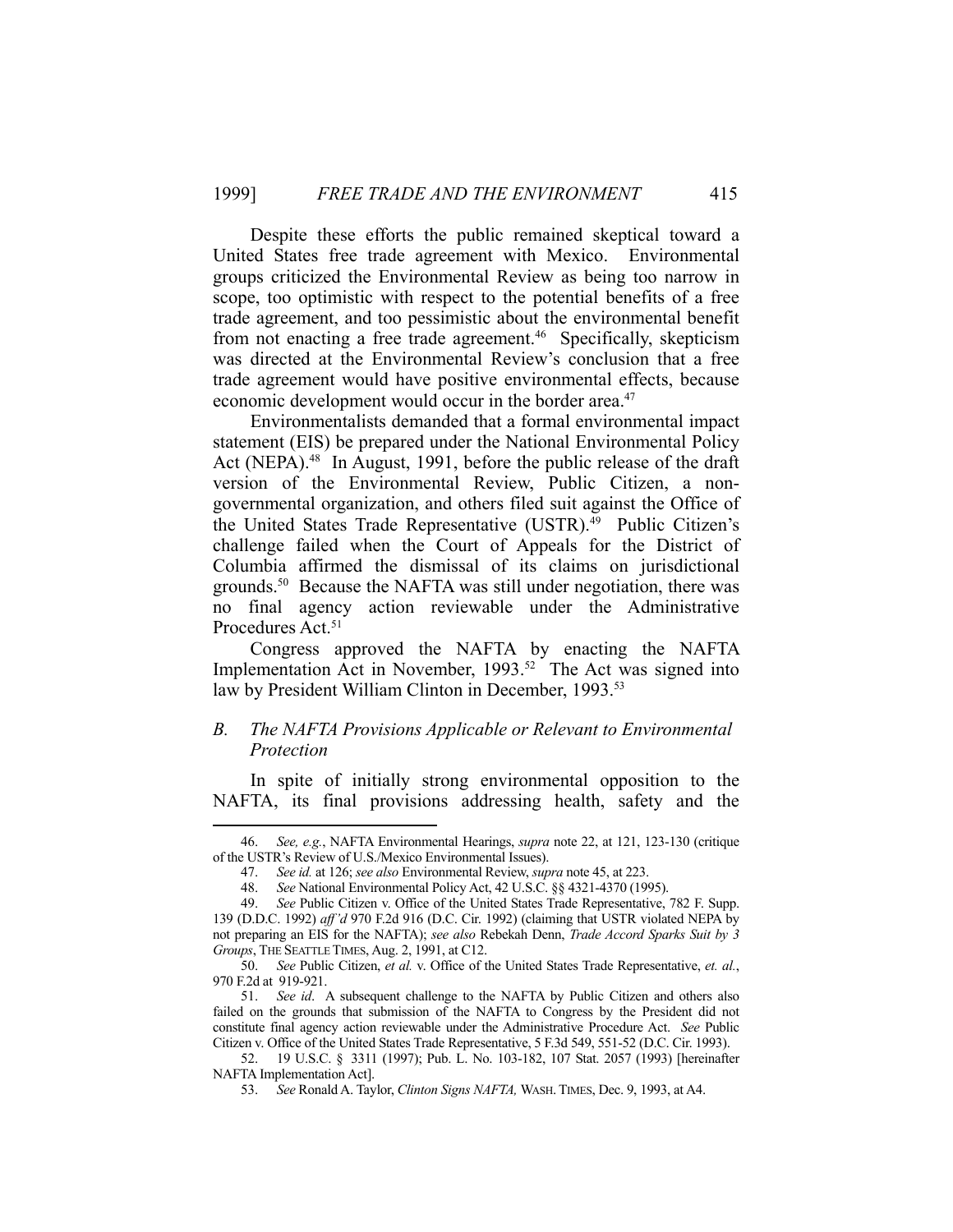environment provide important safeguards. These provisions represent significant progress over environmental protections provided under other trade agreements, such as the GATT.54 Although the NAFTA is first and foremost a trade agreement, it contains a number of provisions discussed below that are directly applicable or relevant to environmental issues.

## 1. Preamble

<u>.</u>

 The Preamble of the NAFTA expresses the high aspirations of the Parties with respect to environmental protection and sets the context for interpretation of the specific provisions of the agreement. The Preamble states that the Parties resolve, among other things, to: (1) "[u]ndertake [to act] in a manner consistent with environmental protection and conservation [in pursuing the goals of the agreement];" (2) "[p]reserve their flexibility to safeguard the public welfare;" (3) "[p]romote sustainable development;" and (4) "[s]trengthen the development and enforcement of environmental laws and regulations."55

## 2. Right to Protect Health, Safety, and the Environment

 The NAFTA sets forth a number of basic rights available to the Parties and obligations with which they must comply to ensure the protection of their respective environment.56 For example, each party, including its state and local governments, has the right to: (1) establish its own appropriate levels of human health, safety and environmental protection; (2) adopt, maintain, or apply measures to achieve these goals; (3) set protective standards that are higher than international standards; (4) adopt measures that achieve such higher standards; and (5) use provisional protection measures when the available scientific evidence or other information is insufficient to complete an assessment of what environmental protection levels are adequate.<sup>57</sup> Accordingly, the NAFTA specifically recognizes each

 <sup>54.</sup> *See* Steve Charnovitz, *The North American Free Trade Agreement: Green Law or Green Spin?*, 26 LAW & POL'Y INT'L BUS. 1, 29 (1994). According to Jay Hair, the President of the National Wildlife Federation, the "NAFTA makes substantial improvements over the GATT, and reduces the probability of successful challenges to our laws to near zero . . . ." *Id.*

 <sup>55.</sup> NAFTA Implementation Act, *supra* note 52, Preamble.

 <sup>56.</sup> *See*, *e.g.*, NAFTA, *supra* note 3, arts. 712 (Sanitary and Phytosanitary Measures) and 904 (Standards-Related Measures).

 <sup>57.</sup> *See, e.g., id.* arts. 713, 905, 715 and 907: *see also North American Free Trade Agreement, Texts of Agreement, Implementing Bill, Statement of Administrative Action, and Required Supporting Statements*, H.R. Doc. No. 159, at 541, 573 (1993), *reprinted in* ARNOLD & PORTER LEGISLATIVE HISTORY, Pub. L. No. 103-182 [hereinafter A&PLEG. HIST.].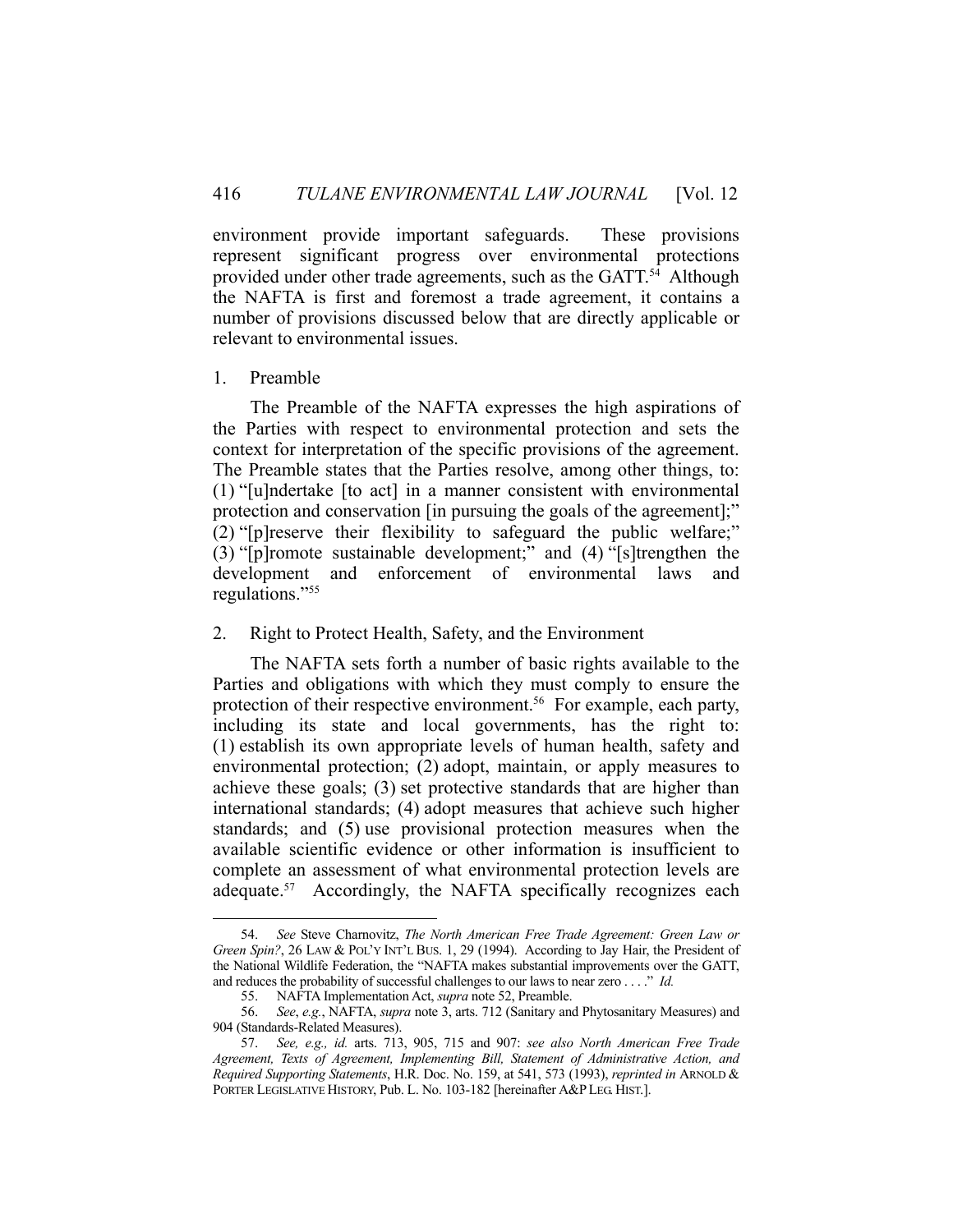country's right to set appropriate levels of protection for health, safety, and the environment.<sup>58</sup> The NAFTA also allows each party to impose environmental requirements, consistent with the Parties' obligations under the Agreement, to ensure that investment activity in its territory is undertaken in an environmentally sensitive manner.<sup>59</sup>

In the context of sanitary and phytosanitary (SPS) measures,  $60$ the right to protect the environment takes on a special meaning. SPS measures may be discriminatory, because "imported goods or goods from a particular foreign country . . . pose a different risk of a plant or animal pest or disease."61 In contrast, a Party may not discriminate arbitrarily or unjustifiably between similar goods or services in setting the level of protection that it considers appropriate for standardsrelated measures (SRMs).<sup>62</sup> Neither type of measure may create an "unnecessary obstacle to trade."<sup>63</sup>

(d) prevent or limit other damage in its territory arising from the introduction, establishment or spread of a pest, including end product criteria; a product-related processing or production method; a testing, inspection, certification or approval procedure; a relevant statistical method; a sampling procedure; a method of risk assessment; a packaging and labeling requirement directly related to food safety; and a quarantine treatment, such as a relevant requirement associated with the transportation of animals or plants or with material necessary for their survival during transportation."

NAFTA, *supra* note 3, art. 724.

1

 61. A&P LEG. HIST., *supra* note 57, at 537. "Discrimination is only allowed as long as it is not arbitrary or unjustifiable." *Id.*

 <sup>58.</sup> *See* A&P LEG. HIST., *supra* note 57, at 542; *see also* Office of the U.S. Trade Representative, the NAFTA: Expanding U.S. Exports, Jobs and Growth: Report on Environmental Issues 7-8 (1993) *reprinted in* MESSAGE FROM THE PRESIDENT OF THE UNITED STATES TRANSMITTING NORTH AMERICAN FREE TRADE AGREEMENT SUPPLEMENTAL AGREEMENTS AND ADDITIONAL DOCUMENTS*,* H.R. DOC. NO. 103-160 (1993) [hereinafter MESSAGE FROM THE PRESIDENT].

 <sup>59.</sup> *See* NAFTA, *supra* note 3, art. 1114(1); *see also* A&P LEG. HIST., *supra* note 57, at 594.

 <sup>60.</sup> A sanitary or phytosanitary (SPS) measure is a measure "that a Party adopts, maintains or applies to:

<sup>(</sup>a) protect animal or plant life or health in its territory from risks arising from the introduction, establishment or spread of a pest or disease,

<sup>(</sup>b) protect human or animal life or health in its territory from risks arising from the presence of an additive, contaminant, toxin or disease-causing organism in a food, beverage or feedstuff,

<sup>(</sup>c) protect human life or health in its territory from risks arising from a diseasecausing organism or pest carried by an animal or plant, or a product thereof, or

 <sup>62.</sup> *See* NAFTA, *supra* note 3, art. 907(2). A standards-related measure (SRM) is a standard, technical regulation or conformity assessment procedure, other than an SPS measure, including "those relating to safety, the protection of human, animal and plant life and health, the environment, and consumers, and measures to ensure their enforcement or implementation." *Id*. arts. 915, 904.

 <sup>63.</sup> *See id.* arts. 712(6), 904(4). SPS measures, for example, must be based on scientific principles, must not be maintained if a scientific basis no longer exists, and must be based on a risk assessment where appropriate. *See id.* art. 712(3). Risk assessments used in determining the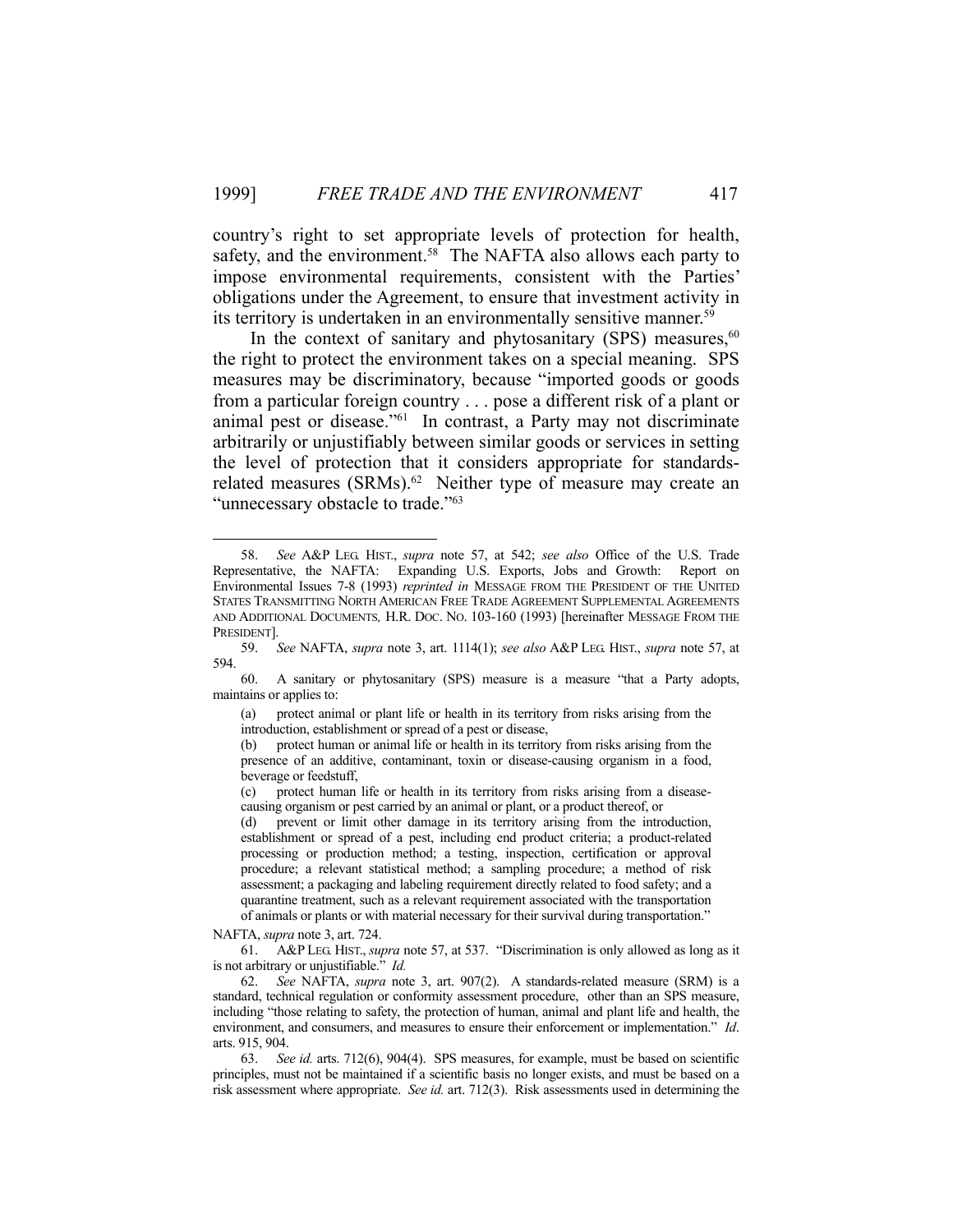#### 3. Maintaining Existing Environmental Protection Levels

 The NAFTA also contains a number of other provisions that generally support the protection of health, safety and the environment. In the first instance, the NAFTA recognizes that "it is inappropriate to encourage investment by relaxing domestic health, safety or environmental measures," and permits consultations among the Parties where such activity has been alleged.<sup>64</sup> Furthermore, the NAFTA provides that if a party's environmental measures are challenged as violative of SPS or SRM requirements, and the party requests technical country-to-country consultations, the challenging party bears the burden of proving that the measure is inconsistent with the NAFTA.65 Finally, the NAFTA encourages the use of international standards,<sup>66</sup> and promotes cooperative efforts to enhance the level of health, safety and environmental protection.<sup>67</sup>

#### 4. Transparency

 Transparency is a concept generally applicable to government decision-making and regulatory activity, although it can have particular relevance to environmental protection. The NAFTA contains a number of provisions to promote transparency in government regulation.68 The NAFTA defines transparent procedures as "those [procedures] designed to allow interested persons to know what requirements apply and to be able to adapt their production or other activity to the requirements."69

 In the context of free trade agreements, protection of health, safety, and the environment has not been the impetus for transparency. Transparency has instead generally been considered a tool to prevent disguised barriers to trade and to facilitate international trade by helping exporters learn about the regulatory requirements of the

appropriate level of protection must also be based on relevant scientific evidence, and a Party should "take into account the objective of minimizing negative trade effects" in establishing its appropriate level of protection. *Id.* art. 715; *see also* A&PLEG. HIST.,*supra* note 57, at 546- 47.

 <sup>64.</sup> NAFTA, *supra* note 3, art. 1114(2).

 <sup>65.</sup> *See id.* arts. 723(6), 914(4); *see also* A&P LEG. HIST., *supra* note 57, at 550, 578. While the text is not explicit, the burden of proving the inconsistency of an environmental measure with the obligations in the NAFTA presumably carries over to the dispute resolution stages, including mediation and arbitration. *See* NAFTA, *supra* note 3, arts. 2007-2008.

 <sup>66.</sup> *See* NAFTA, *supra* note 3, arts. 713, 905; *see also* A&P LEG. HIST., *supra* note 57, at 544-45, 574.

 <sup>67.</sup> *See* NAFTA, *supra* note 3, arts. 720, 722, 906.

 <sup>68.</sup> *See* A&PLEG. HIST., *supra* note 57, at 549-50; NAFTA, *supra* note 3, arts. 718, 719.

 <sup>69.</sup> A&PLEG. HIST., *supra* note 57, at 549-50.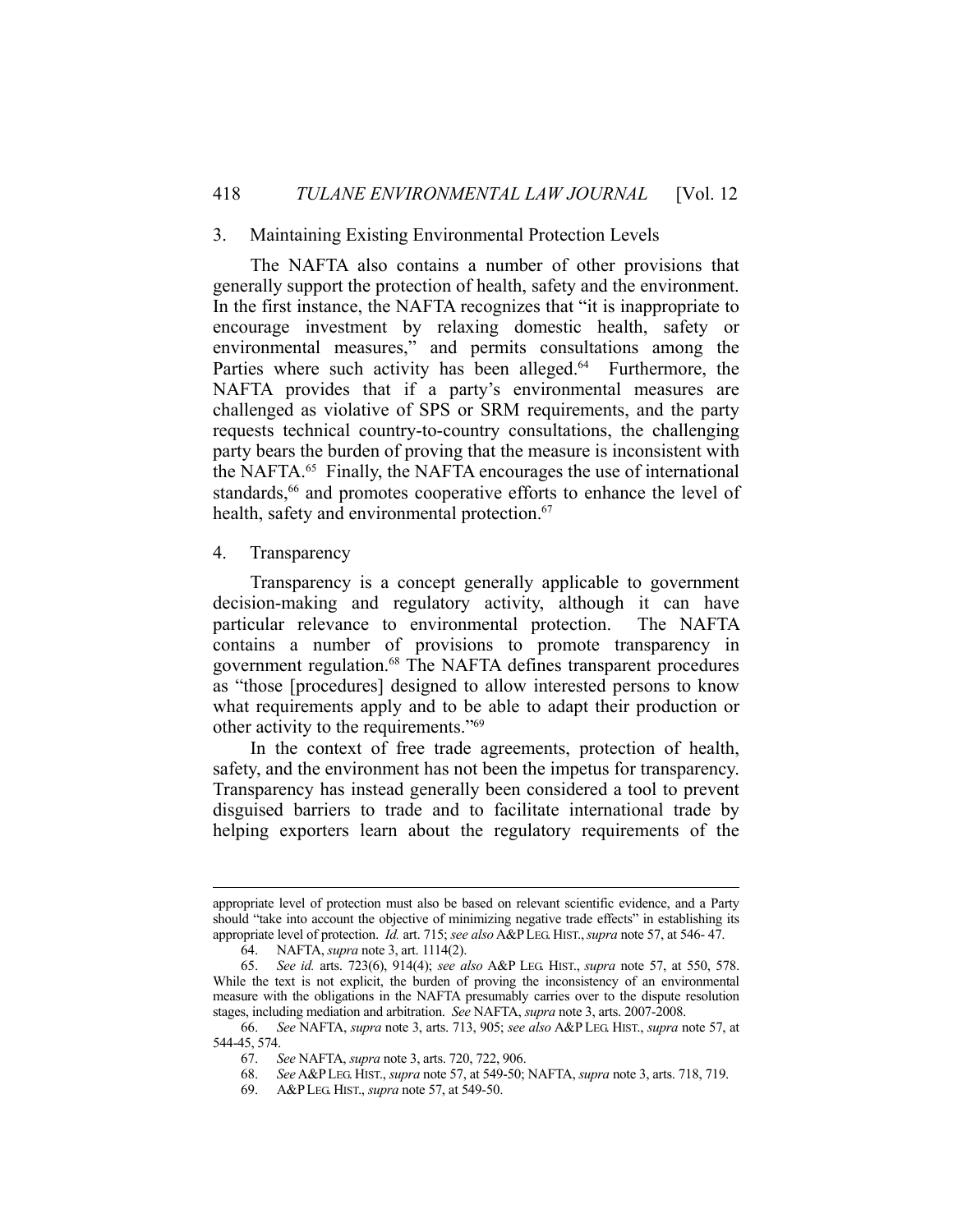importing country.70 Because transparency facilitates government accountability and public participation in governmental decisionmaking on matters of public policy, including the environment, it may be considered an additional element that promotes environmental protection under the NAFTA.

 Transparency is promoted under the NAFTA through the requirement that the Parties provide advanced public notice of laws, regulations, procedures, and other information relevant to a Party's interest under the Agreement.<sup>71</sup> NAFTA also requires designation of public inquiry locations regarding such laws and regulations.72 Thus, transparency can serve as an important means of securing the protections included in the NAFTA by providing an interested public with access to information, which is a necessary element in securing a meaningful role in the policy-making process. In particular, it can facilitate citizen and interest groups participation in decisions affecting protection of the environment, thereby improving the implementation of the Agreement's provisions on health, safety and the environment.

## 5. Reservations and Exceptions

 Although the NAFTA prohibits the Parties from discriminating between foreign and domestic investors and among foreign investors, it also allows for some exceptions.<sup>73</sup> Pre-existing national laws can be "grandfathered" against legal challenge under the chapter on investment, which provides for national treatment<sup>74</sup> and most-favorednation treatment<sup> $75$ </sup> for foreign investors and investments.<sup>76</sup> In addition,

 <sup>70.</sup> *See* NAFTA, *supra* note 3, art. 718.

 <sup>71.</sup> *See id.* arts. 1802-1803; *see also id.* art. 718.

 <sup>72.</sup> *See id.* arts. 719, 910.

 <sup>73.</sup> *See id.* Annex I, Reservations for Existing Measures and Liberalization Commitment Schedule of the United States, art. 104, Annex I. The United States negotiated a country- specific reservation from NAFTA's investment disciplines for a number of statutes, including the Clean Water Act, the Federal Insecticide, Fungicide, and Rodenticide Act, as well as the Atomic Energy Act and Mineral Lands Leasing Act of 1920. These exceptions also apply to NAFTA Chapter 12 (Cross-Border Trade in Services) and Chapter 14 (Financial Services).

 <sup>74.</sup> National treatment is the requirement that a NAFTA Party "accord to [investors] of another Party treatment no less favorable than that it accords, in like circumstances, to its own investors with respect to . . . investments." NAFTA, *supra* note 3, art. 1102(1).

 <sup>75.</sup> Most-favored-nation treatment is the requirement that a NAFTA Party accord to the investors and investments "of another Party treatment no less favorable than that it accords, in like circumstances, to investors of any other Party or of a non-Party with respect to ... investments." *Id.* art. 1103(1)-(2).

 <sup>76.</sup> *See id.* art. 1108. Chapter 11, the Investment Chapter, also permits an individual private investor to bring an investment dispute claim against a Party. If a dispute remains after consultation or negotiation, the NAFTA provides a mechanism for arbitration. *See id.* arts. 1115-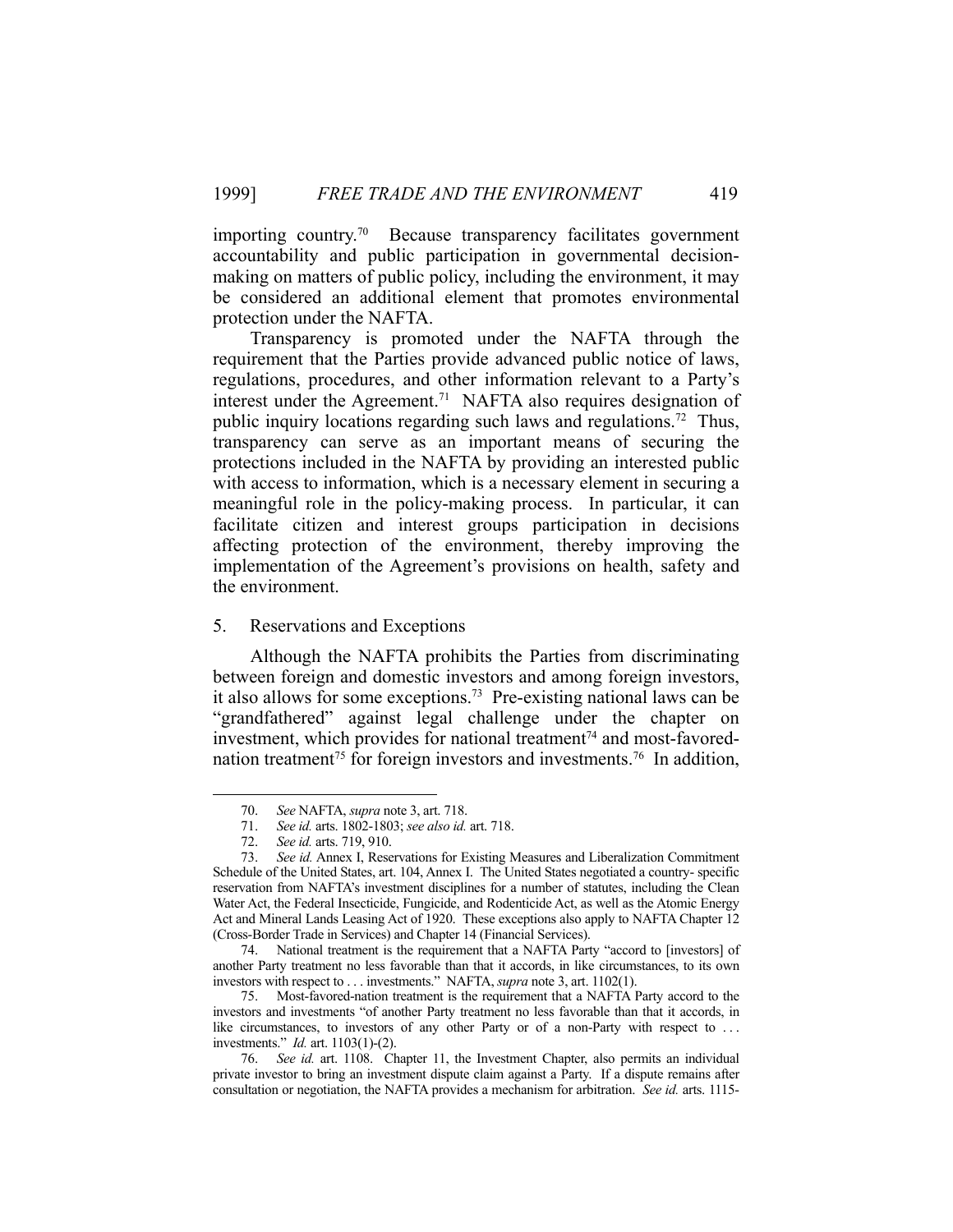NAFTA generally accords special treatment to certain specified international agreements.77 For example, NAFTA Article 104 provides that in the event of an inconsistency between the NAFTA and trade-related obligations in international environmental agreements,78 the trade-related obligations in the environmental agreement will prevail to the extent of the inconsistency. However, "where a Party has a choice among equally effective and reasonably available means of complying with such obligations, the Party [must] choose[] the alternative that is the least inconsistent with the other provisions of [the NAFTA]."79

 Finally, the NAFTA provides a number of general exceptions to its overall requirements for national security and other interests<sup>80</sup> In particular, it incorporates the environmental exceptions of Article XX of the General Agreement on Tariffs and Trade (GATT) into Part II (Trade in Goods) and Part III (Technical Barriers to Trade).<sup>81</sup>

## *C. Negotiation of the Environment Side Agreement*

 The negotiation and adoption of the NAAEC was the primary response to a contentious debate surrounding the adoption of the

 <sup>1138.</sup> There have been a number of recent challenges to environmental regulations under the Investment Chapter. For example, Ethyl Corporation, an American-owned company, challenged the Canadian government's ban on the use of MMT, a manganese-containing gasoline additive under Chapter 11 of the NAFTA. *See MMT: Ethyl Corp. Files NAFTA Claim over Passage of Canadian Import Ban*, 21 Chem. Reg. Rep. (BNA) 49 (Apr. 18, 1997). Canada settled the dispute with a payment to Ethyl Corp. and withdrawal of the ban. *See MMT: Canadian Government Withdraws Ban on Trade, Import of Gasoline Additive*, 22 Chem. Reg. Rep. (BNA) 781 (July 24, 1998). Several additional challenges to environmental regulations have also been filed under Chapter 11. *See, e.g.*, *Third NAFTA Investor-State Dispute Versus Canada Arises Over Water*, AMERICAS TRADE, Dec. 24, 1998, at 1, 12-13; *Parties Seek Panel in NAFTA Investor Case on Waste Against Mexico*, AMERICAS TRADE, Apr. 22, 1999, at 9-12.

 <sup>77.</sup> The agreements specified under NAFTA Article 104.1 include: the Convention on International Trade in Endangered Species of Wild Fauna and Flora, *supra* note 38; the Montreal Protocol on Substances that Deplete the Ozone Layer, *supra* note 39; and two bilateral agreements: the Agreement Between the Government of Canada and the Government of the United States of America Concerning the Transboundary Movement of Hazardous Waste, Oct. 28, 1996, T.I.A.S. No. 11099; and the Agreement Between the United States of America and the United Mexican States on Cooperation for the Protection and Improvement of the Environment in the Border Area, Aug. 14, 1993, T.I.A.S. No. 10827. *See* NAFTA, *supra* note 3, art. 104.1, Annex 104.1.

 <sup>78.</sup> *See* NAFTA, *supra* note 3, art. 104.1.

 <sup>79.</sup> *Id.*

 <sup>80.</sup> *See id.* arts. 2101, 2102.

 <sup>81.</sup> *See id.* art. 2101(1); *see also supra* note 34 and accompanying text. The Article 2101(1) exceptions do not apply to services or investments. *See* NAFTA, *supra* note 3, art. 2101. These exceptions also do not apply to sanitary and phytosanitary measures, which are covered in Chapter 7 of the NAFTA. *See id.* art. 710. Article 2101(2) extends exceptions similar to those in GATT Article XX to services. *See id.* art. 2101(2).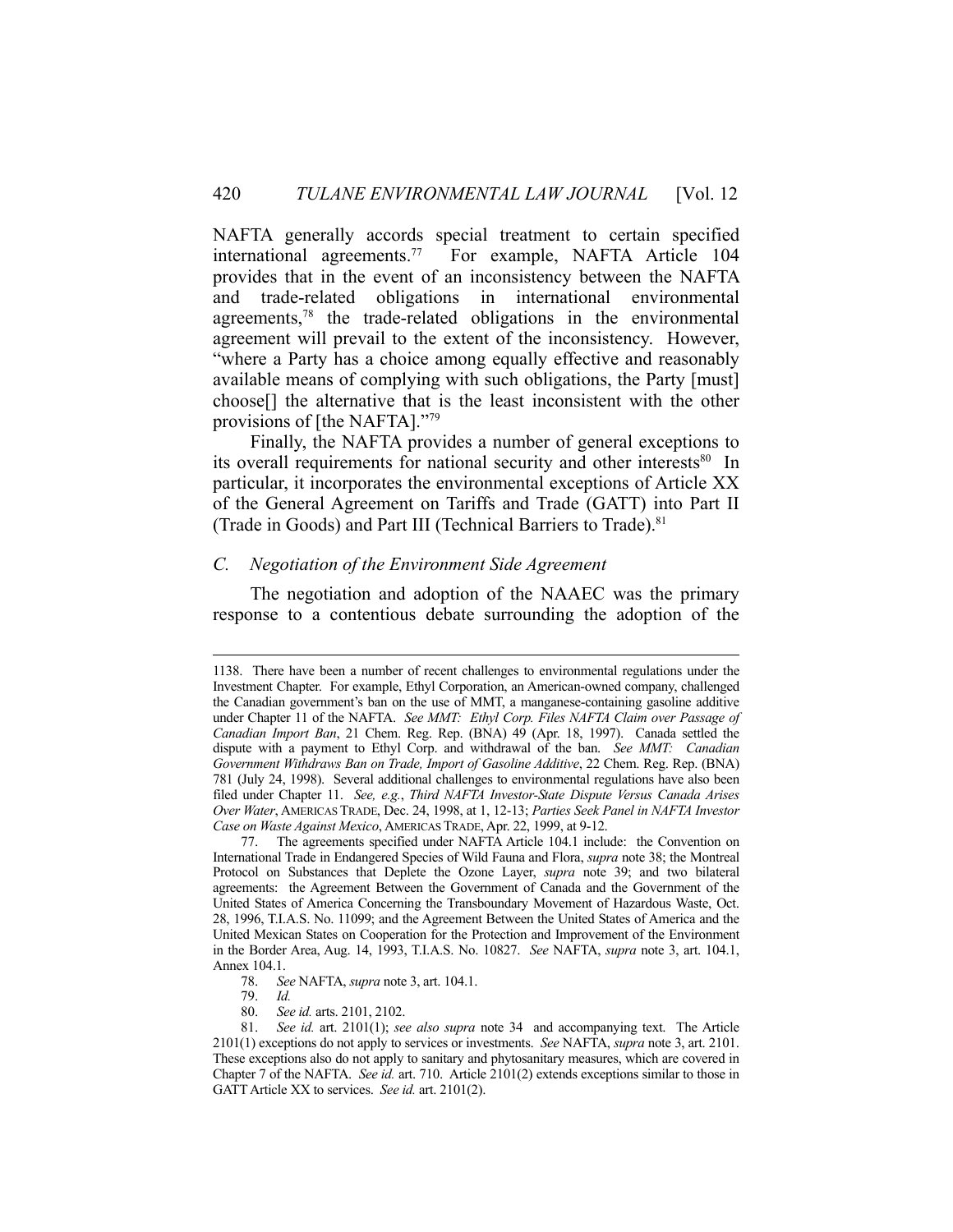NAFTA and the effects that the Agreement was expected to have on the environment in North America.<sup>82</sup> Despite the inclusion of provisions in the NAFTA to respond to criticisms of the Agreement,<sup>83</sup> environmentalists considered the Agreement insufficiently protective of the environment.

 During the 1992 Presidential campaign, Democratic Presidential Candidate William Clinton made a pledge to seek to complement the NAFTA with significant environmental guarantees and to negotiate an additional side agreement to the NAFTA to protect the environment.<sup>84</sup> Following the Presidential election, the new Clinton Administration conducted a second review of the environmental issues raised by the NAFTA. The results of that review, entitled *The NAFTA Report on Environmental Issues*, were submitted to Congress, with the NAFTA implementing legislation in November, 1993.<sup>85</sup>

 Although the idea of an environmental side agreement to the NAFTA originated under the Bush Administration, the Clinton Administration brought this concept to fruition.<sup>86</sup> Canada, Mexico, and the United States completed drafting the NAAEC in September, 1993 and the Agreement entered into force in January, 1994.<sup>87</sup> Thus, the NAFTA and the NAAEC were negotiated against a backdrop of

 <sup>82.</sup> *See* Commission for Environmental Cooperation, *Potential NAFTA Effects: Claims and Arguments 1991-1994* (Apr. 1996) <http://www.cec.org/english/profile/index.cfm>.

 <sup>83.</sup> *See supra* notes 54-67 and accompanying text. The Bush Administration further attempted to address environmental concerns in continuous discussions with Mexico on environmental matters, for example, by amending the Agreement Between the United States of America and the United Mexican States on Cooperation for the Protection and Improvement of the Environment in the Border Area (La Paz Agreement). These efforts resulted in the preparation of the Integrated Environmental Plan for the Mexican-United States Border Area, which was made public in February, 1992. The Integrated Border Environment Plan outlined a three-year, one billion dollar joint United States-Mexico initiative to address both environmental and labor issues in the border area. *See* 22 I.L.M. 1025 (1983); *Three Environmental Agreements Signed by United States, Mexico During Visit by Salinas*, 20 Env't Rep. (BNA) 1095 (Oct. 20, 1989); U.S.-Mexico Border, 22 Envtl. L. Rep. 10358 (May 1992); *President Announces Three-Year Program to Clean up, Prevent Pollution at Mexican Border*, 22 Env't Rep. (BNA) 2427 (Feb. 28, 1992); *see also* Integrated Environmental Plan for the Mexican-U.S. Border Area (1st Stage, 1992-1994), 57 Fed. Reg. 8453 (Mar. 10, 1992). Bi-national cooperation on the improvement of the border environment continues under the Border XXI Plan through the year 2000. *See* U.S. EPA, U.S.-MEXICO BORDER XXI PROGRAM: FRAMEWORK DOCUMENT (Oct. 1996); *United States, Mexico Adopt New Border Plan, Pact*, 27 Env't Rep. (BNA) 247 (May 10, 1996); *see also Binational Plan Spells out Objectives for Cleaning up Pollution along Border*, 27 Env't Rep. (BNA) 470 (June 21, 1996).

 <sup>84.</sup> *See Clinton Endorses the NAFTA with Certain Reservations*, 9 Int'l Trade Rep. (BNA) 1720 (Oct. 7, 1992).

 <sup>85.</sup> *See* MESSAGE FROM THE PRESIDENT *supra* note 58.

 <sup>86.</sup> *See Group to Oversee NAFTA Environmental Issues*, 23 Env't Rep. (BNA) 1880 (Nov. 20, 1992).

 <sup>87.</sup> *See* NAAEC, supra note 4.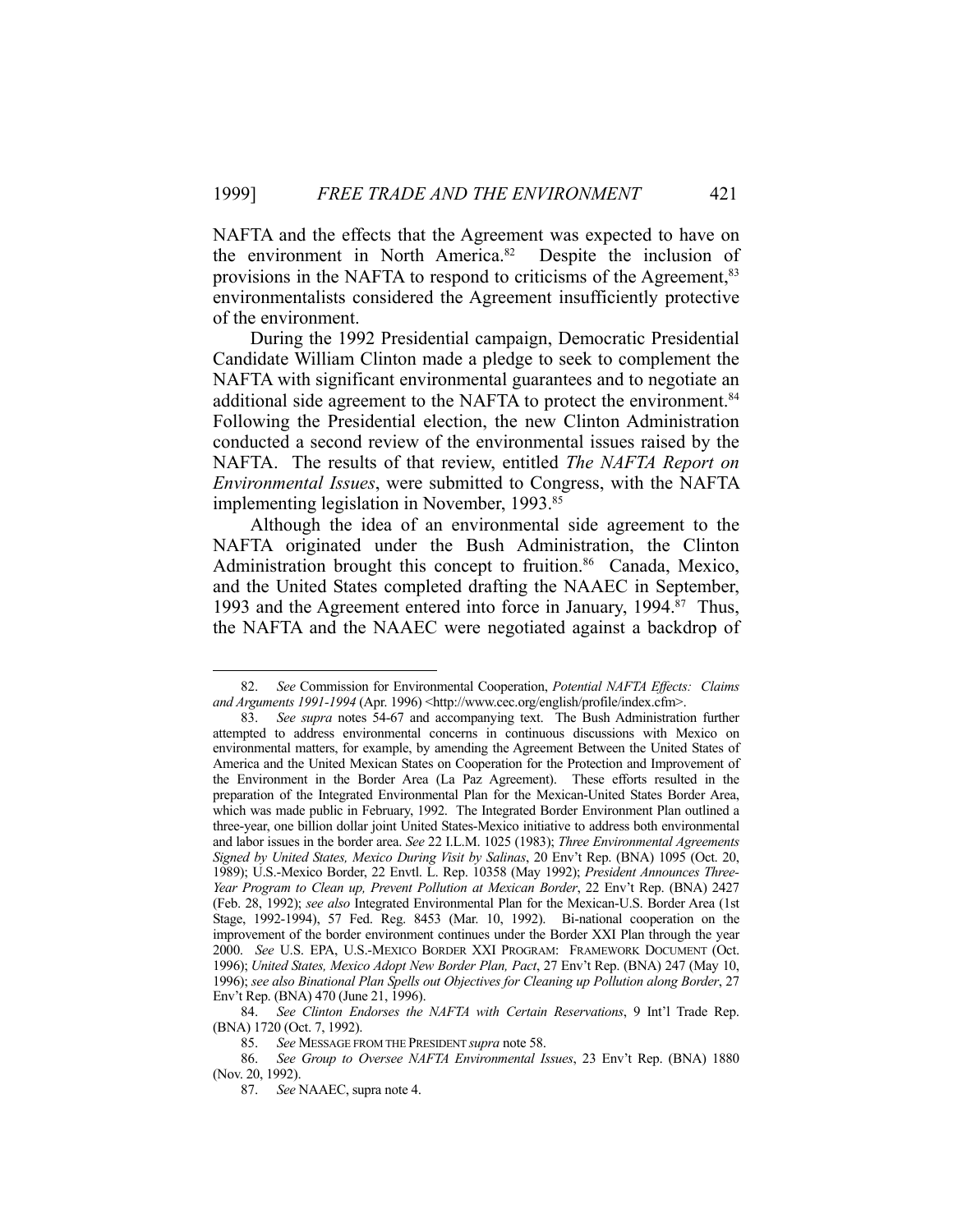concern that the promotion of free trade and economic development would lead to a decline in the protection of the environment in North America. Indeed, support for the NAFTA was eventually achieved only through the negotiation of the NAAEC, to complement the NAFTA, and through United States-Mexico bilateral commitments to improve the environment in the border area.<sup>88</sup>

III. THE GENERAL FRAMEWORK AND IMPLEMENTATION OF THE NORTH AMERICAN AGREEMENT ON ENVIRONMENTAL COOPERATION AND RELATED ENVIRONMENTAL ACTIVITIES

 This Part of the Article reviews the NAAEC's framework and the programs implemented under that Agreement. Specifically, it considers the role of the Commission for Environmental Cooperation (Commission or CEC) as a forum for trilateral cooperation in environmental protection in North America, including cooperation in environmental enforcement and compliance. It also examines the implementation of the NAAEC's requirements that each Party ensure that its laws and regulations provide for high levels of environmental protection; work to improve its laws and regulations; and take appropriate governmental action to enforce its environmental laws effectively. In addition, the unique role of the public in the implementation of the Agreement through participation in consultations and other activities of the Commission, and through the submission of petitions alleging government failure to enforce environmental laws effectively is also explored. The role of bilateral agreements negotiated in conjunction with the NAAEC in furthering the goal of environmental protection is also evaluated. Ultimately, this review may inform the possible menu of options available for consideration by negotiators of the FTAA to ensure environmental protection in that context.

 The Parties' objectives under the NAAEC are in part to work cooperatively to foster the protection and betterment of the environment; promote sustainable development; enhance enforcement and compliance with environmental laws and regulations; promote transparency and public participation, and avoid creating distortions

<u>.</u>

 <sup>88.</sup> Parallel bilateral negotiations with Mexico resulted in the Mexico-United States Agreement Concerning the Establishment of a Border Environment Cooperation Commission (BECC) and a North American Development Bank (NADBank). *See* The Establishment of a Border Environment Cooperation Commission and a North American Development Bank, 32 I.L.M. 1545 (1993); *see* Discussion of the BECC and NADBank, at *infra* Part III.E, notes 270- 288 and accompanying text.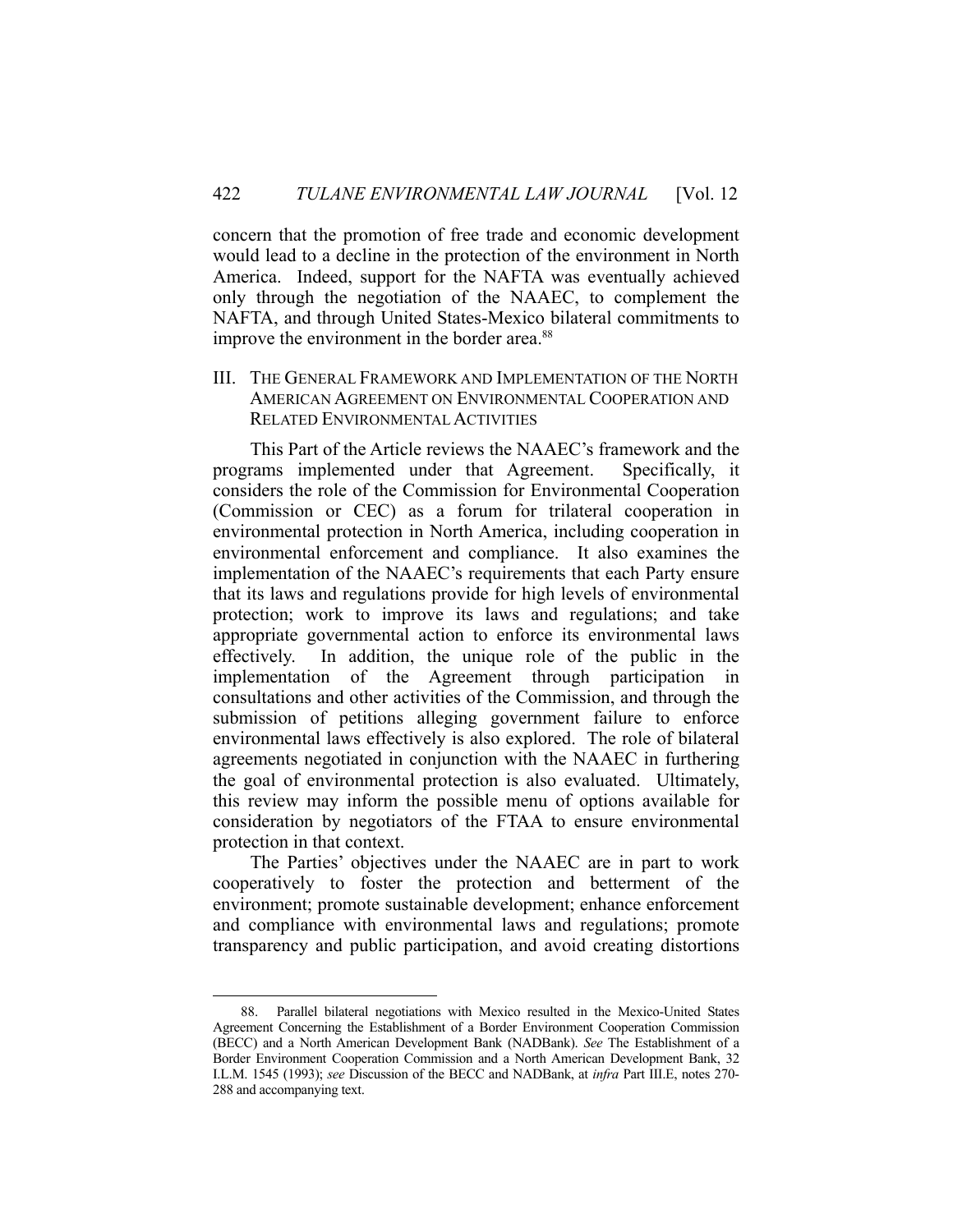or new barriers to trade.<sup>89</sup> Against the backdrop of these objectives, the Parties have agreed to provide for high levels of domestic environmental protection in their respective laws and regulations,  $90$ and to achieve such levels through the effective enforcement of the same.<sup>91</sup>

 As discussed more fully in Parts II.C and II.D below, the Parties have undertaken considerable trilateral efforts to address environmental issues affecting their shared ecosystems, watersheds and airsheds. They have also undertaken steps domestically to maintain high levels of environmental protection with varying degrees of success.

# *A. The North American Commission for Environmental Cooperation*

 The NAAEC established the Commission to help ensure that the Parties meet their NAAEC commitments and to realize the Agreement's goals and objectives.<sup>92</sup> The Commission's work is central to the Parties' implementation of the Agreement, which calls for high levels of environmental protection; the strengthening of environmental laws and practices; protection of public health, safety and the environment; the promotion of transparency and the participation of civil society.93 The Commission comprises a Council, a Secretariat and the Joint Public Advisory Committee (JPAC).<sup>94</sup> In general, the Council directs the work of the Commission, and the Secretariat implements the decisions of the Council.<sup>95</sup> The JPAC serves as a source of, and conduit for, public participation in the decisions of the Council.<sup>96</sup>

 <sup>89.</sup> *See* NAAEC, *supra* note 4, Part I, arts. 1(a)-(b) and (e)-(h).

 <sup>90.</sup> *See id.*, art. 3 ("[E]ach Party shall ensure that its laws and regulations provide for high levels of environmental protection and shall strive to continue to improve those laws and regulations."). Underlying the Parties' commitment to high levels of environmental protection is the recognition that each Party has a sovereign right to establish its own levels of domestic protection, and to modify its environmental laws and regulations, accordingly. *See id.*

 <sup>91.</sup> *See id.* art. 5.

 <sup>92.</sup> *See id.* art. 10. 93. *See id.* art. 1.

 <sup>94.</sup> *See id.* arts. 8(1) and (2).

 <sup>95.</sup> *See id.*

 <sup>96.</sup> *See id.* arts. 10-11.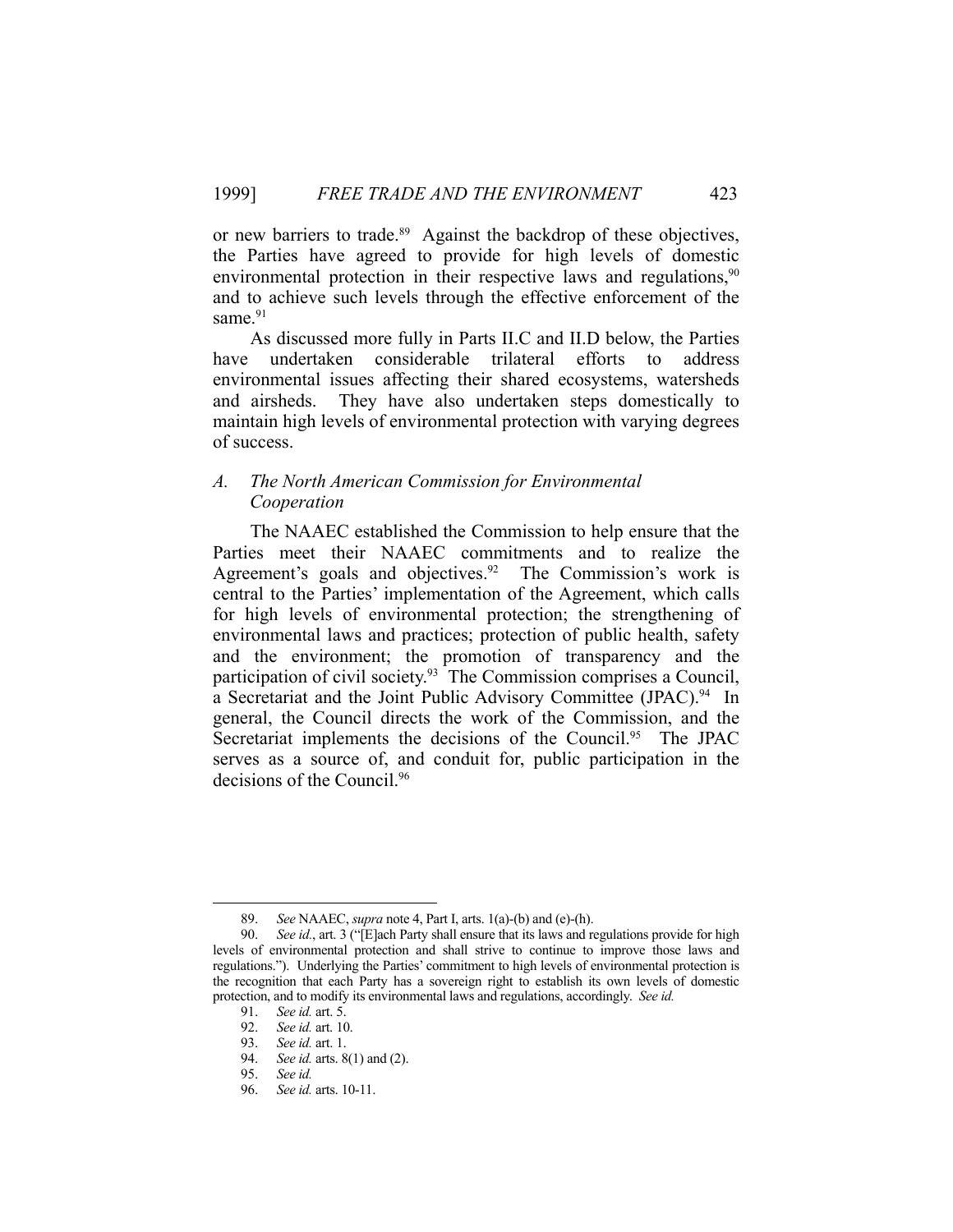## 1. The Council

 The Council consists of Cabinet-level representatives of the Parties,  $97$  and it functions as the Commission's governing body by directing its work. The Council's considerable responsibilities are delineated in Article 10 of the NAAEC.<sup>98</sup> It must approve the annual program and budget for the Commission, and it may consider and develop recommendations to the Parties with respect to a broad range of projects.99 The Council is required to meet at least once annually, and to host a public meeting during the course of its regular session.<sup>100</sup> Because the Council members can act on behalf of the Parties to implement the NAAEC, Council decisions on how to direct the Commission's annual programs are backed by political will and financial resources.

## 2. The Secretariat

 The Secretariat operates independently of the Parties and, in general, acts at the direction of the Council.<sup>101</sup> One of the Secretariat's functions is to support the work of the Council and the groups it has established by providing technical, administrative and operational assistance.102 Articles 13, 14 and 15 of the NAAEC establish an independent role for the Secretariat. Under Article 13, the Secretariat may prepare reports to the Council "on any matter within the scope of the [Commission's] annual program[,]"<sup>103</sup> but not on matters related to a Party's failure to enforce its environmental laws and regulations. Upon notification to and with the tacit approval of the Council, the Secretariat may also prepare reports on any other

<sup>97.</sup> *See id.* art. 9. The Council is comprised of the Minister of the Environment (Canada), the Secretary of the Environment, Natural Resources, and Fisheries (Mexico), and the Administrator of the Environmental Protection Agency (United States). *See* Council for Environmental Cooperation, *CEC Profile and Programs* (visited Oct. 26, 1998) <http://www.cec.org/english/profile/index.cfm?format=2>.

 <sup>98.</sup> *See* NAAEC, *supra* note 4, art. 10. Among other things, the Council is tasked expressly with (1) promoting cooperation among the Parties; (2) strengthening cooperative efforts to develop and improve environmental laws and regulations; (3) encouraging effective enforcement and compliance with environmental laws; and (4) promoting public access to information concerning the environment. *See id.*

 <sup>99.</sup> *See id.* arts. 10 (1)(e) and 10(2)-(9).

 <sup>100.</sup> *See id.* arts. 9(3) and (4).

 <sup>101.</sup> *See id.* art. 11(4).

 <sup>102.</sup> *See id.* art. 11(5).

 <sup>103.</sup> *Id.* art. 13(1).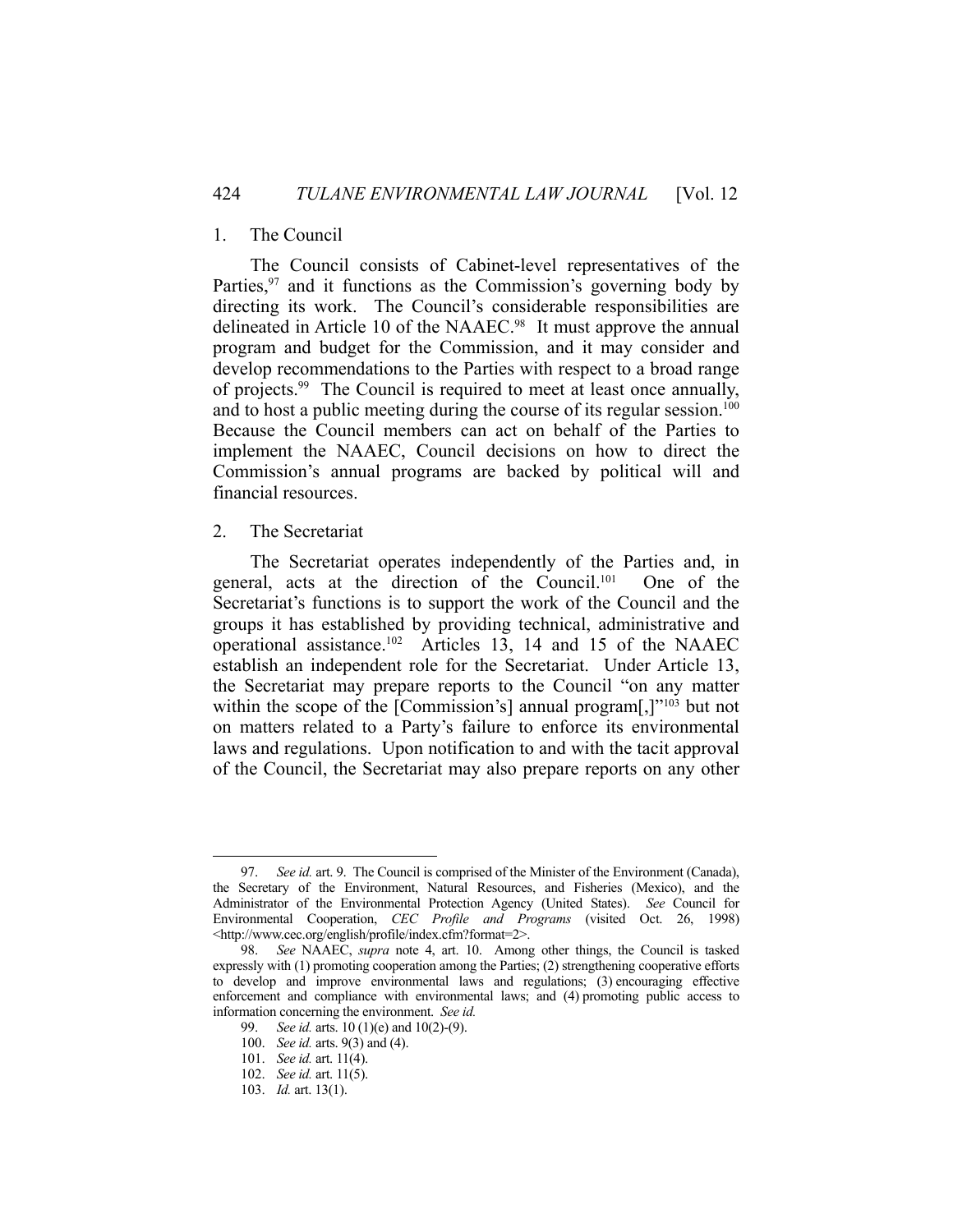environmental matter related to the "cooperative functions of the Agreement."104

 Article 14 outlines a key Secretariat function. This function is to process and review citizen submissions alleging government failures to enforce environmental laws effectively, and recommend to the Council whether the Council should prepare a factual record.105 Under Article 15, the Secretariat is also responsible for developing the factual record of such an alleged failure<sup>106</sup> when so directed by the Council.107

#### 3. The Joint Public Advisory Committee

 A unique feature of the NAAEC is the creation of the Joint Public Advisory Committee (JPAC).<sup>108</sup> The JPAC may advise the Council on "any matter within the scope of the Agreement" or its implementation and further elaboration.109 The JPAC may also provide "relevant technical, scientific or other information to the Secretariat," including information to be used in the development of a factual record under Article 15.110

 The JPAC's goal is "to promote continental cooperation in ecosystem protection and sustainable economic development and to ensure active public participation and transparency in the actions of the full Commission."111 As discussed in Part II.D below, the JPAC has played an important role in the implementation of the NAAEC by facilitating the public's access to information and its participation in

 <sup>104.</sup> *Id.* The Secretariat may proceed with the preparation of such a report if the Council does not object by a two-thirds vote within 30 days of the Secretariat's notification. *See id.*

 <sup>105.</sup> *See id.* art. 14; *see also infra* notes 247-255 and accompanying text.

 <sup>106.</sup> *See id.* art. 15; *see also infra* note 256 and accompanying text.

 <sup>107.</sup> *See id.* art. 15(7).

 <sup>108.</sup> The JPAC's fifteen members, five from each country, are selected from the public at large and are required to meet at least once a year at the time of the regular Council meeting. *See id.*, arts. 16(1) and (3). Traditionally, members of the JPAC have been drawn from academia, the business community and environmental non-governmental organizations. In addition, the NAAEC authorizes each Party to establish a national advisory committee (NAC) and/or a governmental advisory committee (GAC) comprised, respectively, of members of the public and representatives of federal, state, and provincial governments to advise the Party establishing the committee on implementation and further elaboration of the Agreement. *See id.* arts. 17 and 18.

 <sup>109.</sup> *Id.* arts. 16(1) and (4).

 <sup>110.</sup> *Id.* art. 16(5).

 <sup>111.</sup> Commission for Environmental Cooperation, Joint Public Advisory Committee, 1997 Public Consultations: Report to Council (Sept. 12, 1997) (JPAC 1997 Report) at 1.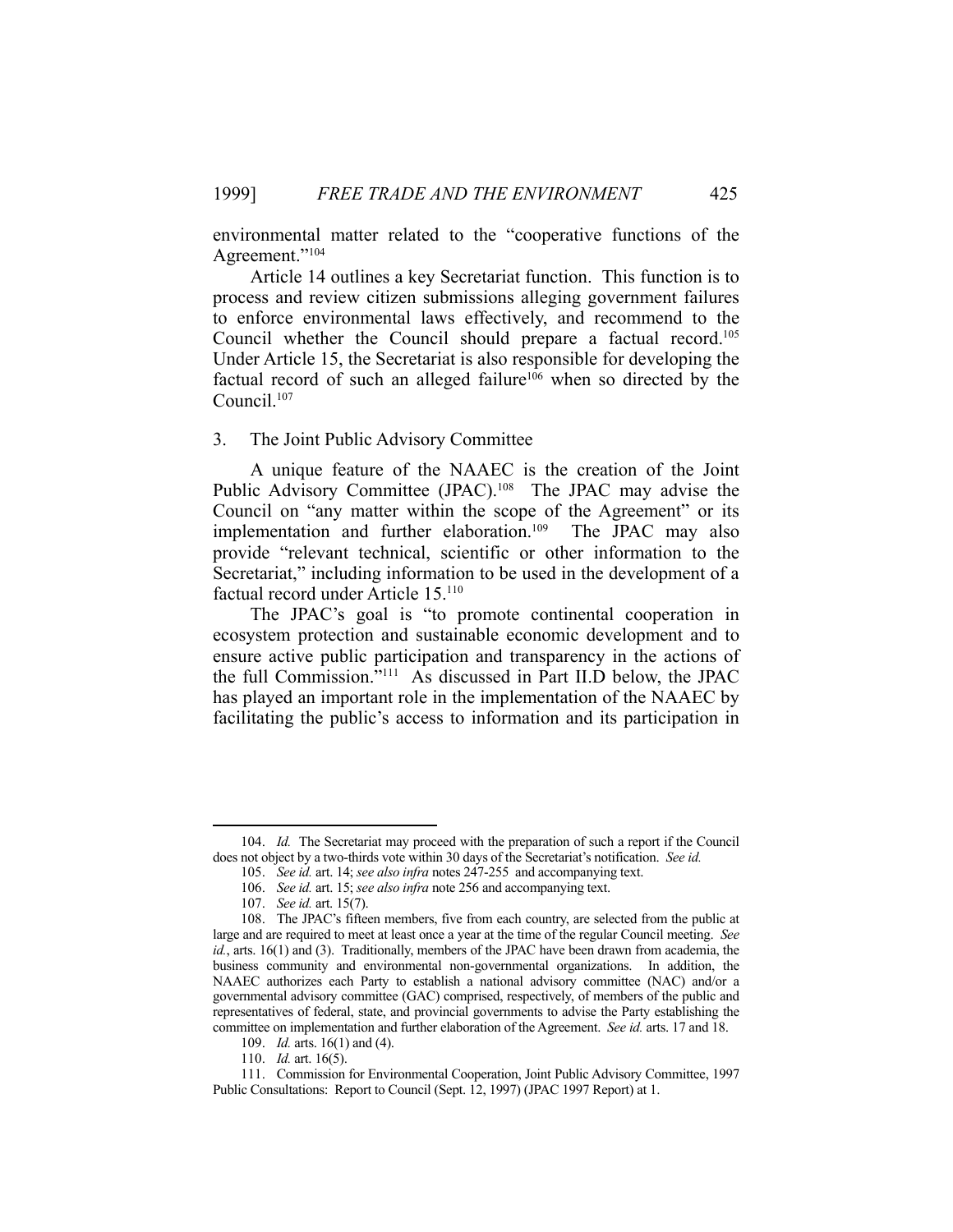the process of identifying and setting priorities for trilateral cooperation in environmental protection.<sup>112</sup>

 The three components of the Commission work together to assist the Parties in achieving the goals and obligations agreed to in the NAAEC. The efficacy of these efforts is evident in the trilateral cooperation of the Parties to protect human health and the environment, as well as their efforts to implement the Agreement domestically.

## *B. Trilateral Enforcement Cooperation to Protect Human Health and the Environment*

 The Parties' trilateral cooperative efforts are reflected in Counciladopted annual work programs to which the Secretariat and the JPAC provided input. The Council implements the programs through work and expert groups that are supported by the Secretariat.<sup>113</sup> Recognizing that strong environmental laws will do little to protect the environment unless they are accompanied by adequate enforcement efforts, the Council created the North American Working Group on Environmental Enforcement and Compliance Cooperation (Enforcement Work Group) in August, 1996.114 This work group was established to assist in the development and implementation of a work program to facilitate and strengthen trilateral cooperation in environmental enforcement and compliance, and to improve the exchange of enforcement and compliance information.<sup>115</sup> The Enforcement Work Group is comprised of senior enforcement officials from the national environmental and law enforcement agencies of the three countries.<sup>116</sup> State and provincial officials also participate.<sup>117</sup> As described below, the Enforcement Work Group has undertaken numerous activities to advance its mission, including: establishing working relationships among the relevant environmental enforcement agencies; exchanging information and experiences with respect to enforcement and compliance approaches; and making

<u>.</u>

 <sup>112.</sup> *See* Commission for Environmental Cooperation, *Introducing the 1997 Annual Program* (visited Oct. 26, 1998) <http://www.cec.org/english/resources/publications/budgol96. cfm?format=2#intro>.

 <sup>113.</sup> *See id.*

 <sup>114.</sup> *See* Commission for Environmental Cooperation, *Council Resolution No. 96-06, Resolution to Establish the North American Working Group on Environmental Enforcement and Compliance Cooperation* (Aug. 2, 1996) <http://www.cec.org/jpac/disp\_res.cfm?var- lan=english& format=2&document10=21>.

 <sup>115.</sup> *See id.*

<sup>116.</sup> *See* COMMISSION FOR ENVIRONMENTAL COOPERATION, 1995 ANN. REP., Annex I, at 86.

 <sup>117.</sup> *See id.*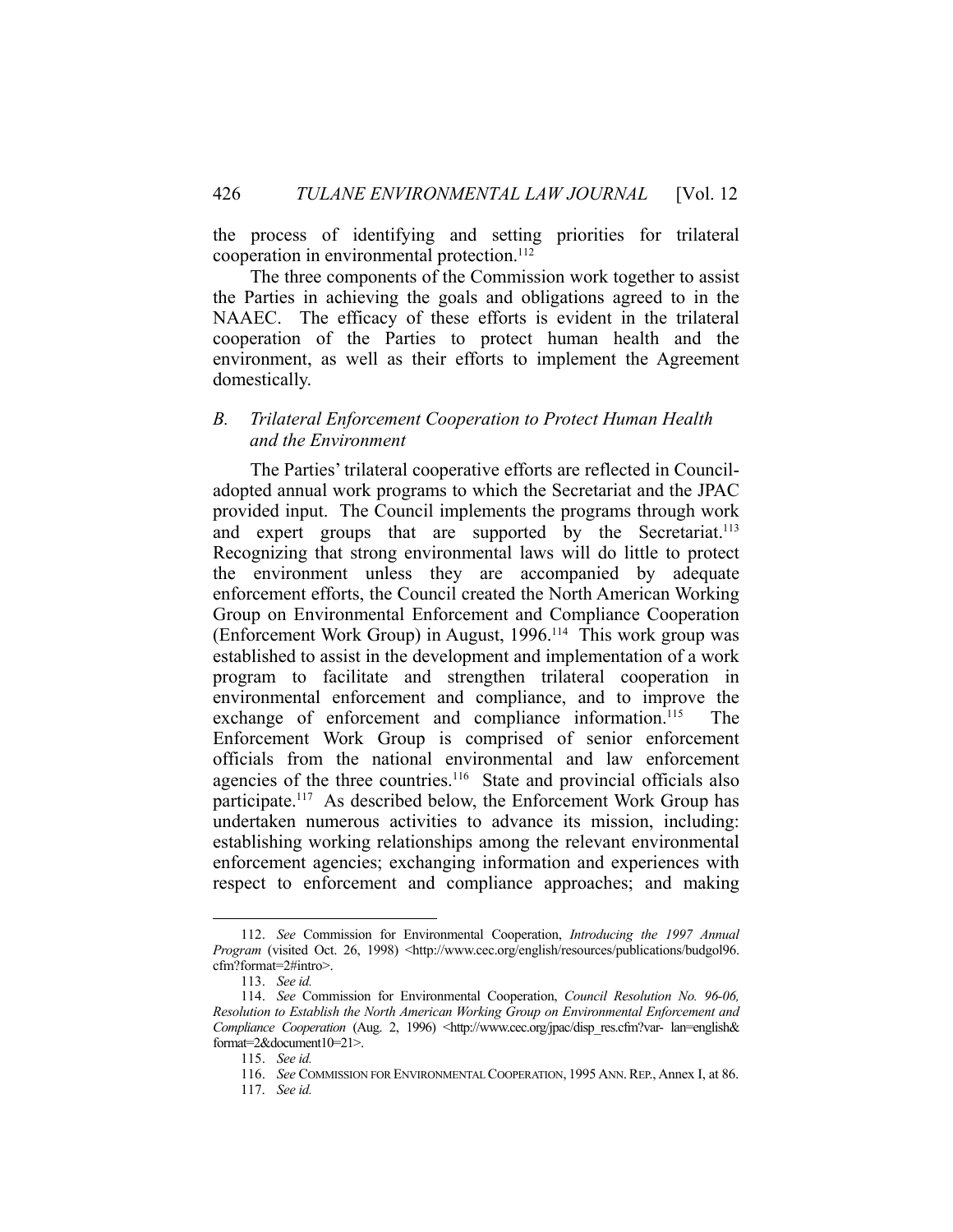trilateral training opportunities in enforcement and compliance mechanisms available to the enforcement agencies in each country.<sup>118</sup>

 The Enforcement Work Group is engaged in projects that involve a number of significant initiatives. Recent projects and/or commitments for cooperative trilateral activities include: (1) developing mechanisms for sharing information among the enforcement officials in the three countries in support of efforts to enforce environmental laws; (2) analyzing the relationship between environmental management systems, such as ISO 14001<sup>119</sup> and government-sponsored enforcement and voluntary compliance programs;<sup>120</sup> (3) improving the detection and monitoring of transboundary movement of hazardous waste through information sharing and capacity building;<sup>121</sup> (4) facilitating cooperation, information sharing, and training in support of the prosecution of illegal trafficking in wildlife, flora and fauna;<sup>122</sup> (5) promoting voluntary compliance and environmental auditing; and (6) cooperating on the detection of illegal shipments of chlorofluorocarbons (CFCs) and other ozone depleting substances. 123

 In addition, the Parties have initiated a series of programs providing for sound chemical management;<sup>124</sup> assessment of

 <sup>118.</sup> *See* Steven A. Herman & Lawrence I. Sperling, *Emerging Networks of Environmental Enforcement and Compliance Cooperation in North America and the Western Hemisphere, National Association of Attorneys General*, NAT. ENVT'L ENFORCEMENT J., June, 1996, at 10.

 <sup>119.</sup> ISO 14001 is an international standard for environmental management systems. It is not, however, a performance standard, or a substitute for compliance with legal requirements. The private sector has had primary responsibility for the development of this standard. The U.S. government has offered input.

 <sup>120.</sup> *See* Commission for Environmental Cooperation, *Council Resolution No. 97-05, Future Cooperation Regarding Environmental Management Systems and Compliance* (June 12, 1997)  $\text{th}$ ;//www.cec.org/jpac/disp\_res.c...lan=english&format=2&10=32> (declaring, in part, that "[g]overnments must retain the primary role in establishing environmental standards and verifying and enforcing compliance with laws and regulations").

 <sup>121.</sup> *See* Commission for Environmental Cooperation, *Annual Program and Budget 1997*  (Oct. 26, 1998) http://www.cec.org/english/resources/publications/budgo196.cfm#02 [hereinafter *Annual Program and Budget 1997*]. Under this project the Parties have, among other things, been looking at ways to improve the tracking of hazardous waste and improving border enforcement capacity to detect violations of the laws regulating the movement of hazardous substances. *See id*.

 <sup>122.</sup> *See id*. The CEC has also sponsored training designed to improve the enforcement of laws protecting wildlife resources. This training has included courses for wildlife inspectors and enforcement personnel on the identification and handling of various endangered fur-bearing and bird species. *See id.*

 <sup>123.</sup> *See id.*

 <sup>124.</sup> *See* Commission for Environmental Cooperation, *Council Resolution No. 95-05, Sound Management of Chemicals* (Oct. 13, 1995) <http://www.cec.org/jpac/disp\_res.c…rlan= english&format=2&document+ID=6>.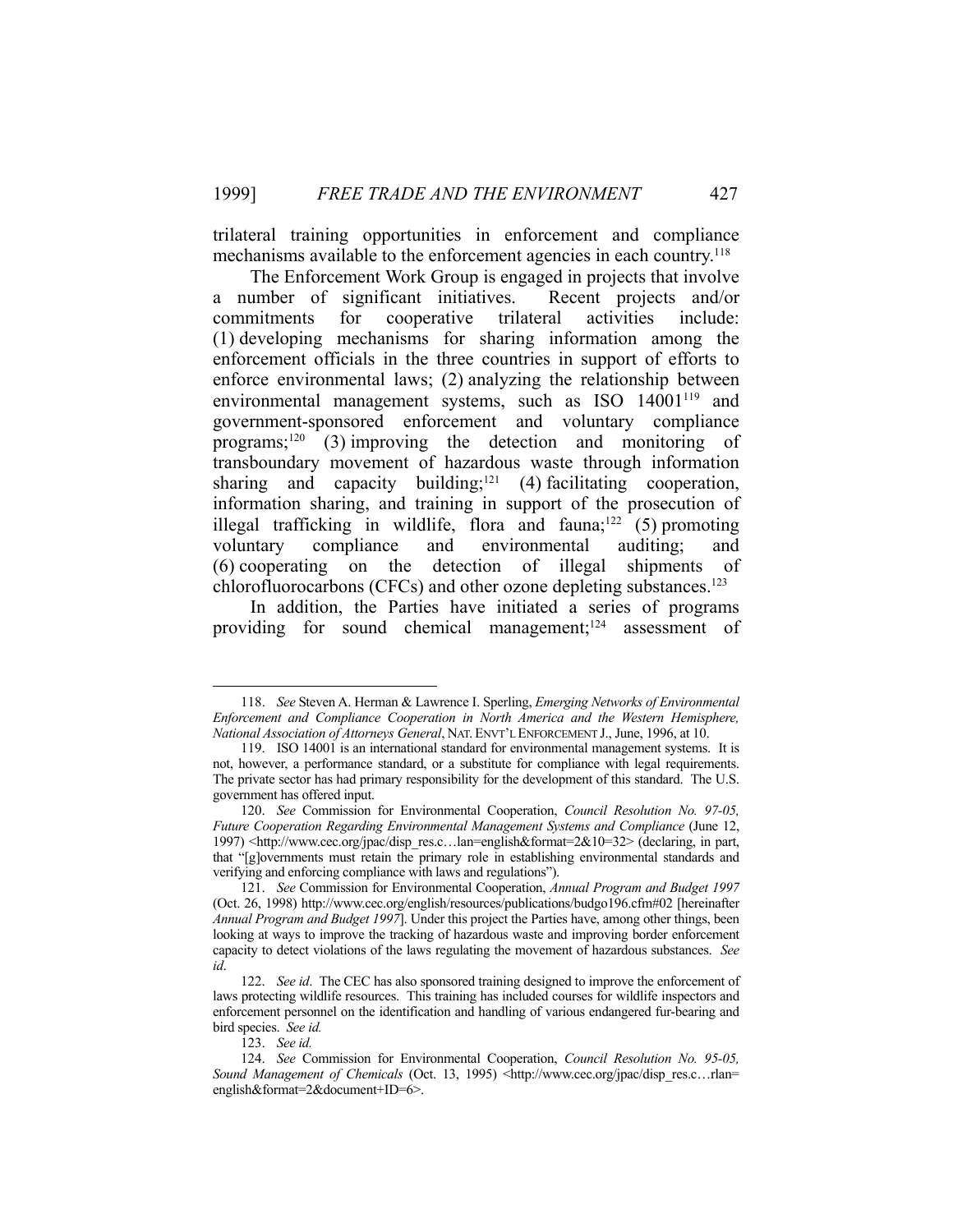transboundary impacts of certain domestic projects; $125$  and scientific research on the impact of human activities on the state of the environment.126 As discussed in Part III.E below, other NAFTA institutions have also taken action to ensure the improvement and protection of public health and the environment along the United States-Mexico border. This is also true of the non-NAFTA institutions created under the La Paz Agreement.<sup>127</sup>

#### 1. Sound Management of Chemicals

 Part of the CEC work program focuses on cooperative efforts to reduce pollution and minimize its effects. The NAFTA Parties have agreed to develop continental action plans for the sound management of chemicals that are acutely toxic or that can build up to unacceptable levels in the food chain.<sup>128</sup> Agreement has been reached on regional action plans for eliminating the use of PCBs by the year 2008, and for phasing out the use of two pesticides, DDT and chlordane, over the next ten years.<sup>129</sup> The action plan for chlordane includes the goal of replacing that pesticide with less environmentally harmful controls for termites.<sup>130</sup> In addition, a task force is working on a strategy to reduce the use of mercury, which has both natural and anthropogenic sources.131 Finally, in accordance with Council Resolution No. 95-05, a CEC work group has developed criteria for

 <sup>125.</sup> *See* Commission for Environmental Cooperation, *Council Resolution No. 97-03, Transboundary Environmental Impact Assessment* (June 12, 1997) <http://www.cec.org/ jpac/gisp\_res.c…lan=english&format=2&documentID=30>.

 <sup>126.</sup> *See, e.g.*, *Annual Program and Budget 1997*, *supra* note 121.

 <sup>127.</sup> *See supra* note 83 and accompanying text.

 <sup>128.</sup> *See* Commission for Environmental Cooperation, *Council Resolution No. 95-05, Sound Management of Chemicals*, (Oct. 13, 1995) <http://www.cec.org/apartcom/comupre-98\_13e.htm>.

 <sup>129.</sup> *See* Commission for Environmental Cooperation, *Sound Management of Chemicals Project, PCB Regional Action Plan* (Dec. 1996) <http://www.cec.org/english/resourc… object/rap\_e.cfm?format=2&dest=reso>; Commission for Environmental Cooperation, *Sound Management of Chemicals Project, North American Regional Action Plan on DDT* (June 1997) <http://www.cec.org/english/resourc…object/DDT\_e.cfm?format=2&dest=reso>; Commission for Environmental Cooperation, *Sound Management of Chemicals Project, North American Regional Action Plan on Chlordane* (June 1997) <http://www.cec.org/english/resourc...ect/ chlor\_e.cfm?format=2&dest+reso>.

 <sup>130.</sup> *See* Commission for Environmental Cooperation, *Sound Management of Chemicals Project, North American Regional Action Plan on Chlordane* (June, 1997) <http://www.cec.org/english/resourc…ect/chlor\_e.cfm?format=2&dest+reso>.

 <sup>131.</sup> *See* Commission for Environmental Cooperation, *Overview and Update of the Sound Management of Chemicals Initiative under Council Resolution No. 95-5* (June, 1997) <http://www.cec.org/english/profile/coop/smoz97e.cfm?format=2&dest=prog>.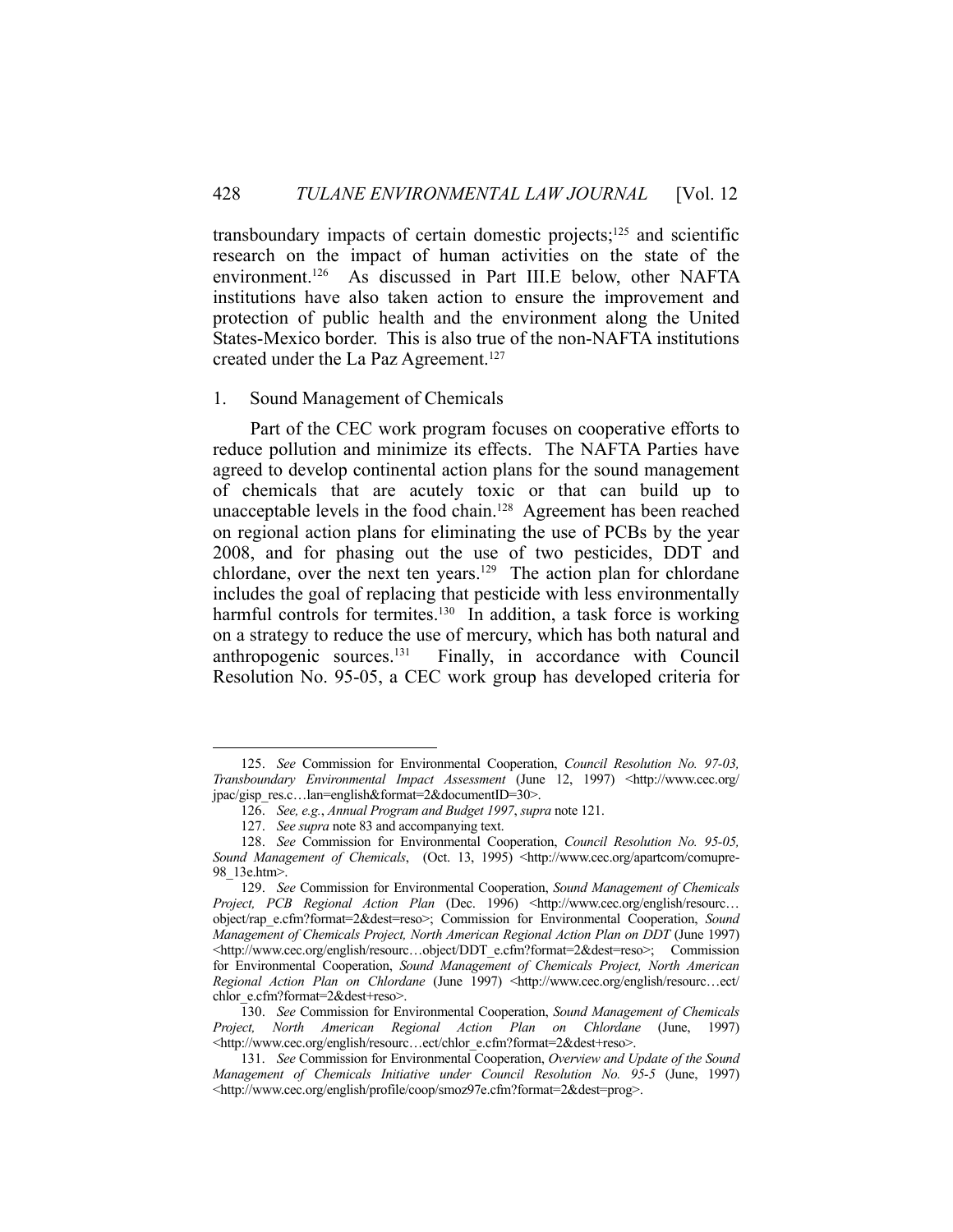selecting substances that would be the subject of future North American regional action plans.<sup>132</sup>

 The CEC has also decided to collect, and make available to the public, information on the emission of various pollutants in a North American pollutant release inventory.<sup>133</sup> The United States' experience with its toxic release inventory system demonstrates that such inventories can be used to encourage industry to generate less waste.<sup>134</sup> These inventories also support community right-to-know initiatives, which make information available to citizens on the pollutants in their communities.135 With assistance from Canada and the U.S., Mexico has begun to implement a comprehensive system for tracking the release of pollutants into the environment.136 The development of this system is coordinated with a larger CEC effort to promote regional cooperation to enhance pollution release transfer registries in North America.<sup>137</sup> The three governments are also in the process of developing a cooperative long-term air quality monitoring, modeling and assessment program for North America.<sup>138</sup>

#### 2. Transboundary Environmental Impact Assessments

 In accordance with Article 10(7) of the NAAEC, the Council must consider and develop recommendations with a "view to agreement" for the (a) assessment of the transboundary environmental

 <sup>132.</sup> *See* Commission for Environmental Cooperation, *Task Force on Criteria, Process for Identifying Candidate Substances for Regional Action under the Sound Management of Chemicals Initiative: Report to the North American Working Group on the Sound Management of Chemicals* (visited Oct. 17, 1998) <http://www.cec.org/english/resources/publications/ project/criter\_e.cfm?format=2&dest=reso>.

 <sup>133.</sup> *See* Commission for Environmental Cooperation, *Annual Program and Budget 1997: North American Pollutant Release Inventory* (visited Oct. 26, 1998) <http://www.cec.org/english/ resources/publications/budgoal96.cfm?format=2#97.o2.o2?format=2>.

 <sup>134.</sup> *See* Commission for Environmental Cooperation, *North American Pollutants Release Inventory Information Project, Putting the Pieces Together: The Status of Pollutant Release and Transfer Registers in North America* (Nov. 1996) <http//:www.cec.org/english/resources/ publications/index.cfm>. The U.S. EPA-maintained Toxic Release Inventory was created by Section 313 of the Emergency Planning and Community Right-to-Know Act, 42 U.S.C. § 11023 (1997).

 <sup>135.</sup> *See National Pollution Release Inventory will Complete North American System*, Int'l Env't Daily (BNA) (May 29, 1997) [hereinafter *National Pollution Release Inventory*]; Commission for Environmental Cooperation, *1996 Annual Report* (visited Oct. 26, 1998) <http://www.cec.org/english/resources/publications/index.cfm> [hereinafter *1996 Annual Report*].

 <sup>136.</sup> *See id.*

 <sup>137.</sup> *See 1996 Annual Report*, *supra* note 135.

 <sup>138.</sup> *See* Commission for Environmental Cooperation, *Council Resolution No. 97-04, Promoting Comparability of Pollutant Release and Transfer Registers* (PRTRs) (June 12, 1997) <http://www.cec.org/jpac/disp\_resp.c…lan=english&format=2&document10=31>.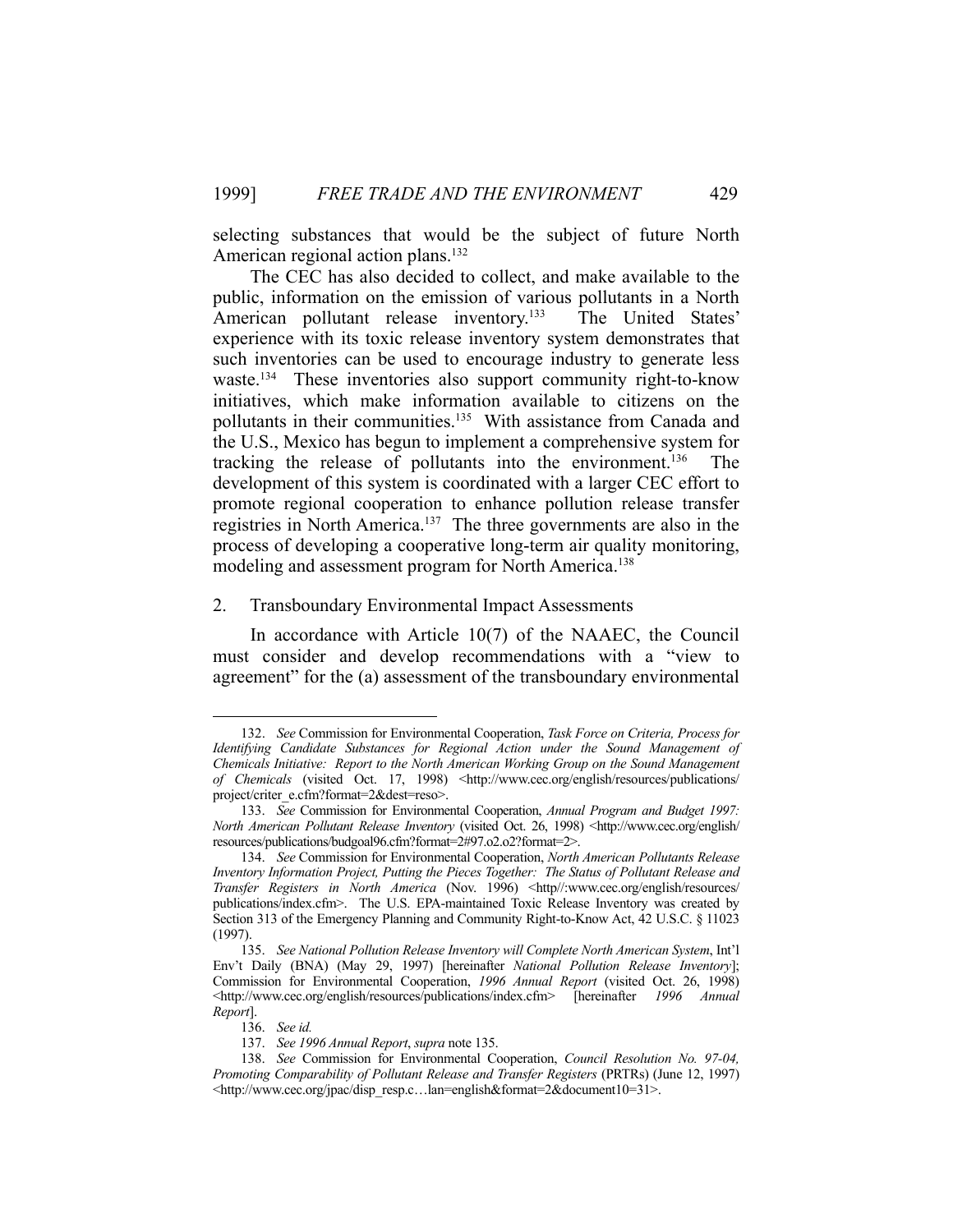impacts of certain proposed projects that are "likely to cause significant adverse transboundary effects;" (b) notification, sharing of relevant information and consultation between the Parties with respect to such projects; and (c) consideration of measures to mitigate the potential adverse effects of proposed projects.139 In June, 1997, the Parties resolved through a CEC Council Resolution, to complete a "legally-binding" agreement consistent with their Article 10(7) obligations by April 15, 1998.140 The proposed Transboundary Environmental Impact Assessment Agreement (TEIA Agreement) is expected to include "provisions on the assessment of transboundary environmental impacts, notification to the potentially affected Party, consideration of mitigation measures, and public participation."141 The TEIA Agreement negotiations began in September, 1997 and are ongoing.142

3. Scientific Research

 The implementation of the NAAEC has also resulted in scientific research relating to the environment and its protection. For example, the CEC has undertaken to identify land-based threats to two marine and coastal ecosystems: the Southern California Bight and the Gulf of Maine.143 By focusing on these threats and identifying steps to address them, the CEC is assisting the three governments to implement their commitments under the Global Programme of Action for the Protection of the Marine Environment from Land-based Activities, a separate global initiative.<sup>144</sup>

## 4. Activities Undertaken by the Secretariat

 The CEC Secretariat has completed two reports under Article 13: one on the long-range transport of air pollutants<sup>145</sup> and the other on

 <sup>139.</sup> NAAEC, *supra* note 4, art. 10(7)(a)-(c).

 <sup>140.</sup> *See* Commission for Environmental Cooperation, *Council Resolution No. 97-03, Transboundary Environmental Impact Assessment* (June 12, 1997) <http://www.cec.org/jpac/ disp\_res.cfm?varlan=english&format=2&document10=30>.

 <sup>141.</sup> *Id.*

 <sup>142.</sup> The TEIA negotiations were not completed by April 15, 1998, as expected, because of the as yet unresolved issues relating to the applicability of the TEIA Agreement to non-federal governments.

 <sup>143.</sup> *See Annual Program and Budget 1997*, *supra* note 121.

 <sup>144.</sup> *See id.* The Global Programme of Action for the Protection of the Marine Environment from Land-based Activities was adopted in Washington, D.C. in November, 1995. This nonbinding agreement seeks to prevent the degradation of the marine environment from land-based activities through sustained and effective action.

 <sup>145.</sup> *See* COMMISSION FOR ENVIRONMENTAL COOPERATION, CONTINENTAL POLLUTANT PATHWAYS: AN AGENDA FOR COOPERATION TO ADDRESS LONG-RANGE TRANSPORT OF AIR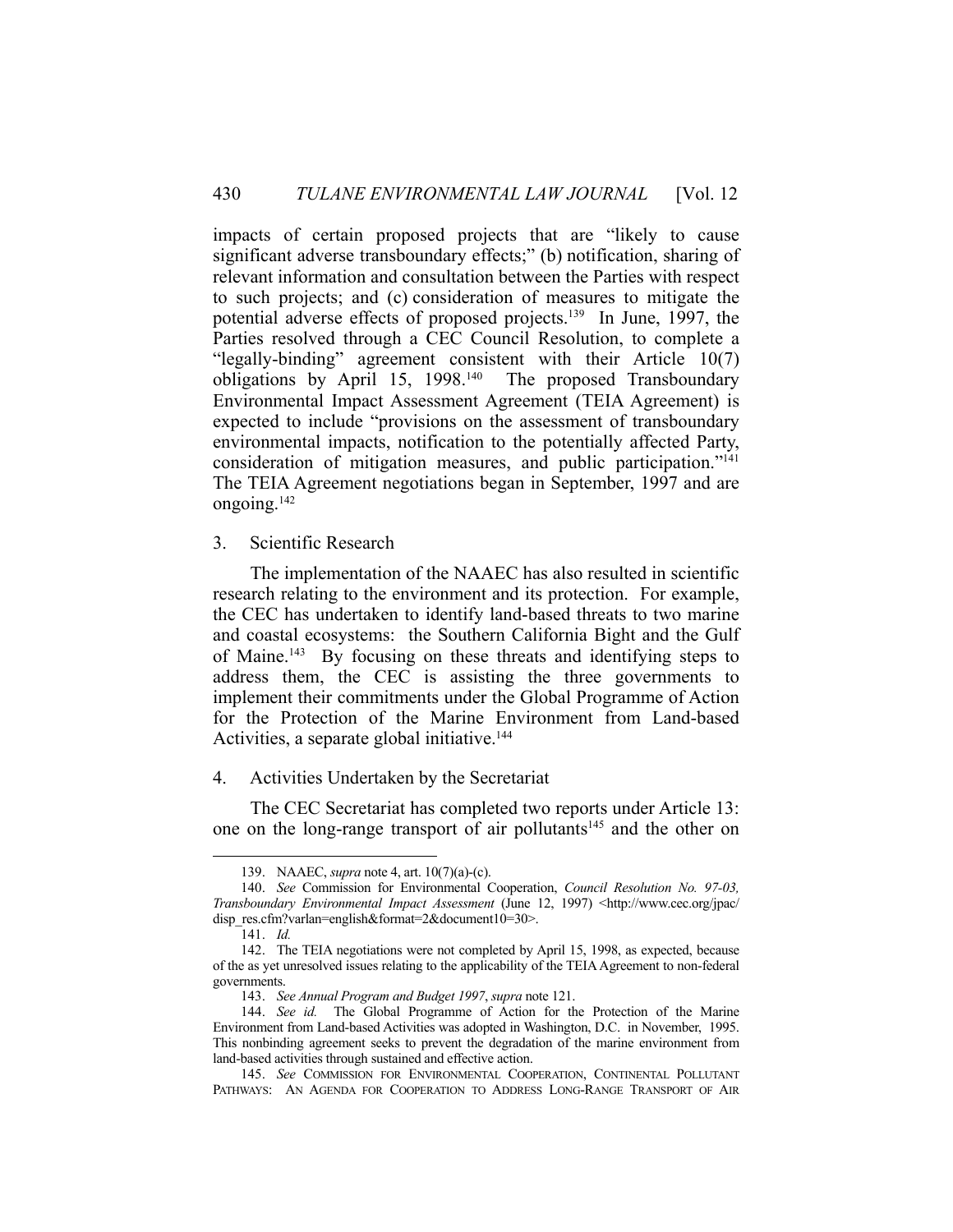the death of 40,000 migratory birds at the Silva Reservoir in the Mexican State of Guanajuato.<sup>146</sup> The Secretariat has also initiated a process that will culminate in a report examining water use and its impact on migratory birds in the San Pedro Riparian Conservation Area in Arizona.<sup>147</sup> This process consists of an expert study of these issues, a 60-day period for public comment on the expert study, and a panel convention to consider the expert study and public comments and to make policy recommendations, as appropriate.<sup>148</sup>

 Another project undertaken by the CEC through the Secretariat is the design and implementation of an analytical framework for identifying and assessing the effects of the NAFTA on the environment.<sup>149</sup> The first phase of this project was exploratory.<sup>150</sup> The CEC focused its efforts on an examination of the NAFTA's central elements and their immediate impacts on North American trade and investment.151 The CEC also sponsored a public workshop to consider a preliminary framework for assessing effects on the environment.<sup>152</sup> As part of its public outreach efforts, the CEC has published a series of documents including the research papers developed in the first phase of the project and the proceedings of the workshop.<sup>153</sup> The second phase of the project has involved, inter alia, the studies of the various intergovernmental agencies that have been created or inspired by the NAFTA with the hope of obtaining a better understanding of the interaction between environment and trade bodies.154 This "NAFTA Effects" project is important beyond the

POLLUTION IN NORTH AMERICA (1997). This report examines the sources, pathways and effects of air pollution in North America. Based upon the work of over 30 scientists in the three countries, it includes recommendations for actions to be taken by the three governments to reduce air pollution and to gain more knowledge about the causes and effects of air pollution. *See Annual Program and Budget Report 1997*, *supra* note 121.

 <sup>146.</sup> *See* COMMISSION FOR ENVIRONMENTAL COOPERATION, CEC SECRETARIAT REPORT ON THE DEATH OF MIGRATORY BIRDS AT THE SILVA RESERVOIR (1994-95) (1995). The report concluded that the overwhelming cause of death on the migratory birds was avian botulism, and the CEC is currently working with the local government to clean up the Reservoir to prevent a recurrence. *See id*. In addition, an international team of scientists has been formed to exchange information about avian botulism in an effort to resolve cooperatively many of the outstanding questions about the disease. *See id*.

 <sup>147.</sup> *See* Commission for Environmental Cooperation, *Press Release, NAFTA Environment Commission Will Solicit Public Input for San Pedro Conservation Area Report* (July 2, 1997) <http://www.cec.org/new/Data.cfm?&varlan=English&vardate=9999&unique=95&format=2>.

 <sup>148.</sup> *See 1996 Annual Report*, *supra* note 137, at 19.

 <sup>149.</sup> *See id.*

 <sup>150.</sup> *See id.*

 <sup>151.</sup> *See id.*

 <sup>152.</sup> *See id.*

 <sup>153.</sup> *See id.*

 <sup>154.</sup> *See Annual Program and Budget 1997*, *supra* note 121.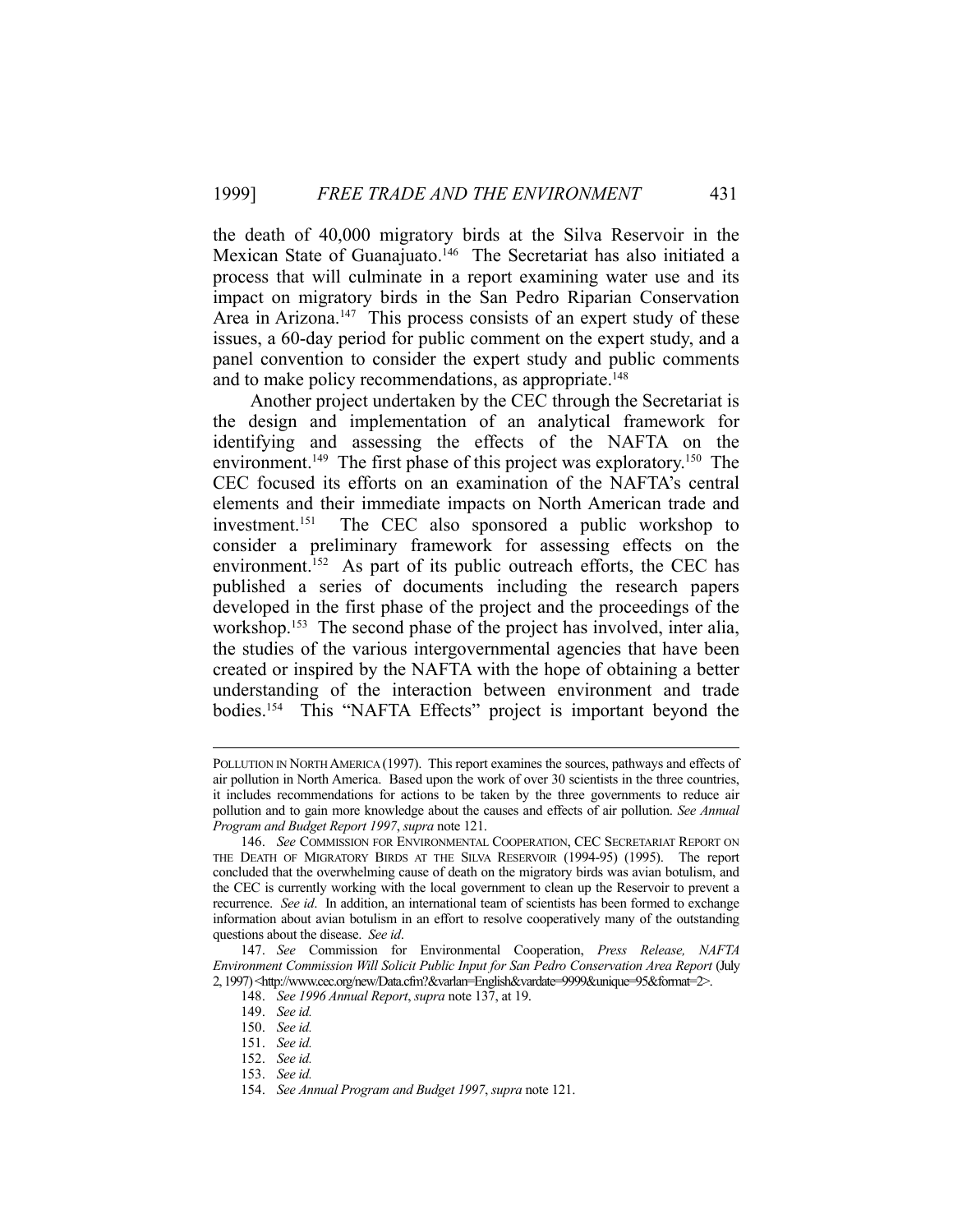implementation of the NAFTA and the NAAEC, because it represents an unprecedented attempt to examine the impact of trade agreements on the environment.

 Thus, through a wide variety of cooperative efforts under the auspices of the CEC, the Parties to the NAAEC have sought to address the necessary balance between the promotion of free trade and economic development and the protection of human health and the environment. In practice, the NAAEC has established a unique mechanism and structure for trilateral cooperation. As discussed below, it has also spurred domestic efforts to strengthen domestic environmental laws and enforcement.

# *C. Domestic Efforts to Maintain High Levels of Environmental Protection*

 The commitment to stringent standards for environmental protection is linked to the requirement that the Parties enforce their domestic environmental laws effectively.155 It is also complemented by the recognition that environmental laws may have to be strengthened to achieve that objective. By requiring Canada, Mexico and the United States to undertake "appropriate governmental action" to achieve "high levels of environmental protection and compliance with [their respective] laws and regulations[,]" the NAAEC sets the parameters within which the Parties must work domestically to meet their trilateral commitments.156

 Article 5 of the NAAEC provides examples of the type of "appropriate governmental action" that each Party can undertake to meet this obligation. Subject to constraints on the extraterritorial application of a Party's laws, appropriate governmental action includes (1) appointing and training inspectors; (2) monitoring compliance and investigating violations of environmental laws, including use of on-site inspections; (3) publicly releasing noncompliance information; (4) promoting environmental auditing; (5) requiring record keeping and recording; (6) using licenses, permits or authorizations; (7) initiating timely judicial, quasi-judicial, or administrative proceedings to seek sanctions and remedies for violations of environmental laws and regulations; and (8) issuing administrative orders.<sup>157</sup> In furtherance of the NAAEC requirements,

 <sup>155.</sup> *See* NAAEC, *supra* note 4, at Preamble, art. 5.

 <sup>156.</sup> *Id.*

 <sup>157.</sup> *See id.* art. 5 (1)(a)-(b),(d),(f),(g),(i)-(j),(l). The Parties have also agreed to ensure that enforcement proceedings, including judicial, quasi-judicial and administrative proceedings, are available to sanction or remedy violations. *See id.* art. 5(2). As appropriate, sanctions and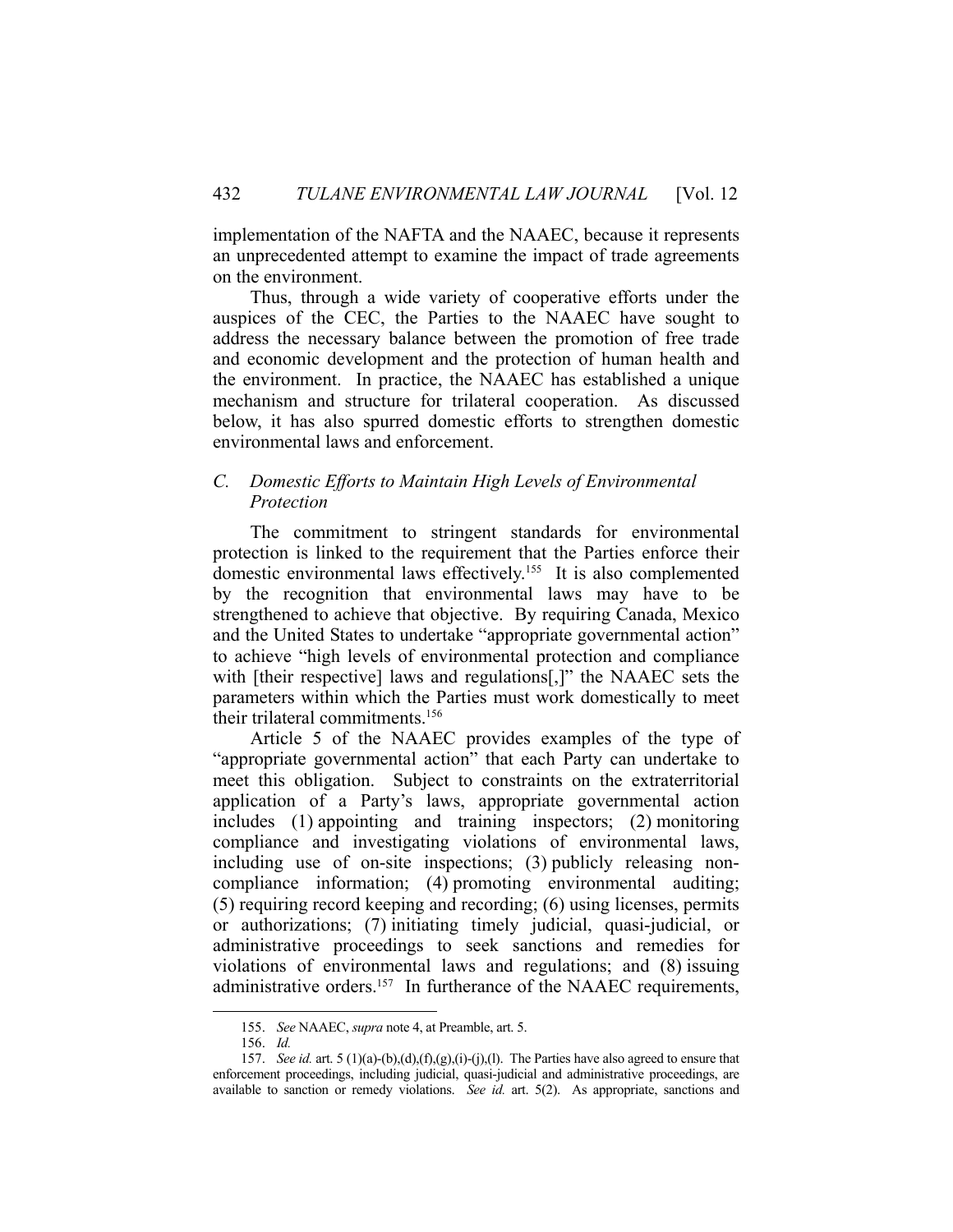the Parties have undertaken domestic efforts to implement and improve their environmental laws in the last four years.<sup>158</sup> However, at the same time, some of the Parties have seen possible reductions in protection of the environment. Federal and/or provincial and state legislatures have acted to roll-back environmental protection, and have cut budgets for environmental programs and enforcement.<sup>159</sup>

## 1. Mexico

 One of the primary concerns with the NAFTA negotiations was Mexico's ability and/or willingness to enforce its existing environmental law.160 Also of concern was the perceived disparity between the degree of environmental protection afforded by Mexican environmental law and that afforded by United States and Canadian laws.<sup>161</sup> Recent events, however, suggest that Mexico is making a greater effort in its enforcement program than critics anticipated. "From 1992 to 1996, Mexico conducted 12,347 inspection and compliance verification visits in the border area[;] partially or totally closing 548 facilities and fining 9,844 facilities."162 "As a result, Mexico report[ed] a seventy-two percent reduction in serious violations in the maquiladora industries from 1993 to 1996, and a forty-three percent increase in the number of maquiladora facilities in complete compliance."163 Mexico's efforts have also included participation in cooperative efforts to increase its enforcement capacity through training in criminal enforcement of environmental laws, hazardous waste inspection, water discharge inspection, and investigatory sampling techniques.<sup>164</sup>

remedies are to include compliance agreements, fines, imprisonment, injunctions, the closure of facilities and the recovery of the costs of containing or cleaning up pollution. *See id.* art. 5(3). Sanctions that are imposed must take into account the nature and gravity of the violation as well as the economic benefit achieved by non-compliance. *See id*.

 <sup>158.</sup> *See infra* Parts III.C.1-3.

 <sup>159.</sup> *See id.*

 <sup>160.</sup> *See* Rose Gutfield, *Keeping it Green*, WALL ST. J., Sept. 24, 1992, at R9; *supra* note 19 and accompanying text.

 <sup>161.</sup> *See supra* notes 21-26 and accompanying text. *But see* Rowley, *supra* note 19 (concluding that Mexican environmental law has a solid legal foundation and is sufficient to address some of the concerns expressed about the consequences for the environment, if Mexico and the U.S. moved forward as trade partners).

 <sup>162.</sup> U.S. OFFICE OF THE PRESIDENT, STUDY ON THE OPERATION AND EFFECT OF THE NORTH AMERICAN FREE TRADE AGREEMENT 125 (1997) [hereinafter U.S. STUDY ON NAFTA].

 <sup>163.</sup> *Id.*

 <sup>164.</sup> *See, e.g.*, *1996 Annual Report*, *supra* note 137, at 21; *Annual Program and Budget 1997*, *supra* note 121.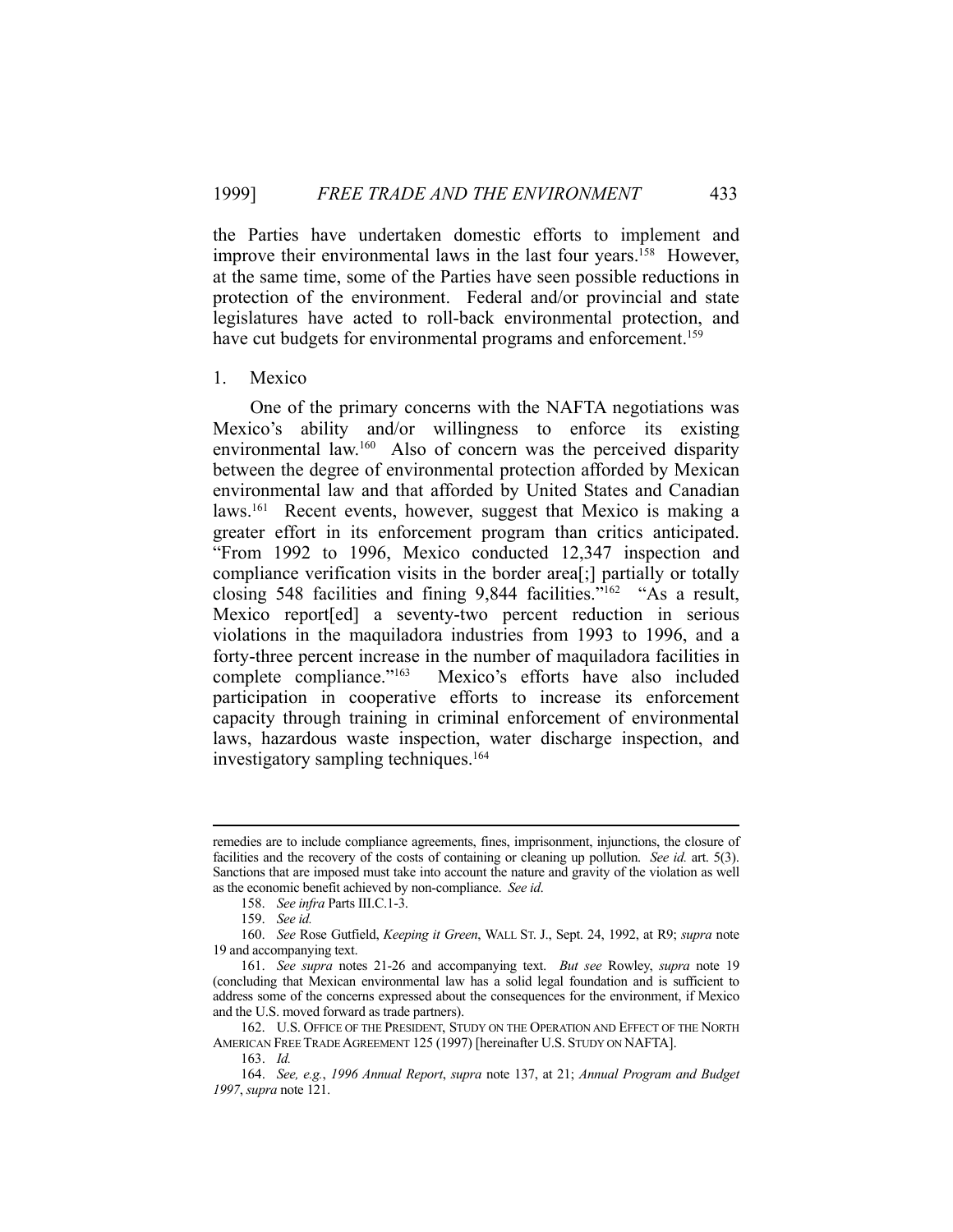In 1992, the Mexican government instituted an auditing program to promote industry leadership in voluntary compliance.<sup>165</sup> As of April, 1997, 617 facilities had completed environmental audits through this program.166 In addition, 404 facilities had signed action plans in which they agreed to implement improvements to their facilities and/or procedures in order to attain, continually assure, and exceed compliance.<sup>167</sup> These action plans have resulted in the commitment of at least \$800 million U.S. dollars to environmental improvement projects in Mexico.<sup>168</sup>

 Since becoming a signatory to the NAAEC in 1994, Mexico has also taken steps to maintain high levels of environmental protection by amending its organic environmental law, the 1988 General Law on Ecological Balance and Environmental Protection (LGEEPA).169 In general, the 1996 Amendments are premised on a "new" environmental policy based on the principle of sustainable development.<sup>170</sup> The Amendments strengthen environmental planning tools and provide for greater public participation.<sup>171</sup> Additionally, the Amendments provide for: (1) greater specificity for the conduct of environmental impact assessments of private activities;<sup>172</sup>

 <sup>165.</sup> *See* U.S. STUDY ON NAFTA, *supra* note 162.

 <sup>166.</sup> *See id*.

 <sup>167.</sup> *See id.*

 <sup>168.</sup> *See id.*

 <sup>169.</sup> *See* General Law on Ecological Equilibrium and Environmental Protection, available in LEXIS, ENVIRON Library, MXENV File [hereinafter LGEEPA] (1996). The amendments were the result of a consultation process, spanning a period of 18 months, during which the Mexican government consulted with federal and local authorities, private citizens and affected enterprises. *See* Secretariat of the Environment, Natural Resources, and Fisheries, Office of the Federal Attorney for Environmental Protection (SEMARNAP), *Amendments to the General Law on Ecological Balance and Environmental Protection (Resume)* (November, 1996) at 2-3 (on file with authors) [hereinafter SEMARNAP Summary of Amendments]. The draft amendments were approved unanimously by both houses of the Mexican Congress, the Chamber of Deputies and the Senate of the Republic, in October, 1996, and became effective on December 13, 1996. *See id.*

 <sup>170.</sup> *See* Commission for Environmental Cooperation, *supra* note 132, at 3; *see also* Gabriel Quadri de la Torre, Secretariat of the Environment, Natural Resources, Fisheries, *Reformas a la Legislacion Ambiental: Alcance y Significado* (Oct. 21, 1996) (on file with authors).

 <sup>171.</sup> *See* LGEEPA, *supra* note 169.

 <sup>172.</sup> The Amendments expand the list of activities and/or projects under the 1988 LGEEPA that require the preparation of an environmental impact assessment to include, among other things: (1) changes in soil use in wooded areas, as well as in forests and arid zones; (2) industrial parks where highly dangerous activities are contemplated; (3) real estate developments that affect coastal ecosystems; (4) activities and projects in wetlands, mango swamps, lagoons, rivers, lakes and estuaries connected to the sea, as well as their coastlines or federal zones; and (5) fishing aquaculture, or farming activities that could endanger the preservation of one or more species or could cause damage to ecosystems. *See* LGEEPA, *supra* note 167, tit. I, ch. IV, sec. V, art. 28.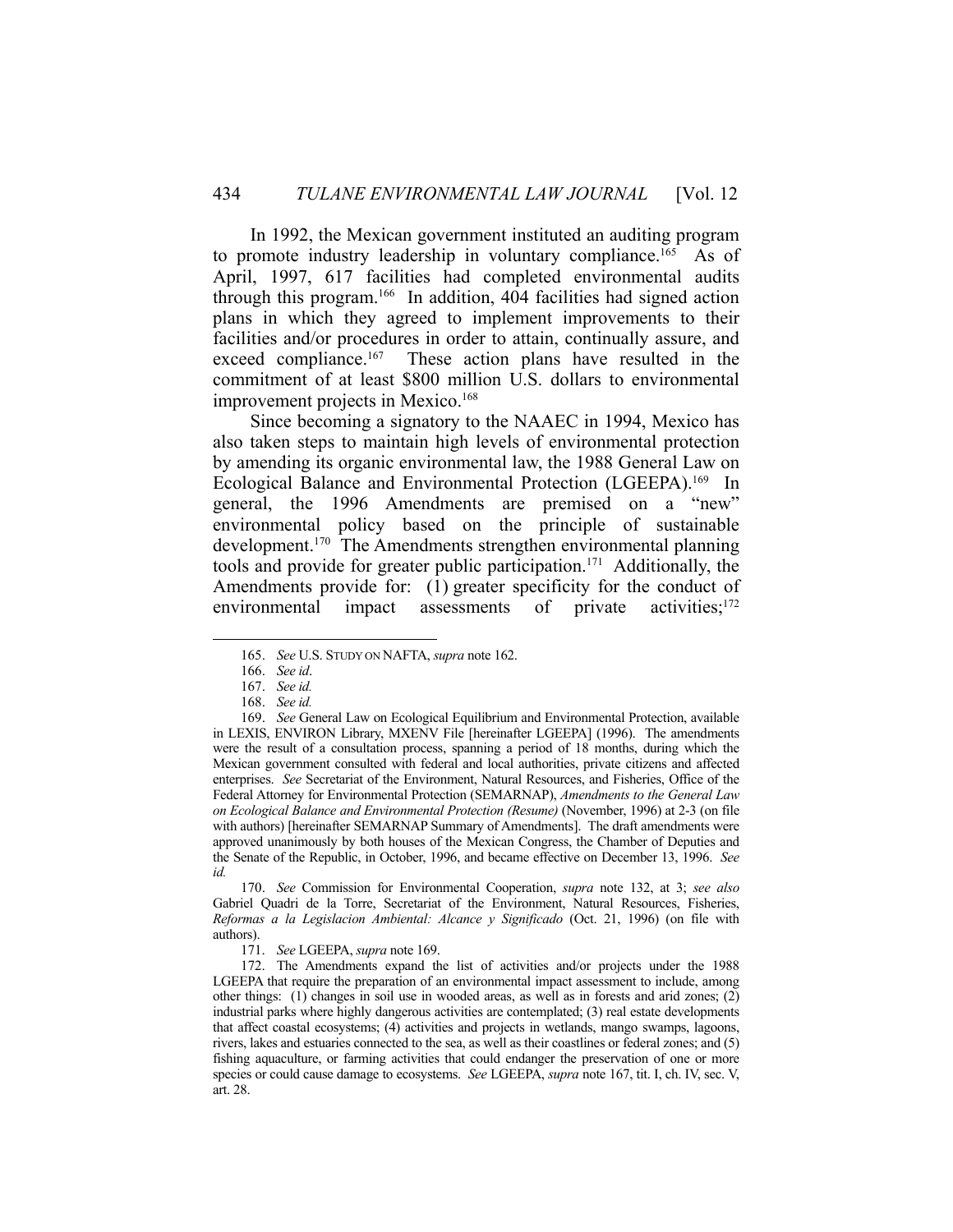(2) increased sanctions for recidivism;<sup>173</sup> (3) more specific emergency injunctive authority;<sup>174</sup> and (4) tighter hazardous waste control.<sup>175</sup> The Amendments also add forfeiture and permit revocation as administrative penalties, 176 and codify Mexico's environmental auditing program to promote self-regulation.<sup>177</sup> While there has been some internal debate in Mexico regarding whether the decentralization of certain responsibilities and the new provisions for environmental impact assessments will be more protective of the environment,<sup>178</sup> it is significant that Mexico has taken steps to improve its organic law to provide for better enforcement. Government officials have also publicly affirmed their political will to apply the new provisions vigorously and effectively. This will be crucial to improvements in the environment in Mexico and in the border area of the United States.

2. Canada

1

 Implementation of the NAAEC has led to proposals for increased protection of the environment in Canada. For example, Canada, like Mexico, has proposed amendments to its organic environmental law, the Canadian Environmental Protection Act (CEPA).179 As proposed, the existing CEPA would have been replaced with CEPA 1997, containing new provisions on pollution prevention, toxics, pollutants,

 178. *See* Dora Delgado, *Green Groups*, *Industrialists Seek Delay in New Environmental Law, Want More Debate*, 19 Int'l Env't Rep. (BNA) 362, 362-63 (May 1, 1996).

 <sup>173.</sup> *See id.* tit. VI, ch. IV, art. 171.

 <sup>174.</sup> *See id.* tit. VI, ch. III, art. 170.

 <sup>175.</sup> *See id.* tit. IV, ch. VI, arts. 150-153. For example, the Amendments expand prohibitions on the import of hazardous materials, prohibit importation from a country where the manufacture and use of the hazardous substance is illegal, and promote waste minimization and recycling. *See id*.

 <sup>176.</sup> *See id.* tit. VI, ch. IV, art. 172.

 <sup>177.</sup> The provisions on environmental auditing are intended to promote private sector initiatives "to improve their environmental performance beyond the provisions of current standards in Mexico." *Id*. tit. I, ch. IV, sec. VII, art. 38. Specifically, Article 38 provides that industry may develop voluntary processes for environmental self-regulation, respecting the applicable law and regulations, through which they will improve their environmental performance and commit themselves to achieve better or superior levels, goals, or benefits with respect to environmental protection. *See id*. Subject to the non-disclosure of confidential industrial or commercial information, SEMARNAP must make preventive and corrective programs created from environmental audits available to persons directly affected by the activity. *See id.* art. 38 B I.

 <sup>179.</sup> *See Liberals Ditch Labor Legislation*, FIN. POST, Apr. 26, 1997, at 10. These amendments to the CEPA did not become law, as they were not approved by the Senate before elections were held in April, 1997. For the amendments to take effect, they will need to be reintroduced and passed by both houses of Parliament.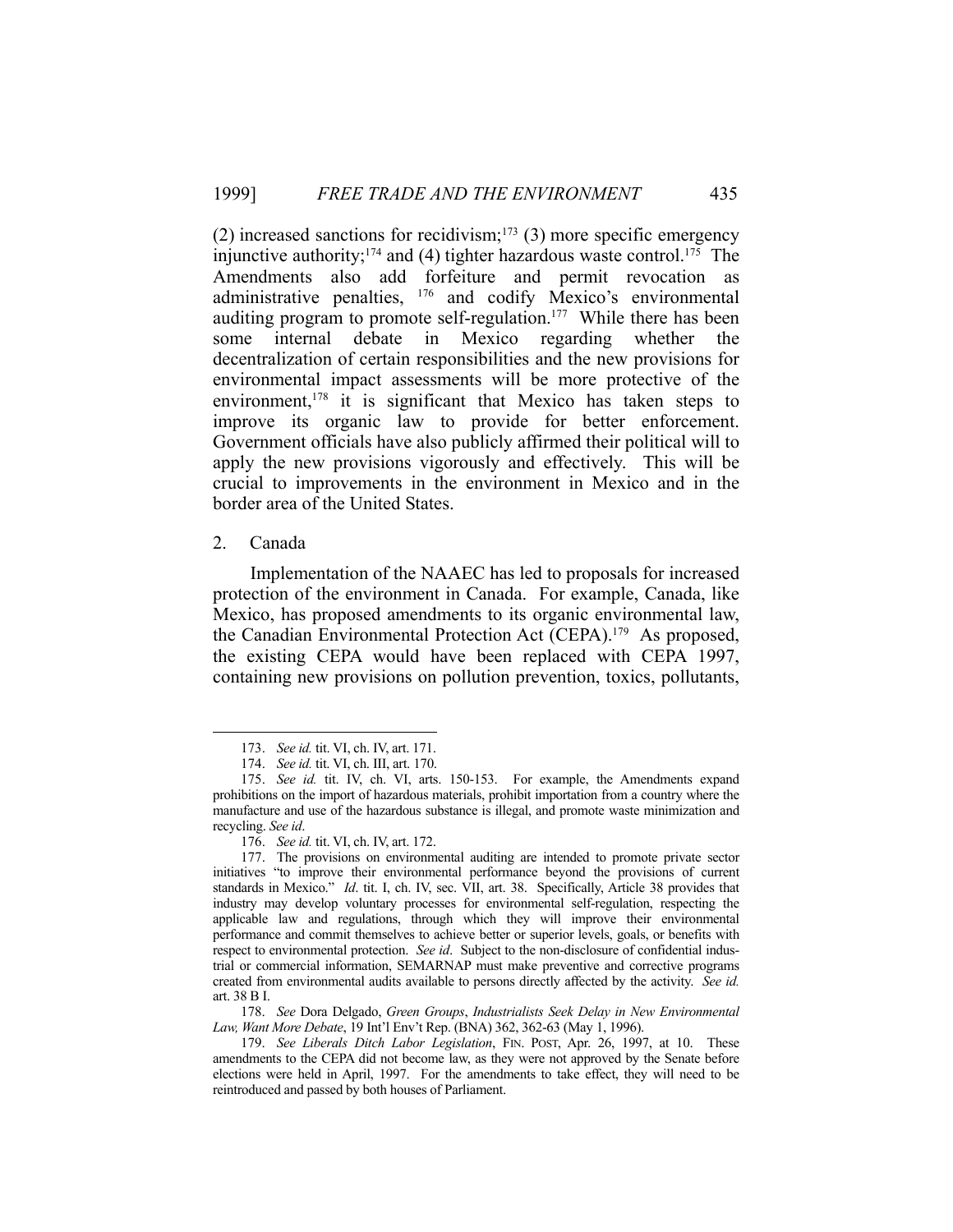waste, enforcement, and citizen participation.<sup>180</sup> Primarily, Environment Canada, Canada's lead Federal environmental agency, would be given additional powers to require pollution prevention planning for CEPA-designated toxic substances.<sup>181</sup> The amendments would also provide for a process to improve the identification and management of toxic substances, virtually eliminate the use of most dangerous substances, and set a time frame for imposition of controls on other toxic substances.182 With respect to enforcement authority, inspectors would be authorized to issue inspection warrants and environmental protection orders "on-the-spot[,] to stop illegal activity" and to require corrective action in response to emergency or urgent situations.<sup>183</sup> Citizen participation mechanisms would also be strengthened to allow greater participation by Aboriginal Peoples in environmental protection, improve opportunities for public involvement in the judicial process, and improve "whistle-blower" protection.184

 The Endangered Species Protection Act was also introduced in the Canadian House of Commons. As introduced, it would have provided for the early identification, protection and recovery of species at risk.<sup>185</sup> The species covered included "migratory birds, fish and marine mammals, species that range across international borders, and all species on federal lands."186 A listed species would have received protection against the damage or destruction of habitat that is critical to its survival.<sup>187</sup> In addition, the Act would have established a mandatory recovery planning process to put measures in place to address the identified threats faced by covered species, and would have included stiff penalties for offenses.<sup>188</sup>

 Other recent efforts by the federal government in Canada to improve environmental protection have included proposals for the promulgation of a variety of regulations. Some regulations seek to improve air quality and reduce negative impacts on human health by

 <sup>180.</sup> *See* Environment Canada, *Strengthening Environmental Protection in Canada: A Guide to the New Legislation* (visited Oct. 20, 1998) <http://www2.ec.gc.ca/cepa/ guide%5Fe.html> [hereinafter Environment Canada, *Guide to Amendments*]; *see also* The House of Commons of Canada, Bill C-74 (First Reading, Dec. 10, 1996).

 <sup>181.</sup> *See* Environment Canada, *Guide to Amendments*, *supra* note 180.

 <sup>182.</sup> *See id.*

 <sup>183.</sup> *Id.*

 <sup>184.</sup> *See id.*

 <sup>185.</sup> *See Marchi Brings in Endangered Species Law*, ECO-LOG WK.(Nov. 8, 1996).

 <sup>186.</sup> *Id.*

 <sup>187.</sup> *See id.*

 <sup>188.</sup> *See id.*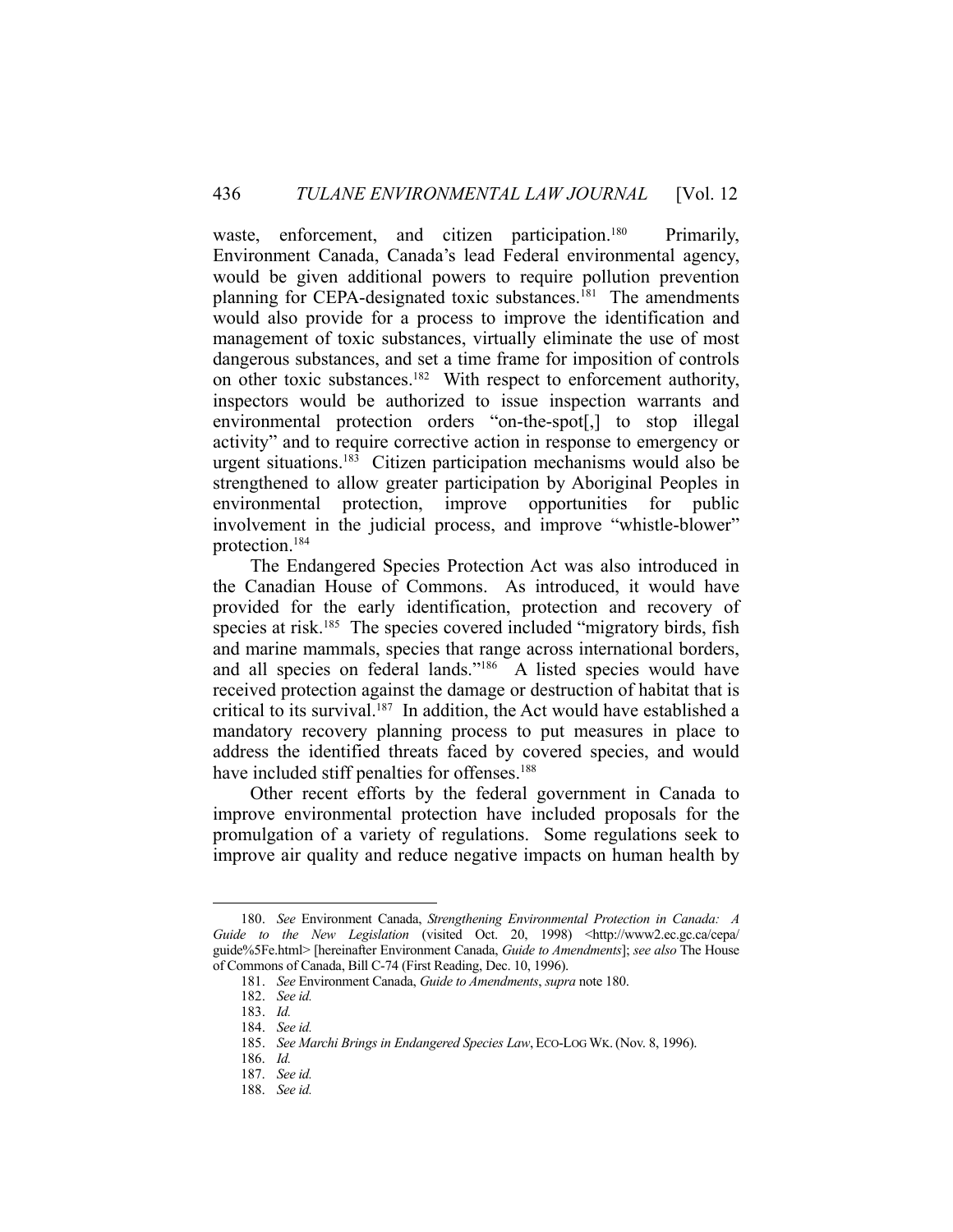limiting the concentration of sulfur in diesel fuel.<sup>189</sup> Other regulations seek to enable federal departments to better implement and administer storage tank management programs for federally and privately owned storage tank systems, which contain petroleum or allied petroleum products.190 The owners of these tanks would be required to register them with Environment Canada.191 Canada also proposed amendments to its regulations that require public notice of new chemical substances and require health and environmental assessment of biotechnology products.<sup>192</sup> These amendments provide a safety net for those products not regulated by other Canadian laws.

 In spite of these efforts, Canadians had also seen some reduction in the environmental protection afforded by both federal and provincial governments. One stark example of this roll-back is illustrated by the reduction in the resources dedicated to environmental protection in Environment Canada's 1997-1998 budget.193 At a time when the federal government's lead agency on environmental protection was trying to address new issues and make sustainable development a reality, it also experienced major budget cuts.194 Environment Canada's 1997-98 budget was approximately C\$230 million less than the 1994-95 budget. Additionally, Environment Canada's workforce had been reduced by about 1,300 people.195 Similarly, the Ontario Ministry of Environment and Energy saw a significant reduction in its budget, from \$480 million in 1990- 91 to \$271.4 million in 1996-97.<sup>196</sup> The actual effects of these cutbacks are yet to be measured, but the assumption is that they will have a detrimental effect on environmental protection.

3. United States

 The United States has worked in a variety of ways to fulfill its commitments under the NAAEC, including its commitment to ensuring high levels of environmental protection. One has been the

<u>.</u>

 <sup>189.</sup> *See Low Sulfur Diesel Fuel Regulations to Limit Content by Weight in 1997*, Int'l Env't Daily (BNA) (Oct. 4, 1996).

 <sup>190.</sup> *See Proposed Rules Require Registration of all Storage Tanks on Federal Lands*, Int'l Env't Daily (BNA) (Oct. 17, 1996).

 <sup>191.</sup> *See id.*

 <sup>192.</sup> See *Pollution Prevention Becomes Cornerstone of Revised Environmental Protection Act*, Int'l Env't Daily (BNA) (Dec. 12, 1996).

 <sup>193.</sup> *See, e.g.*, *DOE Outlines Plan for Implementing S&T Strategy*, ECO-LOG WK., Mar. 22, 1996, *available in* 1996 WL 8729297.

 <sup>194.</sup> *See id.*

 <sup>195.</sup> *See id.*

 <sup>196.</sup> *See* Gary T. Gallon, *Feds Help Polluters by Cutting Back on Budgets*, MONTREAL GAZETTE, May 9, 1996, at B2.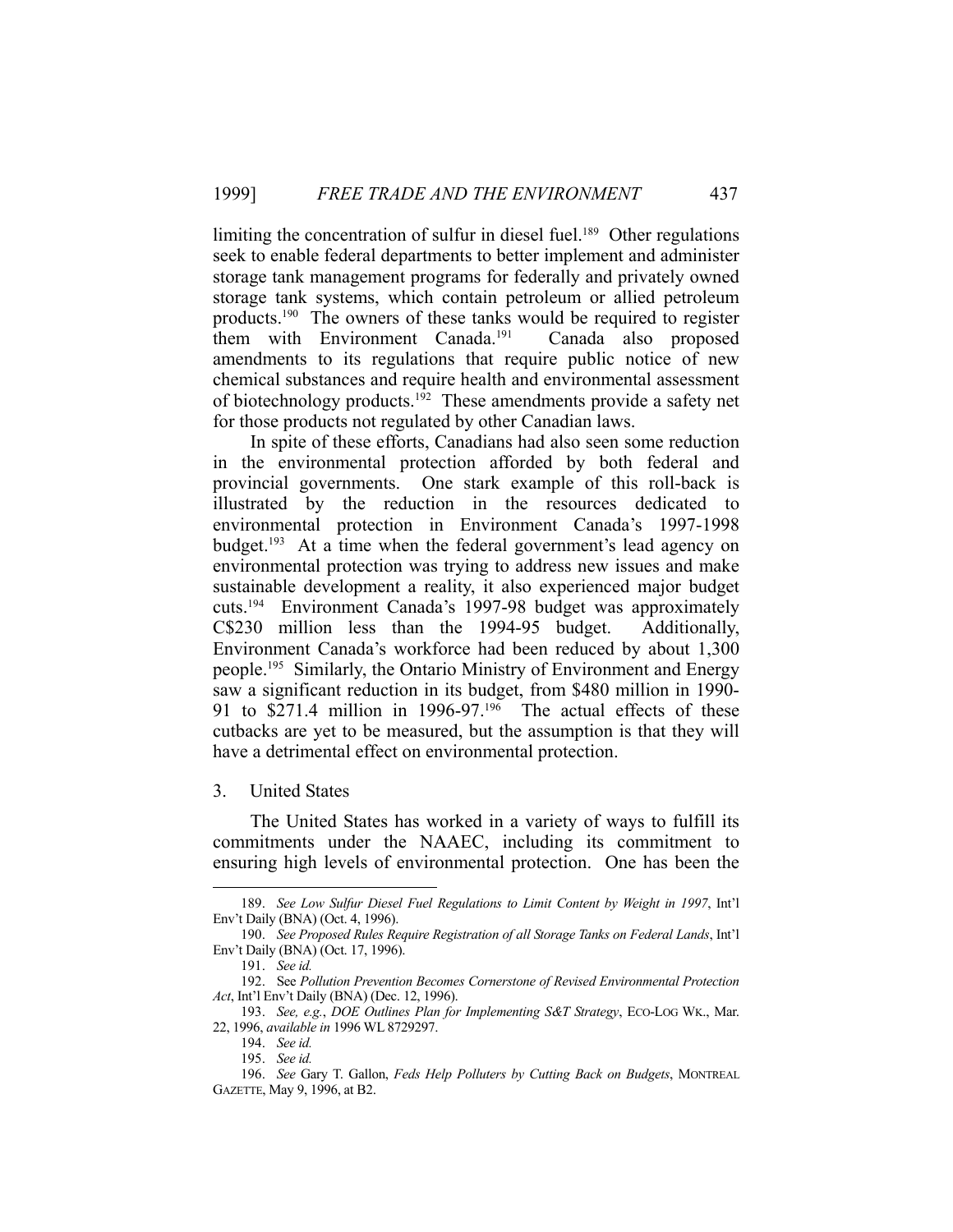development of new ideas on how to better protect the environment, while meeting the economic needs of communities. For instance, the United States has worked to develop Habitat Conservation Plans  $(HCPs)$  in the context of endangered species protection.<sup>197</sup> Habitatbased conservation planning methodology has allowed the United States to bring an ecosystem perspective to the protection of individual endangered species, thereby increasing the chances that the primary target species will survive, and providing protection to all species associated with a particular habitat type.<sup>198</sup> This includes species that are not protected under the law. It has also allowed the participation of stakeholders, including affected landowners and local governments, to participate in the decision-making process.199 In addition, it has given the regulated community increased certainty regarding the kinds of development activities that can be undertaken in a protected area.<sup>200</sup>

 Additionally, the United States has sought to ensure high levels of environmental protection through continued efforts to improve the federal environmental protection laws. Recent examples of these efforts include the passage of the Safe Drinking Water Act Amendments of  $1996$  (SDWAA)<sup>201</sup> and the Food Quality Protection Act (FQPA).202

 The SDWAA established state revolving funds to assist communities in improving their drinking water facilities.<sup>203</sup> Additional provisions require EPA to promulgate new regulations for disinfectants and disinfection by-products.<sup>204</sup> The Amendments also require community water systems to monitor up to 30 unregulated contaminants.205 The information gathered will be included in the national drinking water occurrence database, which is used to determine whether an unregulated contaminant exists in the drinking

 <sup>197.</sup> *See* Endangered Species Act Amendments of 1982, Pub. L. No. 97-304, 96 Stat. 1411 (1992); *see also* Endangered Species Act § 10(a)(2)(A) (1997), 16 U.S.C. § 1539(a)(2)(A) (1997). Lands that are managed under HCPs include lands that are to be preserved, as well as areas that are to be actively managed or developed. *See id.*

 <sup>198.</sup> *See* Albert Lin, Comment, *Participants' Experiences with Habitat Conservation Plans and Suggestions for Streamlining the Process*, 23(2) ECOLOGY L.Q. 369, 395 (1996).

 <sup>199.</sup> *See id.* at 393.

 <sup>200.</sup> *See id.*

 <sup>201.</sup> *See* Safe Drinking Water Act, Amendments of 1986, Pub. L. No. 104-182, 110 Stat. 1613 (1996) [hereinafter SDWAA].

 <sup>202.</sup> *See* Food Quality Protection Act of 1996, Pub. L. No. 104-170, 110 Stat. 1489 (1996) [hereinafter FQPA].

 <sup>203.</sup> *See* SWDAA, *supra* note 201, § 130, 110 Stat. at 1662.

 <sup>204.</sup> *See id*. § 102(b)(2)(C), 110 Stat. at 1621.

 <sup>205.</sup> *See id*. § 125(c), 110 Stat. at 1656.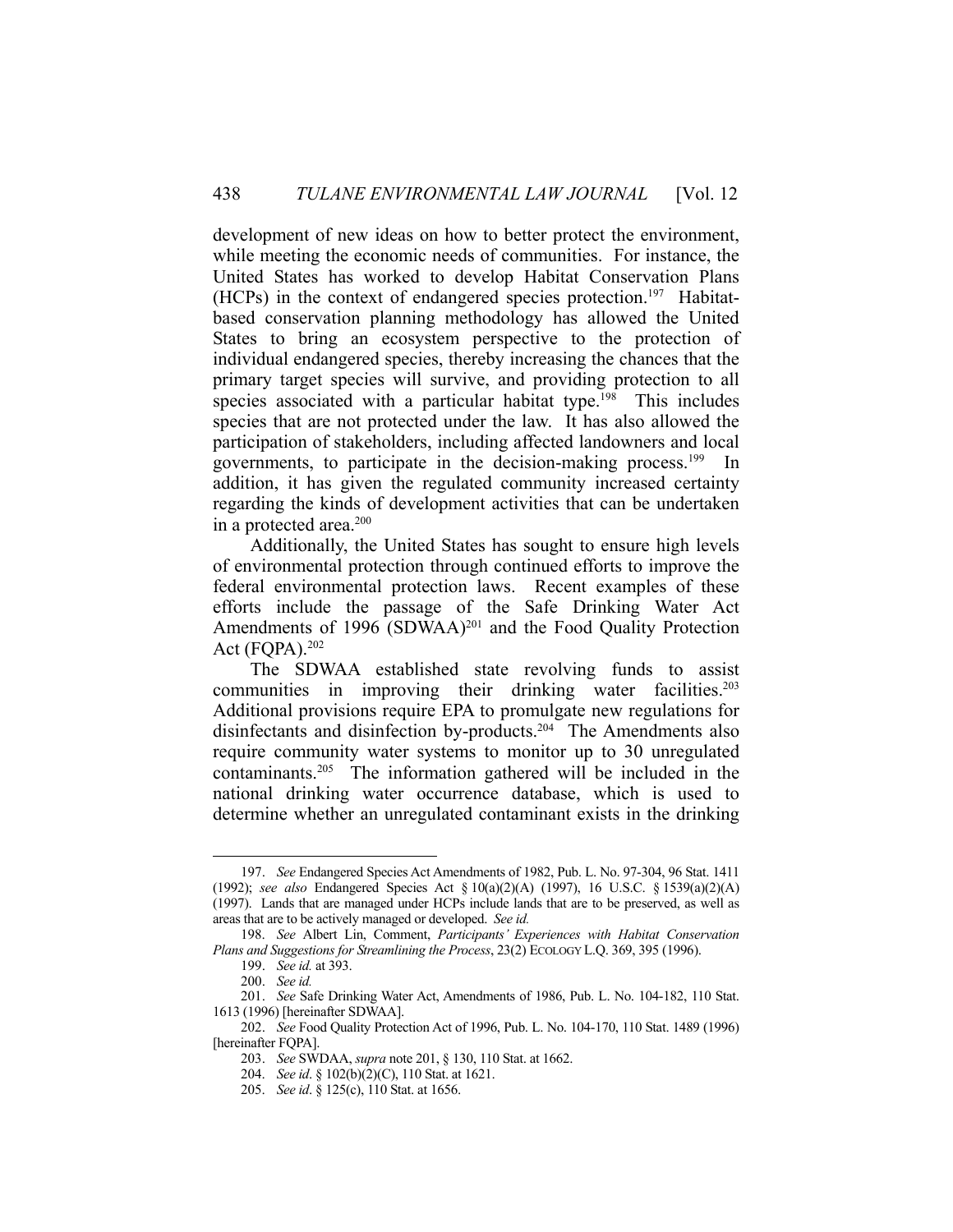water at a level that raises public health concerns.<sup>206</sup> The data will also be used to issue an annual "consumer confidence report," which includes information on contaminant levels in the drinking water purveyed by the system.<sup>207</sup> Another important provision in the Amendments increases the penalties that may be assessed by EPA against a party that fails to comply with an administrative order issued by EPA pursuant to various provisions in the Act.<sup>208</sup> The penalties have increased from \$5,000 to \$25,000.<sup>209</sup> The Amendments further address ways to improve delivery of drinking water.<sup>210</sup> For example, in order to participate fully in EPA's state revolving fund program, a state must now have the ability to ensure that all new systems have the technical, managerial and financial capacity to comply with national drinking water regulations that are in effect or expected to come into effect.<sup>211</sup> States must also certify system operators.<sup>212</sup>

 The FQPA amended both the Federal Food, Drug and Cosmetic Act<sup>213</sup> and the Federal Insecticide, Fungicide and Rodenticide Act.<sup>214</sup> One of the FQPA requirements is that pesticide tolerances be determined to be safe for children.<sup>215</sup> The Act requires that, if necessary, an additional safety factor of up to ten-fold, must be used to account for uncertainty in data relating to the impact of the subject pesticide on children.<sup>216</sup> The FQPA also helps to ensure a high level of environmental protection by establishing a strong, health-based safety standard (reasonable certainty of no harm) for pesticide residues in all foods,  $2^{17}$  including: (1) a requirement that tolerances be reviewed within ten years of enactment to ensure that they meet new health and safety standards;<sup>218</sup> (2) authorizing the Food and Drug

<u>.</u>

 <sup>206.</sup> *See id.* § 126(g)(3), 110 Stat. at 1658.

 <sup>207.</sup> *See id.* § 114(a)(4)(A), 110 Stat. at 1639. "The Annual Report is created through the joint efforts of the Administrator, in consultation with Public Water Systems, environmental groups, public interest groups, risk communications experts, and the States, and other interested parties." *Id*.

 <sup>208.</sup> *See id.* § 113(a)(3)(C)(i), 110 Stat. at 1639.

 <sup>209.</sup> *See id.*

 <sup>210.</sup> *See id.* § 119, 110 Stat. at 1647.

 <sup>211.</sup> *See id.*

 <sup>212.</sup> *See id.* § 123, 110 Stat. at 1652.

 <sup>213. 21</sup> U.S.C. §§ 301-392 (1997); *amended by* FQPA, *supra* note 202, Pub. L. No. 140- 170 §§ 101, 201, 110 Stat. at 1489 (1996).

 <sup>214. 7</sup> U.S.C. §§ 136-136y (1997); *amended by* FQPA, *supra* note 202, Pub. L. No. 140- 170 § 401, 110 Stat. at 1531 (1996).

 <sup>215.</sup> *See* FQPA, *supra* note 202, § 405, 110 Stat. at 1514.

 <sup>216.</sup> *See id.*

 <sup>217.</sup> *See id.*

 <sup>218.</sup> *See id.*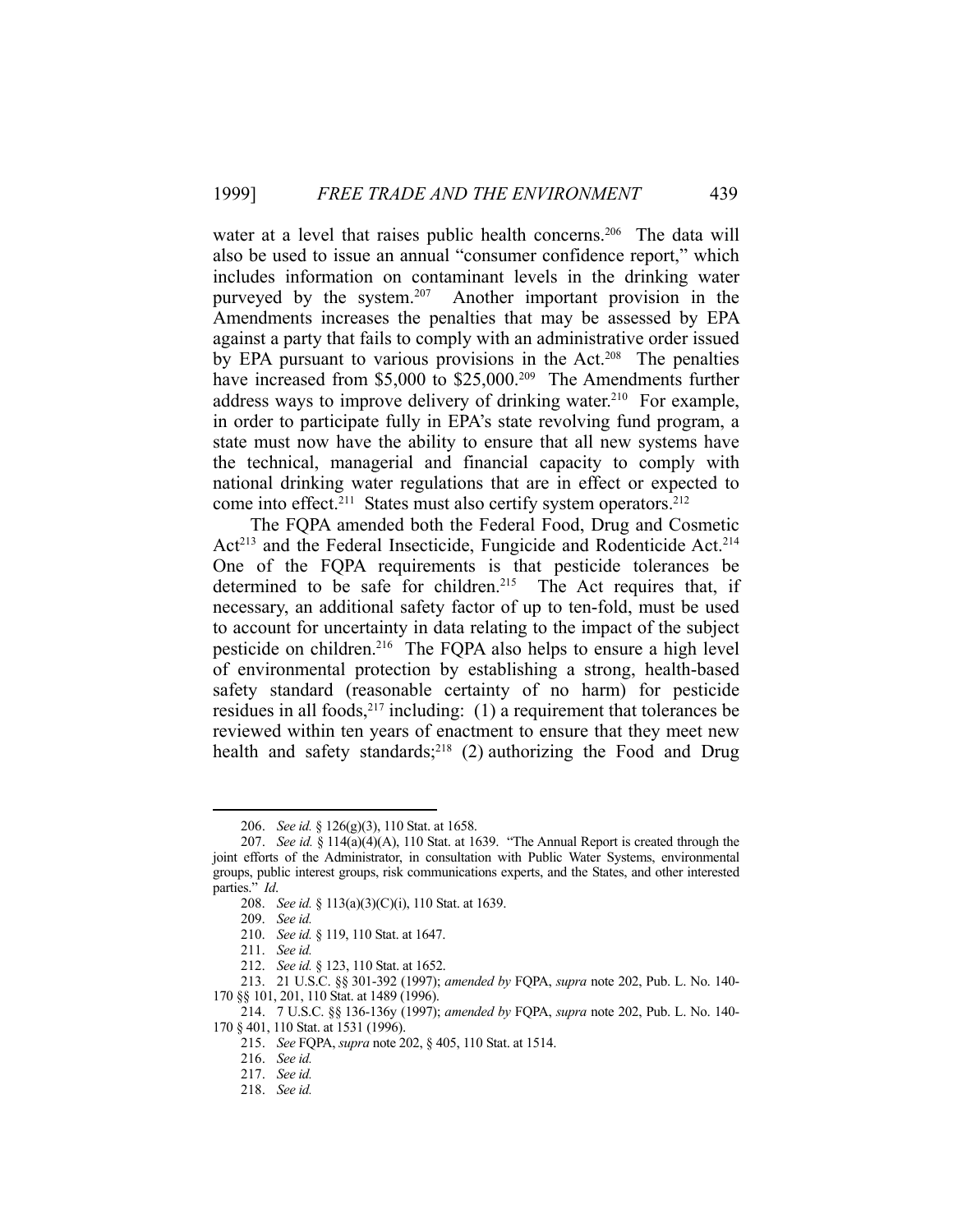Administration to impose civil penalties for tolerance violations;<sup>219</sup> and (3) including provisions that direct EPA to develop procedures and guidelines that will expedite the review of safer pesticides so that they can reach the market more quickly and replace older and potentially more dangerous chemicals.220

 In addition to the SDWA Amendments and the passage of the FQPA, the federal government has continued to emphasize the enforcement of environmental laws. For example, in fiscal year 1996, EPA initiated its highest number of criminal actions to date.<sup>221</sup> During that year, the federal government was awarded approximately \$173,000,000 in criminal, civil judicial and administrative penalties, $222$  secured injunctive relief worth about \$1,430,000,000, $223$ and entered into Supplemental Environmental Projects in matters involving environmental pollution worth approximately \$66,000,000.224

 There has, however, been legislation which lessens environmental protection afforded by U.S. law. For example, the Emergency Supplemental Appropriations and Rescissions for the Department of Defense to Preserve and Enhance Military Readiness Act of 1995<sup>225</sup> (Rescissions Act) rescinded the EPA's rule-making initiatives to promulgate ground-level ozone and carbon monoxide federal implementation plans for portions of the State of California.226 The Rescissions Act also reduces the U.S. Fish and Wildlife Service's ability to determine whether a species should be declared "endangered" or "threatened."227 The same provision addresses whether an area should be designated "critical habitat" under the Endangered Species Act (ESA) by rescinding \$1,500,000 from amounts already approved for expenditure in fiscal year 1995.<sup>228</sup>

 In addition, the U.S. Congress has enacted the Emergency Supplemental Appropriations for Additional Disaster Assistance, for

 <sup>219.</sup> *See id.* § 407(2), 110 Stat. at 1535 (imposing fines of up to \$50,000 for violations by an individual, or \$250,000 for violations by entities).

 <sup>220.</sup> *See id.* § 250, 110 Stat. at 1510.

 <sup>221.</sup> *See 1996 Annual Report*, *supra* note 137, at 88.

 <sup>222.</sup> *See id.*

 <sup>223.</sup> *See id.*

 <sup>224.</sup> *See id*. A Supplemental Environmental Project is an "environmentally beneficial project[] which a defendant/respondent agrees to undertake in settlement of an enforcement action, but which the defendant/respondent is not otherwise legally required to perform." EPA, Supplemental Environmental Projects Policy, 63 Fed. Reg. 24,796 (May 5, 1998).

 <sup>225.</sup> Pub. L. No. 104-6, 109 Stat. at 73 (1995).

 <sup>226.</sup> *See id*. at 88.

 <sup>227.</sup> *See id.* at 86.

 <sup>228.</sup> *See id*.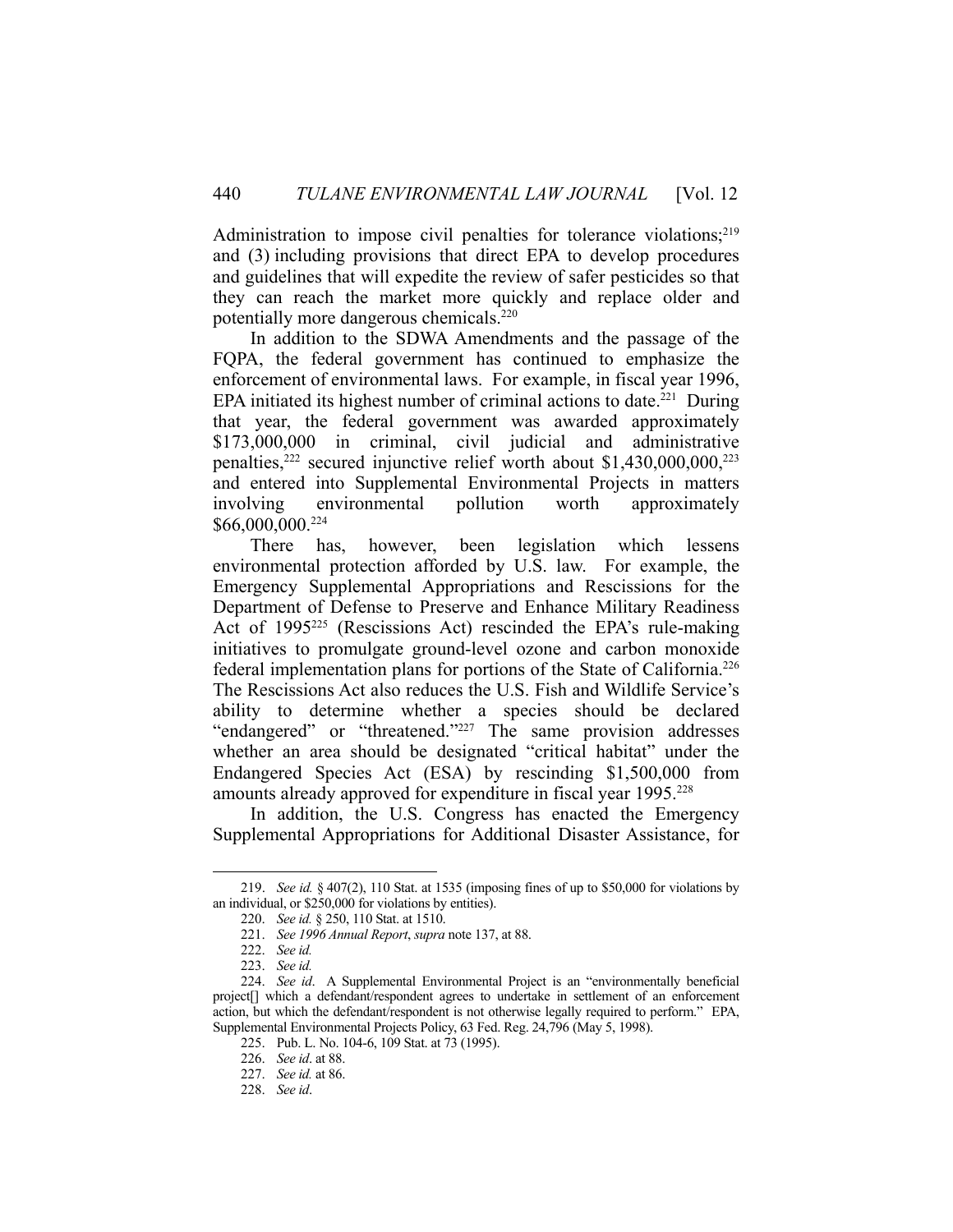Anti-terrorism Initiatives, for Assistance in the Recovery from the Tragedy that Occurred at Oklahoma City and Rescissions Act, which limited or eliminated public recourse to judicial and administrative review of specified governmental decisions and agency actions concerning timber salvage sales from public lands.<sup>229</sup> Both of these provisions were the subject of a submission under Article 14 of the NAAEC,<sup>230</sup> however, the Secretariat did not request a response from the U.S. government in either case.<sup>231</sup>

 Since the enactment of the NAAEC, the Parties have made efforts to take appropriate governmental action domestically to strengthen laws and regulations to ensure the achievement of high levels of environmental protection. However, empirical data on whether there have been any beneficial or adverse effects on the environment of the Parties as a consequence of the described legislative development is lacking.

#### *D. Transparency and Public Participation*

#### 1. Outreach, Access to Information, and Public Consultations

 Transparency and public participation have been identified as important components of the various programs developed to protect the environment under the NAAEC and related agreements.<sup>232</sup> To meet these commitments, the Parties to these agreements have created a variety of institutions and mechanisms to support public participation and promote access to information.

 For example, under the NAAEC, the CEC Council holds annual public meetings at which the three environment Ministers engage in open dialogues with the public.<sup>233</sup> In addition, the JPAC holds annual public consultations.<sup>234</sup> In 1997, the JPAC held a series of

 <sup>229.</sup> Pub. L. 104-19, § 2001(i), 109 Stat. 194, 245-246 (1995).

 <sup>230.</sup> *See* Biodiversity Legal Foundation, et al., Submission No. SEM-95-001; Sierra Club, et al., Submission No. SEM-95-002 [hereinafter SEM-95-002 Submission]; *see* NAAEC, *supra* note 4, art. 15.

 <sup>231.</sup> See CEC Secretariat, Determination Pursuant To Articles 14 & 15 of The North American Agreement on Environmental Cooperation: Submission I.D.: SEM-95-002 (Dec. 8, 1995) <http://www.cec.org/templates/registrytext.cfm?&varlan=english&documentid=8&format=2> [hereinafter SEM-95-002 Determination]; CEC Secretariat Determination Pursuant To Articles 14 and 15 of The North American Agreement on Environmental Cooperation: Submission I.D.: SEM-95-001 (Dec. 11, 1995) <http://www.cec.org/templates/registrytext.cfm?&varlan=english& documentid=5&format=2> [hereinafter SEM-95-001].

 <sup>232.</sup> *See, e.g.*, NAAEC, *supra* note 4, art. 1(h).

 <sup>233.</sup> *See id.* art. 9(4).

 <sup>234.</sup> *See* COMMISSION FOR ENVIRONMENTAL COOPERATION JOINT PUBLIC ADVISORY COMMITTEE, 1997 REPORT I [hereinafter JPAC REPORT].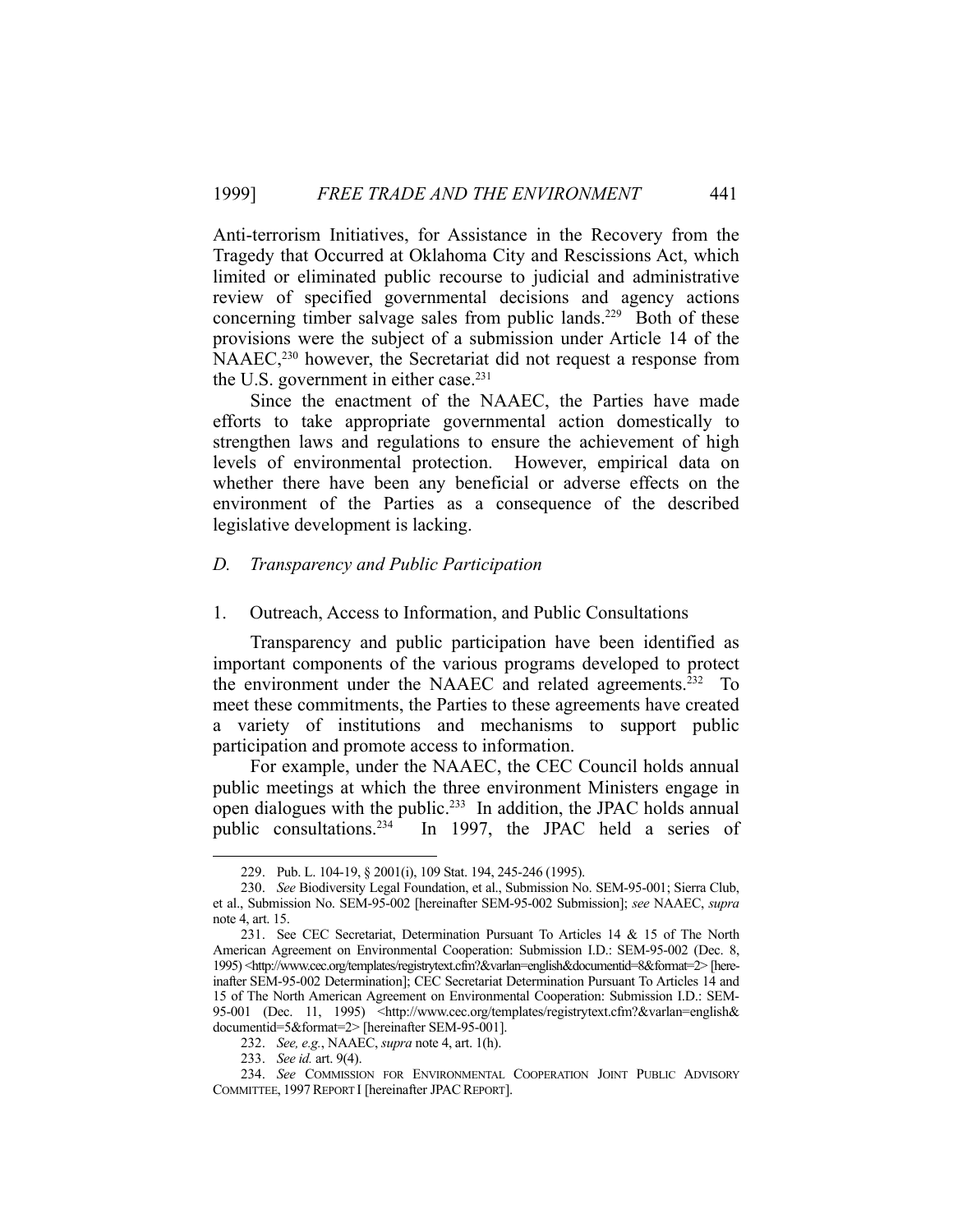consultations in Mexico, Canada, and the United States<sup>235</sup> on the long range transport of air pollutants, voluntary compliance with environmental management systems, and environmental networking among North American communities.<sup>236</sup> The purpose of these consultations was to improve public access to information and participation, to consult citizens about environmental issues of concern and prioritize those issues, and to provide the public with a greater role in the "real and effective improvement of the environment in North America."237

 Under the NAAEC Agreement, each Party has authority to establish a national and a governmental advisory committee to provide advice on the "implementation and further elaboration of [the] Agreement."<sup>238</sup> One committee is comprised of members of the public (the NAC) and the other of representatives of federal, and state or provincial governments (the GAC).<sup>239</sup> The U.S. has established both committees.<sup>240</sup> They meet at least twice a year and provide important input into U.S. policy regarding the functioning of the CEC.

 The Parties, through the offices of the CEC, have also sought to develop mechanisms to provide the public with access to accurate and timely information about the environment. The CEC's Internet Homepage, for example, contains a wide variety of information, including current CEC publications, summaries of the three countries' environmental laws, and CEC project results.241 To make information more accessible to citizens, the CEC has also established resource centers at its headquarters in Montreal and in its offices in Mexico  $Citv.<sup>242</sup>$ 

 Another mechanism the CEC uses to encourage public participation in environmental protection activities is to fund community-based projects. In 1995, the CEC created the North American Fund for Environmental Cooperation (NAFEC) for that

 <sup>235.</sup> *See* Letter from Maria Cristina Castro, JPAC President, to The Honorable Christine Stewart, Minister of the Environment (Canada), the Honorable Carol Browner, Administrator of the United States Environmental Protection Agency, and the Honorable Julia Carabias, Secretary of the Environment, Natural Resources, and Fisheries (Mexico) (Sept. 12, 1997) (transmitting the JPAC 1997 Report) [hereinafter Letter from Maria Christina Castro].

 <sup>236.</sup> *See* JPAC REPORT, *supra* note 234 at 1, 2-15. Other topics were also discussed. *See id*. at 15-23.

 <sup>237.</sup> Letter from Maria Christina Castro, *supra* note 235.

 <sup>238.</sup> NAAEC, *supra* note 4, arts. 17, 18.

 <sup>239.</sup> *See id.*

 <sup>240.</sup> *See* Exec. Order No. 12,915, 59 Fed. Reg. 25,775 (1994).

 <sup>241.</sup> *See* <http://www.cec.org>.

 <sup>242.</sup> Commission for Environmental Cooperation, *1995 Ann. Rep. 17* (1996) (visited Oct.

<sup>21, 1998) &</sup>lt;http://www.cec.org/english/resources/publications/anrindex.cfm?format=2>.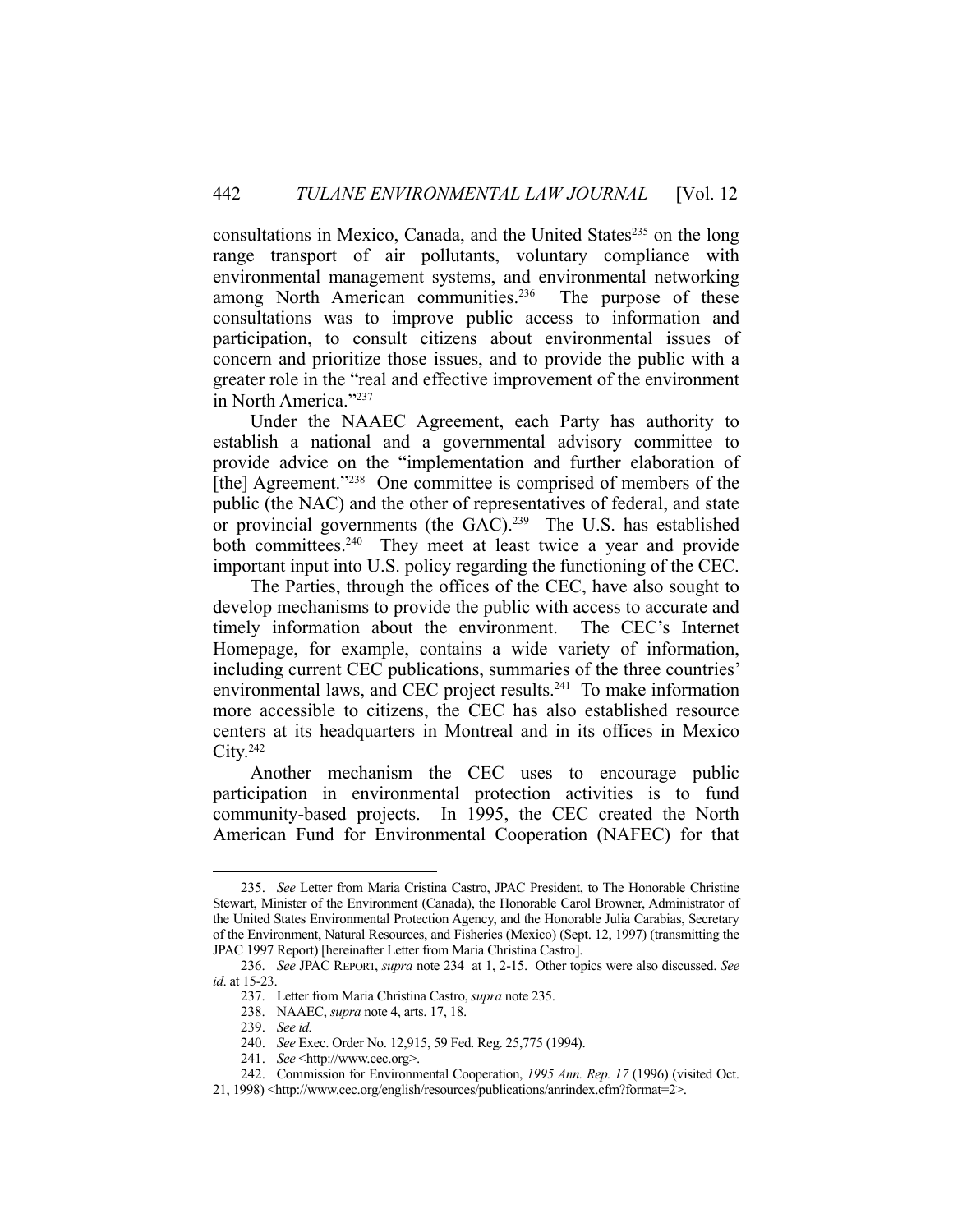purpose.243 The NAFEC provides a source of funding for communitybased environmental projects which, among other things, "strengthen and build the capacities of local people, organizations and institutions."244 The NAFEC seeks projects that "respond creatively to new challenges or [seek] new solutions to old problems," and whose results can be shared throughout North America.<sup>245</sup> To date, more than \$3.9 million have been committed to sixty-nine new projects and to this program.246

## 2. Citizen Submissions on Allegations of Failures to Enforce Environmental Laws Effectively

 One important mechanism for public participation is contained in Articles 14 and 15 of the NAAEC. Articles 14 and 15 permit residents and non-governmental organizations of the Parties to submit allegations to the Commission that a party has failed to enforce its domestic environmental laws effectively.<sup>247</sup> This mechanism provides for the independent evaluation of a Party's actions with respect to enforcement of its environmental laws, and can result in the publication of a factual record concerning the activities in dispute.<sup>248</sup> It also creates an opportunity for public oversight of government

 <sup>243.</sup> Commission for Environmental Cooperation, *Council Resolution, #95-09: Creation of the North American Environment Fund* (Oct. 13, 1995) <http//www.cec.org/ jpac/disp\_res.cfm?varlan=english&format=2&documentID=10>.

 <sup>244.</sup> NAFEC, *What Is NAFEC?* (visited Oct. 21, 1998) <http://www.cec.org/english/ nafec/flyer.cfm?format=1>.

 <sup>245.</sup> *Id.*

 <sup>246.</sup> *See* NAFEC, *NAFEC Projects by Sector* (visited Oct. 21, 1998)

 <sup>&</sup>lt;http://www.cec.0rg/english/nafec/sector.cfm?format=1>. Likewise, the Border Environment Cooperation Commission (BECC) and the North American Development Bank (NADBank) have sought to ensure public involvement and access to information in their activities. *See supra* note 10 and accompanying text. The BECC has accomplished this through the inclusion of representatives from border states and communities in the BECC Board and Advisory Council, in an effort to ensure that the region's environmental priorities are considered. The BECC also developed its own criteria for certifying projects with the participation of hundreds of citizens and scores of institutions. Those criteria, among other things, flesh out requirements in the BECC-NADBank Agreement for extensive public participation and transparency. *See* BECC, *Project Certification Criteria* (visited Oct. 21, 1998) <http://www.cocef.org/aproyectos/ing5.htm>. In addition, the criteria require an environmental assessment and a BECC determination, in consultation with representatives of affected localities, that the project will result in a high level of environmental protection for the affected area. *See id.*; *see also* BECC, PROCEDURE REGARDING PUBLIC NOTICE AND COMMENT ON PROJECT APPLICATIONS, art. I (which requires that the BECC give public notice of all project submissions, including written or electronic notice to persons or organizations requesting such notice) and art. II (requiring the publication of all projects that will be considered for certification by the BECC at least 45 days before they are considered).

 <sup>247.</sup> *See* NAAEC, *supra* note 4, arts. 14, 15.

 <sup>248.</sup> *See id.*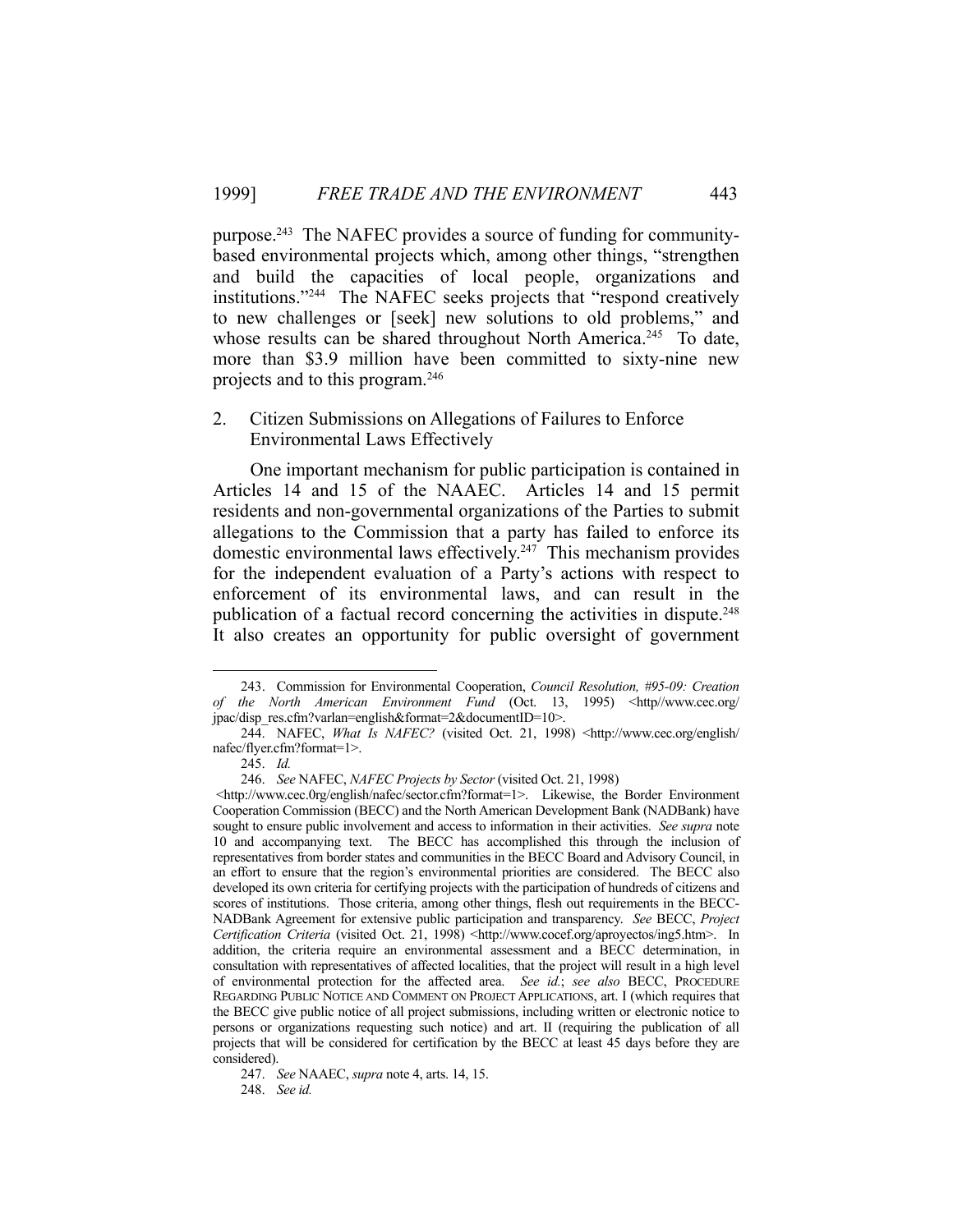activities related to environmental law enforcement, much like the citizen suit provisions contained in some U.S. environmental statutes.<sup>249</sup> Unlike these provisions, however, the Article 14 and 15 process is a fact-gathering and public disclosure process. The Article 14 and 15 process does not provide the Commission with tools, such as the imposition of monetary sanctions or injunctive relief, which can be used to affect a party's behavior directly. Instead, the process can create political pressure by allowing public scrutiny of a Party's record in enforcing its environmental laws effectively.<sup>250</sup>

 The process of filing a submission is straight-forward, so as to make it readily accessible to the public.<sup>251</sup> The NAAEC provides that submissions must be filed with and considered by the Secretariat, who then determines whether the submission was properly filed and whether a response should be requested from the allegedly delinquent Party.<sup>252</sup> If the Secretariat determines that a response needs to be

 <sup>249.</sup> *See, e.g.*, Clean Air Act (CAA) § 304, 42 U.S.C. § 7604 (1997); Toxic Substances Control Act (TSCA) § 207(f), 15 U.S.C. § 2647(f) (1997); Clean Water Act (CWA) § 505, 33 U.S.C. § 1365 (1997); Endangered Species Act (ESA) § 11(g), 16 U.S.C. § 1540(g) (1997).

 <sup>250.</sup> *See* NAAEC, *supra* note 4. arts. 14-15. The NAAEC does contain provisions that permit one Party to challenge the enforcement practices of another Party with the possibility of obtaining a remedy that may have an impact on the behavior of the challenged Party. *See id*. arts. 22-36, Annexes 34, 36A, 36B. Part V of the NAAEC provides for consultation and dispute resolution that may lead to a monetary penalty or sanction when a Party or Parties allege that another Party has been engaged in "a persistent pattern of failure . . . to effectively enforce its environmental law." *Id.* art. 22(1).

 <sup>251.</sup> *See id.* art. 14. Submissions must, among other things, be in writing; identify the person or organization making the submission; provide "sufficient information to allow the Secretariat to review the submission[;]" and further the enforcement of environmental laws, among other things. *Id*. art. 14(1). The Secretariat initially rejected a submission from the Friends of Old Man River, because the submission did not include any indication that the matter had been communicated to the relevant Canadian authorities, and did not indicate any response to that communication. *See* Council for Environmental Cooperation Secretariat, *Article 14(1) Determination* (Oct. 1, 1996) <http://www.cec.org/templates/registrytext.cfm?varlan= english&documentid=25&format=2>. As is permitted under the rules, the submission was amended and resubmitted. *See* COUNCIL FOR ENVIRONMENTAL COOPERATION, GUIDELINES FOR SUBMISSIONS ON ENFORCEMENT MATTERS UNDER ARTICLES 14 AND 15 OF THE NORTH AMERICAN AGREEMENT ON ENVIRONMENTAL COOPERATION, GUIDELINE 6.2 [hereinafter CEC GUIDELINES].

 <sup>252.</sup> *See* NAAEC, *supra* note 4, art. 14(2). If the Submission meets the criteria set out in Article 14(1), the Secretariat must then determine whether the submission merits a response from the Party alleged to be failing to enforce its environmental laws effectively. *See id.* art. 14(2). The Secretariat's determination is guided by whether: the submission alleges harm to the submitter; the submission raises matters that, if studied, would further the goals of the NAAEC; the submitter has pursued available private remedies; and "the submission is drawn exclusively from mass media reports." *Id.* art. 14(2)(a)-(d). In response to one of the petitions filed, the Secretariat declined to seek a response from the Party named in the submission despite a finding that the submission met the requirements of Article 14(1), because it found that the submitter had initiated a judicial proceeding on the same issue as alleged in the submission and the petition was pending. *See* Council for Environmental Cooperation, *Determination Pursuant To Articles 14 & 15 of the North American Free Trade Agreement on Environmental Cooperation: Submission*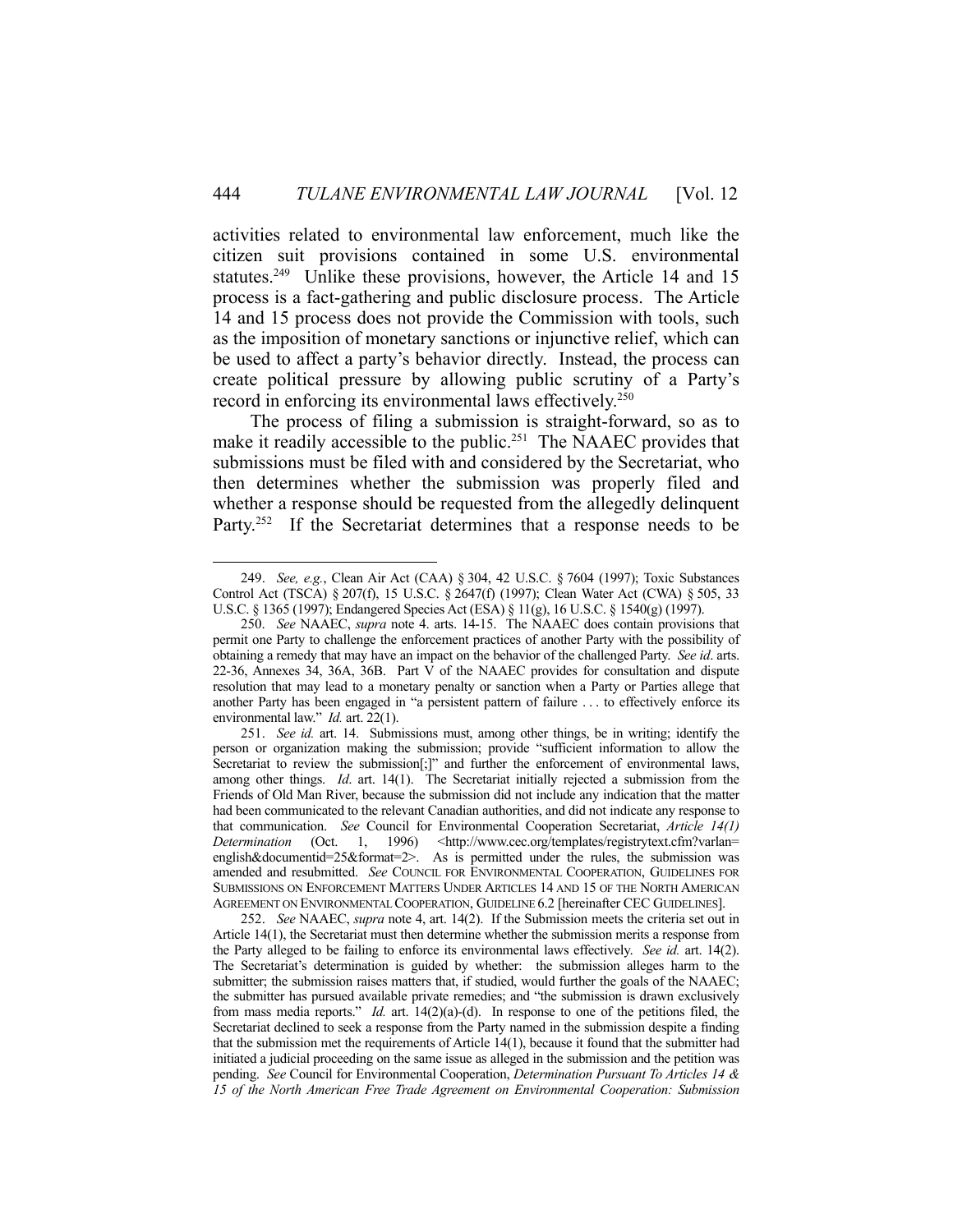requested of a Party, Article 14 provides guidance on the types of information that, at minimum, the party must provide in the response.253 After the response has been submitted, the Secretariat decides whether it should recommend that the Council authorize the preparation of a factual record concerning the allegations<sup>254</sup> or end the inquiry.255 If the Council directs that a factual record is warranted, it is prepared by the Secretariat and submitted to the Council, which then decides whether the factual record should be made public.<sup>256</sup>

 As of August 15, 1998, seventeen submissions had been made to the Commission under Article 14.257 Of those submissions, the

1

 254. *See id.* art. 15(1). If the Secretariat determines that a submission warrants the development of a factual record based on its consideration of the submission and the Party's response, it must inform the Council and provide its reasons. *See id.* art. 15(1). The Secretariat must prepare a factual record upon a two-thirds vote of the Council. *See id.* art. 15(2). In preparing a factual record, the Secretariat must consider any information provided by the Party and "may consider any relevant technical, scientific or other information[.]" *Id.* art. 15(4).

 255. *See id.* art. 14.There are several bases upon which the Secretariat might decide not to recommend the preparation of a factual record following the submission of a response from the Party. One of those under Article 14(3)(a), requires that the Secretariat proceed no further on a matter which is the subject of a pending judicial or administrative proceeding that has been brought by the government that is the subject of the submission. *See id*. arts. 14-15. In considering the Friends of Old Man River submission, the Secretariat also concluded that, while it was not compelled to proceed any further on a matter that is the subject of a proceeding that has been initiated by someone other than the Party, it has the discretion to consider that factor in deciding whether to request a response from the Party. *See* Council for Environmental Cooperation Secretariat, *Determination Pursuant to Articles 14 & 15 of the North American Agreement on Environmental Cooperation: Submission I.D.: SEM-93* (Apr. 2, 1997) <http://www.cec.org/templates/registrytext.cfm?&varlan=english&documentid=73&format=2> [hereinafter Old Man River]. In that matter, the Secretariat decided that it should not seek a response from the Party, and should instead terminate the proceeding, because of "the risk that preparation of the factual record might duplicate important aspects of the judicial action" and because "the preparation of a factual record  $\ldots$  present [d] a substantial risk of interfering with pending litigation" by intruding into the litigants' strategic considerations. *Id.*

 256. *See* NAAEC, *supra* note 4, art. 15(7). Once a draft of the factual record has been prepared by the Secretariat, it is submitted to the Council for its review. *See id.* art. 15(5). Any Party has 45 days to prepare and submit comments on the accuracy of the draft. *See id.* The Secretariat must then incorporate, if appropriate, any comments into the final factual record and then submit it to the Council. *See id.* art. 15(6). The Council may decide to make the final record public by a two-thirds vote. *See id.* art. 15(7).

 257. *See Registry of Submissions on Enforcement Matters* (visited Aug. 15, 1998) <http://www.cec.org/templates/RegistryFront.cfm?&format=2&varlan=english>. One additional document was provided to the Commission, but was not treated as a submission under Article 14,

*I.D.: SEM-96-002* (May 28, 1996) <http://www.cec.org/templates/registrytext.cfm?&varlan= english&documentid=19&format=2> [hereinafter SEM-96-002].

 <sup>253.</sup> *See* NAAEC, *supra* note 4, art. 14(3). Barring exceptional circumstances, the Party must respond within 30 days and advise the Secretariat "whether the matter is the subject of a pending judicial or administrative proceeding, in which case the Secretariat shall proceed no further." *Id.* art. 14(3)(a). The Party may also provide any other information in response, including, but not limited to, whether the matter was previously litigated or the subject of an administrative proceeding, and whether private remedies are available to the submitter and whether they have been pursued. *See id.* arts. 14(3)(b)(i), (ii).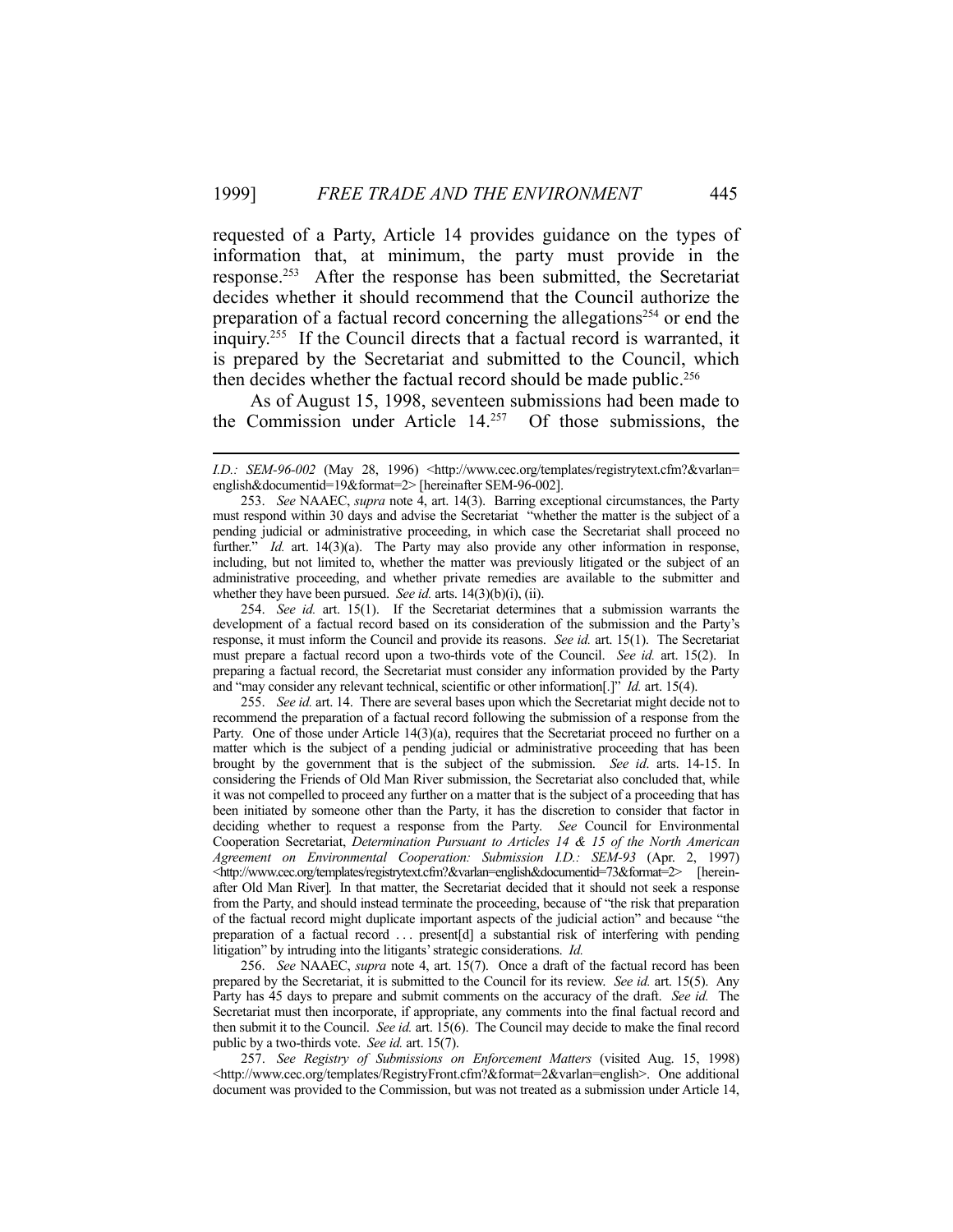Secretariat found only one that did not meet the requirements for filing.<sup>258</sup> Three submissions did not warrant the submission of a response by the Party whose actions were the subject of the submission.<sup>259</sup> One submission did not warrant the preparation of a factual record after the submission of a response by the Party, $260$  one was withdrawn before the Secretariat finished its review,<sup>261</sup> and a factual record was prepared in response to one submission.<sup>262</sup> However, the Secretariat has recently been instructed to prepare a factual record in another matter.<sup>263</sup> On August 15, 1998, decisions on seven submissions were pending.

 The CEC has been subject to some criticism for its conclusion that its mandate runs only to issues of non-enforcement by administrative agencies or law enforcement authorities, and does not include legislative activities.264 Various non-governmental

 259. *See* SEM-95-001, *supra* note 231; SEM-95-002 Determination, *supra* note 231; SEM-96-002, *supra* note 252.

260. *See* Old Man River, *supra* note 255.

 261. *See Registry of Submissions on Enforcement Matters* (visited Oct. 28, 1998) <http://www.cec.org/templates/registryview.cfm2&varlan=english7submissionID=88format=1> (the referenced submission was made by the Southwest Center for Biological Diversity and was designated SEM-96-004).

 262. *See* Council for Environmental Cooperation Secretariat, *Recommendation of the Secretariat to Counsel for the Development of the Factual Record in Accordance with Articles 14 and 15 of the North American Agreement on Environmental Cooperation: Submission I.D.: SEM-*96-001 (June 7, 1996) <http://www.cec.org/templates/registrytext.cfm?&varlan=english& documentid=15&format=1> [hereinafter SEM-96-001].

 263. *See* COMMISSION FOR ENVIRONMENTAL COOPERATION, COUNCIL RESOLUTION NO. 98- 07, INSTRUCTION TO THE SECRETARIAT OF THE COMMISSION FOR ENVIRONMENTAL COOPERATION ON THE PREPARATION OF A FACTUAL RECORD REGARDING THE EFFECTIVE ENFORCEMENT OF § 35(1) OF THE FISHERIES ACT, WITH RESPECT TO CERTAIN HYDRO- ELECTRIC INSTALLATIONS IN BRITISH COLUMBIA, CANADA: SUBMISSION I.D.: SEM-97-001 (June 24, 1998).

 264. *See* Daniel Seligman*, NAFTA's Broken Promises: The Border Betrayed* (visited Oct. 20, 1998) <http://www.publiccitizen.org/pctrade/nafta/reports/enviro96.htm>. In a submission under Article 14, the Sierra Club and others alleged that section 2001(a)(3) of the Fiscal Year 1995 Supplemental Appropriations, Disaster Assistance and Rescissions Act, Pub. L. No. 104-19, 109 Stat. 194, resulted in a U.S. failure to enforce its environmental laws effectively, because it limited or eliminated administrative and judicial review of specified decisions and agency actions; provided that certain actions would be deemed to fulfill the requirements of various environmental laws; and eliminated private remedies for salvage timber sales. *See* SEM-95-002 Submission, *supra* note 230. The Secretariat determined that the submission did not meet the

because it exceeded the 15 page limit provided for in Section 3.3 of the Guidelines for Submissions on Enforcement Matters Under Articles 14 and 15 of the North American Agreement on Environmental Cooperation (Guidelines). Section 6.2 provides that a submission that has been rejected may be revised to conform with the Commission's requirements and resubmitted within 30 days of it rejection. *See* CEC GUIDELINES, *supra* note 251. The submission that was rejected has not been resubmitted.

 <sup>258.</sup> *See* Council for Environmental Cooperation Secretariat, *Determination Pursuant To Articles 14 & 15 of the North American Agreement on Environmental Cooperation: Submission I.D.: SEM-95-004* (Aug. 25, 1997) <http://www.cec.org/template/registrytext.cfm?&varlan= english&documentid=8&format=2>.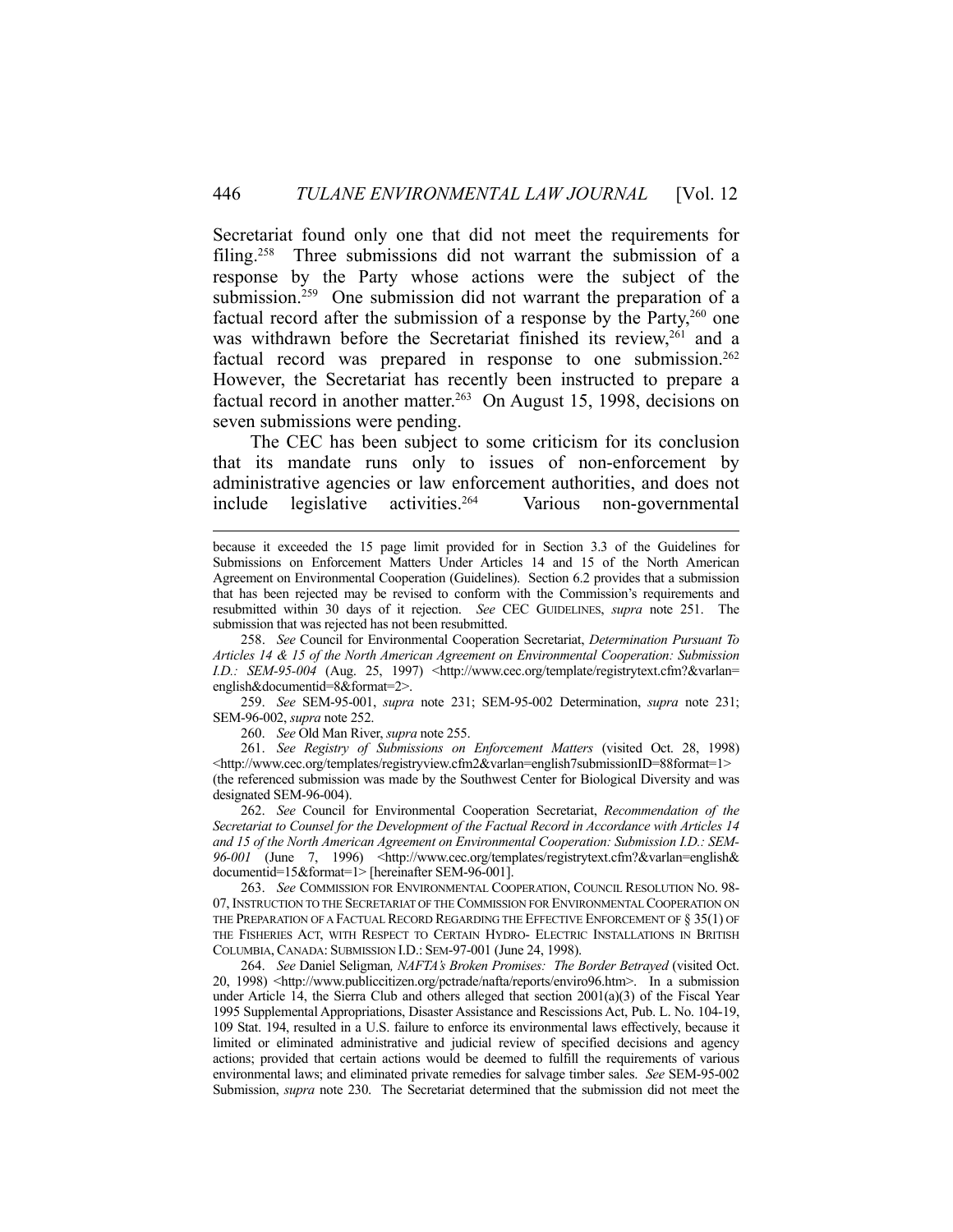organizations and commentators have complained that in adopting such a narrow view of its jurisdiction, the CEC has passed up an important opportunity to address the Parties' attempts to gain a competitive advantage by weakening their environmental laws.<sup>265</sup> Alternatively, the Secretariat has arguably interpreted its authority expansively by finding that it can consider allegations of continuing failures of a Party to enforce its environmental laws prior to January 1, 1994, the effective date of the NAAEC.266

 Actions following the filing of the submission by Comité para la Protección de los Recursos Naturales, A.C., also demonstrate the power of the submission process. In response to this submission, the Secretariat prepared and the Council authorized the publication of a factual record.<sup>267</sup> That record is now available on the Commission's Internet web site.<sup>268</sup> Following the filing of the submission, which concerned the environmental impact of development in a world renown reef area off Cozumel Island in Mexico, the Mexican government declared the area a national marine park, and stated its intent to implement a management plan for the park and to complete an ecological management study of Cozumel Island.269

requirements of Article 14(1). *See* SEM-95-002 Determination, *supra* note 231. This determination was based upon the Secretariat's conclusion that enactment of legislation that specifically exempts, modifies, or waives provisions of an earlier law does not constitute a failure to enforce the earlier law effectively. *See id.* The Secretariat stated that it could not "characterize the application of a new legal regime as a failure to enforce an old one." *Id.*; *see also* SEM-95- 001, *supra* note 231 (rejecting a submission challenging the Emergency Supplemental Appropriations and Rescissions for the Department of Defense to Preserve and Enhance Military Readiness Act of 1995, Pub. L. No. 104-6, 109 Stat. 73).

 <sup>265.</sup> *See* Seligman, *supra* note 264.

 <sup>266.</sup> The Secretariat made that decision based on its conclusion that actions of the Party prior to that date "may create conditions or situations which give rise to current enforcement obligations. It follows that certain aspects of these conditions or situations may be relevant when considering an allegation of a present, continuing failure to enforce environmental law." SEM-96- 001, *supra* note 262.

 <sup>267.</sup> *See* Commission for Environmental Cooperation, *Press Release, NAFTA Environment Ministers Release Cozumel Factual Record to the Public (visited Oct. 24, 1997)* <http://www.cec.org/new/Data.cfm?varlan=english&vardate=9999&unique=74&format=2>.

 <sup>268.</sup> *See Final Factual Record of the Cruise Ship Pier Project in Cozumel, Quinta Roo*

<sup>(</sup>visited Oct. 2, 1998) <http://www.cec.org/english/resources/publications/cozindexe.cfm? format=1>.

 <sup>269.</sup> *See* Commission for Environmental Cooperation, *Council Resolution No. 96-08: Instruction to the Secretariat of the Commission for Environmental Cooperation on the Preparation of a Factual Record Regarding the Construction and Operation of a Public Harbor Terminal for Tourist Cruises on the Island of Cozumel, State of Quintana Roo, Mexico (Aug. 2,* 1996) <http://www.cec.org/english/profile/counsel/resolutions/96-081.cfm?format=1>.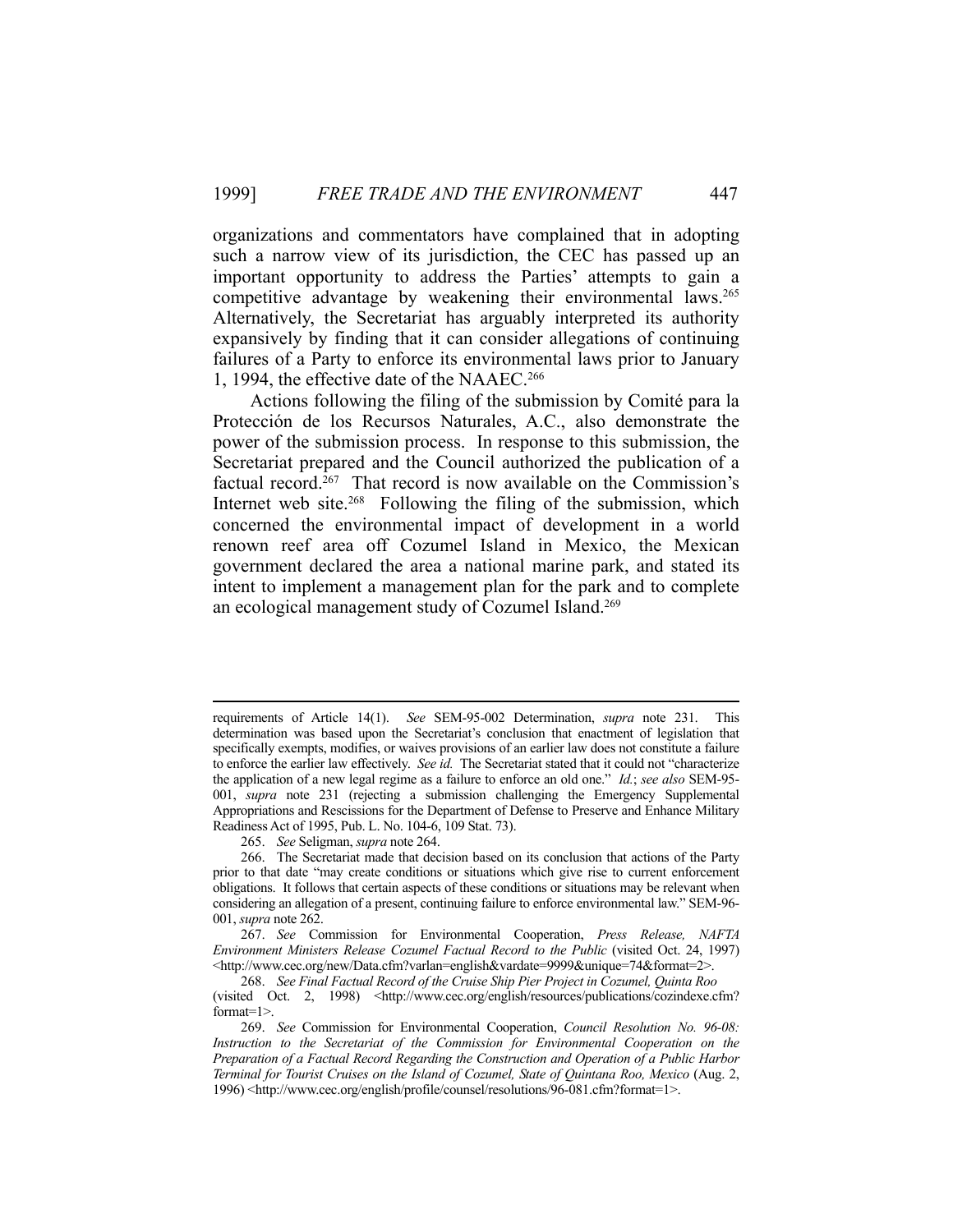## *E. Promoting High Levels of Environmental Protection Under Related Bilateral Agreements*

 The NAFTA Parties have undertaken additional environmental protection efforts through the implementation of various bilateral agreements, in particular those concerning the development of infrastructure and capacity in economically disadvantaged communities. For example, the agreement creating the BECC and NADBank was negotiated in conjunction with the negotiation of the NAFTA and its side agreements.<sup>270</sup> The general mandate of the BECC is to advance the well-being of the people of the United States and Mexico by helping preserve, protect and enhance the environment of the border region.<sup> $271$ </sup> The NADBank was created in part to provide financing for projects certified by the BECC.<sup>272</sup> In addition, the NADBank helps BECC-certified projects secure financing from other sources.273

 BECC primarily focuses on water, wastewater, and solid waste infrastructure.274 Some of its efforts have focused on developing and securing funding for infrastructure projects designed to provide regulated entities with the technological ability to comply with relevant regulations. As of July 24, 1998, the BECC had certified 24 projects, ten of which are under construction and one of which has been completed, worth a combined estimated cost of \$600 million.<sup>275</sup> Eight of those projects are partially or fully funded by NADBank, while many are receiving financing from other sources.<sup>276</sup> The financing for other projects is still being developed.277 One project certified by the BECC is the construction of a \$25.8 million water treatment facility in the City of Brawley, California.278 This facility is designed to bring the city into compliance with existing federal and

 <sup>270.</sup> *See Implementation of NAFTA*, N.Y. L.J., Dec. 30, 1993, at 3.

 <sup>271.</sup> *See* Agreement Between the Government of the United States of America and the Government of the United Mexican States Concerning the Establishment of a Border Environment Cooperation Commission and a North American Development Bank, ch. I, art. I, 32 I.L.M. 1547 (1993).

 <sup>272.</sup> *See id.* ch. II, art. I.

 <sup>273.</sup> *See* North American Development Bank, *1996 Ann. Rep.* (1997) 3-4, 16 (visited Oct. 28, 1998) <http://www.nadbank.org/English/Library/Annual\_Report/Annual\_Report\_frame.htm>.

 <sup>274.</sup> *See* BECC, PRESS RELEASE, THE BECC REPORTS PROGRESS IN BORDER ENVIRONMENTAL INFRASTRUCTURE DEVELOPMENT DURING PRESIDENT'S VISIT (May 22, 1998).

 <sup>275.</sup> *See* U.S. EPA, *BECC and NADBank: Promoting Environmental Infrastructure on the U.S.-Mexico Border* (July 1998) <http://www.epa.gov/oia/mex2.htm>.

 <sup>276.</sup> *See id.*

 <sup>277.</sup> *See id.*

 <sup>278.</sup> *See id.*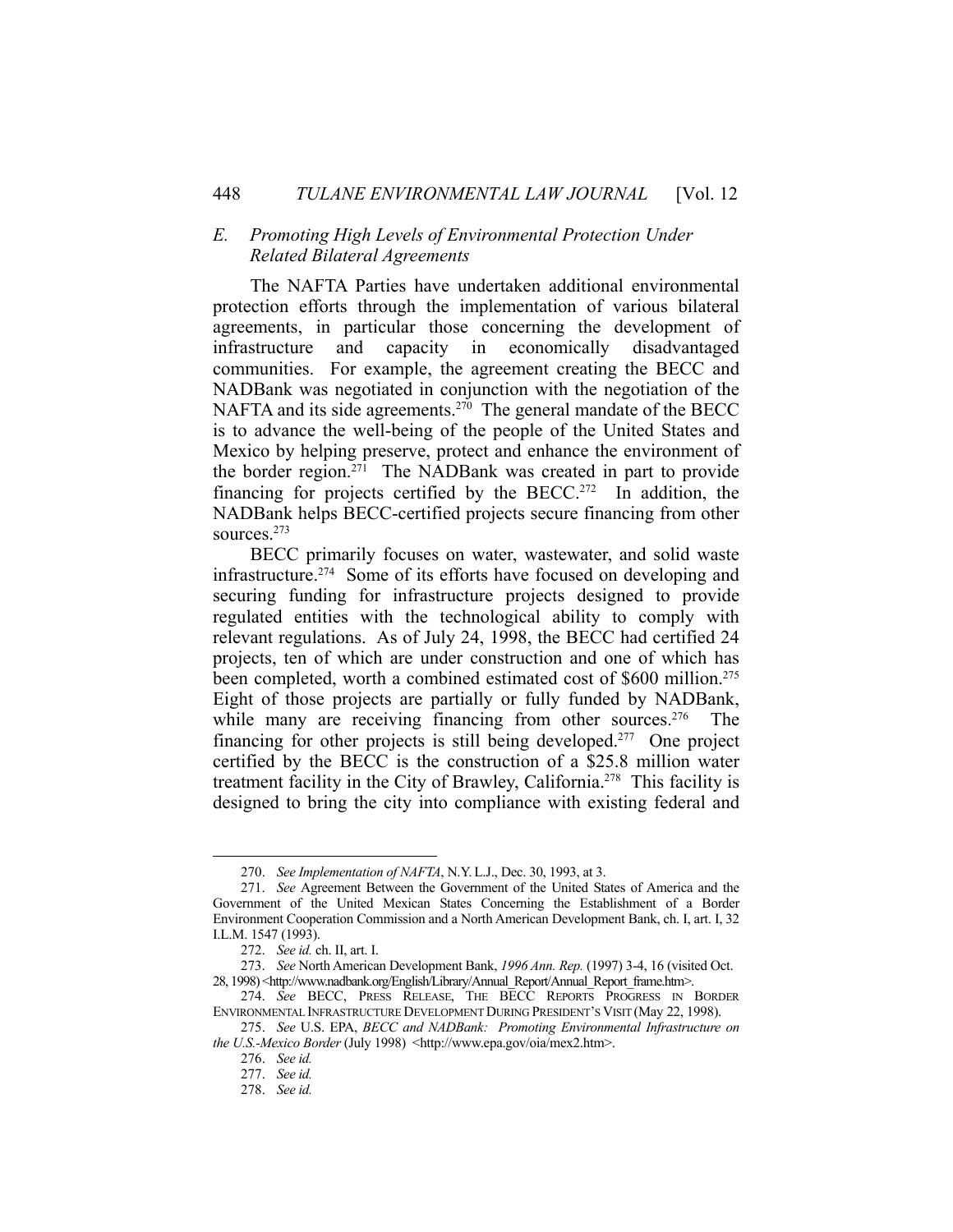state water quality standards.<sup>279</sup> NADBank's financing package helped Brawley (an unrated community) access funds from private sector institutional investors.<sup>280</sup>

 While some of the BECC-certified projects have focused on bringing a community or other entities into compliance with existing law, other projects have sought to move beyond mere compliance. Three such projects are the \$99.6 million South Bay Reclamation Plant in San Diego, California, the \$11.7 million Wastewater Reuse Project in El Paso, Texas, and the \$170,000 Ecoparque project in Tijuana, Baja California.281 These facilities will treat wastewater for reuse in irrigation and, in some cases, for industrial use.<sup>282</sup> In addition, these projects will reduce both the amount of waste discharged into nearby bodies of water, and the number of primary water sources used for irrigation and industrial purposes.

 The efforts of the BECC and the NADBank have been subject to some criticism. Much of the criticism of these two institutions flows from the perception that the BECC has been too slow to certify projects and the NADBank has been too slow to provide financing.<sup>283</sup> The BECC has generally attributed any delays to its constituency's inability to develop projects that are technically sustainable, while the NADBank found the projects to be financially unsustainable.<sup>284</sup> Both organizations, however, have taken steps to address these concerns. For its part, the BECC has established a Technical Assistance Program to assist communities in developing technically and financially sustainable projects.285 The NADBank has established an Institutional Development Cooperation Program (IDP) to help eligible communities operate their water, wastewater, and municipal solidwaste management services effectively and efficiently.<sup>286</sup> The NADBank has also established the Border Environment Infrastructure

 <sup>279.</sup> *See* BECC, *Project Certification* (visited July 24, 1998) <http:www.cocef.org/aproyectos/ING53.htm> [hereinafter *Project Certification*].

 <sup>280.</sup> *See* Joel Millman, *No Sovereignty Along the U.S.-Border, Cities Desperately need to Accommodate Growth*, WALL ST.J., Sept. 18, 1997, at R5.

 <sup>281.</sup> *See* BECC, *BECC Homepage* (visited Oct. 20, 1998) <http://www.cocef.org>.

 <sup>282.</sup> *See Project Certification*, *supra* note 279.

 <sup>283.</sup> *See, e.g.*, Public Citizen's Global Trade Watch Institute for Policy Studies, *The Failed Experiment: NAFTA at Three Years* (June 1997).

 <sup>284.</sup> *See* BECC, *BECC News—Special Edition* (visited Oct. 20, 1998) <http://cocef.org/apartcom/jun97.htm>.

 <sup>285.</sup> *See* BECC, *Technical Assistance for Border Communities: Users Guide* (visited Oct. 20, 1998) <http://www.cocef.org/atecnica/usersguide.htm>.

 <sup>286.</sup> *See* NADBank, *Institutional Development Cooperation Program* (visited Oct. 20, 1998)

<sup>&</sup>lt;http://www.nadbank.org/English/Programs/IDP/IDP\_frame.htm>.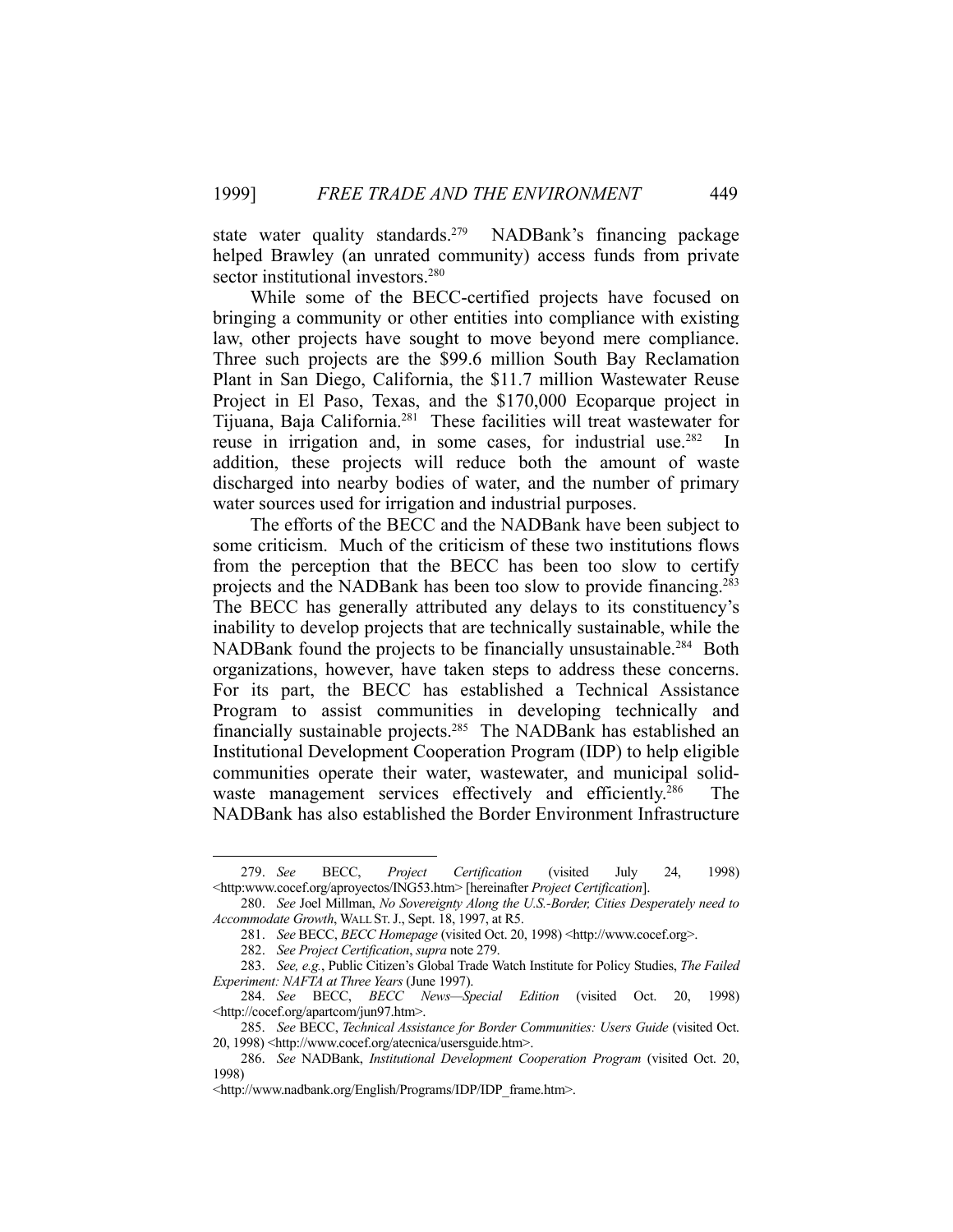Fund (BEIF) to make environmental infrastructure projects affordable to border communities by combining grant funds with loans or guarantees for projects that would otherwise be financially unfeasible.<sup>287</sup>

 The BECC-NADBank agreement demonstrates the possibility of negotiating bilateral environmental agreements in conjunction with multilateral trade agreements as a mechanism for furthering the protection of the environment.<sup>288</sup> These agreements are important to the development of infrastructure and capacity in economically disadvantaged regions that may not otherwise be equipped to address environmental concerns arising from increased development.

 In conclusion, the NAAEC establishes a number of principles and objectives designed to ensure that trade liberalization does not come at the sacrifice of environmental protection. In fact, the NAAEC's programs and mechanisms, particularly those implemented through the CEC, seek to improve each country's environmental protection measures through trilateral cooperation, the domestic implementation of international obligations, and public scrutiny and participation in the process of environmental regulation and enforcement. While it may be premature to gauge the overall effectiveness of the NAFTA and the NAAEC fully in achieving a balance between trade liberalization and environmental protection, these agreements have led to cooperative efforts among the Parties to address common environmental concerns. Additionally, they have spurred domestic actions to improve environmental protection. The principles, objectives, programs and mechanisms found in the NAFTA and the NAAEC have potential relevance in the FTAA context, where trade liberalization and environmental protection must be made mutually supportive on a much larger scale.

 <sup>287.</sup> *See* NADBank, *Border Environment Infrastructure Fund* (visited Oct. 20, 1998) <http://www.nadbank.org/English/Programs/BEIF/BEIF\_frame.htm>. In 1997, the U.S. EPA contributed \$170 million for use in water and wastewater projects. *See id.*

 <sup>288.</sup> Another source of potential protection of the environment is pre-existing bilateral environmental agreements, such as the La Paz Agreement between the United States and Mexico. During the negotiation of the NAFTA, the United States and Mexico also agreed to invigorate the provisions of the 1983 La Paz Agreement. Since the implementation of the NAFTA, the United States and Mexico have increased their activities under the La Paz Agreement resulting in greater environmental protection in the border region. *See supra* note 83 and accompanying text.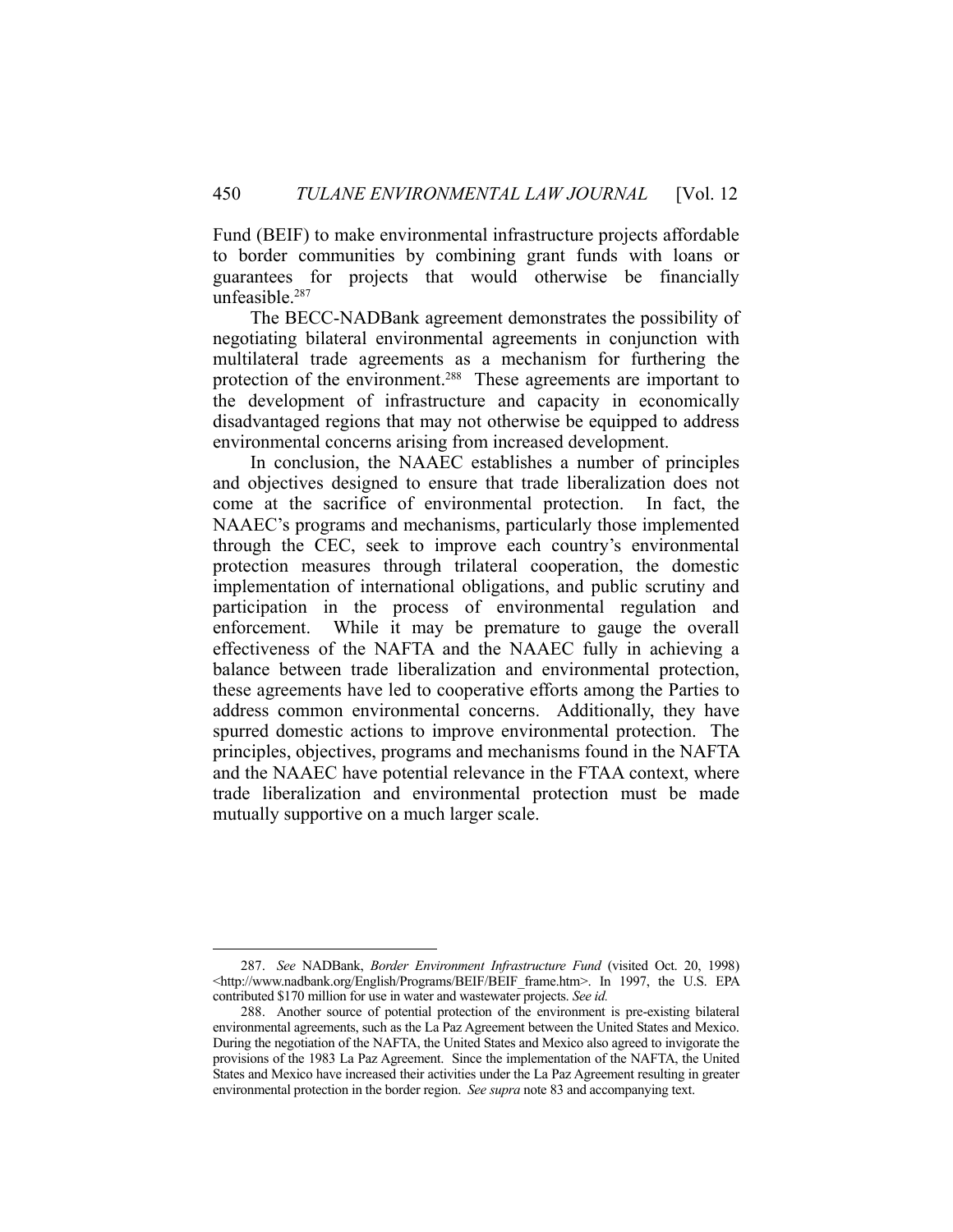## IV. THE PROPOSED FREE TRADE AREA OF THE AMERICAS AGREEMENT

#### *A. Background*

 This Part of the Article addresses the FTAA process and traces its outgrowth from the Miami Summit of the Americas to its current status. It then focuses on the environment's role in the FTAA process and examines contemporaneous developments in other fora where trade and the environment have played significant roles. Finally, this Part briefly examines the fast-track debate that may establish the parameters under which the environment and environmental protection can be integrated into the FTAA. The purpose of this overall analysis is to gain an understanding of the FTAA and its context in order to identify themes and principles common to the earlier analysis in this Article of the NAFTA, the NAAEC and related agreements.

#### 1. Miami Summit of the Americas

 The FTAA generally refers to a process initiated in 1994 to extend the principles of trade liberalization and economic integration throughout the Western Hemisphere. The FTAA grew out of the First Summit of the Americas, held in Miami in December of 1994, at which the thirty-four democratically elected heads of government in the hemisphere289 ("the leaders") "committed to advance the prosperity, democratic values and institutions, and security of [the] Hemisphere."<sup>290</sup> The First Summit of the Americas involved a wide range of discussions on preserving and strengthening democracy, promoting prosperity through economic integration and free trade, eradicating poverty and discrimination, guaranteeing sustainable development,<sup>291</sup> and conserving the natural environment.<sup>292</sup>

 Regarding economic integration and free trade, the leaders declared:

 <sup>289.</sup> The Parties to the Summit of the Americas are: Antigua and Barbuda, Argentina, Bahamas, Barbados, Belize, Bolivia, Brazil, Canada, Chile, Colombia, Costa Rica, Dominica, Dominican Republic, Ecuador, El Salvador, Grenada, Guatemala, Guiana, Haiti, Honduras, Jamaica, Mexico, Nicaragua, Panama, Paraguay, Peru, St. Kitts Nevis and St. Lucia, St. Vincent and the Grenadines, Suriname, Trinidad and Tobago, Uruguay, the United States, and Venezuela. *See* SUMMIT OF THE AMERICAS, DECLARATION OF PRINCIPLES AND PLAN OF ACTION, DEC. 11, 1994, DECLARATION OF PRINCIPLES, para. 1, 34 I.L.M. 808 [hereinafter MIAMI DECLARATION OF PRINCIPLES or MIAMI PLAN OF ACTION, respectively].

 <sup>290.</sup> *Id.*

 <sup>291.</sup> *See supra* note 1 and accompanying text.

 <sup>292.</sup> *See* MIAMI DECLARATION OF PRINCIPLES, *supra* note 289, paras. 1-5.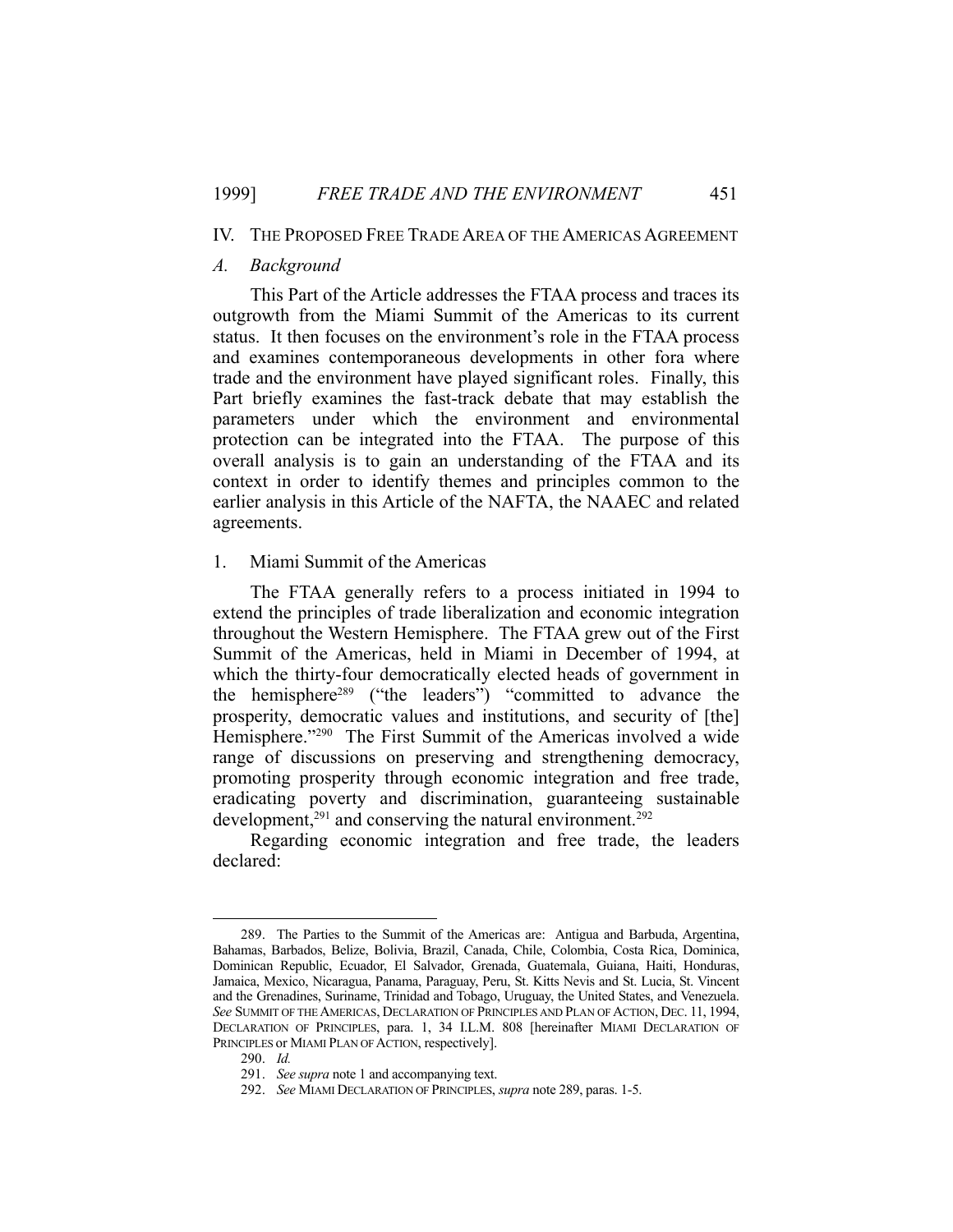A key to prosperity is trade without barriers, without subsidies, without unfair practices, and with an increasing stream of productive investments. Eliminating impediments to market access for goods and services among our countries will foster our economic growth .... Free trade and increased economic integration are key factors for raising standards of living, improving the working conditions of people in the Americas and better protecting the environment.<sup>293</sup>

Consequently, the leaders resolved to "construct the 'Free Trade Area of the Americas,' in which barriers to trade and investment will be progressively eliminated."294 The leaders agreed that, by the end of the twentieth century, they would begin negotiations that would conclude no later than 2005.295

 At the First Summit of the Americas, the leaders also endorsed a Plan of Action that set out 23 initiatives to be achieved by the FTAA.<sup>296</sup> The stated goals include democratization, economic integration and free trade, eradication of poverty and discrimination, and promotion of sustainable development and environmental protection.297 In addition, Initiative no. 9, "Free Trade in the Americas," stressed a strong commitment to multilateral rules and disciplines, such as negotiation and implementation of disciplines under the World Trade Organization (WTO), GATT, and other bilateral and sub-regional trade agreements.<sup>298</sup> The Miami Plan of Action further recognizes the "extraordinary achievements" made by countries of the hemisphere in trade liberalization and sub-regional integration.299 The Plan also states that free trade and economic integration are critical to achieving sustainable development. Mutually supported trade liberalization and environmental policies will further this goal.<sup>300</sup>

 As outlined in the Miami Plan of Action, the FTAA would represent a comprehensive agreement extending to numerous sectors and subject areas. Some of these areas include tariff and nontariff barriers, agriculture, subsidies, investment, antidumping and countervailing duties, sanitary and phytosanitary standards and procedures, dispute resolution, and competition policy.301 The Plan

 <sup>293.</sup> *Id.* para. 2.

 <sup>294.</sup> *Id.*

 <sup>295.</sup> *See id.* para. 11.

 <sup>296.</sup> *See id.* at 815.

 <sup>297.</sup> *See id.* ch. II, pt. 9, para. 1.

 <sup>298.</sup> *See id.*

 <sup>299.</sup> *See id.* para. 2.

 <sup>300.</sup> *See id.*

 <sup>301.</sup> *See id.* para. 3.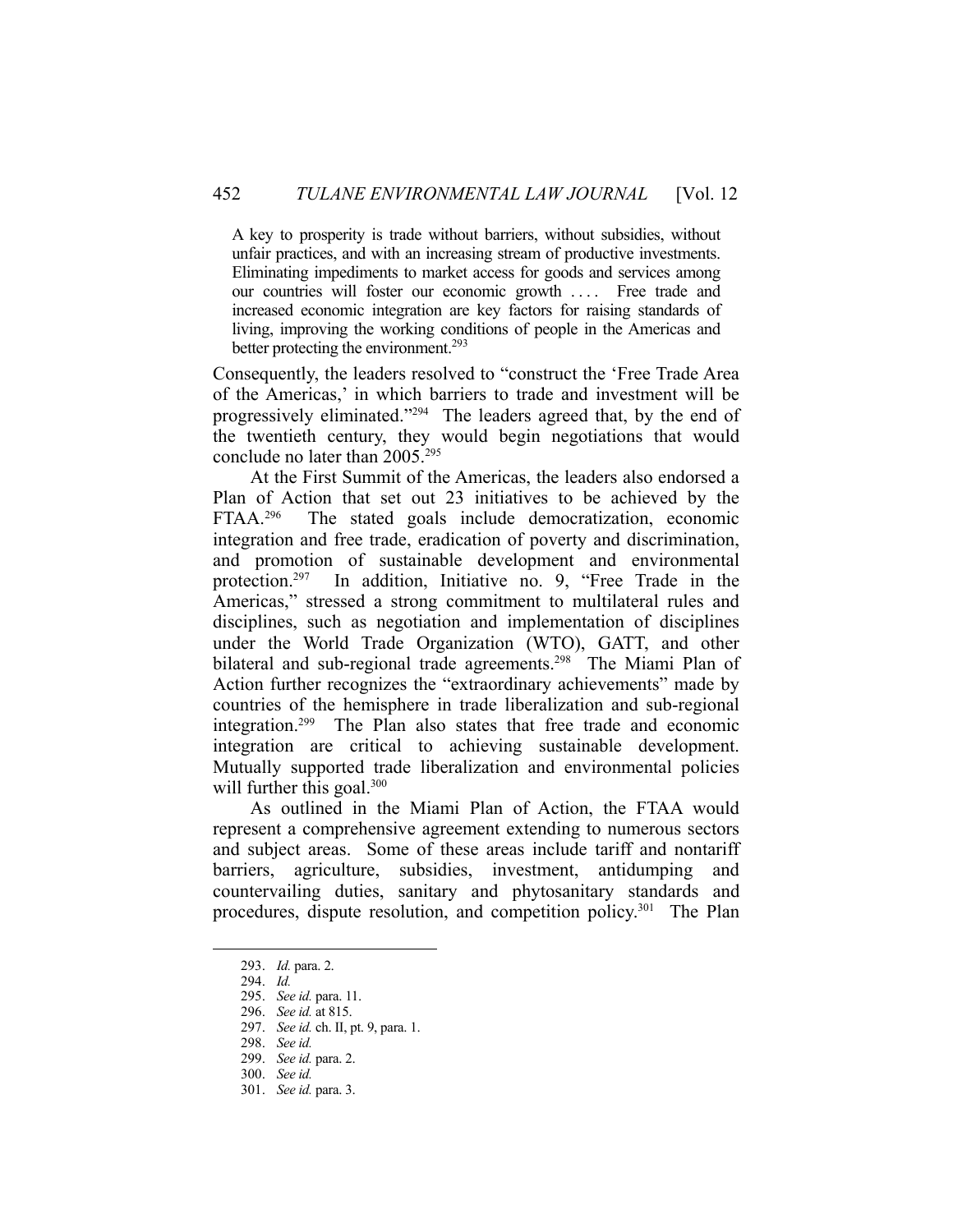emphasizes that decisions on trade agreements remain the sovereign right of each nation, and that each nation will take the necessary action to implement the agreements.302 Finally, the Miami Plan of Action stresses the need to provide technical assistance to facilitate the integration of smaller economies and increase their level of development.303

#### 2. Pre-Negotiation and Negotiation Phases

 The Miami Plan of Action does not set out a detailed plan for achieving its goals. Rather, it directs trade ministers to take a series of "concrete initial steps to achieve the 'Free Trade Area of the Americas,"<sup>304</sup> including the development of work programs, reports to ministers and a timetable for further work.<sup>305</sup> This pre-negotiation phase consisted of a number of high-level meetings (Ministerials). At the Ministerials, trade ministers designated working groups to serve a fact-finding role, and directed vice-ministers and senior trade officials on preparations for actual negotiations.306

 At the most recent Ministerial in San Jose, Costa Rica, the trade ministers reiterated that the FTAA negotiations will consider the broad social and economic agenda contained in the Miami Declaration of Principles and Plan of Action.<sup>307</sup> The ministers recommended that the Heads of State and Government in the hemisphere commence FTAA negotiations during the Second Summit of the Americas in Santiago, Chile in April, 1998.<sup>308</sup> They also reaffirmed certain key principles and objectives established since the First Summit of the Americas in Miami, including that (1) the

1

 307. *See* SAN JOSE MINISTERIAL DECLARATION, *supra* note 306, para. 4. These include raising living standards, improving the working conditions of people in the Americas and better protecting the environment.

308. *See id.* para. 8.

 <sup>302.</sup> *See id.* para. 4.

 <sup>303.</sup> *See id*. para. 5.

 <sup>304.</sup> *Id.* para. 6.

 <sup>305.</sup> *See id.* para 9.

 <sup>306.</sup> Ministerial meetings have been held in Denver (June, 1995) [hereinafter Denver Ministerial]; Cartagena, Colombia (March, 1996) [hereinafter Cartagena Ministerial]; Belo Horizonte, Brazil (May 1997) [hereinafter Belo Horizonte Ministerial]; and San Jose, Costa Rica (March 19, 1998) [hereinafter San Jose Ministerial]. In San Jose, the Ministries agreed to a "Ministerial Declaration of San Jose," which sets forth the elements, structure and time line of the negotiations, including the establishment of a Trade Negotiations Committee (TNC) to oversee negotiations and the overall architecture of the agreement. The San Jose Ministerial Declaration served as the basis for the official launch of negotiations by heads of state and governments at the Second Summit of the Americas in Santiago, Chile on April 18-19, 1998. <http://www.sice.oas.org/FTAA/costa/minis/minis\_e.stm>. For a chronology of the FTAA process, *see* <http://www.ftaa-alca.org/EnglishVersion/view e.htm>.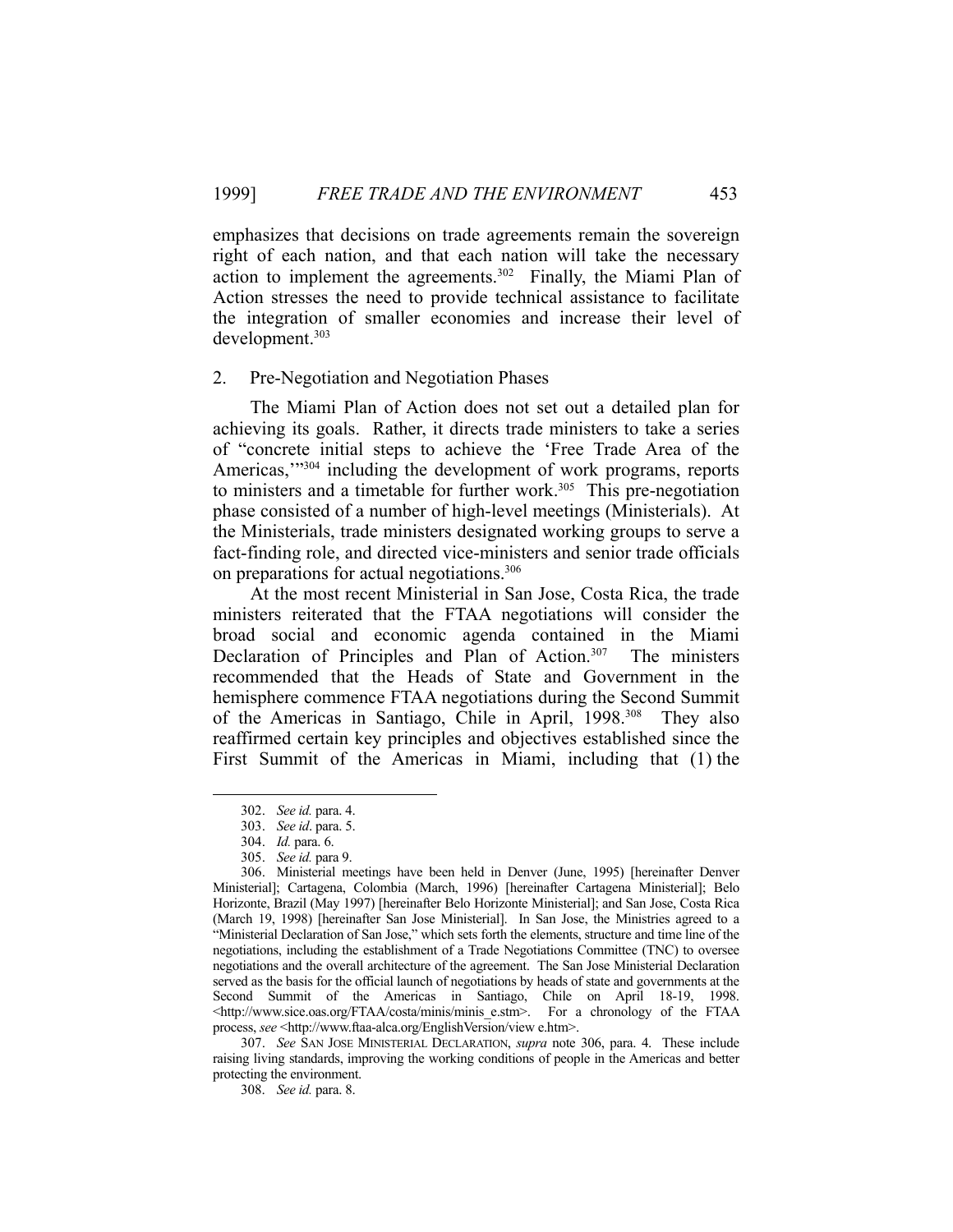"agreement . . . be balanced, comprehensive, WTO-consistent, and . . . constitute a single undertaking," and (2) negotiations be transparent.309 The ministers also agreed to an initial structure for the negotiations and established a Trade Negotiations Committee (TNC) at the Vice-Ministerial level to decide on the overall structure of the agreement, resolve institutional issues and guide the work of the nine established negotiating groups.<sup>310</sup> To ensure the participation of the public, the ministers created a committee of government representatives to receive input from business, labor, environmental, consumer and academic groups.311

 In April, 1998, at the Second Summit of the Americas, the Heads of State and Governments directed their respective trade Ministers to negotiate the FTAA in accordance with the principles, objectives, structure, modalities and all other decisions set out in the San Jose Ministerial Declaration.<sup>312</sup> Concrete progress on the negotiations must be achieved by the year 2000, the negotiating process must be transparent, and the trade Ministers must consider the views of civil sectors, such as business, labor, consumer, environmental and academic groups on trade matters.<sup>313</sup> This input is to be presented to the Government Committee on Civil Society,<sup>314</sup> as it has become known.315

## *B. The FTAA and the Environment*

 While sustainable development and environmental protection have not been specifically designated as sectors or areas for agreement in the pre-negotiation and negotiation phases of the FTAA, they have been identified as key elements of the process from the

 <sup>309.</sup> *Id.* para. 9.

 <sup>310.</sup> *See id*. paras. 10, 11. The Ministers established negotiating groups on: market access, investment, services, government procurement, dispute settlement, agriculture, intellectual property rights, subsidies, antidumping and countervailing duties, and competition policy. *See id.* para. 11. The negotiating groups began their work in late August and September, 1998, and are meeting throughout 1999. *See* Negotiating Groups, <http://www.ftaaalca.org/EnglishVersion/ngrap\_e.htm>. They will continue to work through 2005 and report to the TNC by December 2000. *See id.* para. 11*.*

 <sup>311.</sup> *See id.* para. 17*.*

 <sup>312.</sup> *See* SANTIAGO PLAN OF ACTION, *supra* note 8, sec. III, pt. A.I.1.

 <sup>313.</sup> *See id.* pt. A.I.3-5.

 <sup>314.</sup> *See id*. pt. A.I.5.

 <sup>315.</sup> *See* Free Trade of the Americas, 63 Fed. Reg. 40,579 (1998). The Trade Policy Staff Committee of the Office of the United States Representative has solicited public comments "on how the Committee should carry out its mandate to receive, analyze, and report on the full range of comments received from civil society throughout the hemisphere on trade matters related to the FTAA process." *Id*. at 40,579.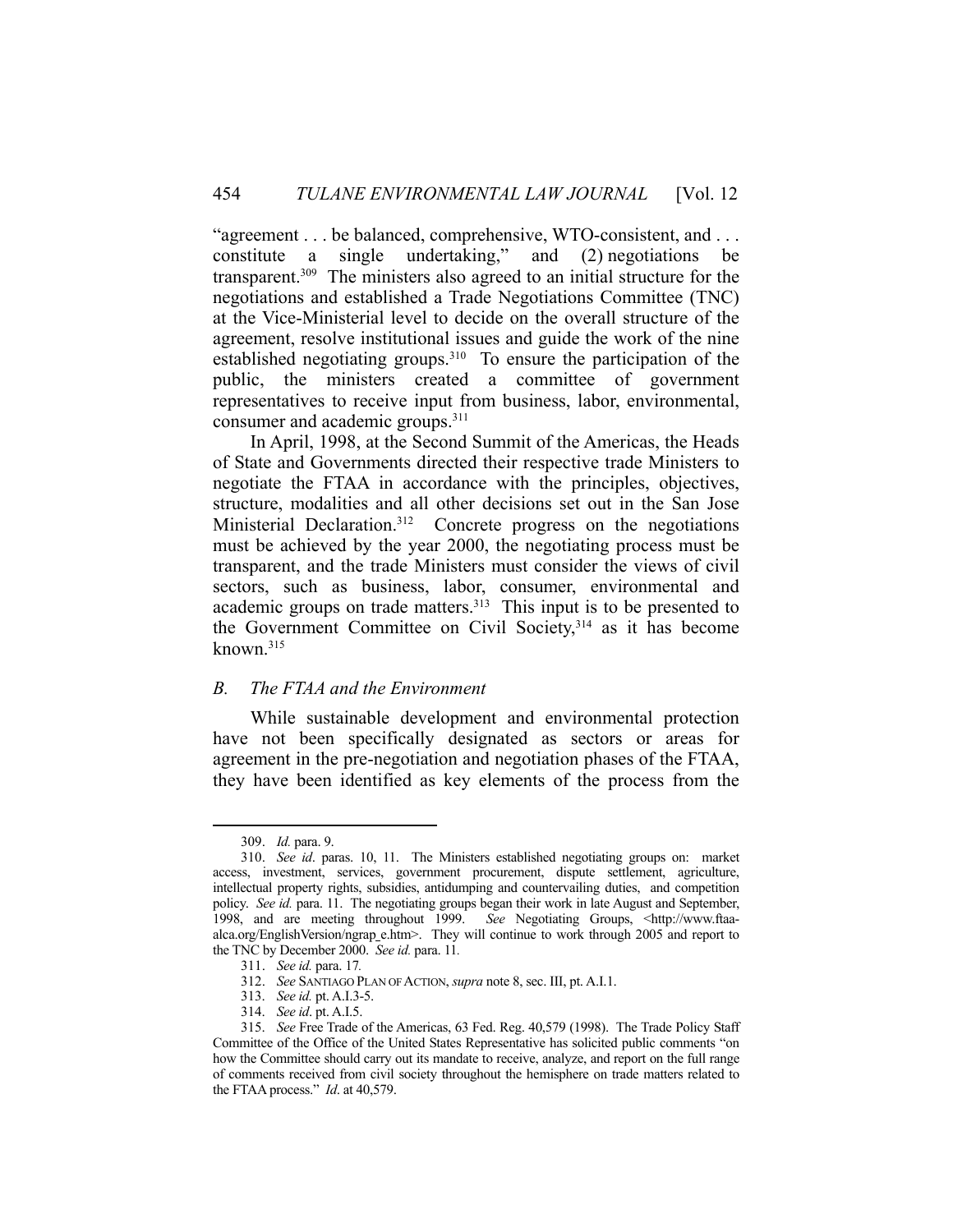beginning.<sup>316</sup> The First Summit of the Americas Plan of Action expressly noted that "[f]ree trade and increased economic integration are key factors for sustainable development," and will be "furthered as we strive to make our trade liberalization and environmental policies mutually supportive . . . ."317

 Environmental concerns have been raised at the FTAA trade Ministerials. In Denver in 1995, the ministers tangentially addressed the environment by declaring their commitment to "transparency" in the FTAA process.318 The ministers further stated that, "[a]s economic integration in the hemisphere proceeds, [they] welcome the contribution of the private sector and appropriate processes to address the protection of the environment . . . through our respective governments."319 One year later, in Cartagena, the ministers reaffirmed their commitment to transparency and went a step further, directing "[the] Vice-Ministers to consider appropriate processes to address the protection of the environment."320 Specifically, the ministers stated their intent to consider creating a study group on this issue, based upon the recommendations from their vice-ministers and a December, 1996 report by the Committee on Trade and the Environment (CTE) to a WTO Ministerial.<sup>321</sup> The ministers concluded that they would then consider how to proceed in the construction of the FTAA in the environmental area.322

 At the third trade Ministerial at Belo Horizonte, the ministers did not make progress on discussions about the environment, but did agree to keep the issue of the environment and its relation to trade under consideration.<sup>323</sup> They noted that the relationship has been discussed since Cartagena, and stated that: They would "keep this issue under consideration, in light of further developments in the work of the WTO Committee on Trade and the Environment."324

 <sup>316.</sup> *See* MIAMI PLAN OF ACTION, *supra* note 289, ch. II, pt. 9, para. 2.

 <sup>317.</sup> *Id.* It should be noted that the Miami Summit of the Americas Plan of Action also established a number of initiatives on sustainable development and the environment, including partnerships for the sustainable use of energy, biodiversity and pollution prevention. *See id.* ch. IV, pts. 21-23. Chief among the initiatives has been the hemispheric effort to phase out lead in gasoline. *See id.*

 <sup>318.</sup> *See* DENVER MINISTERIAL DECLARATION, <http://www.sice.oas.org/ftaa/denver/denvjde.stm>, para. 11.

 <sup>319.</sup> *Id.*

 <sup>320.</sup> CARTAGENA MINISTERIAL DECLARATION, <http://www.sice.oas.org/FTAA/cartage/ministee.stm>, para. 15.

 <sup>321.</sup> *See supra* notes 26-35 and accompanying text on the WTO and CTE.

 <sup>322.</sup> *See* CARTAGENA MINISTERIAL DECLARATION, *supra* note 320, para. 15.

 <sup>323.</sup> *See* BELO HORIZONTE MINISTERIAL DECLARATION, <http://www.sice.oas.org/FTAA/ belo/minis/minis\_e.stm>, para. 15.

 <sup>324.</sup> *Id*.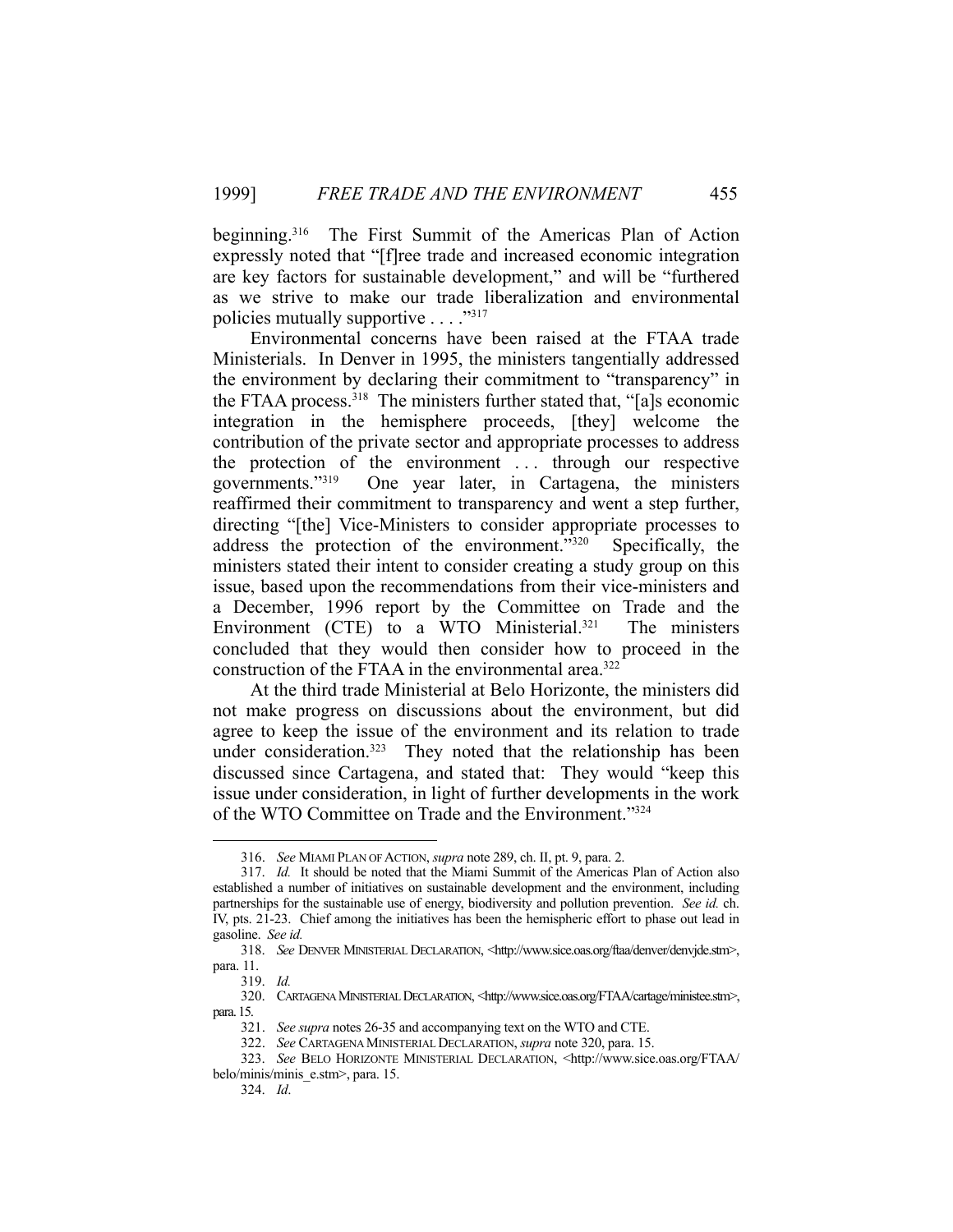The United States officially endorsed the idea of establishing a study group (as opposed to a working group or negotiation group) on the environment.<sup>325</sup> This proposal did not receive much support, and was eventually rejected.<sup>326</sup>

 Instead of establishing either a study group or a negotiating group on the environment, the trade ministers proposed, and their leaders adopted at the Santiago Summit, the establishment of a Government Committee on Civil Society (GCCS or the Committee).<sup>327</sup> The Committee is to receive and consider the views of civil society, including environmental groups.328 The creation of the Committee established the first mechanism for the public across the hemisphere to influence the FTAA process.<sup>329</sup> The Committee will

1

 328. *See* SAN JOSE MINISTERIAL DECLARATION, *supra* note 306, para. 17; *see also* SANTIAGO MINISTERIAL DECLARATION, *supra* note 8, para. 5.

 <sup>325.</sup> A working group would develop actual text for eventual inclusion in a final agreement whereas a study group would operate outside the working group context and provide information to the negotiators. *See* Scott Otteman, *U.S. Seeks Nine Groups for FTAA Talks, Plus Labor, Green Groups,* INSIDE U.S.TRADE, Oct. 31, 1997, at 13-16.

 <sup>326.</sup> In August of 1997, the heads of twelve Latin American countries stressed that the FTAA should not incorporate trade-related environmental issues, indicating instead that they should be dealt with in the context of the WTO's CTE. These sentiments were expressed in a joint declaration by the "Rio Group," consisting of the Southern Cone Common Market (MERCOSUR) countries of Argentina, Brazil, Paraguay and Uruguay; the Andean Group countries of Bolivia, Ecuador, Colombia, Peru and Venezuela; and Mexico, Chile and Panama. Foreign ministers of Guyana and Honduras, representing the Caribbean Community and Central America, respectively, also signed the document. *See Latin Leaders Signal Desire to Build FTAA Without Labor, Green Issues*, AMERICAS TRADE, Sept. 4, 1997, at 11-13.

 <sup>327.</sup> *See* SAN JOSE MINISTERIAL DECLARATION, *supra* note 306, para. 17; *see also* SANTIAGO MINISTERIAL DECLARATION, *supra* note 8, para. 5. Protection of the environment in the context of trade liberalization was mentioned in both the San Jose Ministerial Declaration and the Declaration of Santiago. At San Jose, the Ministers stated as general objectives of the negotiations "to promote prosperity through increased economic integration and free trade among the countries of our Hemisphere, which are key factors for raising standards of living, improving the working conditions of people in the Americas and better protecting the environment" and "to strive to make our trade liberalization and environmental policies mutually supportive, taking into account work undertaken by the WTO and other international organizations." SAN JOSE MINISTERIAL DECLARATION, *supra* note 306, Annex II a & e. The Santiago Declaration also recognized a link between economic improvement, investment, and free trade, on the one hand, and environmental protection on the other. The Ministers concluded that "[t]hese issues will be taken into account as we proceed with the economic integration process in the Americas." SANTIAGO MINISTERIAL DECLARATION, *supra* note 8, at 2. *See also* SECOND SUMMIT OF THE AMERICAS PLAN OF ACTION, *supra* note 8, at II.9.2. The Santiago Declaration and Second Summit of the America's action plan also contained statements and initiatives on environmental protection unrelated to the context of trade liberalization. *See* SANTIAGO MINISTERIAL DECLARATION, *supra* note 8, at 4; SECOND SUMMIT OF THE AMERICAS PLAN OF ACTION, *supra* note 8, at IV ("Guaranteeing Sustainable Development and Conserving or Natural Environment for Future Generations.)"

 <sup>329.</sup> *See* Free Trade Area of the Americas, 63 Fed. Reg. at 40,580.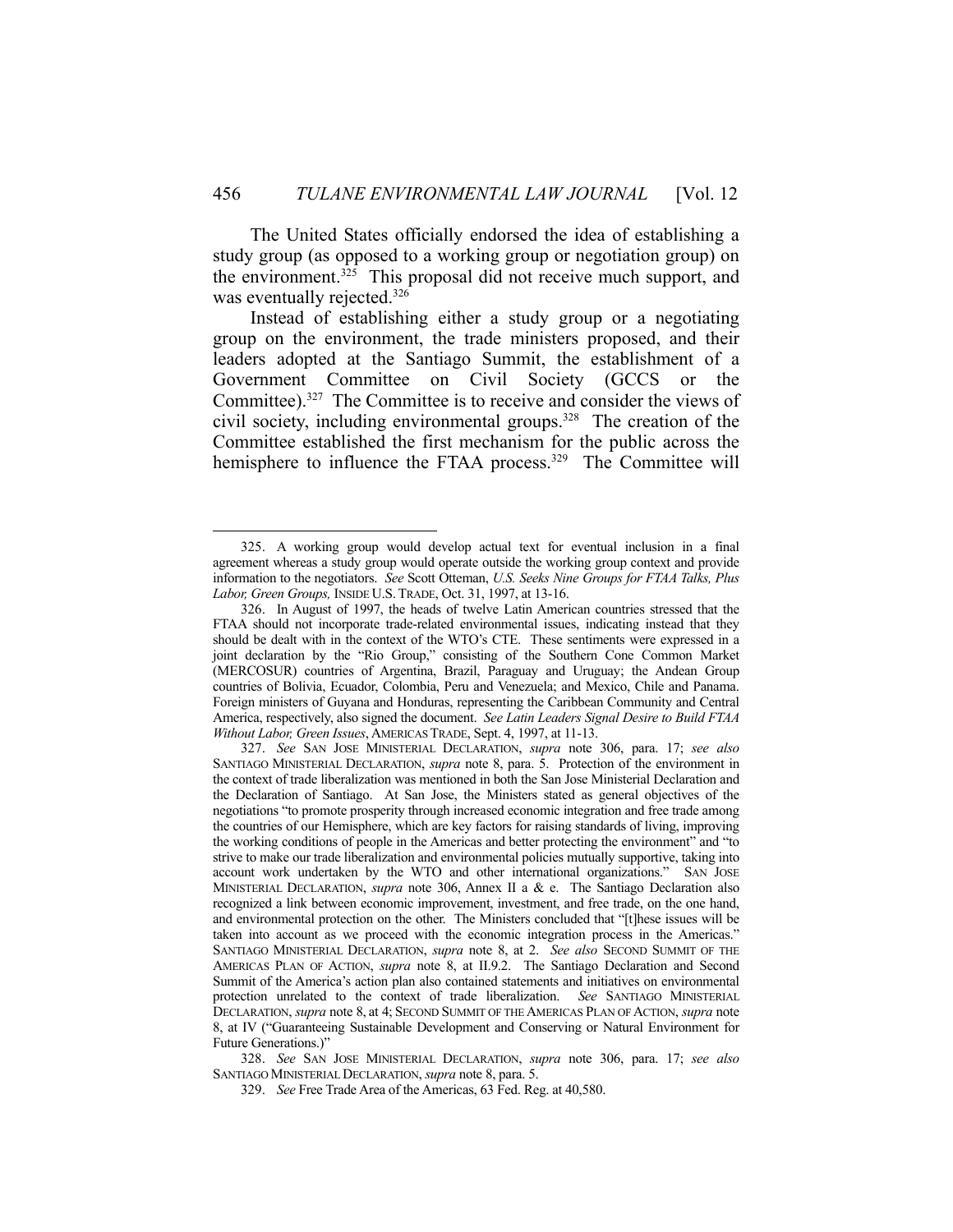receive and analyze civil society's comments and prepare a report before the ministers' next meeting in October, 1999.<sup>330</sup>

 In spite of the Miami Summit Declaration statement stressing the importance of making trade and the environment mutually supportive, tension continues to exist among the potential Parties to the FTAA about whether and how to address environmental matters in the FTAA process.331 To understand the context of environmental concerns and how this issue may proceed in the FTAA negotiations, it is important to trace the progression of trade and environment discussions in the contemporary hemispheric and global fora.

## *C. Other Contemporary Developments Relating to Trade and the Environment*

 The relationship between economic integration and trade liberalization on the one hand, and environmental protection on the other, has been examined in a number of fora both before and after the First Miami Summit of the Americas. Indeed, this relationship has been the subject of much global and hemispheric discussion, resulting in a wide range of declarations, principles and initiatives that may be relevant to the FTAA.

## 1. World Trade Organization and Committee on Trade and the Environment

 The WTO Committee on Trade and the Environment (CTE) is an example of a forum where the relationship between trade and the environment has been examined. The CTE was initially created at a trade ministers meeting in Marrakesh, Morroco in April, 1994. At that meeting, the results of the Uruguay Round negotiations under the WTO were also approved.<sup>332</sup> The CTE's competence for policy coordination, like that of the multilateral trading system, is limited to

 <sup>330.</sup> *See id.* General guidelines for the Committee were established by the FTAA governments at their June, 1998 meeting. *See id.* Canada chaired the first meeting of the Committee in October, 1998. *See id.* The U.S. Government has also made several proposals to ensure that the functioning of the Committee is effective, including the publication of written comments and reports. *See id.* Comments were filed in March, 1999. The Committee will meet again in June, 1999.

 <sup>331.</sup> *See, e.g.*, *Barshefsky Says Early FTAA Results Must Not Hurt Final Agreement*, AMERICAS TRADE, Apr. 2, 1998, at 4.

 <sup>332.</sup> The Preamble to the WTO Agreement states that the Parties commit to conducting their trade and economic relations so as to ". . . allow[] for optimal use of the world's resources in accordance with the objective of sustainable development...." General Agreement on Tariffs and Trade, Multilateral Trade Negotiations Final Act Embodying the Results of the Uruguay Round of Trade Negotiations, Apr. 15, 1994, 33 I.L.M. 1125, 1143 [hereinafter WTO Agreement].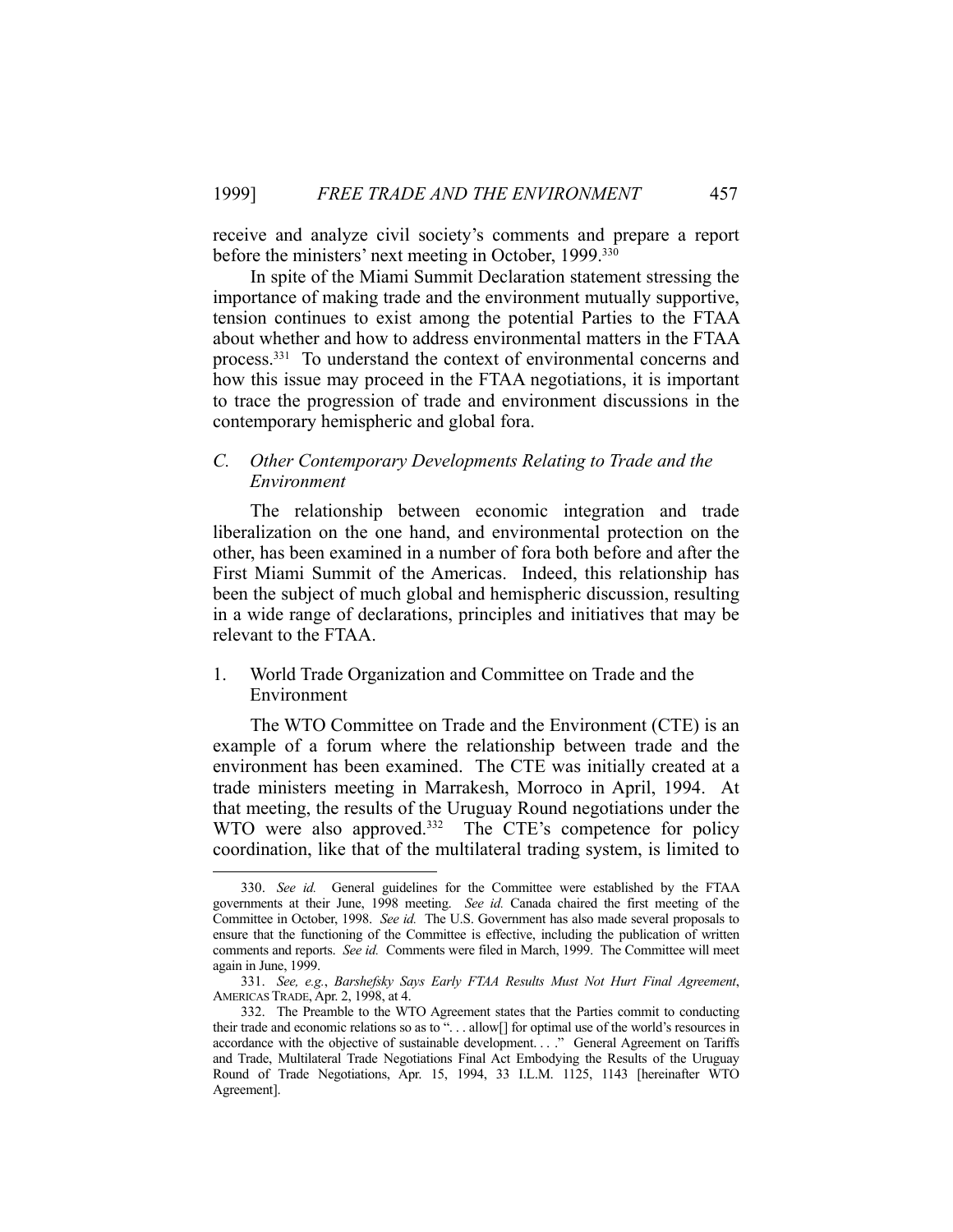trade and trade-related aspects of environmental policies that may result in significant trade effects for its members.<sup>333</sup> Within this context, though, the CTE has broad authority to review all areas of the multilateral trading system, to identify relationships between trade and environmental measures in order to promote sustainable development, and to make recommendations on whether any modifications to the provisions of the multilateral trading system are required.334

 In January, 1995, the CTE formally began its work program, examining areas such as trade liberalization and sustainable development, the relationship between WTO provisions, and trade measures applied pursuant to multilateral environmental agreements (MEAs), dispute settlement, and eco-labeling.<sup>335</sup> Because of significant differences of opinion among its members, the CTE did not make much progress on these or other issues in its first two years of discussion.

 These differences were noted in the CTE's first report, published in November, 1996.336 The CTE Report concluded, however, that the WTO was interested in building a constructive relationship between trade and environmental concerns.337 It stated that trade and the environment were both important areas of policy-making and should be mutually supportive to promote sustainable development.<sup>338</sup> The Report further indicated that governments had the right to establish their national environmental standards in accordance with their own conditions, needs and priorities, but that it was inappropriate for them to relax their existing standards or enforcement merely to promote trade.339 The Report acknowledged that an open, equitable and nondiscriminatory multilateral trading system and environmental protection are essential to promoting sustainable development.<sup>340</sup> Finally, the CTE Report noted that removal of trade restrictions and

 <sup>333.</sup> *See Trade and Environment in the WTO*, at 1-2 (modified Apr. 16, 1997) <http://www.wto/environ/environ1.htm>. S*ee also* REPORT OF THE WTO COMMITTEE ON TRADE AND ENVIRONMENT, Nov. 14, 1996, PRESS/TE 014, paras. 167-68 (1996) [hereinafter CTE REPORT].

 <sup>334.</sup> *See id.*

 <sup>335.</sup> For several points on its agenda, the CTE expanded on discussions that took place in the 1992-1993 GATT Group on Environmental Measures and International Trade, and in 1994 in a Sub-Committee on Trade and Environment of the WTO Preparatory Committee. *See* CTE REPORT, *supra* note 333, paras. 1-2.

 <sup>336.</sup> *See id.* paras. 11-13.

 <sup>337.</sup> *See id.* paras. 166-67.

 <sup>338.</sup> *See id.*

 <sup>339.</sup> *See id.* para. 169.

 <sup>340.</sup> *See id.* para. 196.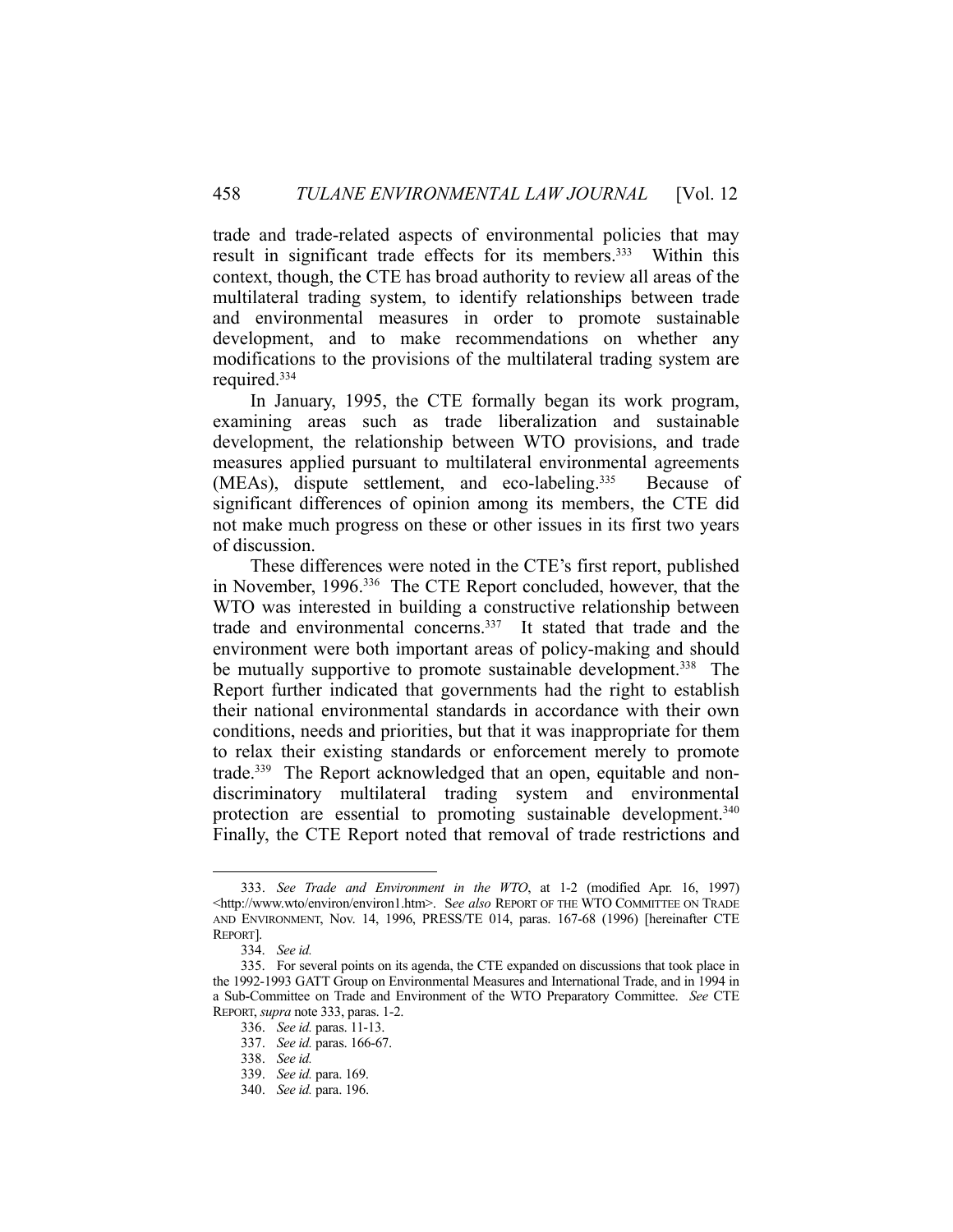distortions, in particular high tariffs, tariff escalation, export restrictions, subsidies, and nontariff barriers can potentially yield benefits for both the multilateral trading system and the environment.341

 At the December,1996 Singapore WTO Ministerial, the trade ministers received the CTE Report, stating that the CTE "has been examining and will continue to examine, inter alia, the scope of the complementarities between trade liberalization, economic development and environmental protection .... The work of the Committee has underlined the importance of policy coordination at the national level in the area of trade and environment."342 The ministers directed the CTE to continue to carry out its work under its existing terms of reference.<sup>343</sup> The CTE continues to pursue its work program.

#### 2. Principles Derived from Other Fora

 The principles pertaining to trade and development described in the 1996 CTE Report to the ministers bear a strong resemblance to those stated at the Miami Summit in 1994. Indeed, these principles were derived from a number of fora that pre-dated the CTE, and have reappeared in other fora since the CTE began its work. For example, at the 1992 United Nations Conference on Environment and Development in Rio de Janeiro, Brazil (UNCED, also known as the Earth Summit or Rio Summit), world leaders agreed to a set of principles for sustainable development and environmental protection known as "the Rio Declaration on Environment and Development," and a program of action for worldwide sustainable development known as "Agenda 21."344 Both of these documents contain a number of principles similar to those adopted by the Summit of the Americas and the CTE.<sup>345</sup> These principles include the following:  $(1)$  states should cooperate to promote a supportive and open international economic system that will lead to economic growth and sustainable development to better address the problem of environmental

 <sup>341.</sup> *See id.* para. 198.

 <sup>342.</sup> WORLD TRADE ORGANIZATION, SINGAPORE MINISTERIAL DECLARATION, Dec. 13, 1996, para. 16, 36 I.L.M. 218 [hereinafter SINGAPORE DECLARATION].

 <sup>343.</sup> *See id.*

 <sup>344.</sup> *See* RIO DECLARATION, *supra* note 1; *Report of the United Nations Conference on Environment and Development*, Annex 2, Agenda Item 21, U.N. Doc. A/Conf. 151/21/Rev.1 (1992) [hereinafter Agenda 21].

 <sup>345.</sup> *See id*. para. 14; RIO DECLARATION, *supra* note 1, Principle 4.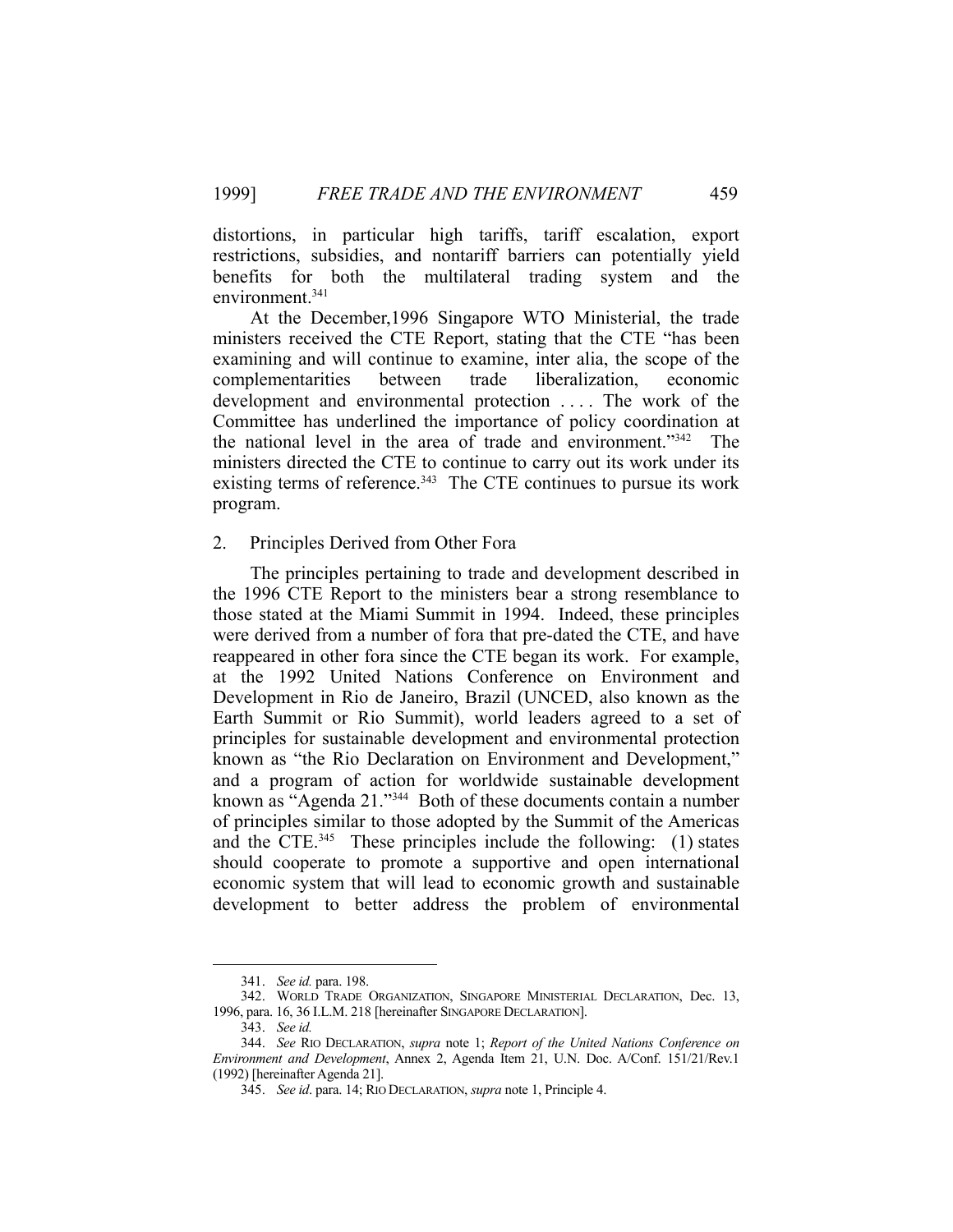degradation; $346$  (2) a warning against the use of discriminatory measures under the guise of environmental protection;<sup>347</sup> (3) discouragement of the relocation and transfer to another country of polluting or other harmful activities,  $348$  and (4) the general admonition that trade and the environment should be mutually supportive.<sup>349</sup> Many of these principles have been repeated in the NAFTA and the NAAEC,<sup>350</sup> as well as in more recent international conferences such as the December, 1996, Bolivia Summit on Sustainable Development,<sup>351</sup> and the June, 1997, United Nations General Assembly Special Session (UNGASS) which was convened to review progress on the environment since the 1992 Rio Summit.<sup>352</sup>

1

 351. The Bolivia Summit resulted in the Declaration of Santa Cruz De La Sierra (the Santa Cruz Declaration) and Plan of Action for the Sustainable Development of the Americas (the Santa Cruz Plan of Action), which stated, among other things, that countries should "reinforce the mutually supportive relationship between trade and the environment . . . while safeguarding an open, equitable, and nondiscriminatory multilateral trade system, taking into account the efforts currently being deployed in this field by the Committee on Trade and Environment of the World Trade Organization." THE SANTA CRUZ DECLARATION, para. 10(a) <http://www.oas.org/EN/ PROG/BOLIVIA/sumiteng.htm>. The Declaration further called on countries to "recognize the great need . . . to improve access to markets while maintaining effective and appropriate environmental policies. In this regard, we will avoid hidden trade restrictions, in accordance with the General Agreement on Tariffs and Trade/World Trade Organization (GATT/WTO) and other international obligations." *Id.*

352. In particular, the General Assembly said in its review of Agenda 21:

[t]here should be a balanced and integrated approach to trade and sustainable development, based on a combination of trade liberalization, economic development and environmental protection. Trade obstacles should be removed with a view to contributing to achieving more efficient use of the earth's natural resources in both economic and environmental terms. Trade liberalization should be accompanied by environmental and resource management policies in order to realize its full potential contribution to improved environmental protection and the promotion of sustainable development through the more efficient allocation and use of resources. The multilateral trading system should have the capacity to further integrate environmental considerations and enhance its contribution to sustainable development, without undermining its open, equitable and non discriminatory character.

U.N. General Assembly, *Programme for the Further Implementation of Agenda 21*, para. 29 (last modified July 1, 1997) <gopher://gopher.un.org/00/ga/docs/S-19/plenary/ES5.TXT> (advanced unedited text) [hereinafter UNGASS Report]. The General Assembly concluded that action was needed to ensure that "[d]ecisions on further liberalization of trade . . . take into account effects on unsustainable development and . . . be consistent with an open, rule-based, non-discriminatory, equitable, secure and transparent multi-lateral trading system." *Id.* para. 29(b). Moreover, the leaders stated that, "[w]ithin the framework of Agenda 21, trade rules and environmental principles should interact harmoniously[.]" *Id*. para. 29(d).

 <sup>346.</sup> *See* RIO DECLARATION, *supra* note 1, Principle 12; Agenda 21, *supra* note 344, paras. 19, 20, 22.

 <sup>347.</sup> *See* Agenda 21, *supra* note 344, paras. 19, 20, 22.

 <sup>348.</sup> *See id.* Principle 14.

 <sup>349.</sup> *See* Agenda 21, *supra* note 344, Principles 4, 8, and 25.

 <sup>350.</sup> *See supra* Parts I.B, II.A-C.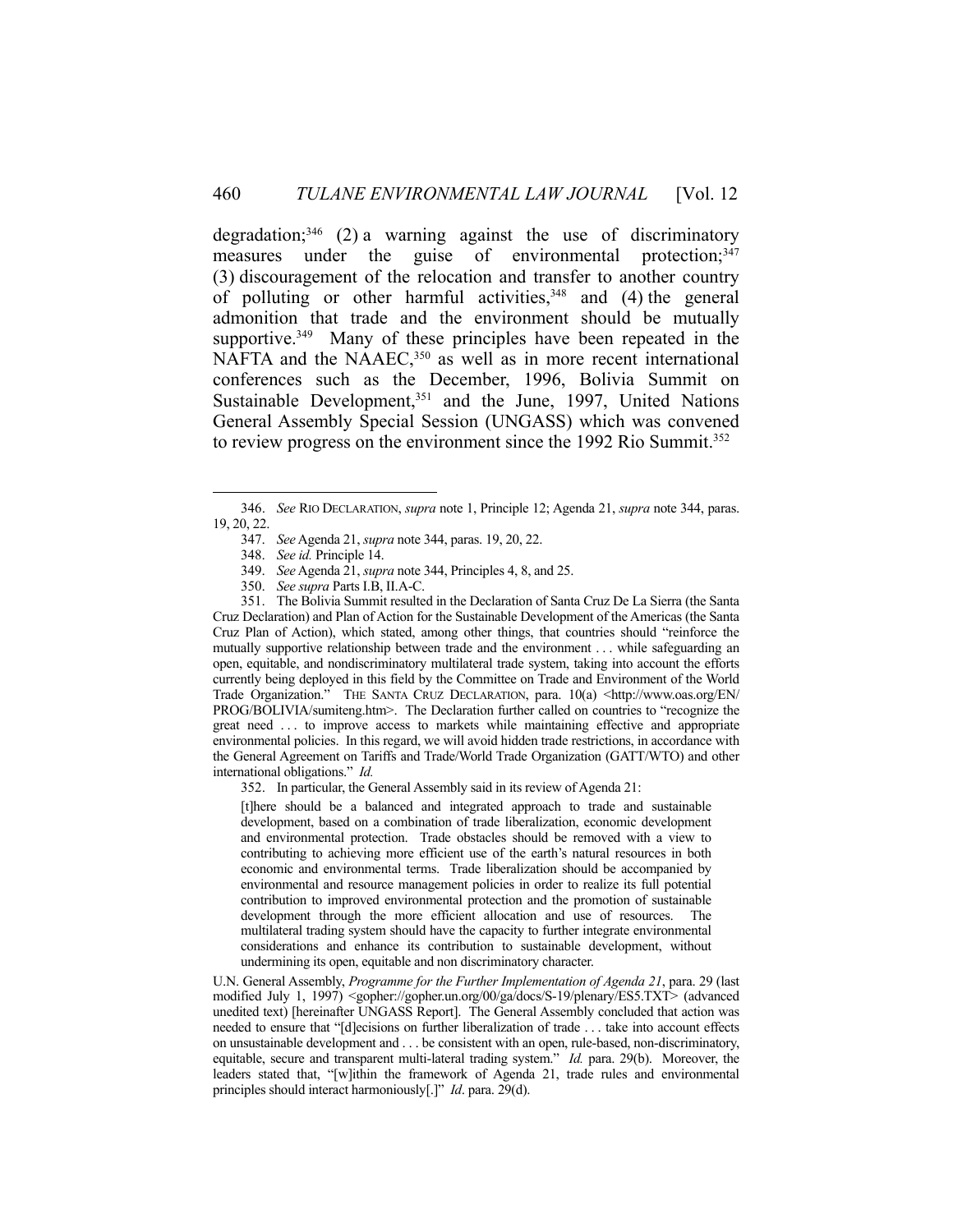Hence, there has been agreement at the global and hemispheric level that trade liberalization, economic integration, sustainable development and environmental protection must all be mutually supportive. Countries have concluded that efforts to liberalize trade cannot be divorced from environmental considerations, and that environmental protection depends in part on prosperity achieved through trade liberalization. In the various fora described above, certain common themes arise, including the concept that Parties have the right to set domestic levels of environmental protection, but that those levels must be high.353 Similarly, Parties should not decrease environmental protection levels to attract trade and investment, should not create trade barriers in the guise of environmental protection, and should integrate environment and trade policy domestically and internationally. These themes echo the Miami Summit's pronouncement. The FTAA will be negotiated against this backdrop.

#### *D. Fast-Track*

 The United States will play a critical role in shaping the scope of any FTAA Agreement, because it maintains the largest economy in the Western Hemisphere and is a primary exporter and market for imports and exports. A crucial factor affecting the United States' role is whether and how the Administration receives "fast-track" authority from Congress. "Fast-track" authority allows the President to seek congressional approval without amendment of an international trade agreement, which would require either implementing legislation or a change in domestic law.354 In a fast-track process, the President is required to consult with Congress and to give advance notice of his intent to enter into a trade agreement.<sup>355</sup> After entering into the agreement, the President is then required to submit the agreement, along with implementing legislation and a statement of administrative action to Congress.356 Until that point, the procedures for

 <sup>353.</sup> *See, e.g.*, NAAEC, *supra* note 4, art. 3.

 <sup>354.</sup> Congress introduced fast-track procedures in 1974. It has renewed these procedures a number of times since then, preserving the basic structure each time. Fast-track authority was renewed for eight years by the Trade Agreements Act of 1979, and again renewed for five years by the Omnibus Trade and Competitiveness Act of 1988. The authority granted in the 1988 Act was extended in 1993 to allow completion of the Uruguay Round of WTO negotiations. Fasttrack authority expired in 1994. *See Finance Committee Summary of Fast-Track Bill*, INSIDE U. S. TRADE, SPECIAL REPORT, Oct. 1, 1997, at 2; *What is Fast Track?* (last modified Nov. 5, 1997) <http://www.whitehouse.gov/Initiatives/FastTrack/what.html> (White House Fact Sheet) [hereinafter White House Fact Sheet].

 <sup>355.</sup> *See id.*

 <sup>356.</sup> *See id.*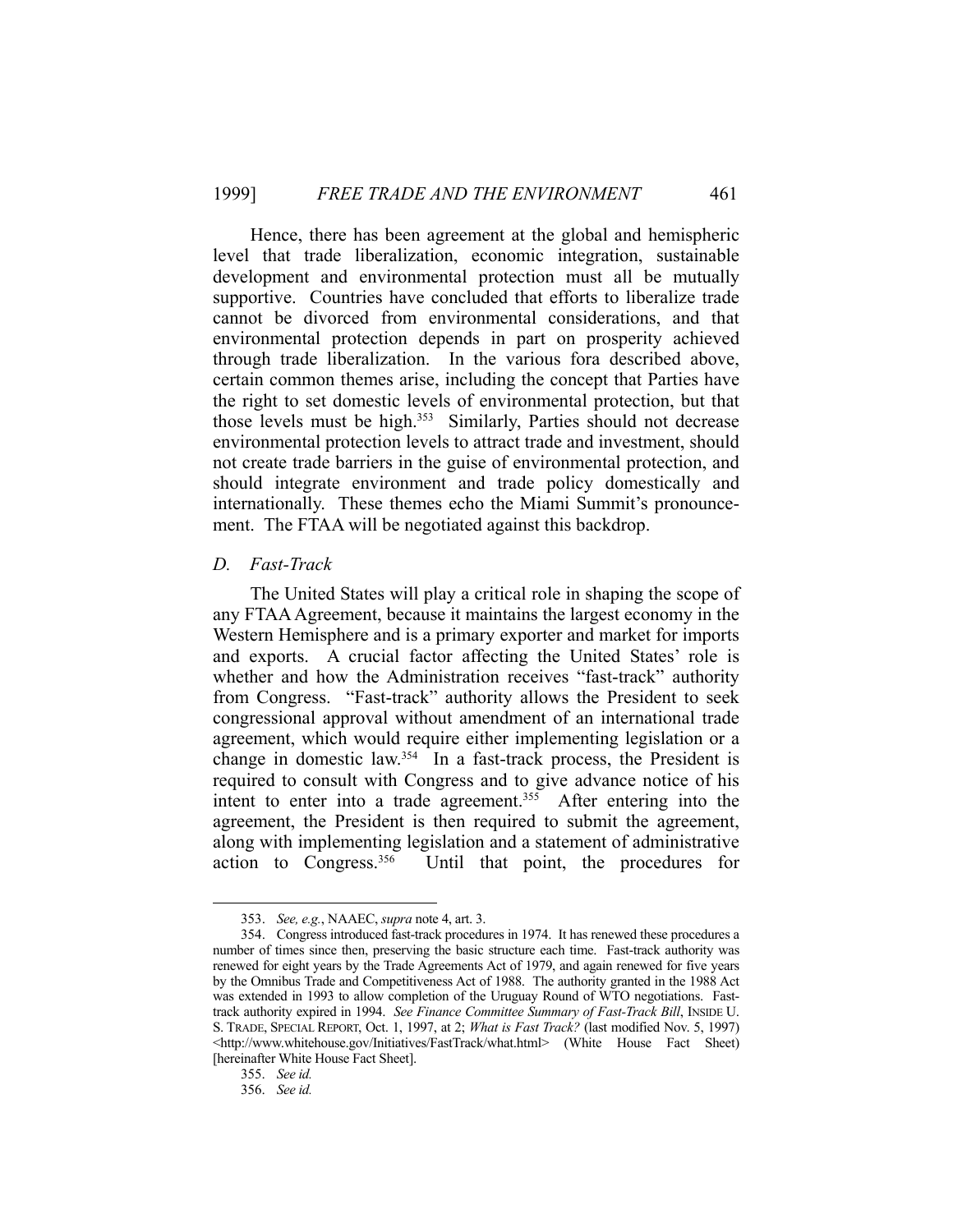Congressional consideration are strictly circumscribed. Congress may accept or reject the agreement, but it may not amend it.<sup>357</sup> Fasttrack legislation gives the President the authority to negotiate trade agreements with foreign countries that Congress cannot reopen or amend.358 Theoretically, other countries will negotiate more willingly if they know that the United States speaks with one voice and that the Congress will not alter the agreement. Indeed, nations in the hemisphere have expressed reservations about negotiating the FTAA with the United States without fast-track authority from Congress.<sup>359</sup> Although the President is currently seeking fast-track authority for a number of trade agreements, the FTAA has been particularly linked to fast-track authority, especially by FTAA Parties.<sup>360</sup>

 Even before President Clinton introduced the fast-track proposal in September of 1997, clear lines existed between fast-track's supporters and opponents. $361$  In particular, the issue of how the environment was to be treated in fast-track, and hence in the FTAA and other relevant agreements, has driven a clear wedge between Republicans and Democrats in the House and Senate.<sup>362</sup> Republican majority leaders have stated their opposition to any environmental provisions in fast-track legislation that are not at least directly related to trade.<sup>363</sup> Democratic minority leaders have stressed that fast-track

362. *See id.*

 <sup>357.</sup> *See* H.R. 2621, 105th Cong. (1997).

 <sup>358.</sup> *See* White House Fact Sheet, *supra* note 354.

 <sup>359.</sup> *See, e.g.*, *Costa Rican Trade Chief Reveals Major Points of Pending FTAA Debate*, AMERICAS TRADE, Sept. 18, 1997, at 1, 18; White House Office of the Press Secretary, *Press Briefing by Secretary of Treasury Robert Rubin et al.* (last modified Sept. 10, 1997) <http://www.whitehouse.gov/Initiatives/FastTrack/0910brief.html> (statements of Barshefsky) [hereinafter Sept. 10, 1997 White House Briefing]; *Asian Economic Crisis Likely to Complicate Fast Track, China WTO Entry*, INSIDE U.S.TRADE, Jan. 1998, at 19.

 <sup>360.</sup> As originally proposed by the Clinton Administration, fast-track authority would cover agreements in the WTO on agriculture and government procurement and intellectual property rights. Fast-track authority would also apply to Chile's accession to the NAFTA, with some exceptions for Congressional notification requirements. In fact, Chile's accession to the NAFTA could be the first step toward a comprehensive hemispheric free trade agreement. *See* Sept. 10, 1997 White House Briefing, *supra* note 359; Office of the United States Trade Representative and Related Entities, *Report to the Congress: Recommendations on Future Free Trade Area Negotiations* (last modified Sept. 25, 1997) <www.sice.oas.org/root/forum/ p\_sector/govt/fftal.stm.>

 <sup>361.</sup> *See, e.g.*, Donna Smith, *Fast-Track Trade Battle Heats up in Congress*, REUTERS, Nov. 3, 1997; John Harris, *Clinton Hits 'Fast-Track' Opponents*, WASH. POST, Oct. 28, 1997, at A4; *Republican Leaders Profess Uncertainty Over House Fast-Track Vote*, AMERICAS TRADE, Oct. 16, 1997, at 2-4; *see also* Robert F. Housman, *The Treatment of Labor and Environmental Issues in Future Western Hemisphere Trade Liberalization Efforts*, 10 CONN. J. OF INT'L L. 302, 310-314 (1995) (describing earlier Clinton Administration efforts to secure fast-track authority for the WTO Agreement).

 <sup>363.</sup> *See* Smith, *supra* note 361, at 2.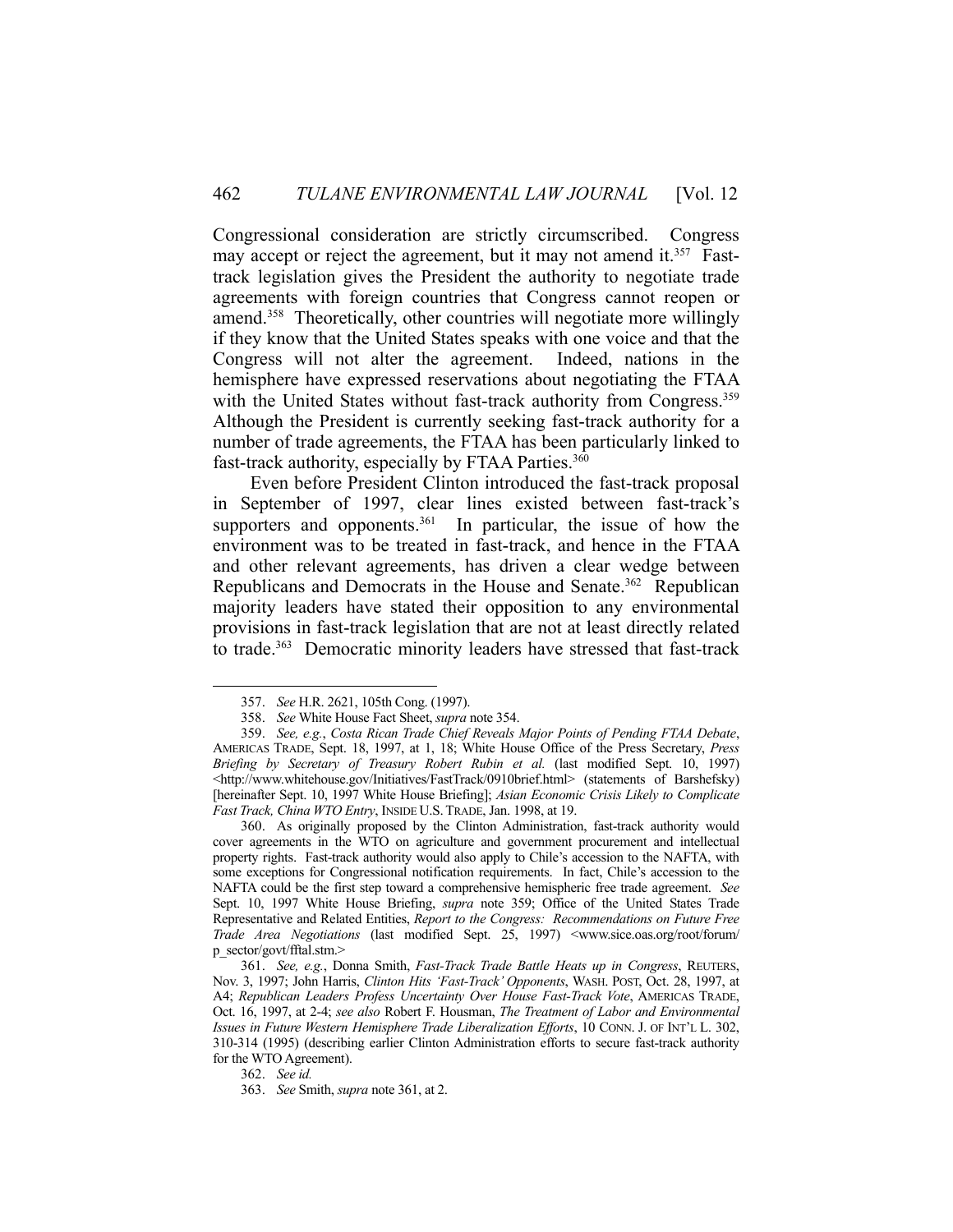authority must contain a provision ensuring environmental protection, as well as protections for labor.364

 The original Administration proposal sought a compromise between the two camps by addressing environmental protection in several different ways. It first defined as an "overall trade negotiation objective," subject to fast-track procedures, the need "to address those aspects of foreign government policies and practices regarding labor, the environment, and other matters that are directly related to trade and decrease market opportunities for the United States' exports or distort United States' trade."365 Similarly, environmental protection was identified as a "principal trade negotiating objective," which was to be addressed outside the fast-track agreement through the WTO.<sup>366</sup> Agreements could not be reached regarding tariff and nontariff barriers unless they made progress in meeting the applicable "principal negotiating objectives," but these barriers were not explicitly covered by fast-track.<sup>367</sup>

address those aspects of foreign government policies and practices regarding labor, the environment, and other matters that are directly related to trade and decrease market opportunities for the United States' exports or distort United States' trade."<sup>365</sup> Similarly, environmental protection was identified as a "principal trade negotiating objective," which was to be addressed outside the fasttrack agreement through the WTO.366 Agreements could not be reached regarding tariff and nontariff barriers unless they made

 <sup>364.</sup> *See* Harris, *supra* note 361, at A4.

 <sup>365.</sup> Export Expansion and Reciprocal Trade Agreement, Administration Proposal § 2(a)(5) [hereinafter Administration Proposal].

 <sup>366.</sup> The Administration Proposal stated in relevant part that "[t]he principal negotiating objectives of the United States regarding . . . protection of the environment are, through the World Trade Organization  $\dots$  (D) to promote sustainable development; and  $(E)$  to seek to ensure that trade and environmental protection are mutually supportive, including through further clarification of the relationship between them." *Id.* § 2(b)(7). In pursuing the "principal negotiating objectives," negotiators were to take into account United States domestic objectives, including but not limited to the protection of health and safety and environmental interests, laws and regulations. *See id.* § 2(c).

 <sup>367.</sup> *See* Administration Proposal, *supra* note 365, § 3(b)(2).

 <sup>365.</sup> Export Expansion and Reciprocal Trade Agreement, Administration Proposal § 2(a)(5) [hereinafter Administration Proposal].

 <sup>366.</sup> The Administration Proposal stated in relevant part that "[t]he principal negotiating objectives of the United States regarding . . . protection of the environment are, through the World Trade Organization . . . (D) to promote sustainable development; and (E) to seek to ensure that trade and environmental protection are mutually supportive, including through further clarification of the relationship between them." *Id.* § 2(b)(7). In pursuing the "principal negotiating objectives," negotiators were to take into account United States domestic objectives, including but not limited to the protection of health and safety and environmental interests, laws and regulations. *See id.* § 2(c).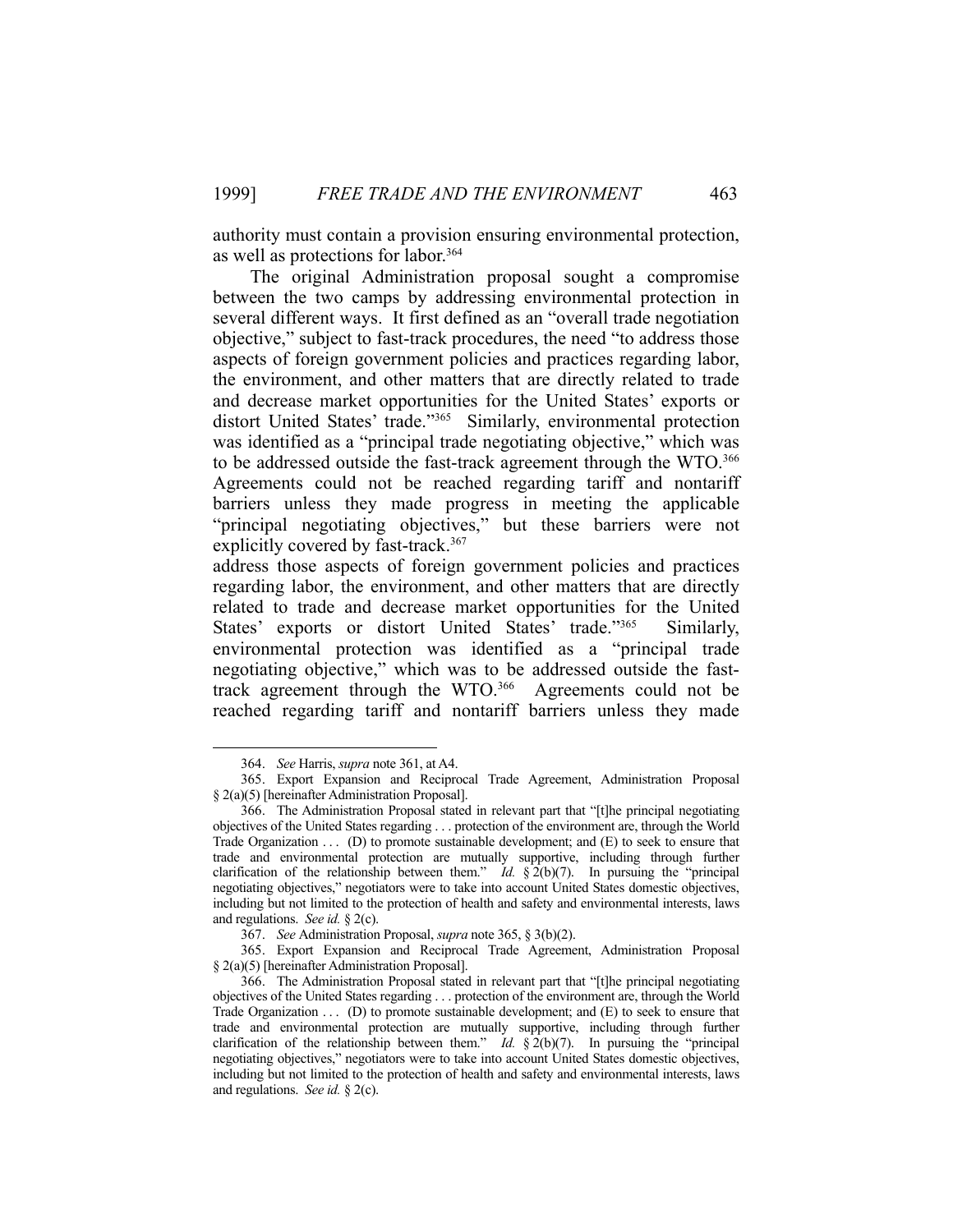progress in meeting the applicable "principal negotiating objectives," but these barriers were not explicitly covered by fast-track.<sup>367</sup>

 Hence, the Administration bill sought to include environmental provisions in its proposal in a manner that both suggested limits (e.g., trade-relatedness, negotiations "through" the WTO), while simultaneously allowing for broader interpretations (e.g., negotiators were to take into account domestic objectives) and the possibility of addressing environmental measures in other fora or instruments not subject to fast-track, such as the WTO.<sup>368</sup> Nevertheless, the proposal failed to satisfy either those members of Congress most opposed to the inclusion of environmental measures in a trade agreement, or those who demanded that environmental protection be given a higher profile or be made binding on Parties.369

 The Clinton Administration then began work with the relevant Senate and House committees to reach agreement on a consensus bill.<sup>370</sup> Tentative agreement was first reached in early October of 1997, when the Senate Finance Committee agreed on a bill that took a slightly different approach to the trade and environment issue.<sup>371</sup> The Export Expansion and Reciprocal Trade Agreements Act of 1997 sought to prevent government regulation and other government practices (including health, safety, labor and environmental standards) from affording a commercial advantage to domestically produced goods or third country imports. Specifically, the Act prohibited weakening or failing to enforce existing regulations to attract investment, because such practices would discriminate against U.S.

 <sup>367.</sup> *See* Administration Proposal, *supra* note 365, § 3(b)(2).

 <sup>368.</sup> *See* White House Office of the Press Secretary, *Press Briefing by Mike McCurry and Dan Tarullo* (last modified Sept. 16, 1997) <http://www.whitehouse.gov/Initiatives/FastTrack/ 19970916-3756.html> (statement of Tarullo).

 <sup>369.</sup> *See 1996 Annual Report*, *supra* note 137, at 88; text accompanying note 242 *supra*.

 <sup>370.</sup> *See* S. 1269, 105th Cong., § 2(b)(15) (1997) [hereinafter S. 1269]. In order to address concerns that fast-track would impact the environment and labor adversely, President Clinton released a Statement of Executive Initiatives Accompanying Fast-Track, on November 3, 1997. These initiatives mostly concerned labor issues, but the Statement did propose a series of initiatives to address the environment, including efforts to increase transparency and openness in the WTO; convene a group of experts to review how environmental considerations relate to the WTO; and encourage international financial institutions to incorporate environmental issues into their operations. President Clinton also committed to reviewing prospective free trade partner countries' environmental laws and practices, including the enforcement of those laws. *See Statement of Executive Initiatives Accompanying Fast-Track Legislation*, Daily Lab. Rep. (BNA) (Nov. 3, 1997).

 <sup>371.</sup> *See* White House Office of the Press Secretary, *Statement by the President on Senate Finance Committee Vote on Fast-track Legislation* (last modified Oct. 1997) <http://www.whitehoue.gov/Initiatives/FastTrack/1997100-6646.html>.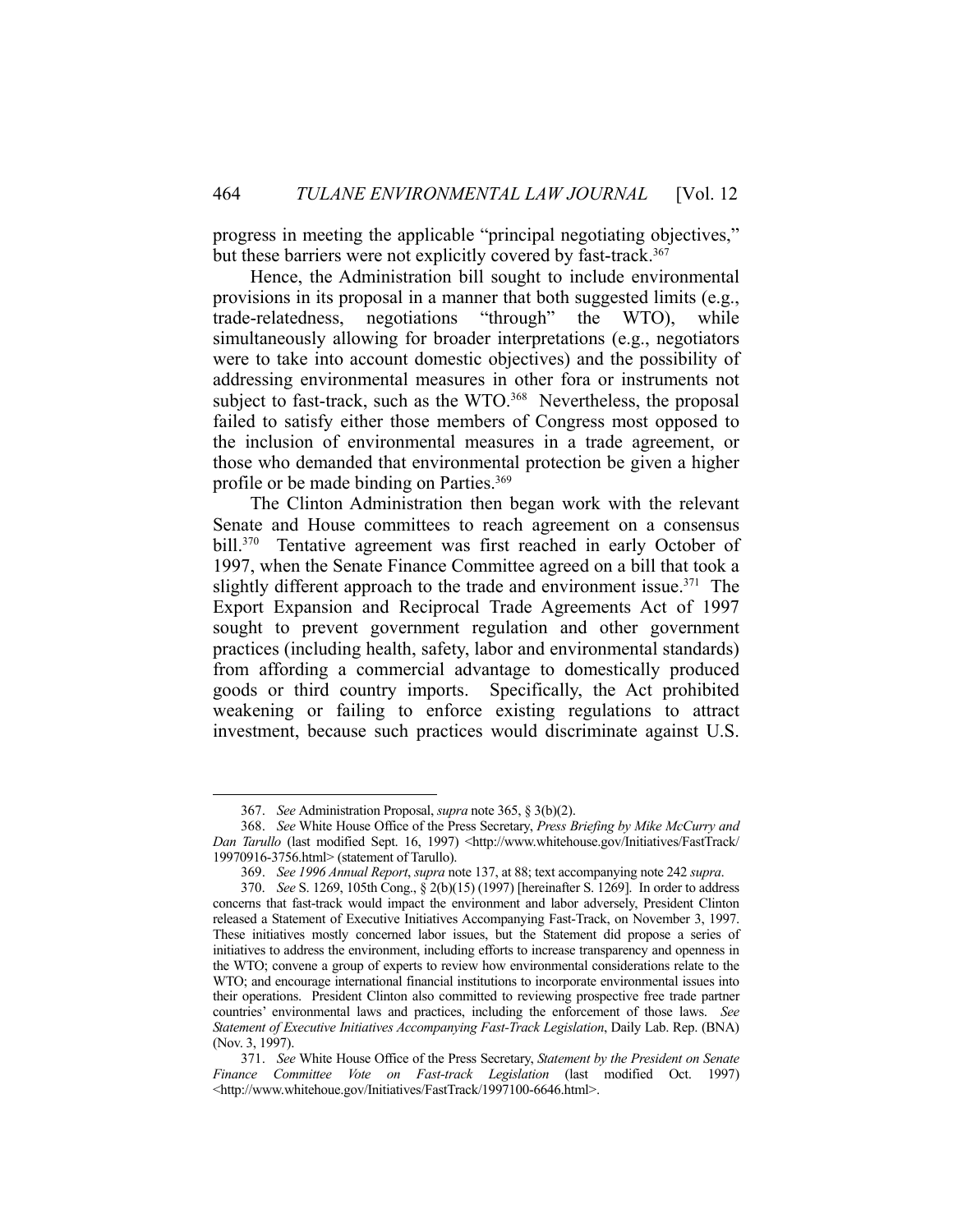goods, services, or investment.<sup>372</sup> The Senate bill then identified a number of "international economic policy objectives," which were to reinforce the trade negotiation process. $373$  These objectives included expanding trade to ensure the optimal use of the world's resources, while seeking to protect and preserve the environment and to enhance the international means for doing  $\text{so.}^{374}$  The proposal stated that legislation modifying United States law in pursuit of these objectives would not be subject to fast-track consideration.<sup>375</sup>

 In mid-October of 1997, the House Ways & Means Committee approved a marked-up bill, the Reciprocal Trade Agreement Authorities Act of 1997, which took an approach similar to the Senate bill.376 The House bill provided that a principal negotiating objective would include those aspects of foreign policies and practices regarding the environment that are directly related to trade.<sup>377</sup> Countries were not permitted to derogate from or waive existing domestic environmental, health or safety measures to attract investment.378 These provisions were limited so that the objective would not be used to address non-discriminatory changes to a country's laws that are consistent with sound macroeconomic development.<sup>379</sup> The House bill also provided that the President should take into account the relationship between trade agreements and other "International Economic Policy Objectives," such as environmental protection, to ensure that the trade agreements complement and reinforce the policy goals.<sup>380</sup> Thus, fast-track authority would not apply to those matters. The House bill would also require negotiators to take into account United States domestic objectives, including protection of health, safety and the environment.381

 Hence, as originally introduced in 1997, the Administration, Senate and House proposals shared many elements concerning environmental protection, but clearly placed most other

 <sup>372.</sup> Trade in services is another principal negotiating objective. Under this objective, United States negotiators shall consider legitimate domestic objectives, such as health, safety, and the environment. That provision, however, did not authorize any modification of United States law. *See* S. 1269, *supra* note 370, § (b)(15)(B).

 <sup>373.</sup> *See id.* § 2(c)(1).

 <sup>374.</sup> *See id.* § 2(c)(1)(D).

 <sup>375.</sup> *See id.* § 3(a)(5).

 <sup>376.</sup> *See* H.R. 2621, 105th Cong. (1997).

 <sup>377.</sup> *See id.* § 102(b)(7).

 <sup>378.</sup> *See id.*

 <sup>379.</sup> *See id.*

 <sup>380.</sup> *See id.* § 102(c)(1).

 <sup>381.</sup> *See id*. § 102(d)(1).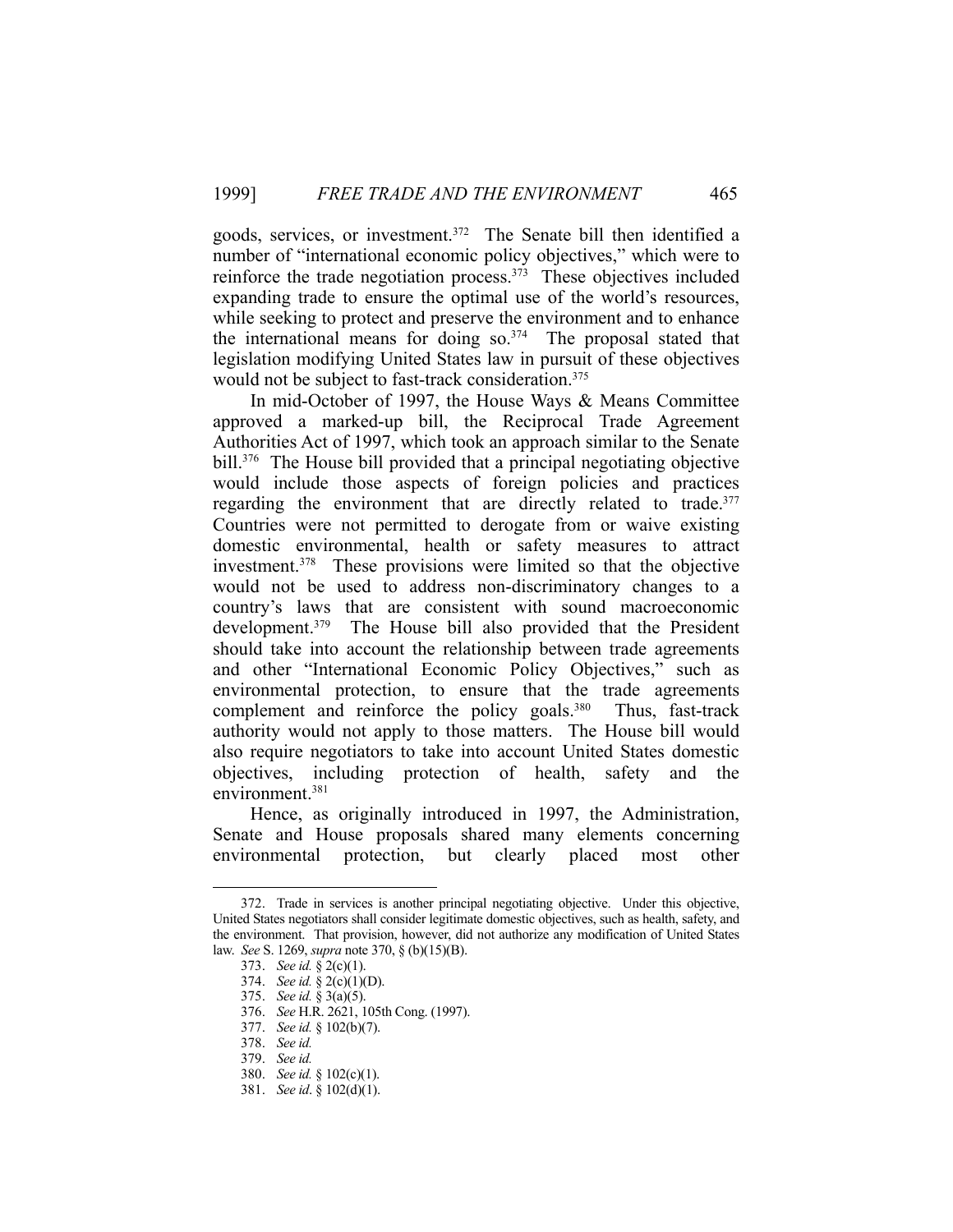environmental provisions outside the purview of fast-track authority and guarded against other countries using environmental protection as a guise for discriminatory measures. The proposals, however, identified environmental protection as an important policy interest, thereby suggesting that such a matter could be addressed through other fora or agreements.

 Although President Clinton made passage of a fast-track bill a priority in the Fall of 1997, Administration and House leaders failed to secure a sufficient number of committed votes to ensure its passage in the House, and the bill was withdrawn from consideration on November 10, 1997.<sup>382</sup> The Senate bill was also not submitted for a vote. In announcing the House withdrawal, the President assured the public that fast-track authority was not "dead" and that he would bring the matter "back up at the appropriate time."<sup>383</sup>

 The failure to ensure passage was blamed primarily on organized labor's opposition to fast-track authority as well as House Republican's insistence in tying the matter to controversial and unrelated issues.<sup>384</sup> Nevertheless, concerns over the environment did play a significant role in convincing legislators to oppose fast-track legislation as currently proposed.385 As of this writing, neither the Administration nor Congress has reintroduced fast-track legislation. Hence, it is uncertain if and how the fast-track proposals would be changed, and in particular, whether different approaches may be tried for the provisions on environmental protection.<sup>386</sup>

 <sup>382.</sup> *See* Federal Document Clearing House, *Transcript of President Bill Clinton* (last modified Nov. 10, 1997) <http://allpolitics.com/1997/11/10/fast-track.folo/fdch.html> [hereinafter FDCH Transcript].

 <sup>383.</sup> *Id.*

 <sup>384.</sup> *See* John E. J. Yang, *Lacking Support, Clinton Postpones 'Fast-track' Vote*, WASH. POST, Nov. 10, 1997, at A1; David Phinney, *Clinton Shelves Trade Effort* (last modified Nov. 10, 1997) <http://www.abcnews.com/sections/us/trade 1106/index.html>; David Phinney, *Rethinking Fast Track*, (last modified Nov. 11, 1997) <http://www.abcnews.com/sections/us/treaty1111/ index.html>; *see also Republican Leaders Profess Uncertainty Over House Fast-Track Vote*, AMERICAS TRADE, Oct. 16, 1997, at 4-5; *Senate Finance Poised to Pass Fast Track Without Labor, Environment*, INSIDE U.S.TRADE SPECIAL REPORT, Oct. 1, 1997, at 1.

 <sup>385.</sup> *See id.*

 <sup>386.</sup> *See* Ann Curley, *Gephardt Says He'll Offer Fast-Track Alternative* (last modified Nov. 11, 1997) <http://allpolitics.com/1997/11/10/email/gephardt/> (CNN News Email). Immediately after the proposal was withdrawn, Democratic House Leader Dick Gephardt announced his intention to offer an alternative formulation that would require "countries who are signatories to a trade agreement . . . to properly enforce their labor, worker and environmental laws with trade sanctions to enforce their ability to do that." *Id.* In his press conference explaining the withdrawal of the fast-track proposal, President Clinton described the Democratic Party's efforts to "inject labor issues and environmental issues into our international negotiations as part of our strategy to expand trade and economic partnerships" as a "positive thing." FDCH Transcript, *supra* note 382, at 4. The House of Representatives finally did vote on fast-track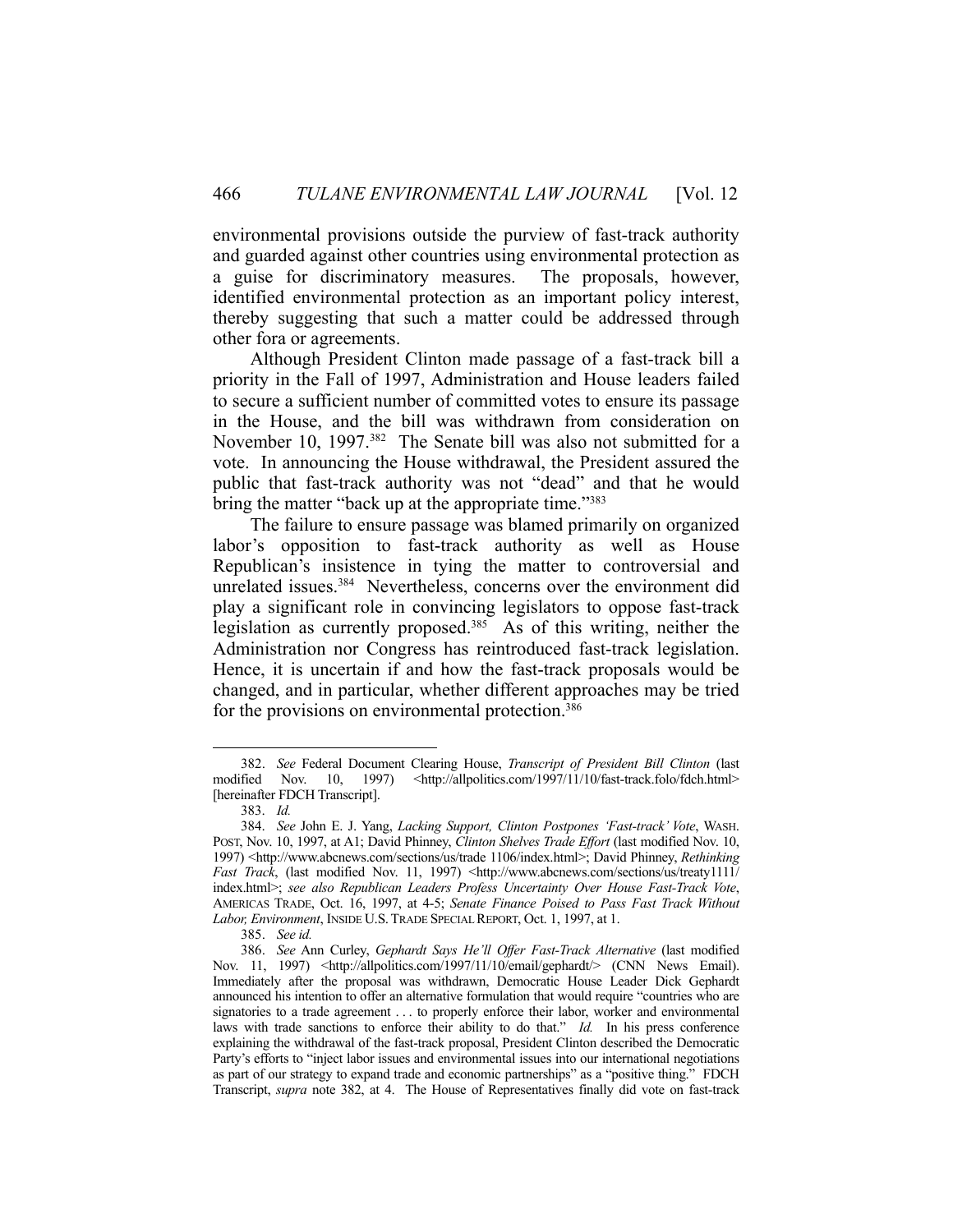#### *E. President Clinton's Statement Before the WTO*

 In a recent statement before the WTO, President Clinton strongly underscored many themes that have arisen in the fora and institutions mentioned above.<sup>387</sup> These include the importance of balancing trade and the environment, the need to ensure high levels of environmental protection, and the importance of transparency and public participation.388 At the commemoration of the 50th anniversary of the WTO, President Clinton recognized that the new global economy presents new challenges, including the need to balance economic growth with a sustainable environment.389 While stating the importance of trade expansion, he nevertheless recognized that such expansion should not come at a detriment to the environment.<sup>390</sup> Rather, he stated that "we should be leveling up, not down" on environmental, consumer and labor protections.<sup>391</sup>

 The President also stated that "expanded trade can and should enhance—not undercut—the environment," and proposed doing more to harmonize the two principles.<sup>392</sup> He observed that "international trade rules must permit sovereign nations to exercise their rights to set protective standards for health and safety, the environment and biodiversity," and that "[n]ations have a right to pursue those protections, even when they are stronger than international norms."393 He proposed a high-level meeting to bring together trade and environment ministers to "provide strong direction and new energy to the WTO's environmental efforts in the years to come  $\dots$ <sup>394</sup> Such a meeting, the WTO High-Level Symposium on Trade and Environment, was held in March, 1999, in Geneva, Switzerland.395

 Finally, the President underscored the importance of transparency in the WTO process, calling for all WTO hearings to be

legislation in the Fall of 1998, defeating the measure 243-180. *House Defeats Fast-Track Trade Authority*, WASH. POST, Sept. 26, 1998. As of the date of this writing, the Clinton Administration is considering reintroducing fast-track legislation that would take into account environmental concerns. *See Clinton, Barshefsky Signal New Approach to Fast-Track Authority*, INSIDE U.S. TRADE, Nov. 13, 1998 at 1, 18.

 <sup>387.</sup> *See* White House Press Release, *Remarks by the President at the Commemoration of the 50th Anniversary of the World Trade Organization* (last modified May 18, 1998) <http://www.pub/whitehouse.gov/uri.../oma.eop.gov.us/1998/5/19/8.text.1>.

 <sup>388.</sup> *See id.*

 <sup>389.</sup> *See id*. at 2.

 <sup>390.</sup> *See id.* at 3.

 <sup>391.</sup> *Id*.

 <sup>392.</sup> *Id.*

 <sup>393.</sup> *Id.*

 <sup>394.</sup> *Id.*

 <sup>395.</sup> *See* WTO Website <http://www.wto.org/wto/hlms/sumhlenv.htm>.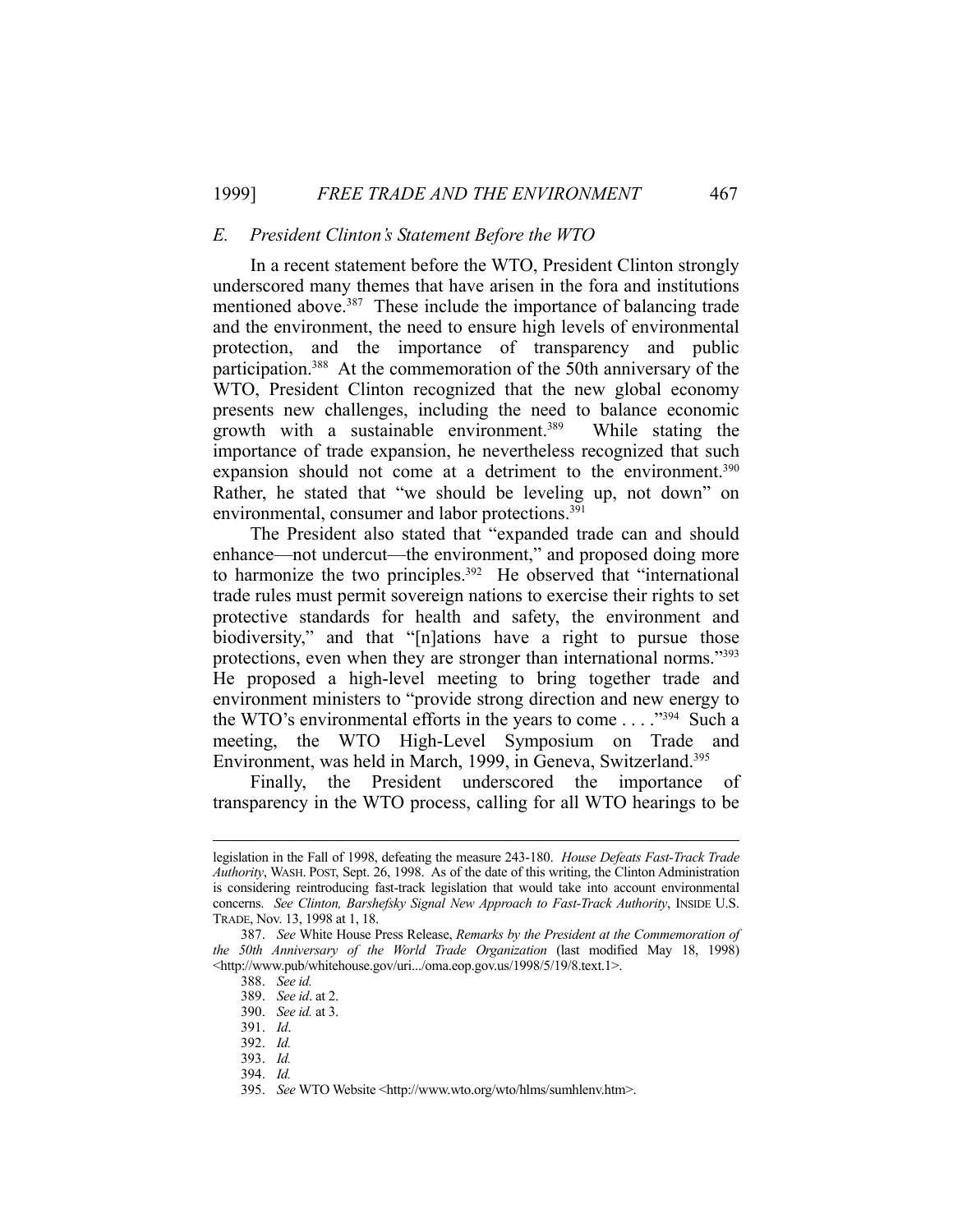open to the public, and for all briefs filed by the Parties before dispute panels to be made available to the public.<sup>396</sup> He further proposed that stakeholders be permitted to file amicus briefs to help inform WTO panels in their deliberations, and that panel decisions be made publicly available as soon as they are issued. $397$  He challenged the WTO to become a consultative forum where business, labor, environmental and consumer groups can provide regular and continuous input to "help guide further evolution of the WTO."398

 While these statements were all made in the context of the WTO, they are consistent with principles derived from the NAFTA, the NAAEC, the Summit of the Americas, and other agreements and fora. It remains to be seen how the President's statement will affect the implementation of United States' policy, the functioning of the WTO, or the FTAA.

## V. THEMES AND PRINCIPLES FROM THE NAFTA AND THE NAAEC THAT MAY BE RELEVANT TO THE FTAAPROCESS

 Concerns about the effects of economic development caused by trade liberalization on environmental protection will need to be addressed during the FTAA negotiations. As discussed in previous Parts of this Article, these negotiations will not occur in a vacuum. The Miami Summit, which underlies the FTAA process, expressly calls for efforts to make the two operating principles mutually supportive.<sup>399</sup> This call has been reiterated in a number of other fora, including the WTO and most recently by President Clinton.400 It is the NAFTA and the NAAEC, however, that represent the most significant attempts to date to actually implement such efforts. Thus, Parties to the FTAA may examine those agreements as suggesting ways to balance and mutually promote free trade and environmental protection in a broader, hemispheric context. We acknowledge that the agreements have only been in force for a limited time and, with the scarcity of empirical studies, it is difficult to draw definitive conclusions about their effects on the Parties' efforts to protect their respective environments, safety, and human health. Nevertheless, there are some preliminary lessons and principles that can be derived from an analysis of the NAFTA and NAAEC and their implementation and contemporaneous fora. This Part of the Article

 <sup>396.</sup> *See id.* at 4.

 <sup>397.</sup> *See id.*

 <sup>398.</sup> *Id.* at 3.

 <sup>399.</sup> *See* MIAMI DECLARATION OF PRINCIPLES, *supra* note 289, paras. 10-19.

 <sup>400.</sup> *See supra* notes 338, 342, 349-352, 365-366 and 393 and accompanying text.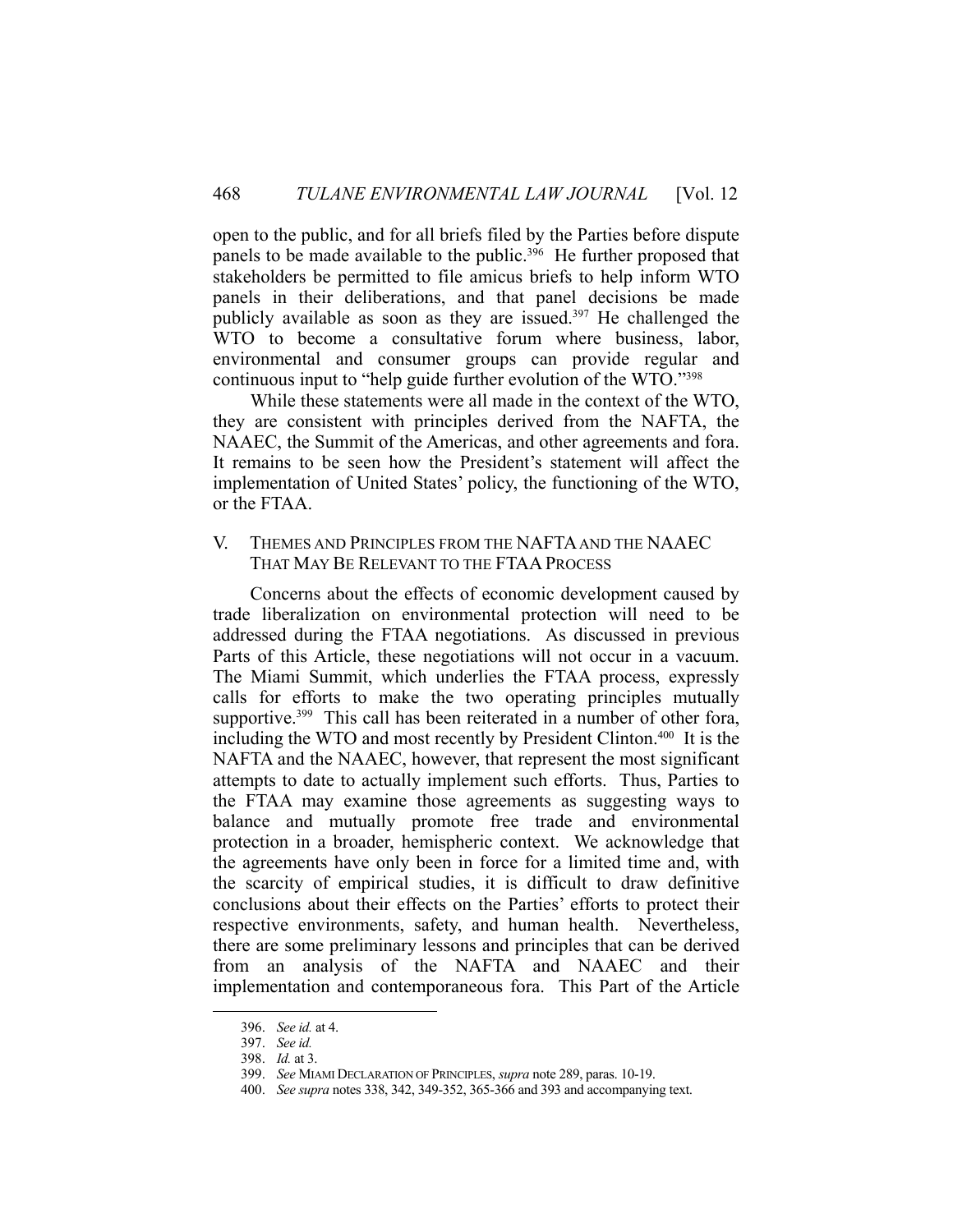will conclude by examining how these principles and the lessons learned about their application in the NAFTA/NAAEC context may relate to the FTAA process. Based on that examination, the Article suggests matters that may need to be addressed in the context of the FTAA.

#### *A. Principles Derived from the NAFTA, the NAAEC and Contemporaneous Fora*

 A number of principles regarding the relationship between the environment and trade can be derived from the NAFTA and the NAAEC, for example:

 1. Economic development through trade liberalization must be integrated with environmental protection. The Miami Summit and all recent fora in which trade and the environment have been considered establish as a premise that trade liberalization must be integrated with environmental protection fully, and that the two concepts must be made mutually supportive. This principle recognizes that both trade liberalization and environmental protection are necessary for sustainable development.<sup>401</sup> The NAFTA, through its environmental provisions, and the NAAEC strive to achieve this integration at both the international and domestic levels.

 2. Where appropriately balanced, increased economic development can lead to better environmental protection efforts. The NAFTA, the Miami Summit Declaration and Plan of Action, and commitments in other fora posit the principle that economic development through trade liberalization can actually improve the environment and establish environmental protection as a foundation principle.402 Such development can allocate resources and increase prosperity efficiently, which allows a focus on development that is sustainable rather than exploitative.

 3. Countries should promote high levels of environmental protection. The NAFTA recognizes this principle by encouraging nations to set levels higher than international standards.<sup>403</sup> This principle is also underscored in the NAAEC through specific mandatory commitments and multilateral cooperative efforts.<sup>404</sup> Underlying this principle is a view that trade liberalization need not

 <sup>401.</sup> *See supra* Part IV.B and C.

 <sup>402.</sup> *See id.*

 <sup>403.</sup> *See* NAFTA, *supra* note 3, art. 905.3.

 <sup>404.</sup> *See supra* Part III.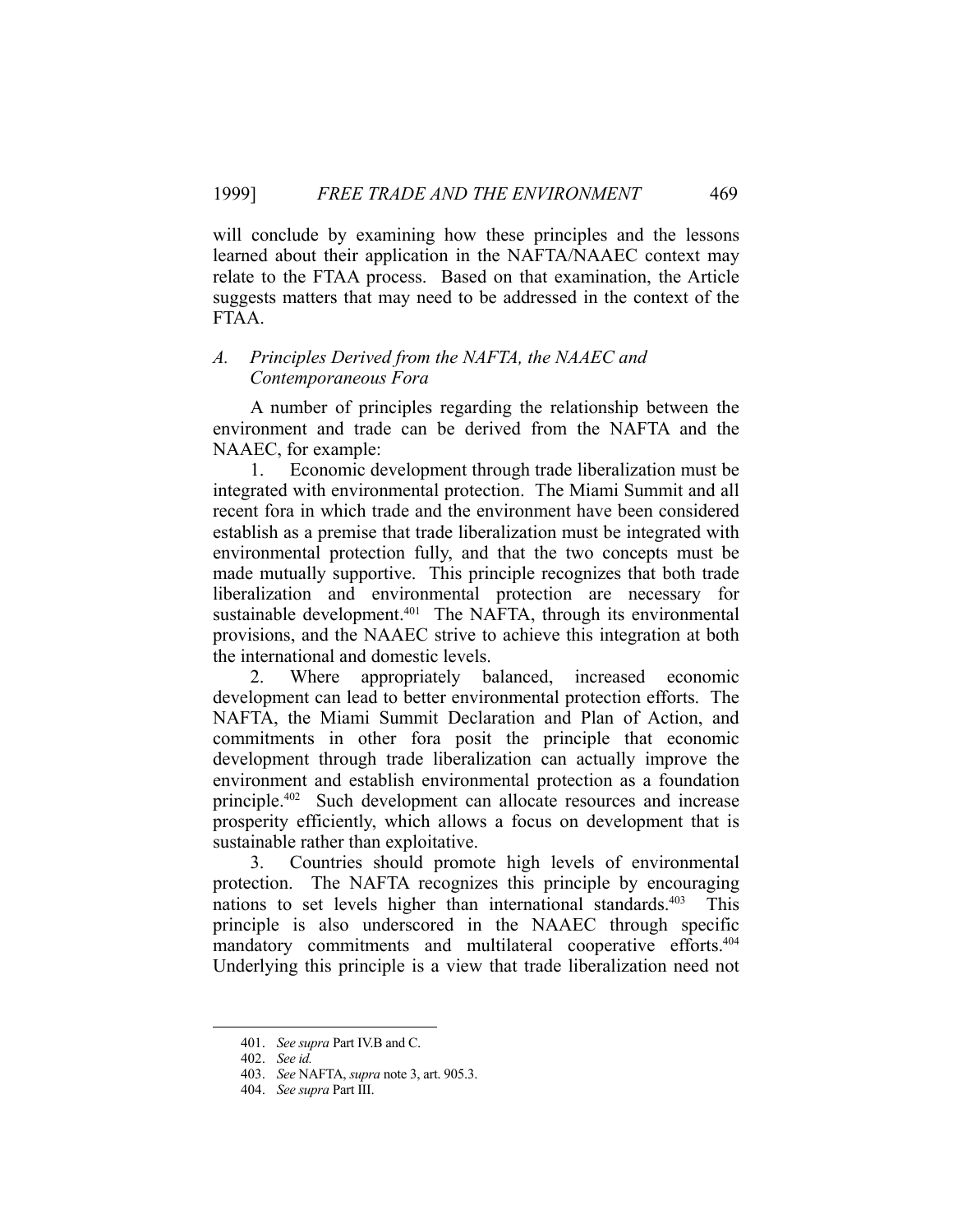and should not result in harm to the environment, and that both goals are compatible.

 4. Countries should not lower standards to attract trade or investment. This principle is expressly recognized in the NAFTA, where it is mandatory, and other fora and agreements such as Agenda 21.405 Indeed, concern over lowering standards and the resulting transfer of polluting industries was a main impetus for the NAAEC negotiations.406 This imperative is a corollary to the principles of compatibility between free trade and environmental protection and the need to maintain high environmental protection levels. Thus, free trade should not undermine a nation's will to establish and enforce high standards. President Clinton recently reiterated this concept in the WTO context.407

 5. Countries should have the right to protect health, safety and the environment by setting standards at their own preferred level; however, countries should not use such standards as a disguise for discrimination. The NAFTA, the NAAEC and the WTO expressly recognize the sovereign right of nations to select standards appropriate to achieve desired levels of protection, and to take actions to achieve those standards as long as those standards meet a minimum threshold. The right is limited by the prohibition on unjustifiable discrimination and disguised barriers to trade.<sup>408</sup> This principle, however, generally recognizes the legitimacy of a Party's environmental laws and regulations, rather than assuming the supremacy of trade interests in each instance.

 6. Countries should promote effective enforcement and cooperation. This principle is central to the NAAEC, which establishes mandatory domestic commitments for effective enforcement and creates avenues for addressing instances where such efforts are not undertaken.<sup>409</sup> Moreover, through the Commission and its work groups and programs, Parties have the opportunity to cooperate in the development and enhancement of enforcement capacity and expertise.410

 7. Transparency and public participation are essential to ensuring that trade and environmental protection are properly balanced. These related principles are generally recognized in the

 <sup>405.</sup> *See supra* Parts II.B & IV.C.

 <sup>406.</sup> *See supra* Part II.A.

 <sup>407.</sup> *See supra* Part IV.E.

 <sup>408.</sup> *See supra* Parts II.B.2, III, & IV.C.1.

 <sup>409.</sup> *See supra* Part III.D.2. and note 250.

 <sup>410.</sup> *See supra* Part III.B.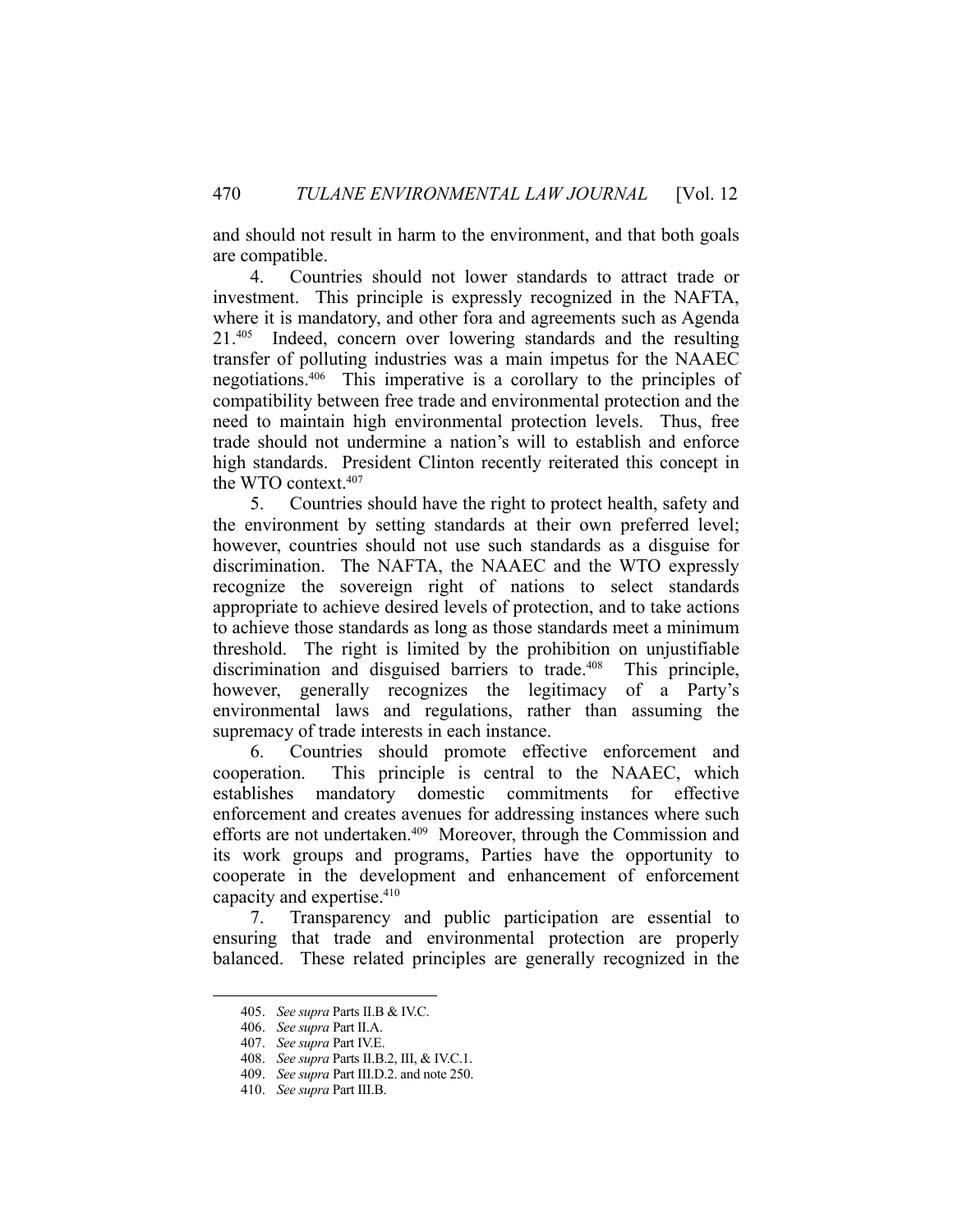NAFTA and are inherent in the institutions created in the NAAEC, most notably the public submission process.<sup>411</sup> Transparency ensures that all Parties understand and have access to information regarding regulatory decisions and actions that may affect them. Public participation allows residents and citizens to play a role in the decision-making process, and in some instances to challenge decisions. Again, President Clinton recently reiterated the importance of these concepts.412

## *B. Lessons From the NAFTA and the NAAEC and their Application to the FTAA*

 As noted at the beginning of this Article, insufficient information currently exists to draw definitive empirical conclusions on how the environmental provisions of the NAFTA and the NAAEC have affected environmental protection in the Party states. Significant controversy about the NAFTA's compatibility with environmental protection remains. For instance, some advocacy organizations have argued that the NAFTA has contributed to increased air pollution in the U.S.-Mexico border zone.<sup>413</sup> On the other hand, a number of important domestic and trilateral efforts in environmental protection have resulted from increased international cooperation under the NAAEC and related agreements, which were prompted by or improved in response to the NAFTA.<sup>414</sup> These efforts have led, for instance, to increases in funding for infrastructure construction to control pollution, improvements in enforcement cooperation, and increased public awareness about environmental issues.<sup>415</sup>

 In spite of controversy and the general lack of empirical evidence, some preliminary observations can be made about how the agreements and the principles contained therein have worked and their possible relevance to the FTAA process. Indeed, some of the issues raised will necessarily arise in the FTAA negotiations.

# 1. Addressing Environmental Protection in the FTAA Process

 One tentative lesson that can be drawn from the NAFTA's environmental protection provisions arises out of the explicit relationship that the NAFTA spells out between trade and the

 <sup>411.</sup> *See supra* Part III.C.; *see also* Part III.A.3.

 <sup>412.</sup> *See supra* IV.E.

 <sup>413.</sup> *See supra* note 10.

 <sup>414.</sup> *See supra* Parts III.B-E.

 <sup>415.</sup> *See id.*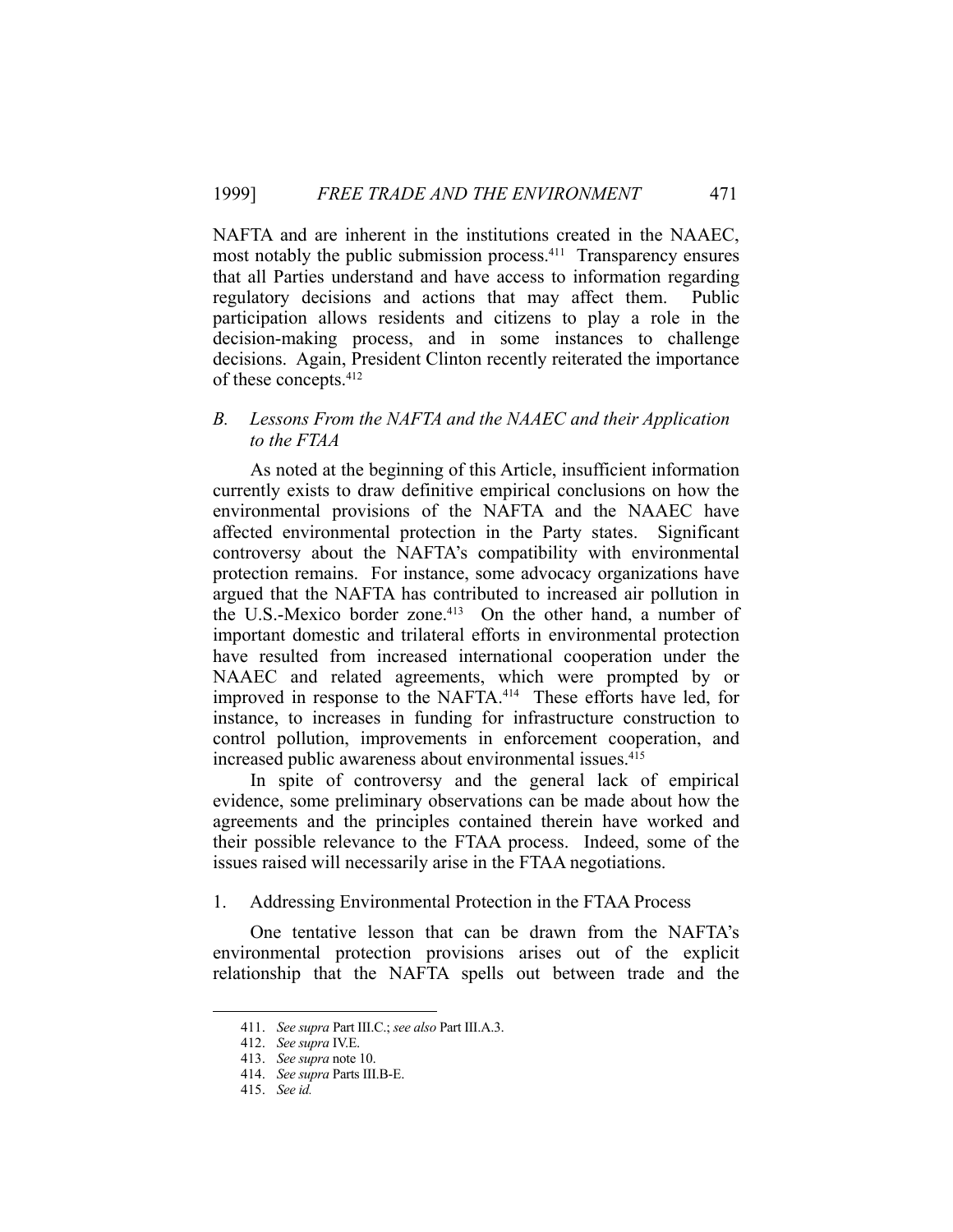environment. Because the NAFTA has given environmental protection measures an explicit and legitimate role in the trade context, it has determined their relationship prior to any disputes. In marked contrast, the GATT/WTO has chosen to rely on an ad hoc decision-making process. Evaluations by GATT/WTO trade panelists clarify the interrelationship between trade and the environment as specific issues arise in dispute resolution proceedings.<sup>416</sup> As a result, the NAFTA relies less on the judgment of trade specialists unaccountable to any nation—to establish the proper balance between the benefits of trade and environmental protection.

 However, the GATT/WTO has proven to be the premier forum for dealing with free trade issues. Its theoretical approaches and dispute-panel decisions regarding trade, particularly trade and environmental protection measures, are considered authoritative within the WTO and perhaps even in a broader trade context. Consequently, GATT/WTO approaches and jurisprudence may be relied upon when the NAFTA is silent on an issue. Therefore, if the specific relationship between trade and the environment is to be any different from that provided under GATT/WTO, any future trade agreement probably has to expressly set out that relationship. That may be one of the most significant reasons why it may be useful to specify the relationship between trade and environmental measures within the text of a new trade agreement itself, rather than simply rely on the GATT Article XX exceptions provision or on separate environmental side agreements.

 Hence, the Parties to the FTAA will need to decide if they wish to follow the NAFTA model and address environmental protection directly in the text of the free trade agreement. If they decide to take this approach, they must then decide whether such provisions should be preambular or be provided separately in the body of the agreement. The NAFTA contains both types of provisions.<sup>417</sup> If substantive provisions are agreed upon, the Parties may need to decide further if such provisions are to be binding or nonbinding (e.g. "shall" versus "should"), and if binding, what kind of dispute mechanisms might apply. The NAFTA generally contains non-binding language relating to environmental protection, although it does render certain provisions subject to party consultations.<sup>418</sup>

 <sup>416.</sup> *See supra* notes 32-37 and accompanying text.

 <sup>417.</sup> *See supra* Part II.B.

 <sup>418.</sup> *See, e.g.*, NAFTA, *supra* note 3, § 1114(2) (not lowering environmental standards).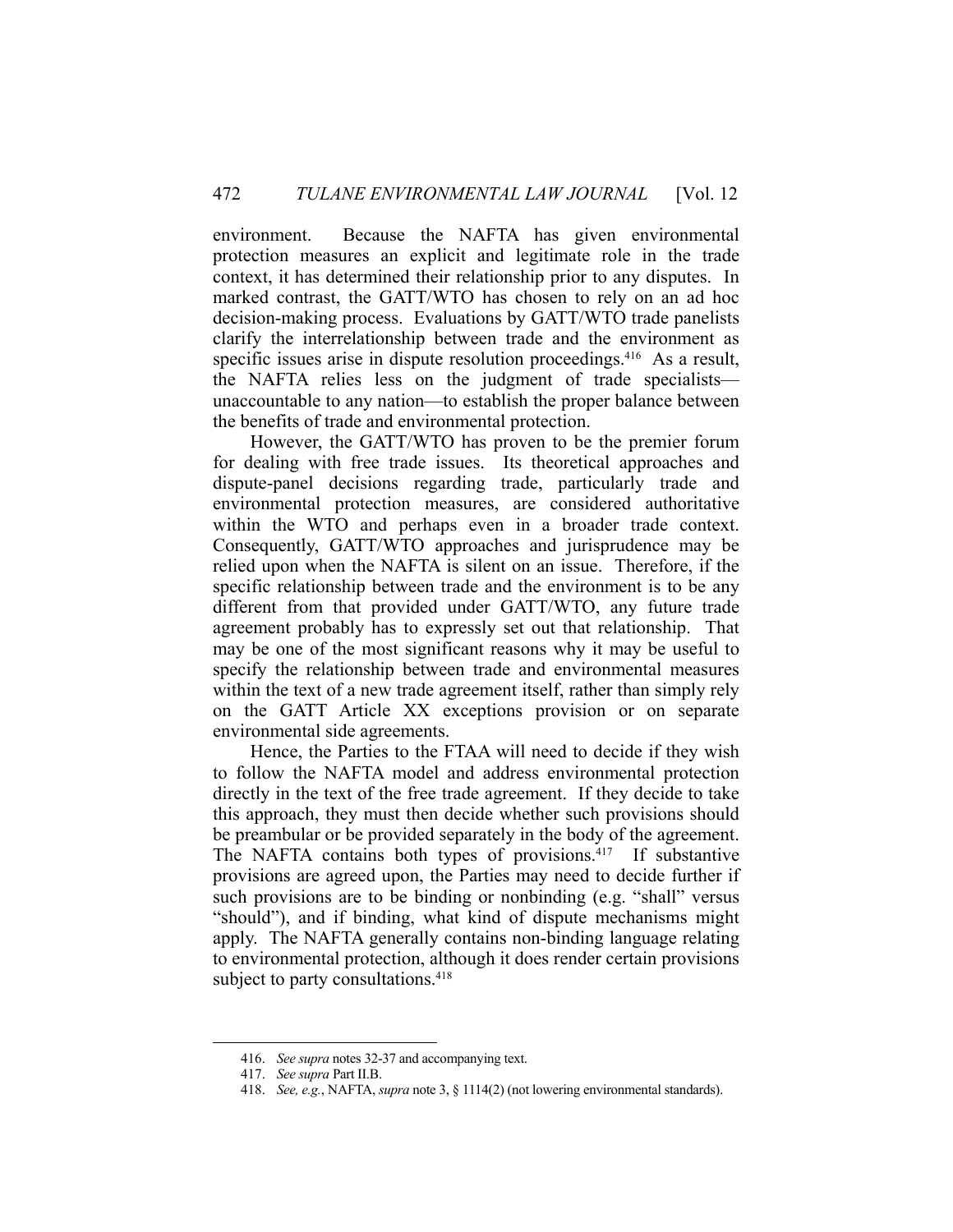Finally, the Parties may need to consider whether environmental provisions in an FTAA Agreement should simply protect a Party's ability to develop and implement environmental law and prohibit it from lowering its standards, or whether affirmative obligations, such as requiring high levels of protection and effective enforcement, are sufficient. The former types of provisions appear in the NAFTA while the latter are found in the NAAEC.<sup>419</sup>

 Negotiating environmental provisions in an FTAA Agreement would undoubtedly be controversial and difficult in the current hemispheric and domestic political climate. Questions have arisen about the appropriateness of including environmental provisions in trade agreements at all.

2. Ensuring the Ability to Regulate Domestically and the Viability of International Agreements

 If no explicit environmental provisions are included in a FTAA Agreement or accompanying side agreement, the Parties will probably still need to address the relationship of the FTAA to the WTO in the environmental arena. In the NAFTA, this issue is addressed in Article 2101, which incorporates, for most purposes, GATT/WTO Article XX exceptions for health, safety, and environmental laws and regulations that are not themselves unjustifiably discriminatory or disguised restrictions on trade.<sup>420</sup> The inclusion of such a provision in the FTAA would also depend on the types of disciplines and dispute resolution provisions included in the FTAA. Moreover, like the NAFTA, the FTAA may need to address how its disciplines would apply to certain multilateral environmental agreements, including the recently negotiated Kyoto Protocol to the United Nations Framework Convention on Climate Change, which establishes certain mechanisms that could be relevant to trade concerns.<sup>421</sup>

 <sup>419.</sup> *See supra* Parts II.B & III.D-E.

 <sup>420.</sup> *See supra* notes 80-81.

 <sup>421.</sup> *See, e.g.*, Kyoto Protocol to the United Nations Framework Convention on Climate Change, Articles 12 (clean development mechanisms), 17 (emissions trading), and 18 (noncompliance procedures), U.N. Doc. FCCC/CR/1997/L.7/Add.1(1998). Note that it is far from clear whether these provisions even relate to trade in goods and services subject to multilateral trade agreements.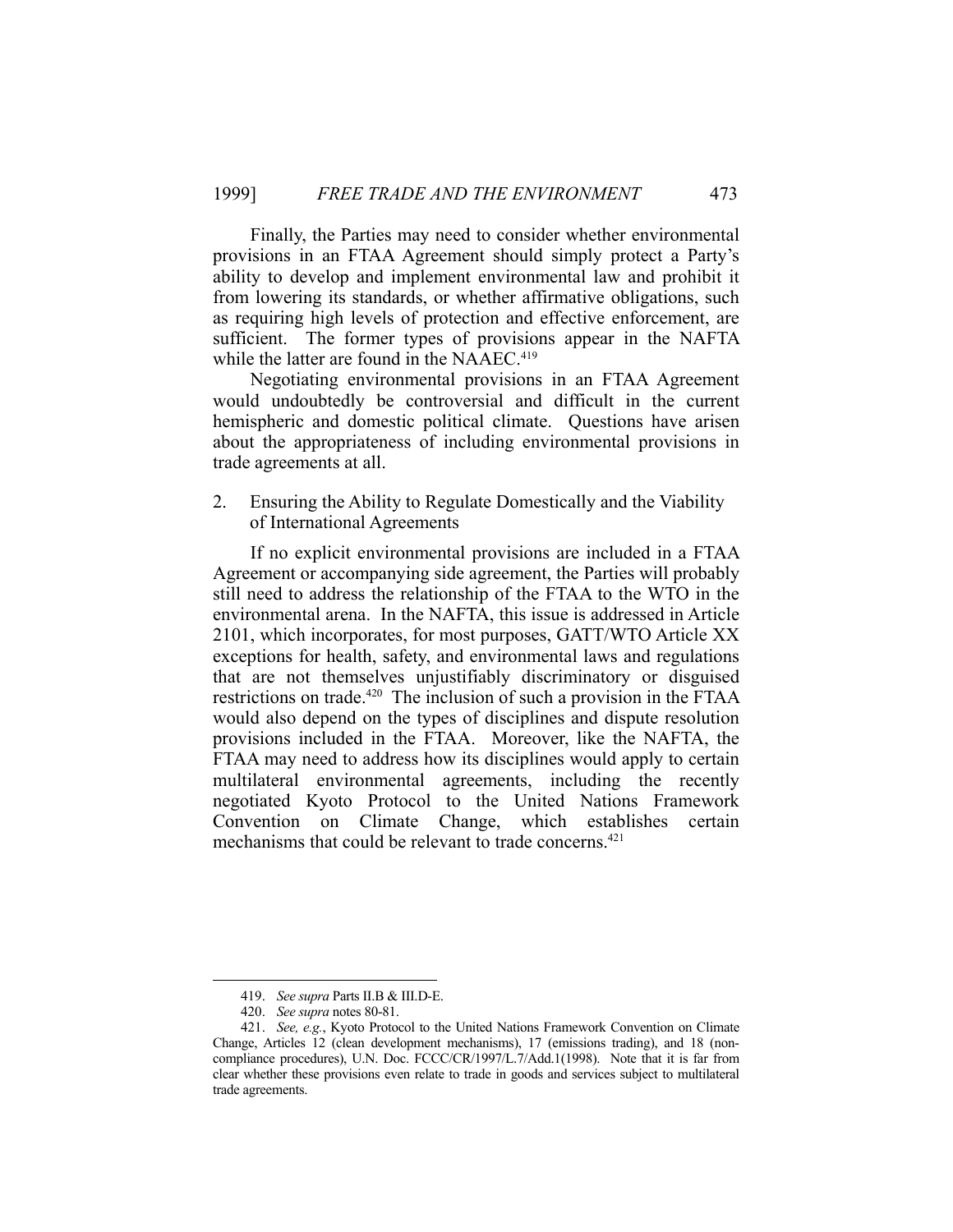## 3. Establishing Contemporaneous Agreements and Institutions to Promote Environmental Protection and Enforcement Cooperation

 As noted above, while the NAFTA includes provisions to ensure that trade liberalization does not come at the expense of environmental protection, these provisions primarily recognize that nations retain their right to protect the environment. Provisions promoting high levels of protection, effective enforcement, multilateral cooperation and public participation in environmental decision-making are instead contained in the NAAEC.<sup>422</sup> Such provisions may have made important contributions to protecting the North American environment by spurring domestic improvement of laws and enforcement, as well as multilateral initiatives to ensure better stewardship of common resources.<sup>423</sup> Institutions created contemporaneously with the NAFTA and the NAAEC have also resulted in the development of necessary infrastructure and capacity in economically disadvantaged regions.424

 Even more significantly, the NAAEC created the CEC as a means of implementing the NAAEC principles and objectives.<sup>425</sup> Together with institutions such as the BECC and the NADBank, the Commission has established itself as an important forum for the three countries to discuss and engage cooperatively in environmental protection efforts.426 In these fora, the need for environmental protection is no longer an issue that must continually be reaffirmed. Discussions are focused on the assumption that environmental protection is necessary. A key question is how to achieve environmental protection most effectively. The fact that the CEC's national representatives are each country's environment Ministers instead of foreign affairs or trade representatives especially underscores this concept.427

 Furthermore, the CEC and related institutions have served to focus public and political attention on the need for environmental protection and cooperative environmental efforts. Creation of these fora has itself created public expectations for increased environmental protection. At the same time, the Agreement's mechanisms for public participation, such as the Article 14 and 15 processes under the

 <sup>422.</sup> *See supra* Part III.

 <sup>423.</sup> *See supra* Parts III.D & E.

 <sup>424.</sup> *See supra* Part III.E.

 <sup>425.</sup> *See supra* Part III.A.

 <sup>426.</sup> *See supra* Parts III.A & E.

 <sup>427.</sup> *See supra* note 97.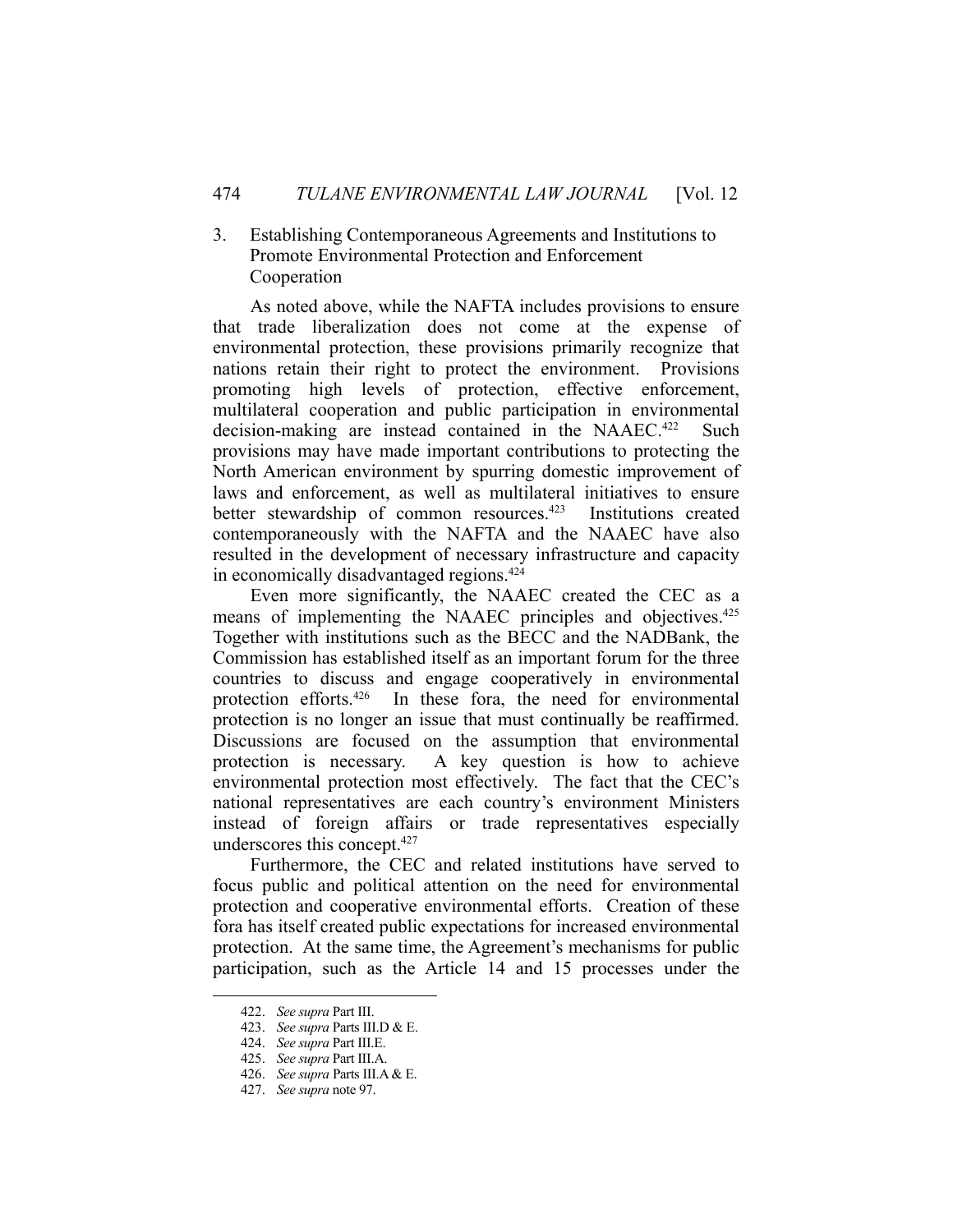NAAEC, have increased accountability to and opportunity for pressure by the public. Nevertheless, there has also been criticism that the organizations set up under the side agreements, such as the CEC, lack sufficient authority "to alleviate trade-related environmental problems."428 Whether giving such intergovernmental organizations increased authority with respect to individual member countries is desirable is, of course, open to question. However, their value as permanent fora for multilateral cooperation on environmental issues should be evident.

 Consequently, one of the overall lessons of the NAFTA and its side agreements, even at this early stage, is that the establishment of environmental fora through side agreements has been extremely valuable. The NAFTA model has shown that the creation of such institutions need not occur as part of the free trade agreement itself, but can occur concurrently. Of course, the simultaneous negotiation of an environmental side agreement can provide leverage with regard to obtaining a strong environmental agreement. However, the creation of multilateral environmental organizations charged with guarding against free trade related environmental degradation need not, as a fundamental matter, be directly tied to the negotiation of a free trade agreement.

 With this background, the Parties to the FTAA may consider addressing environmental concerns in one or several contemporaneous agreements or institutions. They might also find these appropriate only for more affirmative provisions and initiatives which could bolster an underlying FTAA Agreement and provide necessary capacity for environmental protection. In either event, the Parties would be faced with a number of complex issues. Numerous countries are involved in the FTAA process and each has its own level of political commitments, financial resources and institutional capacity to develop and enforce environmental laws. Also, each party has its own accepted standards of protection. Moreover, unlike in the NAFTA /NAAEC context, not all countries share common borders or resources that could be impacted by development that is not sustainable. Finally, the creation of some central institution to coordinate cooperative efforts and programs or to enforce agreements could raise sovereignty and resource concerns among nations already adverse to expanding environmental protection in the trade context.

 <sup>428.</sup> Public Citizen's Global Trade Watch Institute for Policy Studies and the Sierra Club, *The Failed Experiment: NAFTA at Three Years* (June 1997); *see also* Joel Millman, *NAFTA's Do-Gooder Side Deals Disappoint: Efforts to Protect Labor, Environment Lack Teeth*, WALL ST. J., Oct. 15, 1997, at A19.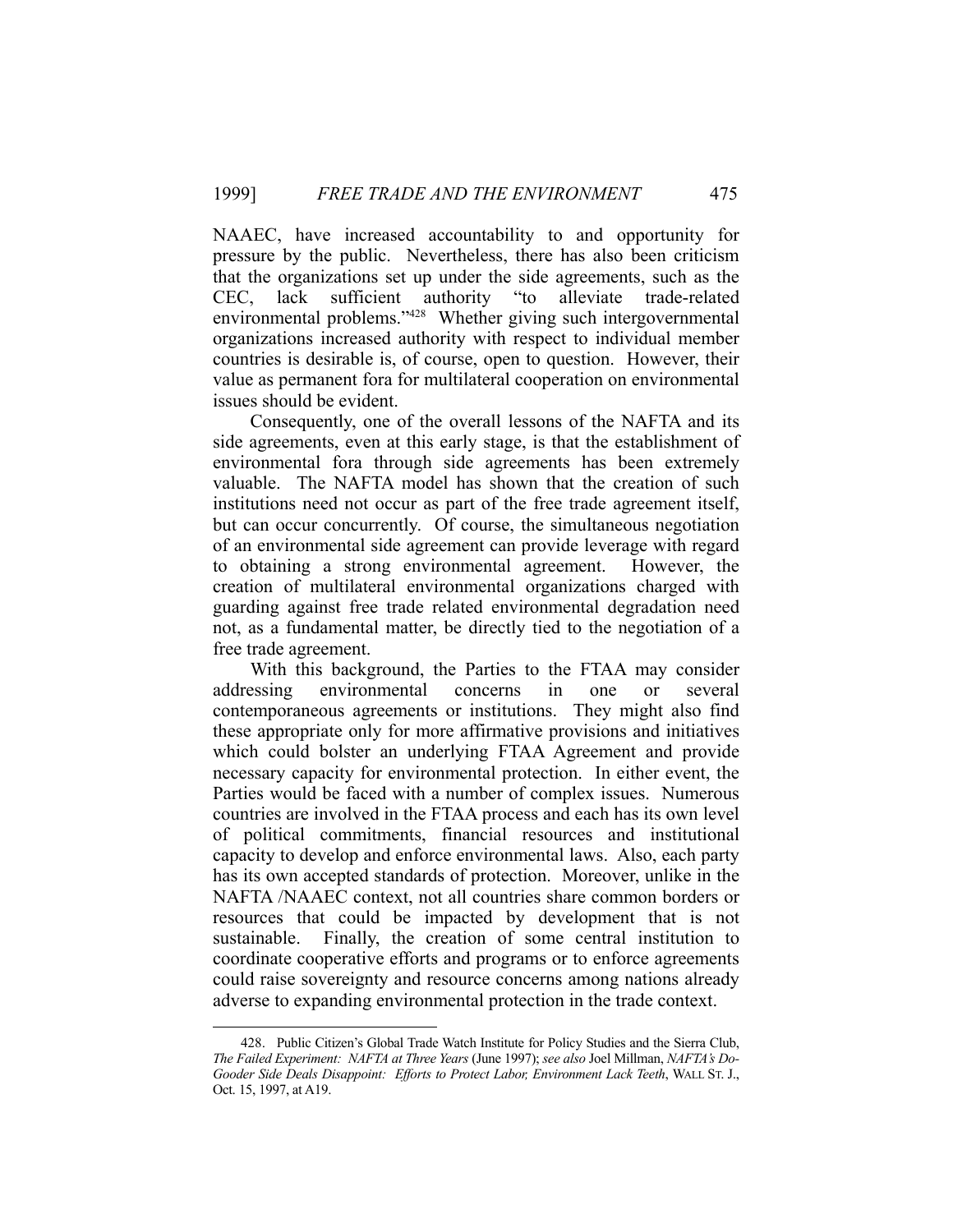Such complications are not insurmountable. Institutions and agreements for hemispheric cooperation already exist upon which new efforts can be built or modeled. For example, the nations in the Western Hemisphere have already convened a Summit on Sustainable Development in Bolivia in 1996, which resulted in a number of specific initiatives related to environmental protection.<sup>429</sup> Additionally, the Western Hemisphere nations are now developing a process for implementing these initiatives through the Organization of American States (OAS) and two OAS institutions—the Inter-American Commission on Sustainable Development and the Inter-American Council for Integral Development.<sup>430</sup> Moreover, these nations share a common forum for discussion of trade and the environment generally through the WTO CTE.<sup>431</sup> Thus, institutions exist within which the Parties can seek to develop a dialogue to determine how to address any environmental concerns arising from an FTAA Agreement. In fact, the possibility of working through existing mechanisms appears to be raised by the various formulations of congressional fast-track legislation proposals.432

#### 4. Environmental Review of the FTAA

 To determine how an FTAA Agreement might affect the environment and environmental protection, Parties individually or collectively may consider undertaking comprehensive written environmental reviews of the FTAA Agreement. These reviews would need to be conducted sufficiently early in the process and with public input to allow information to be taken into account in the negotiations. Such reviews have been conducted by the United States in the NAFTA context on two occasions.433 If the Parties choose this route, they will need to determine the appropriate time in the negotiation process to conduct such a review and how to address any concerns identified by the process.

 <sup>429.</sup> *See supra* note 351.

 <sup>430.</sup> *See, e.g.*, Permanent Council of the Organization of American States, Special Committee on Inter-American Summit Management, *Follow up to the Bolivia Summit of the Americas on Sustainable Development*, OEA/SER.G, CE/GCI125/97 add. 2 (Nov. 26, 1997).

 <sup>431.</sup> *See supra* Part IV.C.1.

 <sup>432.</sup> Note that even if the FTAA creates no new side agreements or institutions, the Parties may still need to consider what role existing institutions such as the OAS, CTE, and groups implementing Summit agreements should play in addressing environmental issues.

 <sup>433.</sup> *See supra* notes 45 and 85 and accompanying text. In March, 1999, the United States called for a written environmental review of the Millennium Round of Negotiations, which will be launched at the WTO Seattle Ministerial in December, 1999. *See* WTO High-Level Symposium on Trade and Environment, *Statement of the United States, Introduction and Opening Session*, March 15-16, 1999 at 2. A review of the Uruguay Round was also conducted. *Id.*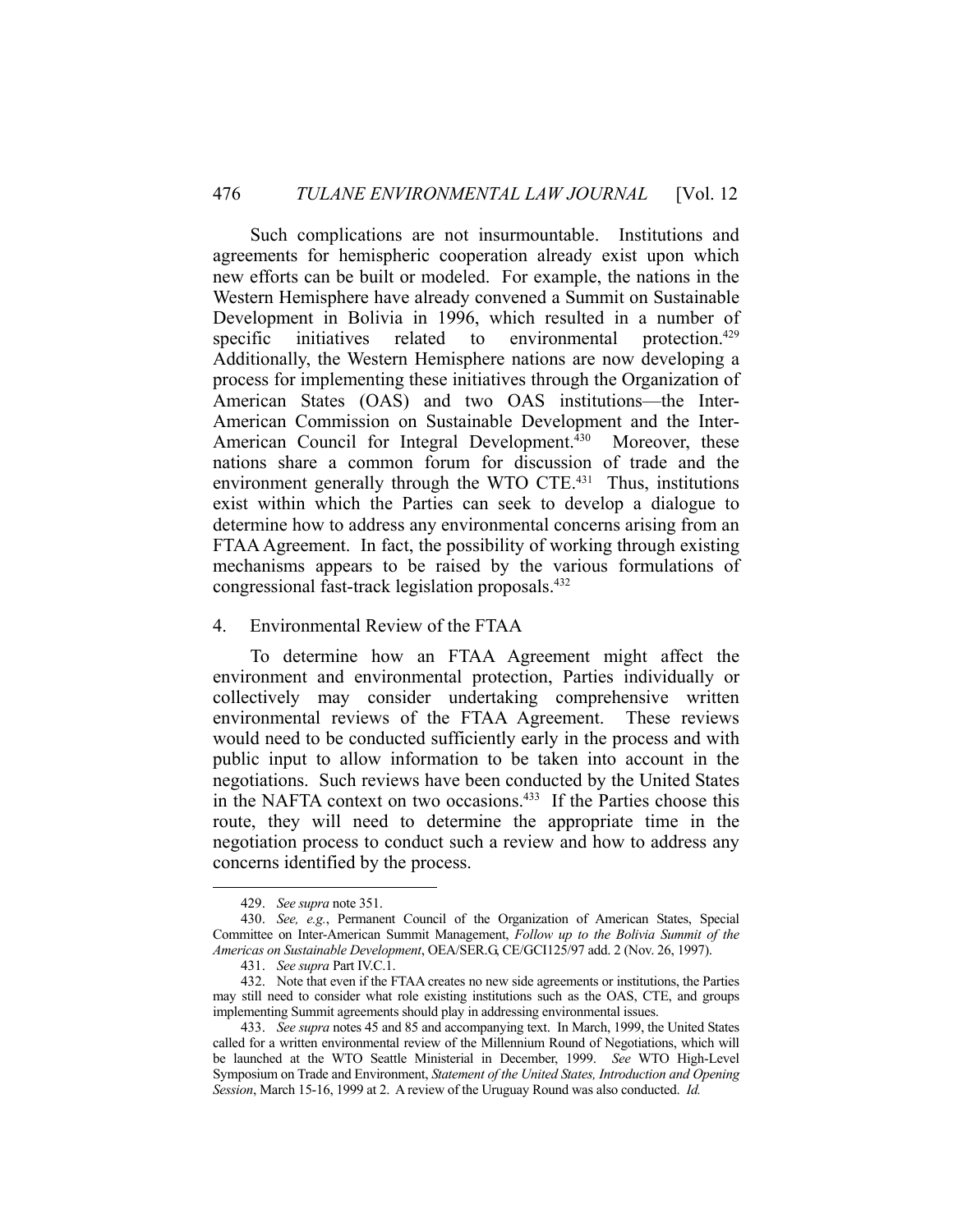## 5. Dispute Resolution and Consequences of Non-compliance

 While a number of challenges to environmental laws and regulations have been filed under the NAFTA's Investment Chapter (Chapter  $11$ ),<sup>434</sup> as of yet there have not been any decisions that interpret the provisions of the NAFTA with respect to the permissibility of domestic environmental laws or regulations.

 Theoretically, at least, incorporating specific environmental concerns and protections into the NAFTA can arguably be said to have had important political effects on when environmental challenges are brought. Explicit environmental guarantees change the political and legal calculus of bringing trade challenges to environmental regulations. Such explicit guarantees can create the quasi-presumption that measures which provide a high degree of environmental protection are permissible, since they are explicitly made part of the NAFTA obligations. By contrast, agreements such as the GATT that do not contain such explicit guarantees, have tended to address environmental protection as the exception rather than the rule. Thus, when considering the permissibility of environmental measures, the NAFTA has swung the calculus in favor of environmental protection through the specific environmental protection provisions and the quasi-presumption of permissibility that they create.

 In the context of the FTAA, the Parties will need to decide whether they wish to create a NAFTA-like presumption and/or a GATT-like exception. The types of dispute resolution mechanisms and consequences for non-compliance negotiated by the Parties will color the type of environmental provisions that could be appropriate. For example, the Parties would need to consider whether public health, safety and environmental regulations would need protection from challenge under FTAA disciplines, and if so, Parties may also need to consider how to address non-compliance with any environmental obligations that might be established in an agreement. Again, the NAFTA may provide some guidance.

 Finally, the Parties to an FTAA Agreement may need to consider whether to subject obligations in any environmental side agreements to dispute resolution. The NAAEC model provides for specific obligations on domestic enforcement, and establishes mechanisms for the Parties and the public to challenge party compliance, including possible financial penalties and trade sanctions.435

1

 <sup>434.</sup> *See supra* note 76.

 <sup>435.</sup> *See supra* Part III.D.2. and note 250